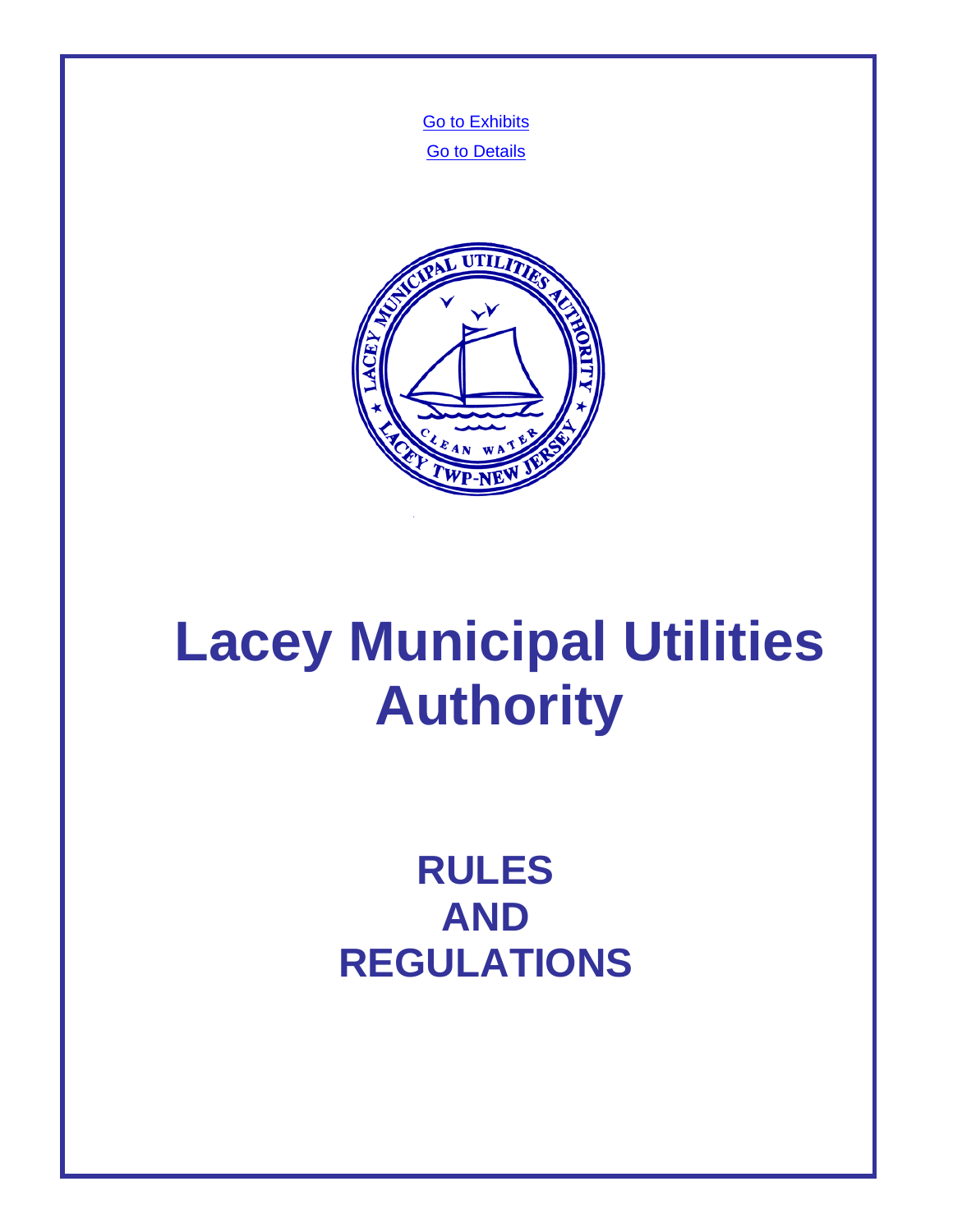# TABLE OF CONTENTS

| 1.0  |  |
|------|--|
| 2.0  |  |
| 3.0  |  |
| 4.0  |  |
| 5.0  |  |
| 6.0  |  |
| 7.0  |  |
| 7.1  |  |
| 7.2  |  |
| 7.3  |  |
| 7.4  |  |
| 7.5  |  |
| 7.6  |  |
| 7.7  |  |
| 8.0  |  |
| 9.0  |  |
| 10.0 |  |
| 11.0 |  |
| 12.0 |  |
| 13.0 |  |
| 14.0 |  |
| 15.0 |  |
| 15.1 |  |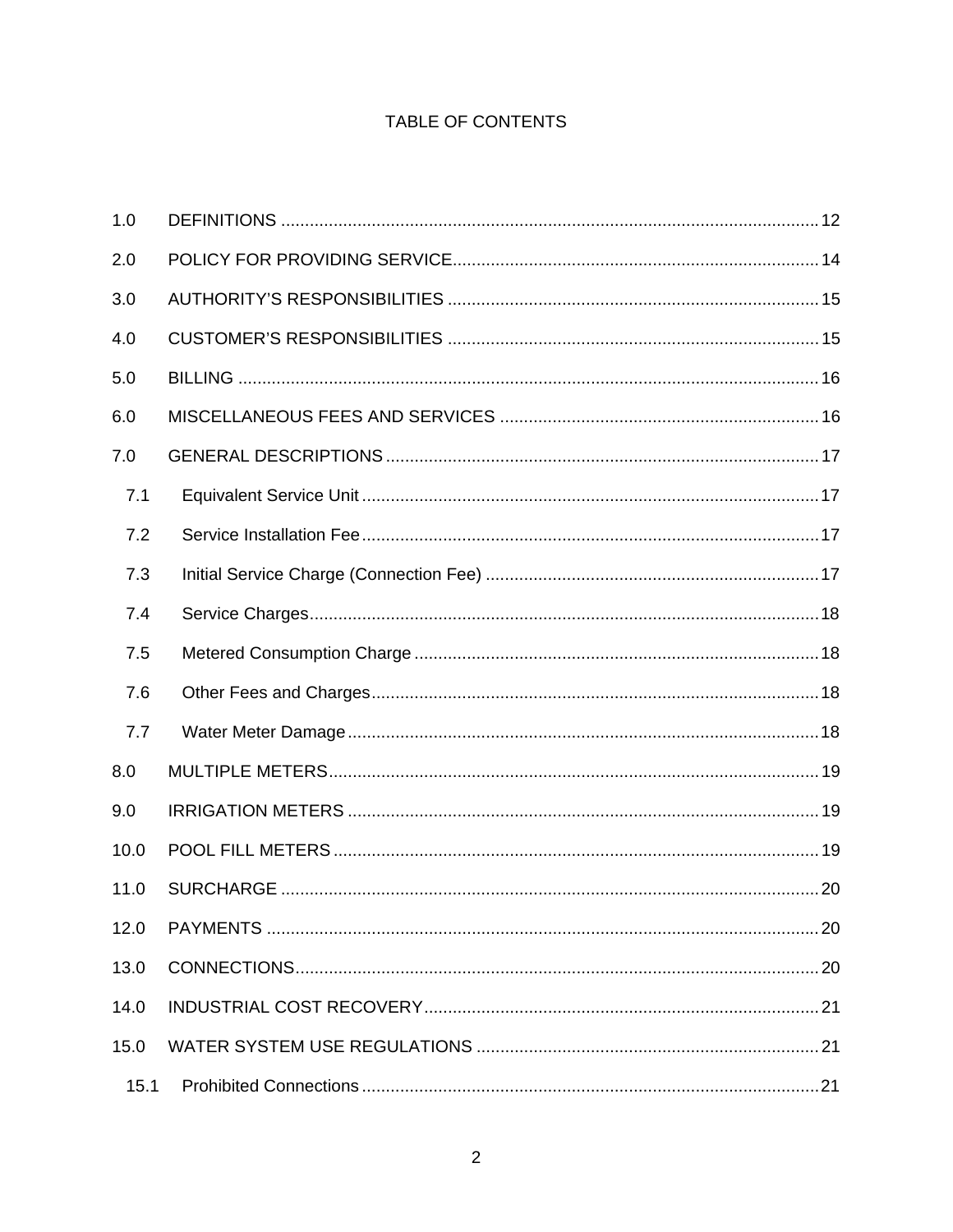| 15.2 |        |  |
|------|--------|--|
| 15.3 |        |  |
| 15.4 |        |  |
| 15.5 |        |  |
| 15.6 |        |  |
| 16.0 |        |  |
| 16.1 |        |  |
| 16.2 |        |  |
| 16.3 |        |  |
| 17.0 |        |  |
| 18.0 |        |  |
| 19.0 |        |  |
| 19.1 |        |  |
| 19.2 |        |  |
|      | 19.2.1 |  |
|      | 19.2.2 |  |
|      | 19.2.3 |  |
| 20.0 |        |  |
| 21.0 |        |  |
| 21.1 |        |  |
| 21.2 |        |  |
| 22.0 |        |  |
| 22.1 |        |  |
| 22.2 |        |  |
| 23.0 |        |  |
| 24.0 |        |  |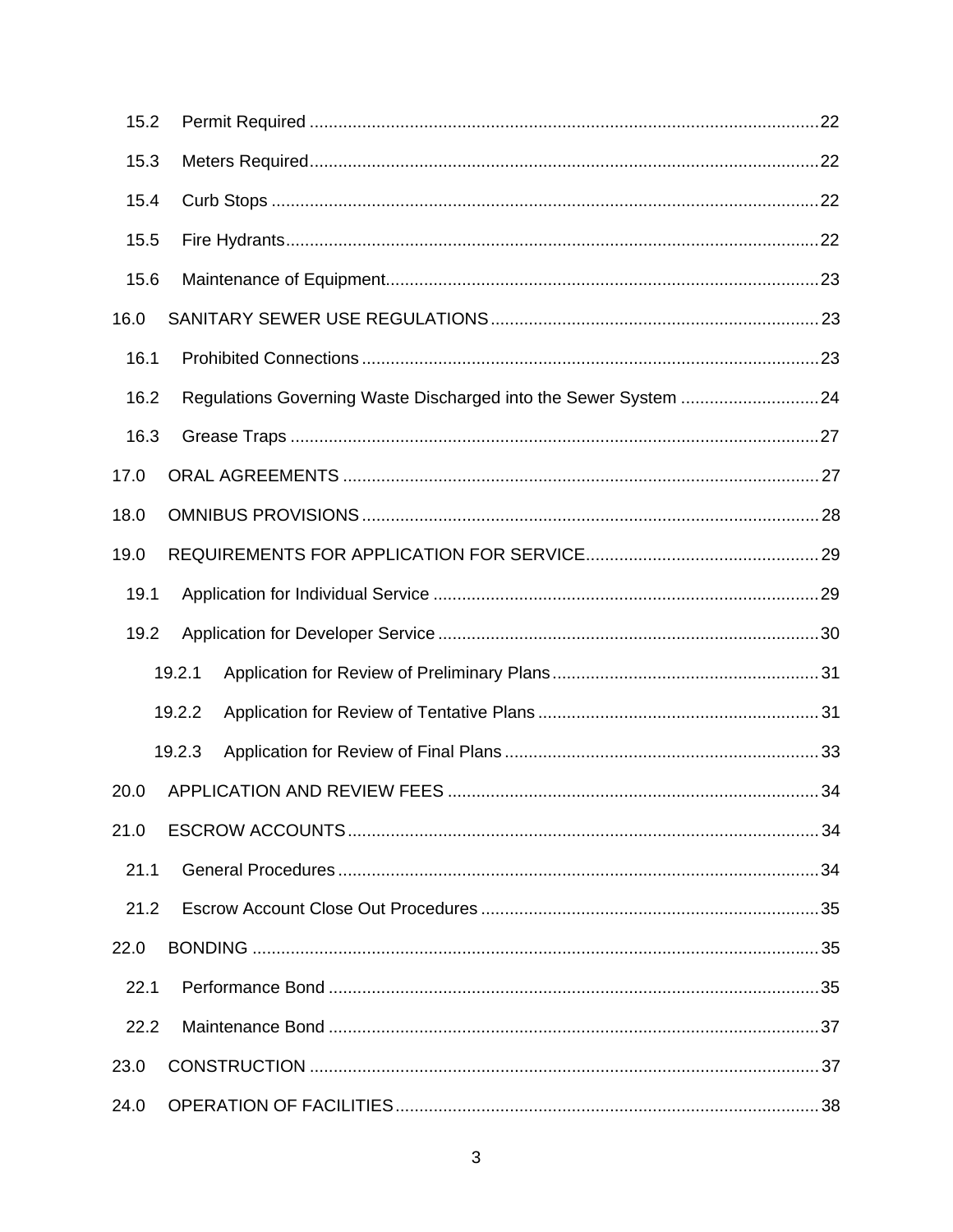| 25.0 |         |                                                                        |  |
|------|---------|------------------------------------------------------------------------|--|
| 26.0 |         | SANITARY SEWER DESIGN AND CONSTRUCTION SPECIFICATIONS 40               |  |
| 26.1 |         |                                                                        |  |
| 26.2 |         |                                                                        |  |
| 26.3 |         |                                                                        |  |
| 26.4 |         |                                                                        |  |
| 26.5 |         |                                                                        |  |
| 26.6 |         | Application to the New Jersey Department of Environmental Protection43 |  |
| 26.7 |         |                                                                        |  |
| 26.8 |         |                                                                        |  |
| 26.9 |         |                                                                        |  |
|      |         |                                                                        |  |
|      | 26.10.1 |                                                                        |  |
|      | 26.10.2 |                                                                        |  |
|      | 26.10.3 |                                                                        |  |
|      | 26.10.4 |                                                                        |  |
|      | 26.10.5 |                                                                        |  |
|      | 26.10.6 |                                                                        |  |
|      | 26.10.7 |                                                                        |  |
|      | 26.10.8 |                                                                        |  |
|      |         |                                                                        |  |
|      | 26.11.1 |                                                                        |  |
|      | 26.11.2 |                                                                        |  |
|      | 26.11.3 |                                                                        |  |
|      | 26.11.4 |                                                                        |  |
|      | 26.11.5 |                                                                        |  |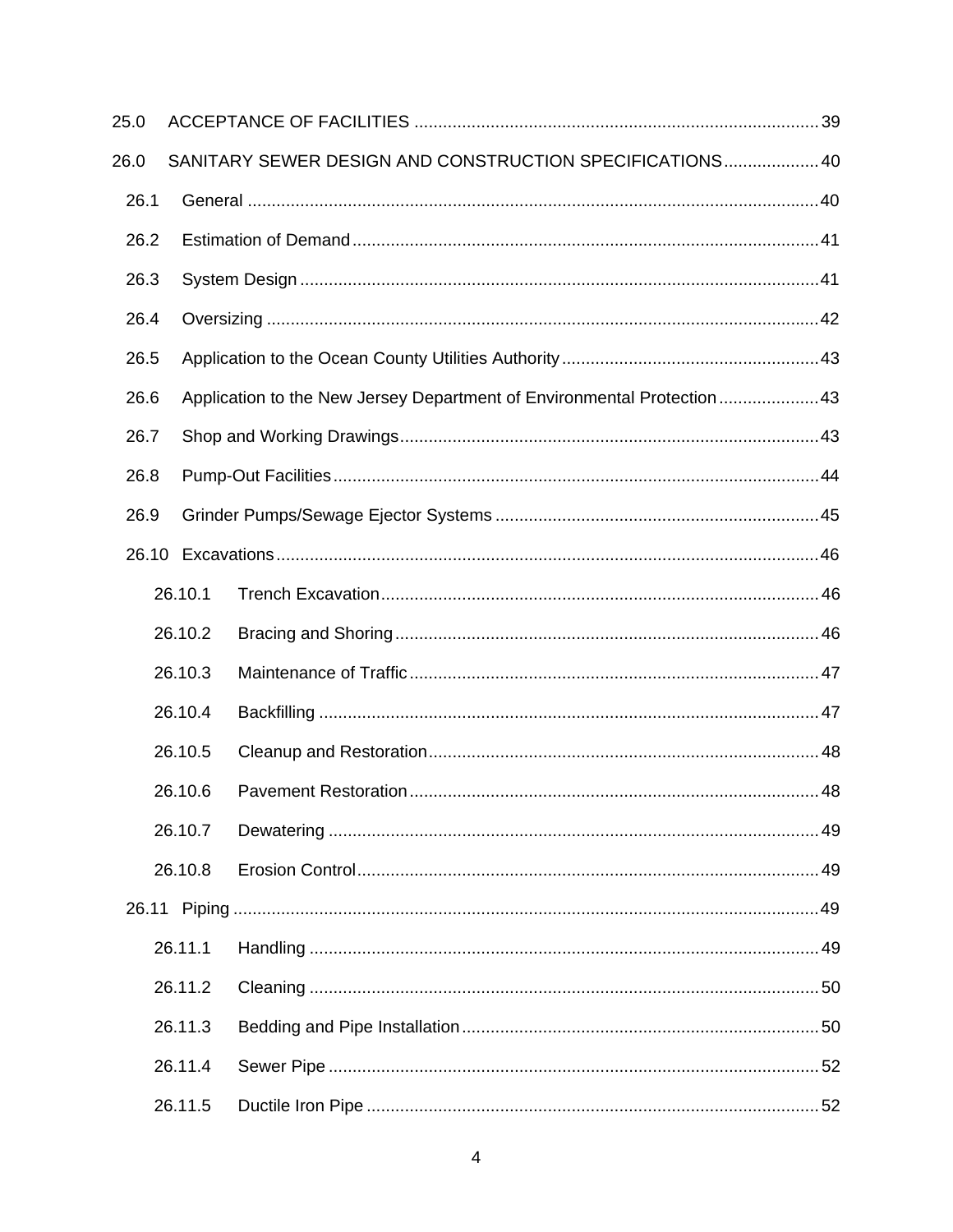| 26.11.6  |  |
|----------|--|
| 26.11.7  |  |
| 26.11.8  |  |
| 26.11.9  |  |
| 26.11.10 |  |
|          |  |
| 26.12.1  |  |
| 26.12.2  |  |
| 26.12.3  |  |
| 26.12.4  |  |
|          |  |
| 26.13.1  |  |
| 26.13.2  |  |
| 26.13.3  |  |
| 26.13.4  |  |
| 26.13.5  |  |
| 26.13.6  |  |
| 26.13.7  |  |
| 26.13.8  |  |
| 26.13.9  |  |
| 26.13.10 |  |
|          |  |
|          |  |
| 26.15.1  |  |
| 26.15.2  |  |
| 26.15.3  |  |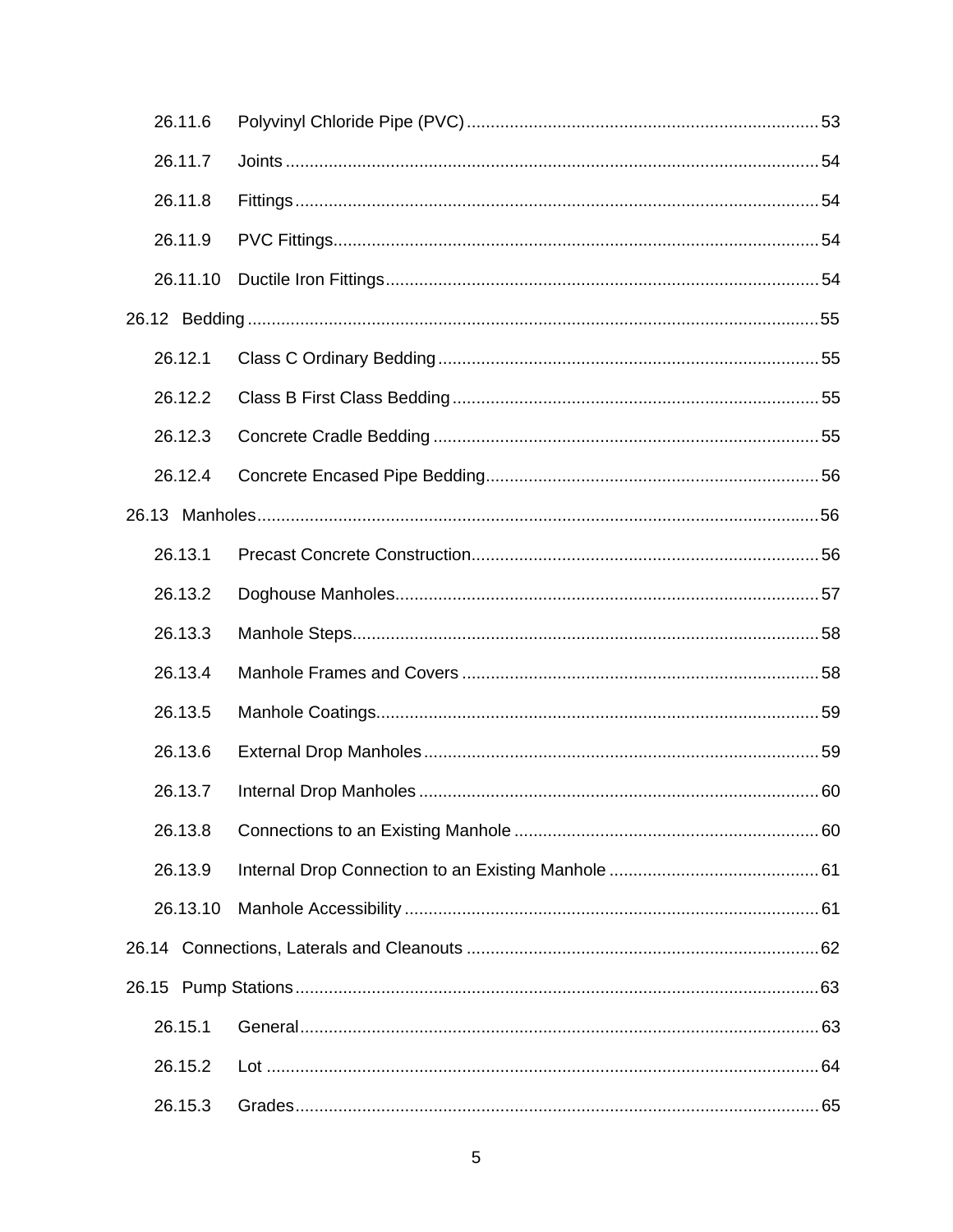| 26.15.4  |  |
|----------|--|
| 26.15.5  |  |
| 26.15.6  |  |
| 26.15.7  |  |
| 26.15.8  |  |
| 26.15.9  |  |
| 26.15.10 |  |
| 26.15.11 |  |
| 26.15.12 |  |
| 26.15.13 |  |
| 26.15.14 |  |
| 26.15.15 |  |
| 26.15.16 |  |
| 26.15.17 |  |
| 26.15.18 |  |
| 26.15.19 |  |
| 26.15.20 |  |
| 26.15.21 |  |
|          |  |
| 26.15.23 |  |
| 26.15.24 |  |
| 26.15.25 |  |
| 26.15.26 |  |
|          |  |
| 26.16.1  |  |
| 26.16.2  |  |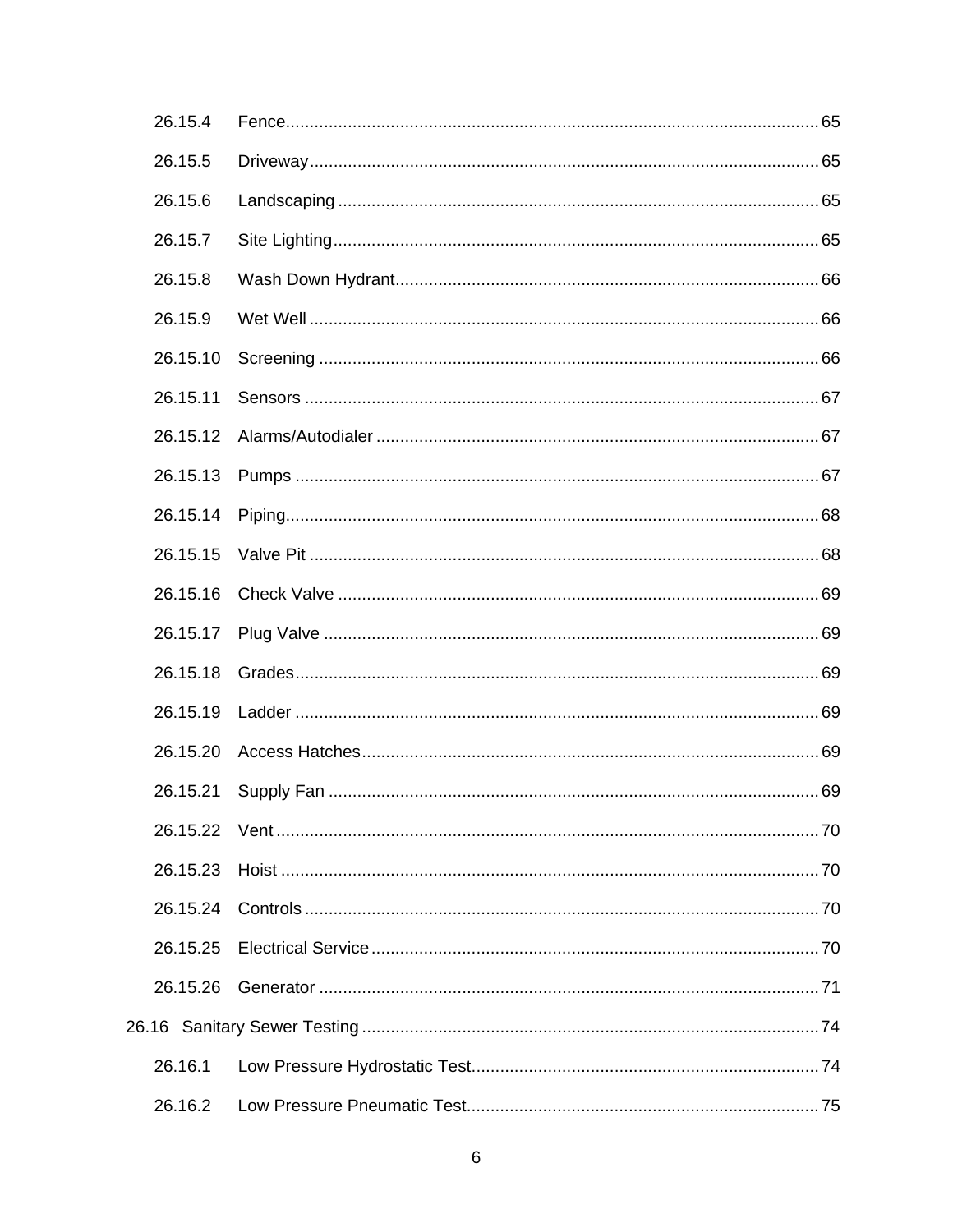|      |       | 26.16.3 |                                                                         |  |
|------|-------|---------|-------------------------------------------------------------------------|--|
|      |       | 26.16.4 |                                                                         |  |
|      |       |         |                                                                         |  |
| 27.0 |       |         | WATER SYSTEM CONSTRUCTION AND DESIGN AND SPECIFICATIONS? 9              |  |
|      | 27.1  |         |                                                                         |  |
|      | 27.2  |         |                                                                         |  |
|      | 27.3  |         |                                                                         |  |
|      | 27.4  |         | Storage Tanks, Wells, Booster Pumping Stations and Treatment Plants  82 |  |
|      |       | 27.4.1  |                                                                         |  |
|      |       | 27.4.2  |                                                                         |  |
|      | 27.5  |         |                                                                         |  |
|      | 27.6  |         |                                                                         |  |
|      | 27.7  |         |                                                                         |  |
|      | 27.8  |         |                                                                         |  |
|      | 27.9  |         | Application to the New Jersey Department of Environmental Protection87  |  |
|      | 27.10 |         |                                                                         |  |
| 28.0 |       |         |                                                                         |  |
|      | 28.1  |         |                                                                         |  |
|      | 28.2  |         |                                                                         |  |
|      |       | 28.2.1  |                                                                         |  |
|      |       | 28.2.2  |                                                                         |  |
|      |       | 28.2.3  |                                                                         |  |
|      |       | 28.2.4  |                                                                         |  |
|      |       | 28.2.5  |                                                                         |  |
|      |       | 28.2.6  |                                                                         |  |
|      |       | 28.2.7  |                                                                         |  |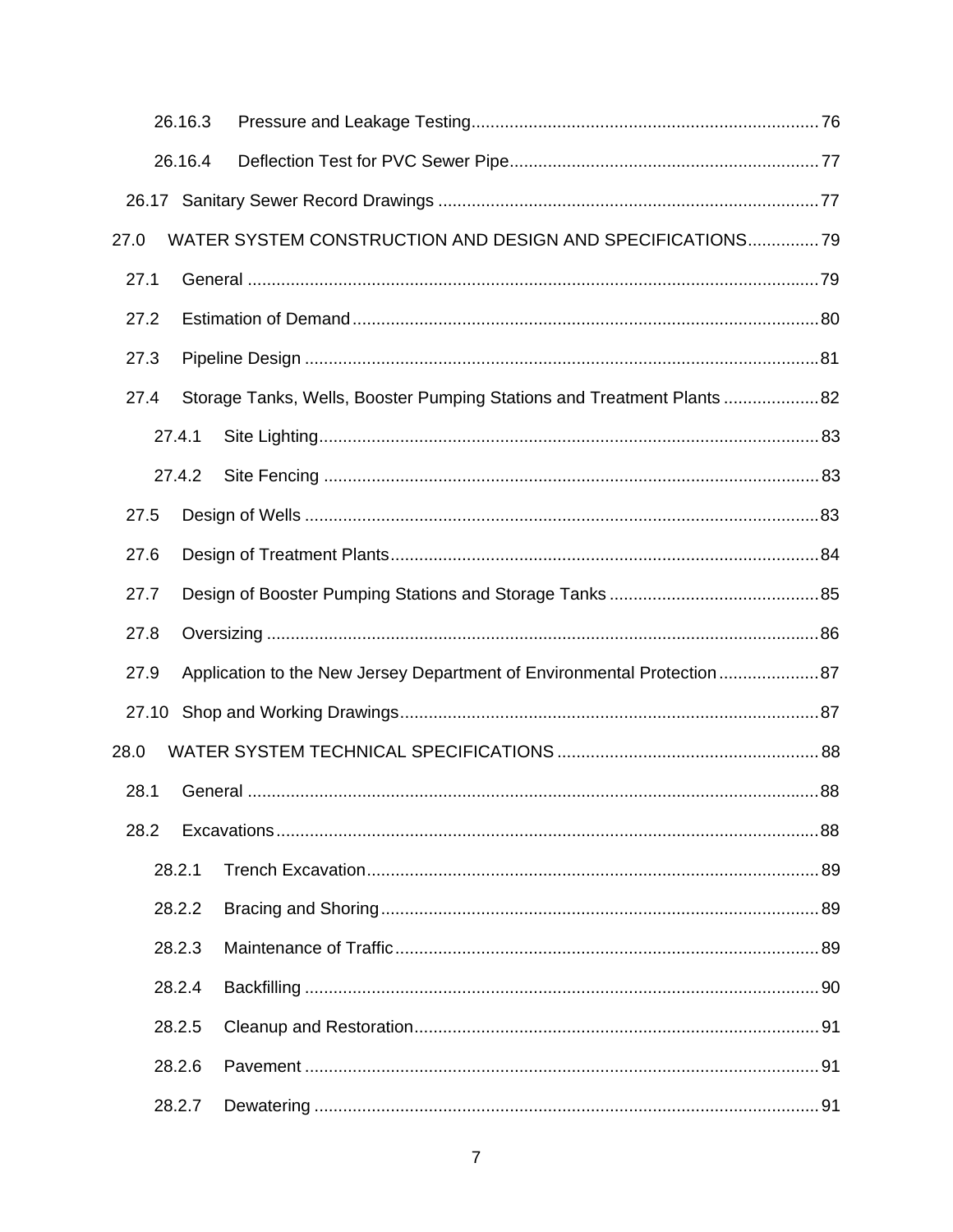|      | 28.2.8 |  |  |
|------|--------|--|--|
| 28.3 |        |  |  |
|      | 28.3.1 |  |  |
|      | 28.3.2 |  |  |
|      | 28.3.3 |  |  |
|      | 28.3.4 |  |  |
|      | 28.3.5 |  |  |
|      | 28.3.6 |  |  |
|      | 28.3.7 |  |  |
|      | 28.3.8 |  |  |
|      | 28.3.9 |  |  |
| 28.4 |        |  |  |
| 28.5 |        |  |  |
|      | 28.5.1 |  |  |
|      |        |  |  |
|      | 28.5.2 |  |  |
|      | 28.5.3 |  |  |
|      | 28.5.4 |  |  |
|      | 28.5.5 |  |  |
| 28.6 |        |  |  |
| 28.7 |        |  |  |
|      | 28.7.1 |  |  |
|      | 28.7.2 |  |  |
|      | 28.7.3 |  |  |
|      | 28.7.4 |  |  |
|      | 28.7.5 |  |  |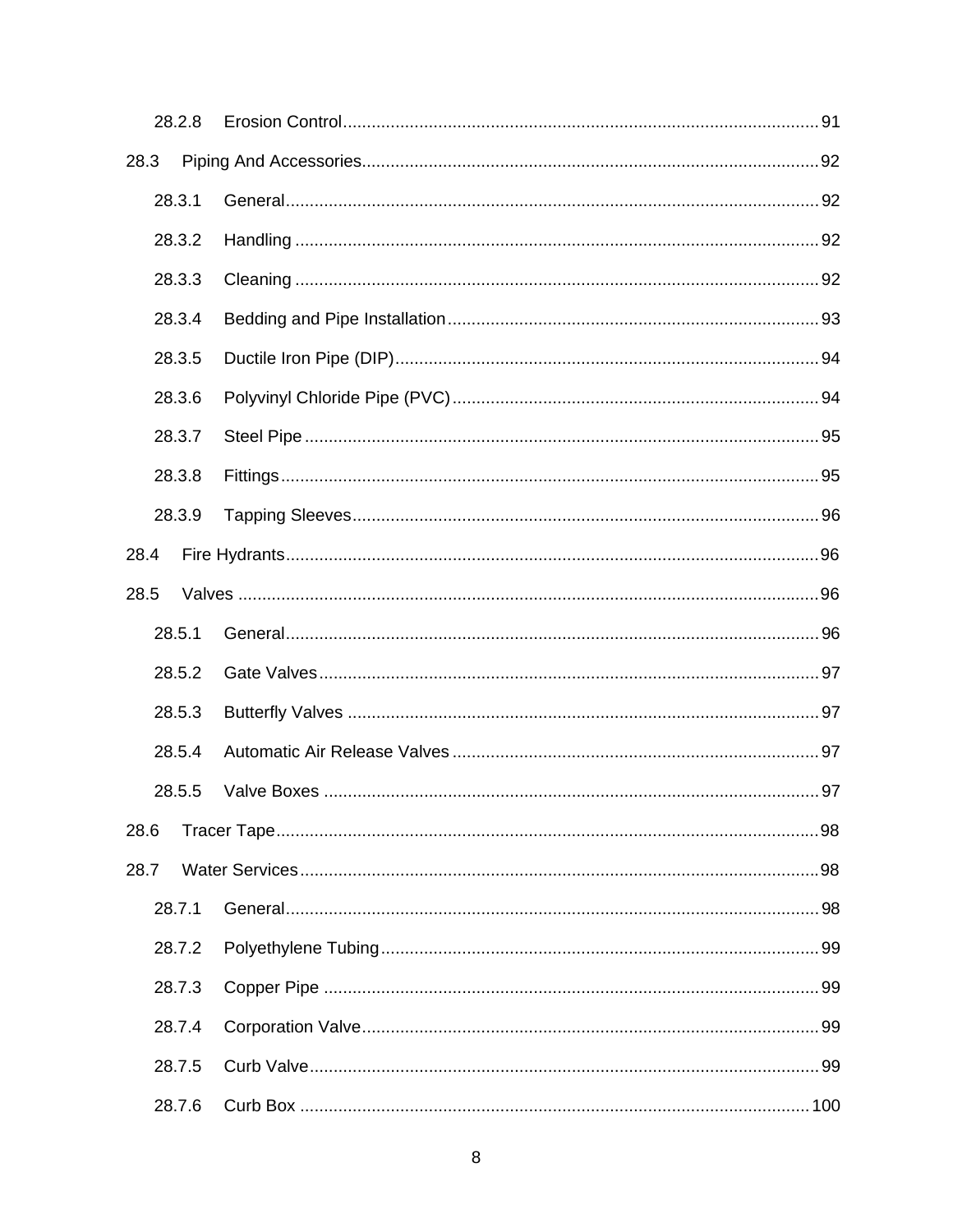| 28.7.8 |  |
|--------|--|
| 28.7.9 |  |
|        |  |
| 28.8.1 |  |
| 28.8.2 |  |
| 28.8.3 |  |
| 28.8.4 |  |
| 28.9   |  |
| 29.0   |  |
|        |  |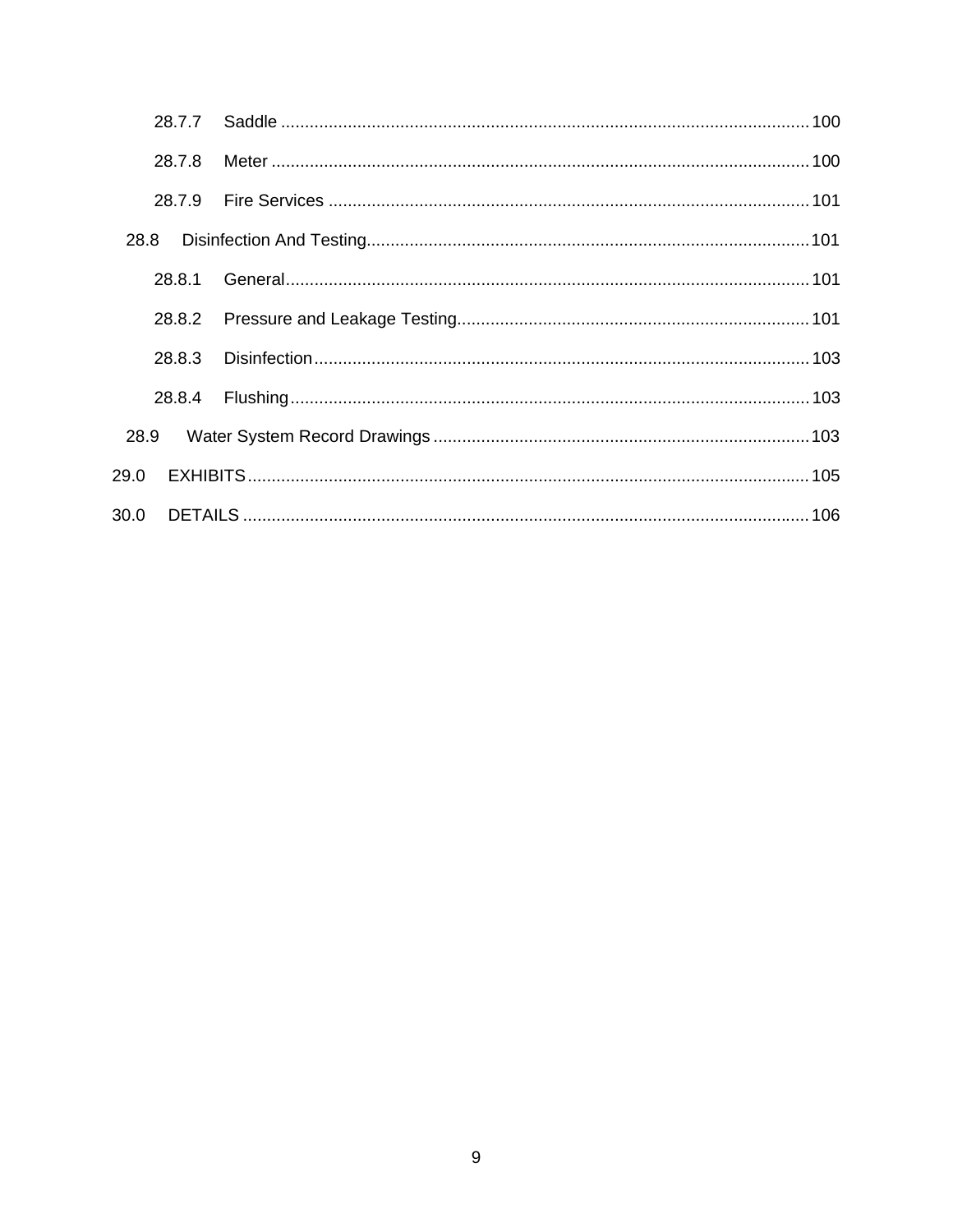# **INTRODUCTION AND PURPOSE**

The Lacey Municipal Utilities Authority is a public body politic and corporate created by virtue of an ordinance of the Township of Lacey adopted on July 2, 1971. The boundaries of the Authority and the Township are coterminous. The Township created the Authority in order to provide water and sanitary sewer services to the residents of the Township.

In order to facilitate the work of the Authority and the upgrading of water and sewer facilities within the Township, the Township has had in effect, since April 4, 1973, Chapter 404-2, Code of the Township of Lacey, which by its terms, requires the owner of any dwelling or building occupied by persons located upon any street in which a sanitary sewer is constructed to connect such dwelling to the sanitary sewer system. The same requirement is made for new dwellings constructed in streets on which sanitary sewers are available. In addition, the Township has had in effect since October 23, 1986, Chapter 289-2, Code of the Township of Lacey, which by its terms, requires the owner of any dwelling or building occupied by persons located upon any street in which a waterline is constructed to connect to the water system. The same requirement is made for new dwellings constructed on streets on which waterlines are available.

The Authority is responsible for the compliance of adopted Bond Resolutions, service contracts with the Ocean County Utilities Authority and all applicable State and Federal Laws governing pollution control, drinking water quality, and other Municipal Laws and Ordinances.

The public's interest is best served through the use of standardized procedures for the approval and the installation of the water and sanitary sewer utility improvements which must be consistent with and follow the accepted procedures established in the "Municipal Land Use Law," P.L.1975, c.291 (C.40:55D-1 et seq.).

The Authority has established the following rules and regulations and procedures to facilitate the review of applications for water and sanitary sewer service and the construction of Water and Sanitary Sewer Facilities within Lacey Township.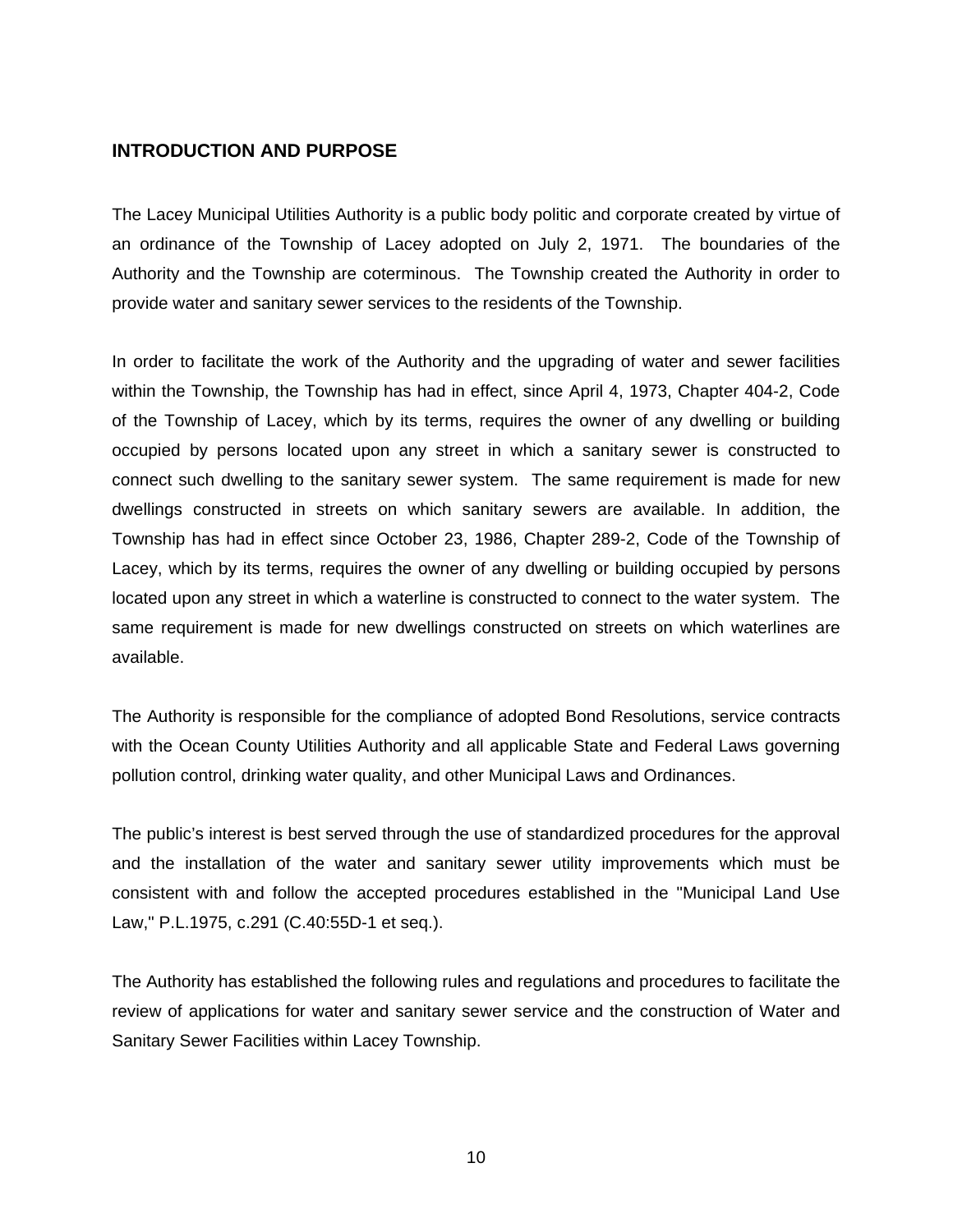All individual property owners of residential, commercial or industrial properties are required to submit applications to the Authority for the review of all phases of planning, design, and construction of the water and sanitary sewer facilities. Applications for review are required to provide for the unified and systematic construction of the water and sanitary sewer facilities within the Township of Lacey. The need for these rules and regulations are further strengthened by the imperative to foster and promote the protection of Lacey Township's natural water resources.

The offices of the Lacey Municipal Utilities Authority are located at 124 South Main Street, Forked River, New Jersey. Its business hours are Monday through Friday, 8:15 a.m. to 4:15 p.m.

Regular Public Meetings are generally held each month as advertised and in accordance with the provisions of the Open Public Meetings Act (N.J.S.A. 10:4-6 et seq.).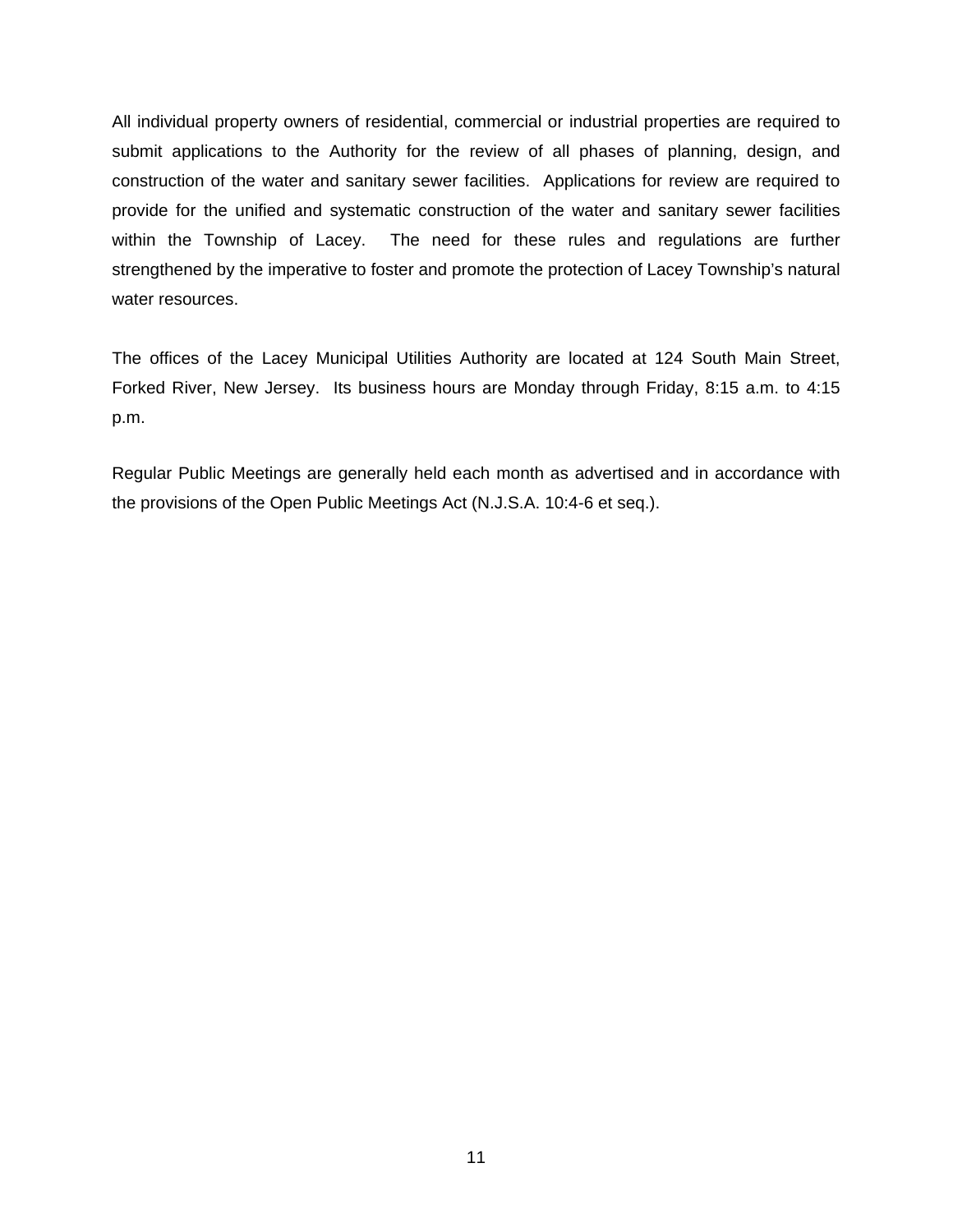### <span id="page-11-0"></span>**1.0 DEFINITIONS**

As used in the following Rules and Regulations, unless a different meaning clearly appears in the context, the following terms shall have the meanings indicated:

APPLICANT shall mean property owner; or if owned by a company, a proper official of said company; or an authorized agent of the owner, certified to the Authority as such, making application to the Authority for review and approval of plans and/or connection to the utility systems.

AUTHORITY / LMUA shall mean the Lacey Municipal Utilities Authority.

AS BUILT shall mean a record of Sanitary Sewer or Water Facilities, as constructed.

AUXILIARY BUILDING shall mean a subordinate building, the purpose of which is customarily incidental to that of the principal building and which is located on the same lot as the principal building. The primary use of the auxiliary building shall not be residential, commercial or industrial occupancy.

BOARD shall mean the Authority Board of Commissioners.

BUILDING shall mean any structure which is used or intended for supporting or sheltering any use or occupancy.

CONTRACTOR shall mean the party contracting with an applicant performing site improvements.

CUSTOMER shall mean same as property owner.

DEVELOPER shall mean the person, persons, Company, Corporation, etc., performing site improvements.

ENGINEER shall mean the Consulting Engineer appointed by the Authority.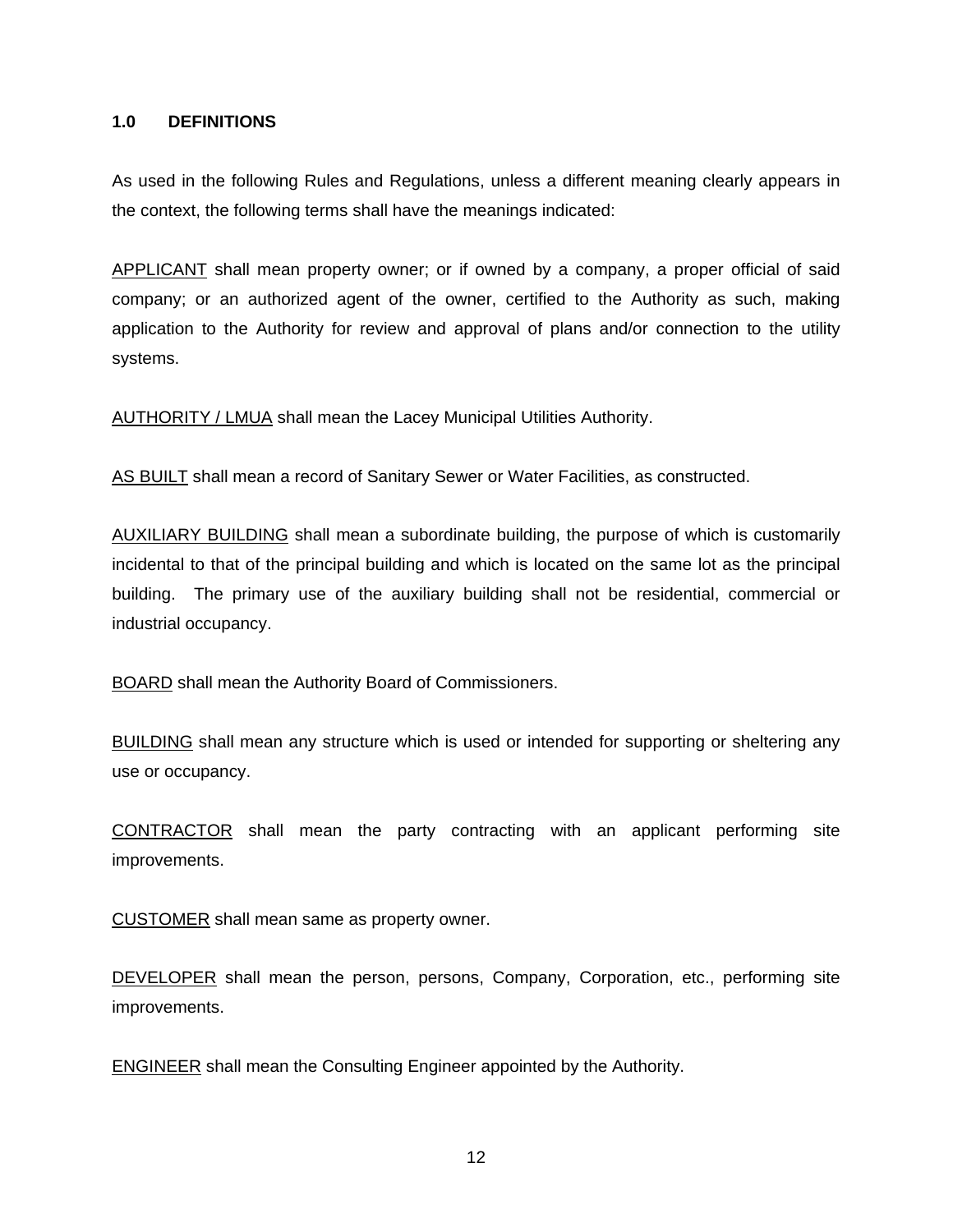ESTIMATED PROJECT COST shall mean the estimated cost of construction, right of ways, easements, engineering, bonds, insurance, legal and administrative services.

INDUSTRIAL USER shall mean any user whose wastewater differs from the normal characteristics of domestic wastewater.

INDUSTRIAL WASTE shall mean the wastewater from industrial processes or other commercial operations, which is distinct from or incompatible with domestic wastewater.

pH shall mean the logarithm of the reciprocal of the weight of hydrogen ions in grams per liter of solution, and is the measure of acidity or alkalinity.

MAIN shall mean the Authority owned piping and appurtenances, in or along public rights of way, or within Authority easements, used for the transmission and distribution of water or for the collection of wastewater to or from its customers, respectively.

PUMPING STATION shall mean a permanent facility constructed to convey sewage to another sewer by pumping, rather than by gravity.

PROPERTY OWNER shall mean the owner of record of a property served or to be served by the Authority, who shall be solely responsible to the Authority for water and/or sewer service charges.

RESPONSIBLE PERSON shall mean the contractor's field representative who is responsible for job site safety and proper construction of the water and/or the sewer system. This person is generally referred to as the Contractor's Superintendent.

SLUG shall mean any discharge of water, sewage or industrial waste into the sanitary sewer collection system which consists of any concentrated constituent or quantity of flow exceeding any period of duration longer than (60) minutes, that exceeds four (4) times the average daily concentration or flow of a normal operational day.

TOWNSHIP shall mean the Township of Lacey, in the County of Ocean, State of New Jersey.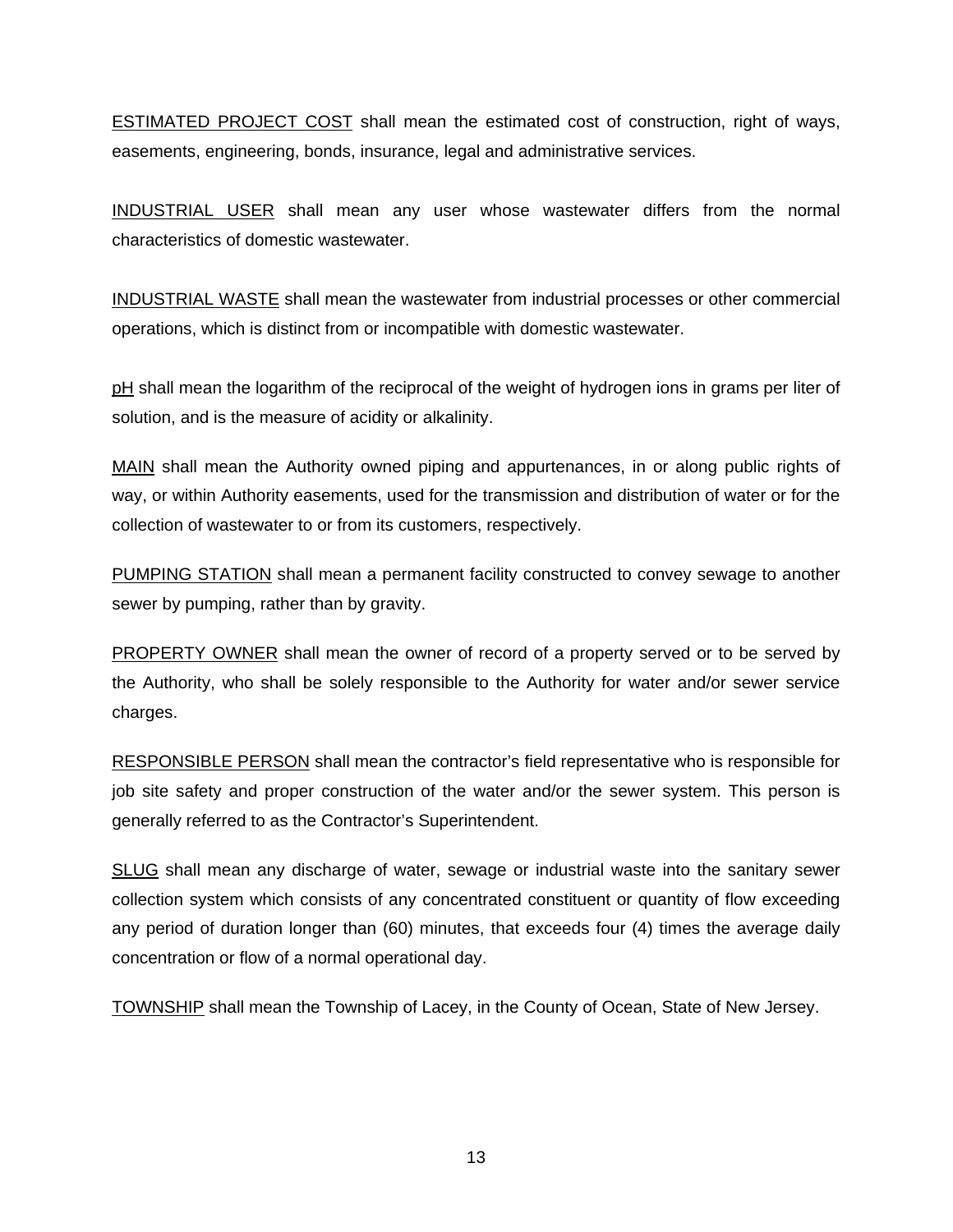<span id="page-13-0"></span>SERVICE UNIT shall mean the following:

- a) Each single-family detached dwelling.
- b) Each single-family attached dwelling.
- c) Each single-family apartment dwelling.
- d) Each lot created in a major or minor subdivision.

e) Each commercial, industrial, professional, public, institutional or other non-residential user whose metered or estimated water consumption does not exceed the estimated average daily flow of water for the average single family residence.

SEWER shall mean any main designed or used for collection or disposal of sanitary sewage or wastewater and located in any public street, easement, or public right of way.

UTILITY SYSTEMS shall mean the public water and sanitary sewer systems owned and operated by the Authority.

## **2.0 POLICY FOR PROVIDING SERVICE**

It is the policy and intent of the Authority to provide potable water and sanitary sewer service to applicants owning or occupying properties located in Lacey Township who have received approvals from the relevant Township Municipal Land Use Agencies consistent with applicable laws and sound utility management practices.

Availability of utility services shall be determined through an application procedure enabling the Authority to review the needs of each applicant and the capacities and availability of the Authority's facilities. Determination of the availability of capacity and the processing and approval of applications for connection to the utility systems shall be within the sole discretion of the Authority.

In the event that extension or improvements of the Authority's water mains, sewer mains or related facilities are necessary to provide service to an applicant's property, it shall be the applicant's responsibility to pay all costs associated with the required extensions or improvements.

Should the Authority's water and sanitary sewer systems not be available to an applicant's property at the time an application is made to the Authority, the applicant will be required to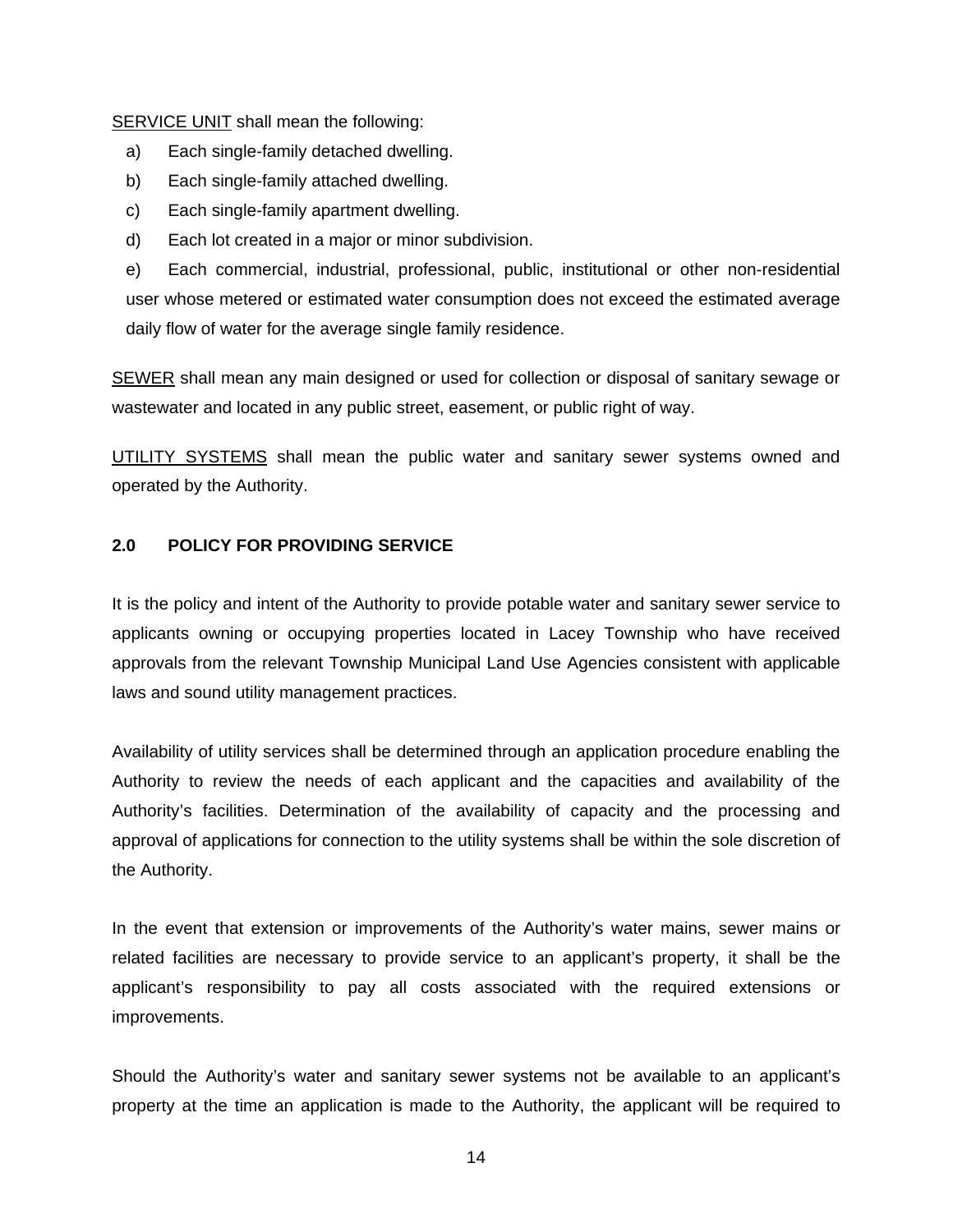<span id="page-14-0"></span>install "dry" sanitary sewer and water mains, services, and appurtances as may be directed by the Authority. Said facilities shall be designed and constructed in accordance with the Authority's Rules and Regulations. All costs associated with the design and construction of said facilities shall be the responsibility of the applicant.

### **3.0 AUTHORITY'S RESPONSIBILITIES**

The Authority shall operate and maintain a water supply and distribution system and a sanitary sewer collection and transmission system within the Township of Lacey to service the customers of the Authority. The Authority shall abide by all Federal, State and local laws pertaining to the operation and maintenance of a public water and sanitary sewer system. The Authority will maintain all utility facilities within public right-of-ways, deeded easements to the Authority and Authority owned properties. The Authority will maintain the individual service lateral, water or sewer, to individual customer lots, establishments or homes to the first cleanout inside the curb line for sewer service, and the first shut-off valve (curb box) inside the curb line for water. In the absence of curbs, the Authority's responsibility shall end at the edge of the public right of way, and in no circumstance shall extend onto the customer's property.

The Authority requires water meters to be installed on each water connection in a location and setting as specified by the Authority. The Authority will read the meter to establish a charge for the customer in accordance with a Schedule of Rates and Fees adopted by the Authority. The Authority shall retain ownership of the meter and shall repair, replace, or test the meter as is deemed necessary by the Authority.

The Authority shall in no event be responsible for maintaining any portion of the service line owned by the customer, or for damage done by water or sewage escaping therefrom; it is expressly understood and agreed that no claims will be made against the Authority or its employees for damage to life or property, by reason of the breaking of any service pipe, water fixture, meter or appliance within the customer's premises, unless caused by the negligence of the Authority or its employees, nor for any damage due to the failure of the water supply for any cause beyond the Authority's control.

# **4.0 CUSTOMER'S RESPONSIBILITIES**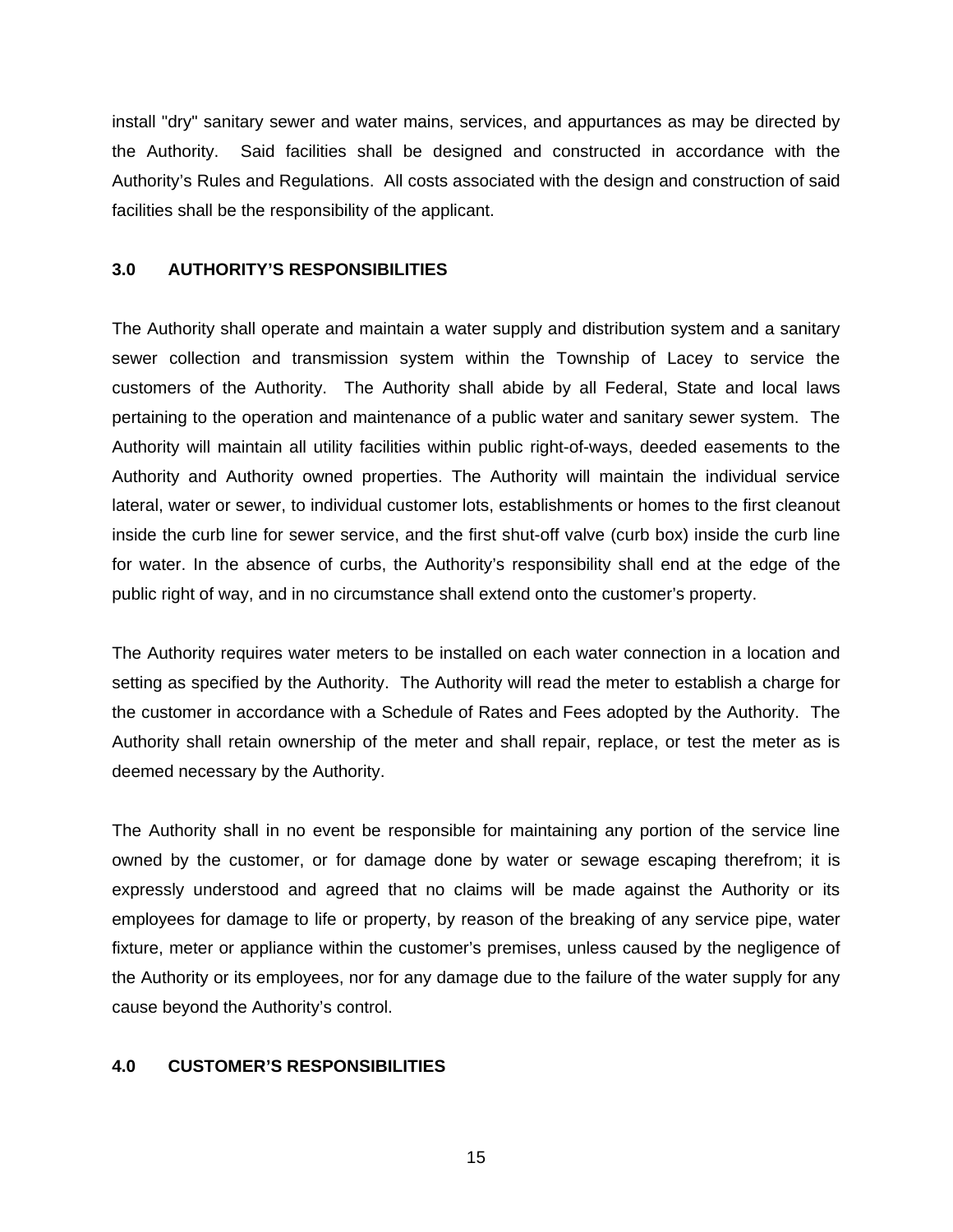<span id="page-15-0"></span>The customer shall maintain all connections, service lines and fixtures owned by the customer in good working condition. Meters owned by the Authority located on the property of the customer shall be protected properly and cared for by the customer. Meters shall be located in a heated protected area, free of clutter and accessible at all times upon adequate notice by the Authority. Meters will be maintained by the Authority so far as ordinary wear and tear are concerned, but damage resulting from freezing or external causes due to the negligence of the customer shall be paid for by the customer at a cost established in the Authority's current Schedule of Rates and Fees.

#### **5.0 BILLING**

The Authority shall read meters and bill its customers for water and sewer service in accordance with the current Schedule of Rates and Fees. Bills are payable at the Authority's business office, located at 124 South Main Street, P.O. Box 205, Forked River, NJ. All bills are due and payable on the 15<sup>th</sup> of the month in which the bill is processed and considered past due on the close of business on the last day of the month that the bill is due. If a bill remains unpaid beyond the last business day of the month, it will be classified as delinquent and will be charged an interest fee in accordance with N.J.S.A. 40:14B-41.

In the event of a disputed account involving the accuracy of the meter or the meter reading or involving payment for some other service as provided for in the current Schedule of Rates and Fees, withholding payment shall not be an acceptable remedy. The Authority shall respond to such disputes in a diligent manner to bring about a resolution. Upon written request by the customer, and in accordance with the current Schedule of Rates and Fees, a meter may be independently tested for accuracy. If, when tested, the meter is found to be in error in excess of plus or minus 2 ½%, the bill will be adjusted accordingly. If the meter is found to be operating properly and registering accurately, the customer shall be responsible for the cost of testing of the meter, in accordance with the current Schedule of Rates and Fees.

### **6.0 MISCELLANEOUS FEES AND SERVICES**

The Authority may provide at the request of a customer or as needed to maintain the integrity of its utility system certain services, the cost of which shall be borne by the customer at a fee authorized in accordance with the current Schedule of Rates and Fees. Some of these services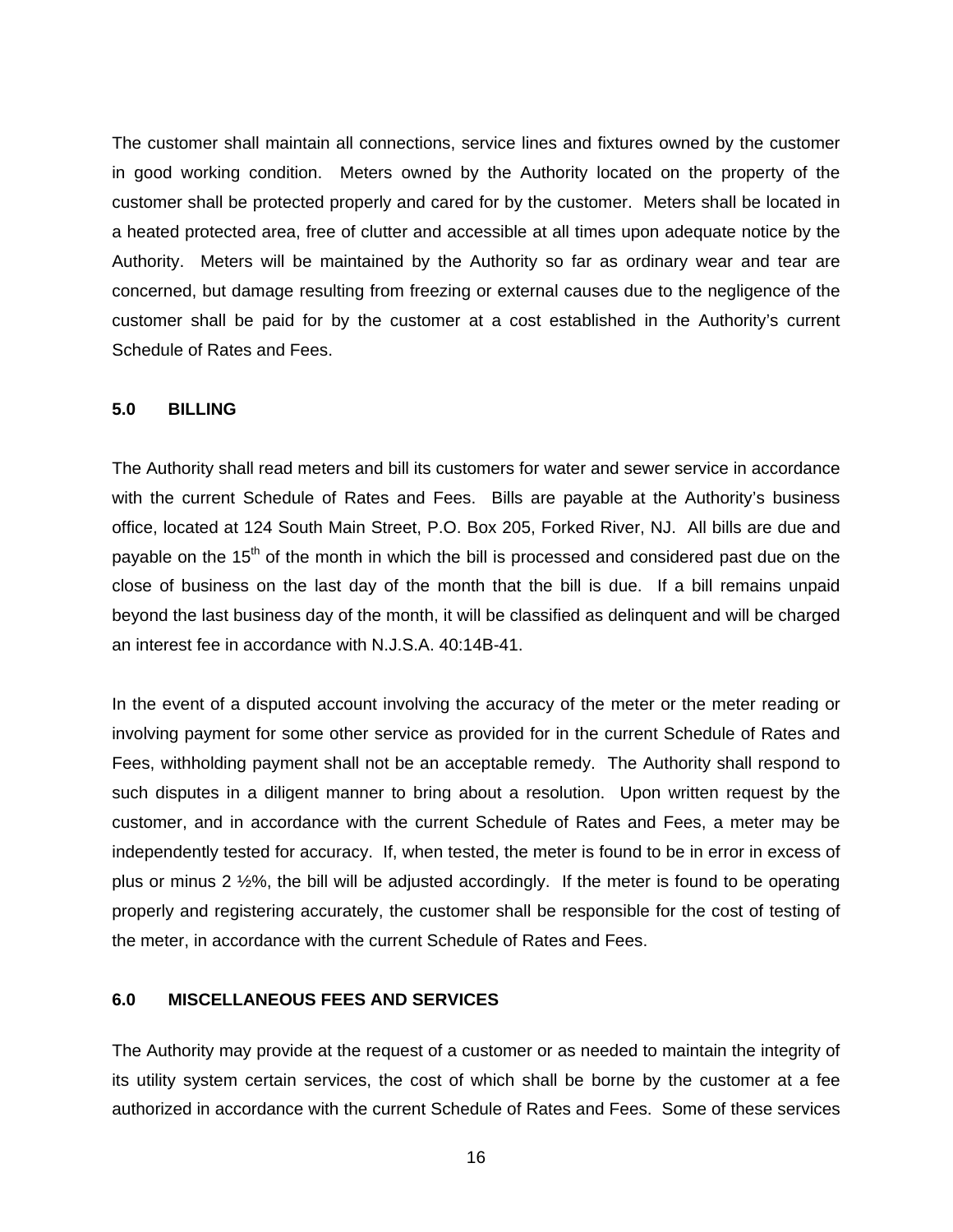<span id="page-16-0"></span>may include, but not be limited to, shut off of service, restoration of service, inspection of service connection, meter test, repair or replacement of meters, fire flow tests or other services and charges as contained in the current Schedule of Rates and Fees.

# **7.0 GENERAL DESCRIPTIONS**

# **7.1 Equivalent Service Unit**

The equivalent service unit shall be representative of the average daily flow of water used by the average single-family residential dwelling unit. The equivalent service unit is recomputed annually by dividing the total residential water use by the total number of residential connections serviced by the Authority at the end of the immediately preceding fiscal year.

Residential: Each single-family residential dwelling shall be considered as one equivalent service unit (ESU).

Multiple-Family Residential and Non-Residential: The initial number of service units for each multi-family, commercial, industrial, institutional, professional, public, or other user, not heretofore mentioned, whose estimated water consumption exceeds one equivalent service unit, shall be calculated by dividing the estimated water use by the equivalent service unit. The number of units shall be rounded up to the nearest one-tenth (1/10) of a unit, with a minimum of one unit per user.

# **7.2 Service Installation Fee**

The cost of any service connections required to be installed by the Lacey MUA, will be charged based on time and material, plus 20% to cover administrative processing expenses.

# **7.3 Initial Service Charge (Connection Fee)**

Each connector to the Authority's wastewater collection system and the public water system shall pay an initial service charge to connect directly or indirectly to the system. The initial service charge represents payment of an amount that has already been paid by existing customers towards the retirement of the debt service of the existing facilities. The initial service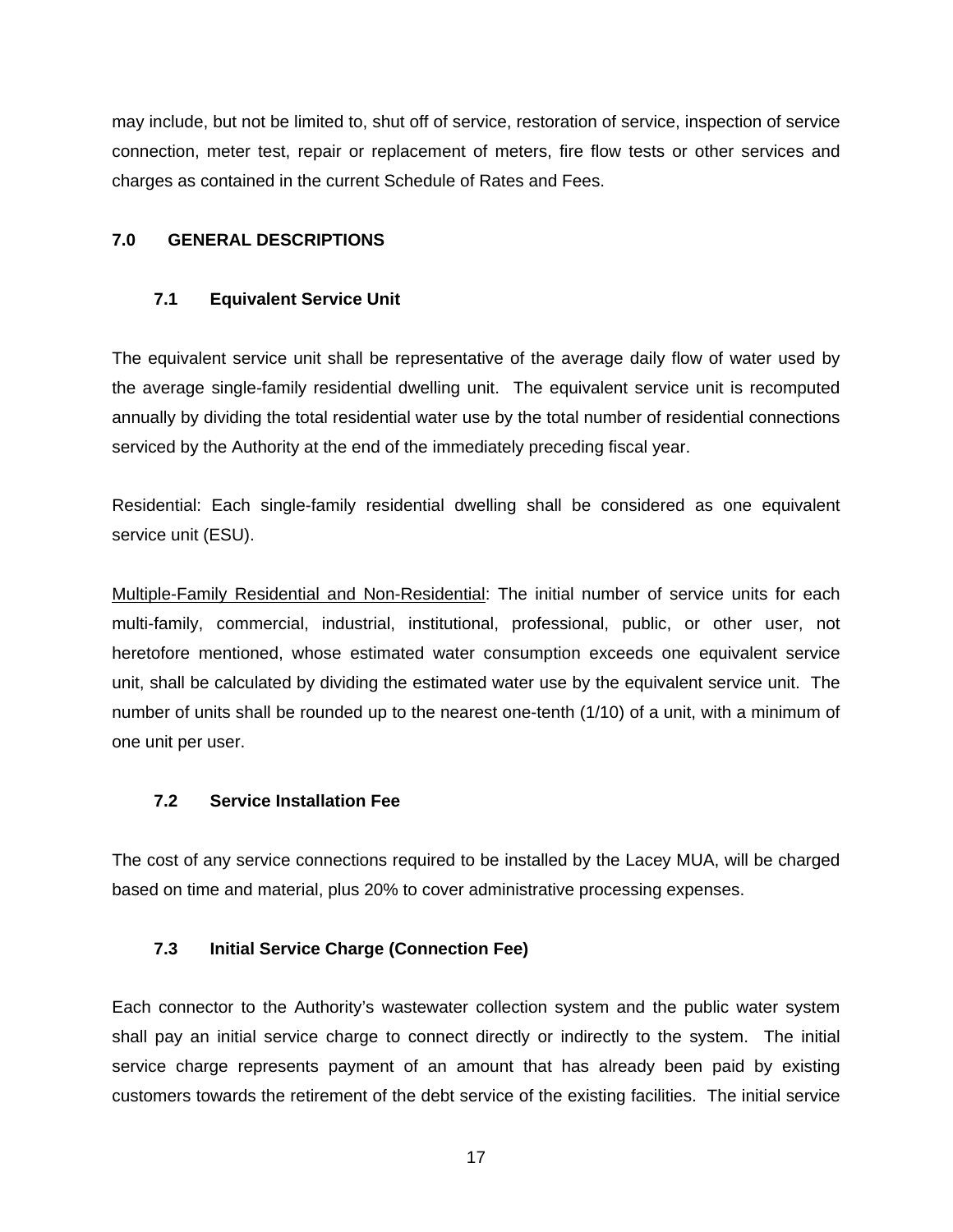<span id="page-17-0"></span>charge is recomputed annually in accordance with N.J.S.A. 40:14B-21 and is listed in a separate Schedule of Rates and Fees and made a part of the Rules and Regulations, as amended.

# **7.4 Service Charges**

Each customer receiving sanitary sewer and water service shall pay a minimum amount in the form of a basic service charge. The service charge for all classes of users is listed in a separate Schedule of Rates and Fees and made a part of the Rules and Regulations, as amended.

# **7.5 Metered Consumption Charge**

In addition to the service charge, a metered charge may be billed for service used based on the consumptive readings. The metered charge for all classes of users is listed in a separate Schedule of Rates and Fees and made a part of the Rules and Regulations, as amended.

# **7.6 Other Fees and Charges**

Certain fees may be required for such items as permits, inspections, service calls, meter testing, private fire protection service, etc. Such fees are contained in a separate Schedule of Rates and Fees, which is available upon request.

# **7.7 Water Meter Damage**

# Customers' Property

For those water meters located on the customers' property (as opposed to within the public right-of-way), due to the fact that the Authority does not have the right to control the activities on private property, it shall be the responsibility of the property owner to insure proper protection of the water meter. In any case where a water meter had been adjusted or damaged due to freezing, vandalism or tampering, the customer on whose premises said meter is located shall be charged a cost recovery service charge in the amount as set forth in the current Schedule of Rates and Fees.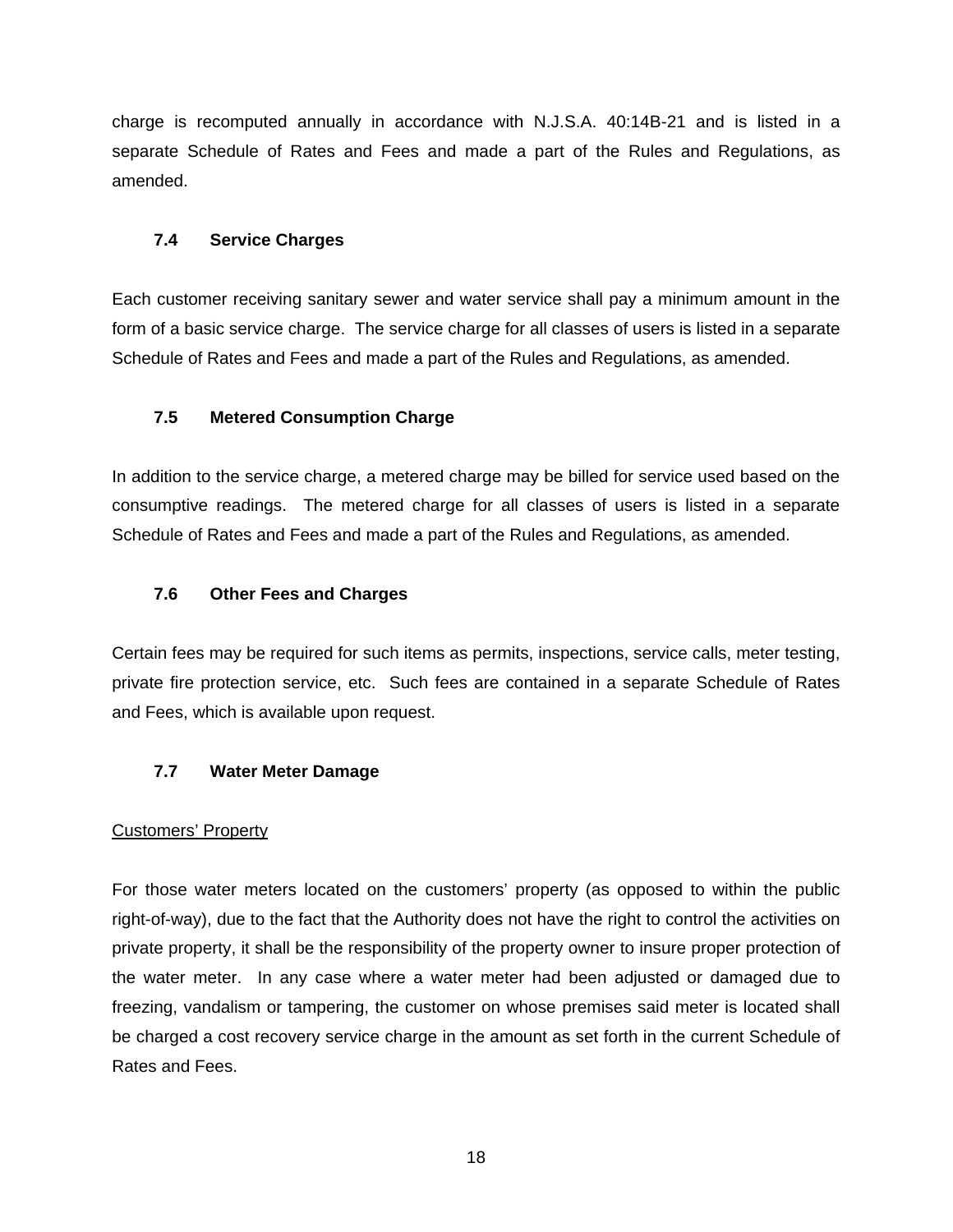#### <span id="page-18-0"></span>Public Right-of-Way

For those water meters located within the public right-of-way, if the Authority has evidence verifying that the water meter was adjusted, damaged or tampered with by the customer, its agent or employees, then and in that event the customer shall be charged a cost recovery service charge in the amount as set forth in the current Schedule of Rates and Fees.

#### **8.0 MULTIPLE METERS**

At the option and expense of the property owner, individual water meters may be installed and used for the purpose of measuring the water consumption of individual units located within a common building, serviced by a common water and sewer service. Each individual water meter installation shall constitute a separate and individual water and sewer account. Applications for individual water meter installations shall be made to the Lacey Municipal Utilities Authority on forms provided by the Authority. All individual accounts shall be in the name of and billed to the property owner of record. All water meter installations shall meet the Authority's specifications and be installed in accordance with the Authority's rules and regulations.

#### **9.0 IRRIGATION METERS**

At the option and expense of the property owner, individual water meters may be used for the purpose of measuring the water used for irrigation. Applications for irrigation water meter installations shall be made to the Lacey Municipal Utilities Authority on forms provided by the Authority. All water meter installations shall meet the Authority's specifications and be installed in accordance with the Authority's rules and regulations. Irrigation water meters shall be billed separately for water use only.

# **10.0 POOL FILL METERS**

Upon application to the Authority, temporary meters may be obtained for the purpose of filling swimming pools. Following the return of the meter and processing of the appropriate paperwork, a sewer billing credit will be issued for the amount of water registered on the meter. Potential savings will vary, depending on regular water use. Not all customers will experience savings.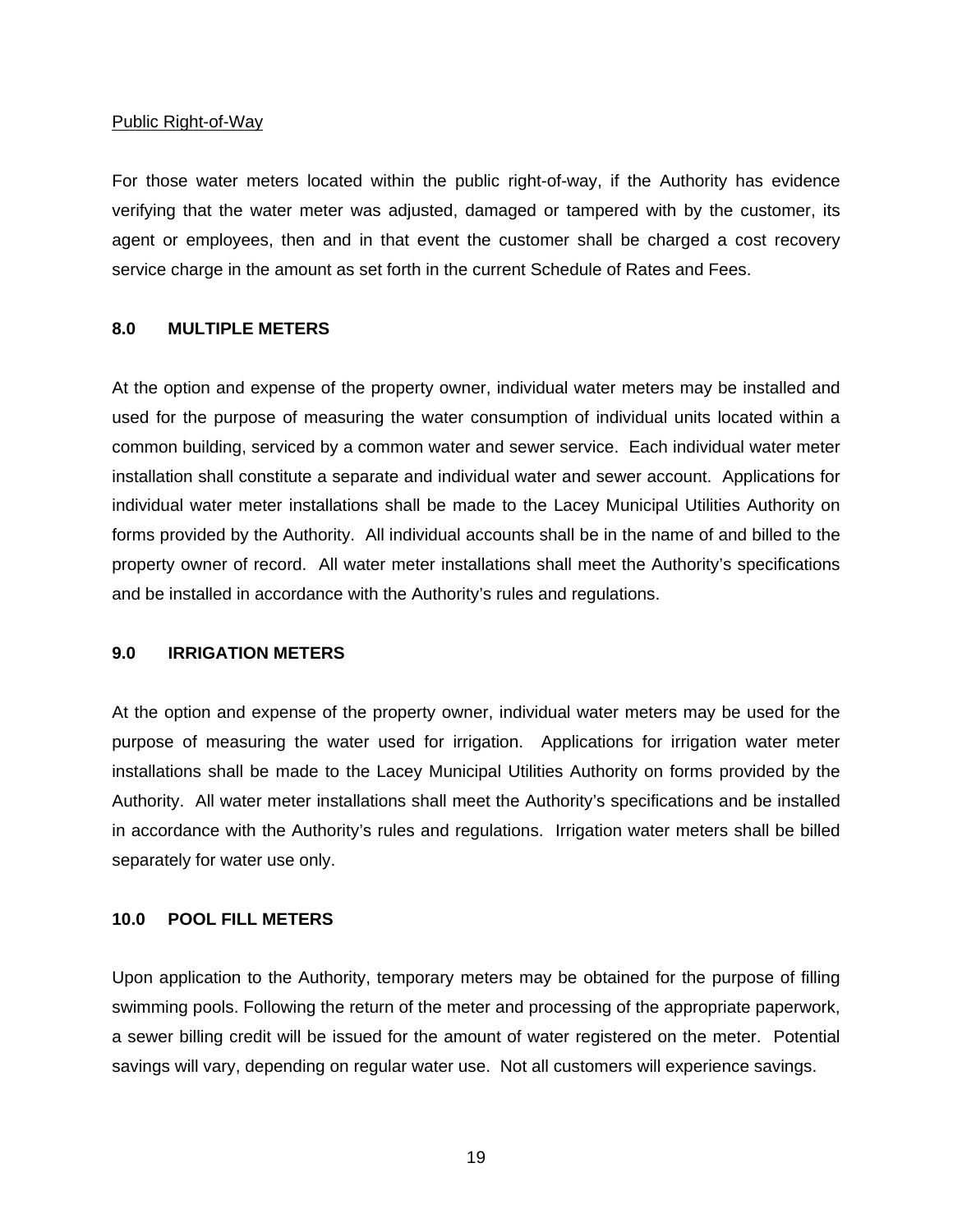#### <span id="page-19-0"></span>**11.0 SURCHARGE**

Any user of the Authority's collection system that discharges sewage which exceeds the maximum sewage strength requirements established by the Ocean County Utilities Authority shall be surcharged for the amount of the excess strength times the unit costs, as established by the Ocean County Utilities Authority in addition to the annual charge. The Lacey Municipal Utilities Authority shall levy the surcharge to the user.

#### **12.0 PAYMENTS**

Late payments: A late fee shall be charged for past due balances, commencing on the first of the month following the due date on the unpaid past due balance and until said payment and the late fees thereon has been made. The late payment charges shall be computed in accordance with N.J.S.A. 40:14B-41.

Initial Service Charge: An optional payment plan is available to existing units, which previously received a Certificate of Occupancy prior to sanitary sewer or water service being available. At the option of the customer, the Initial Service Charge (connection fee) may be paid off over a five-year plan. The five-year payment schedule requires a payment of 50 percent down and the remaining 50 percent of the fee to be paid off over a five-year schedule, with equal installments made, plus interest at the rate of 8 percent per annum on the then principal balance. If the customer has elected to maintain a payment plan, as established by the Authority for the initial service charge, and fails to pay the amount due by or before the due date, the payment plan shall be considered in default and the entire balance shall become due within 26.14 days.

#### **13.0 CONNECTIONS**

Any building adjoining any public street or easement in the Township in which a sewer or waterline is now or may be hereafter constructed shall connect such building and all facilities therein to the sewer and waterline.

Existing buildings set back in excess of 200 feet from the center line of an existing street or easement upon which the property fronts or abuts shall not be required to connect to the sewer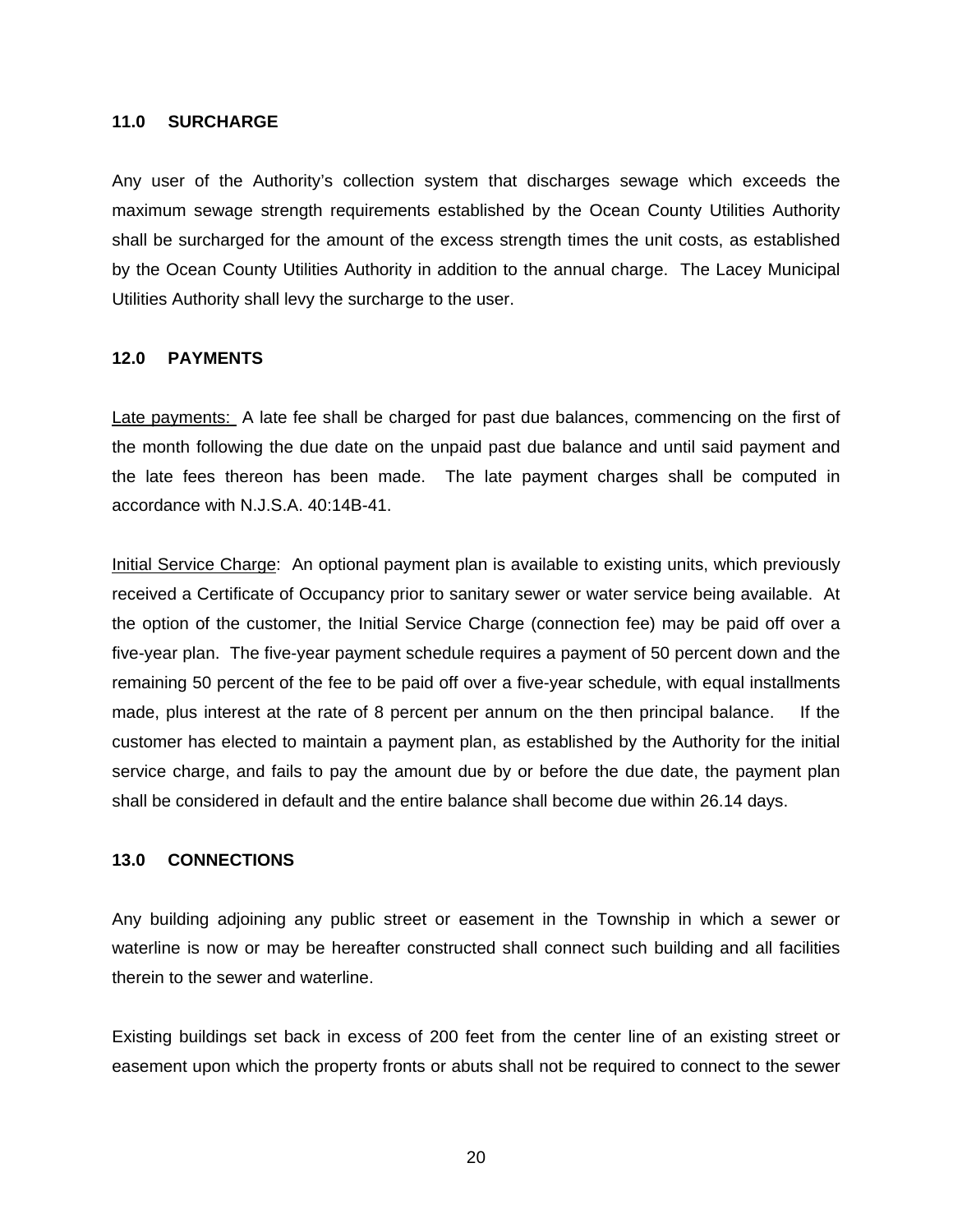<span id="page-20-0"></span>line, provided that the existing septic disposal system is functioning properly and without creating a nuisance or a health hazard.

Existing buildings used and occupied as single-family dwellings, which are below the level of the sewer line or cannot obtain a pitch of ¼ inch to one foot of sewer line, shall not be required to connect to the sewer line, provided that the existing septic disposal system is functioning properly and without creating a nuisance or a health hazard.

When connection to the public sanitary sewer is made, any existing septic tanks and cesspools shall be decommissioned in accordance with jurisdictional law.

All new buildings adjoining any public street or easement in the Township in which a sewer line is now or may be hereafter constructed shall be required to connect to the sewer line regardless of the distance between the building and the sewer line or the ability to obtain a pitch of  $\frac{1}{4}$  inch to one foot of sewer line.

On lots where there are two (2) or more buildings, each building shall be separately connected to the water and or sewer main line with its own lateral, except in the case of an auxiliary building, the purpose of which is incidental to that of the principal building. The primary use of the auxiliary building shall not be for residential, commercial or industrial occupancy.

#### **14.0 INDUSTRIAL COST RECOVERY**

In the event that an applicant for sewer service is classified as an industrial user, as defined by the U.S. Environmental Protection Agency, the applicant will be required to make additional payments conforming to an Industrial Cost Recovery System required by the U.S. Environmental Protection Agency.

#### **15.0 WATER SYSTEM USE REGULATIONS**

#### **15.1 Prohibited Connections**

No person shall connect or be allowed to be connected to any part of the water system without a water meter being installed and approved by the Authority.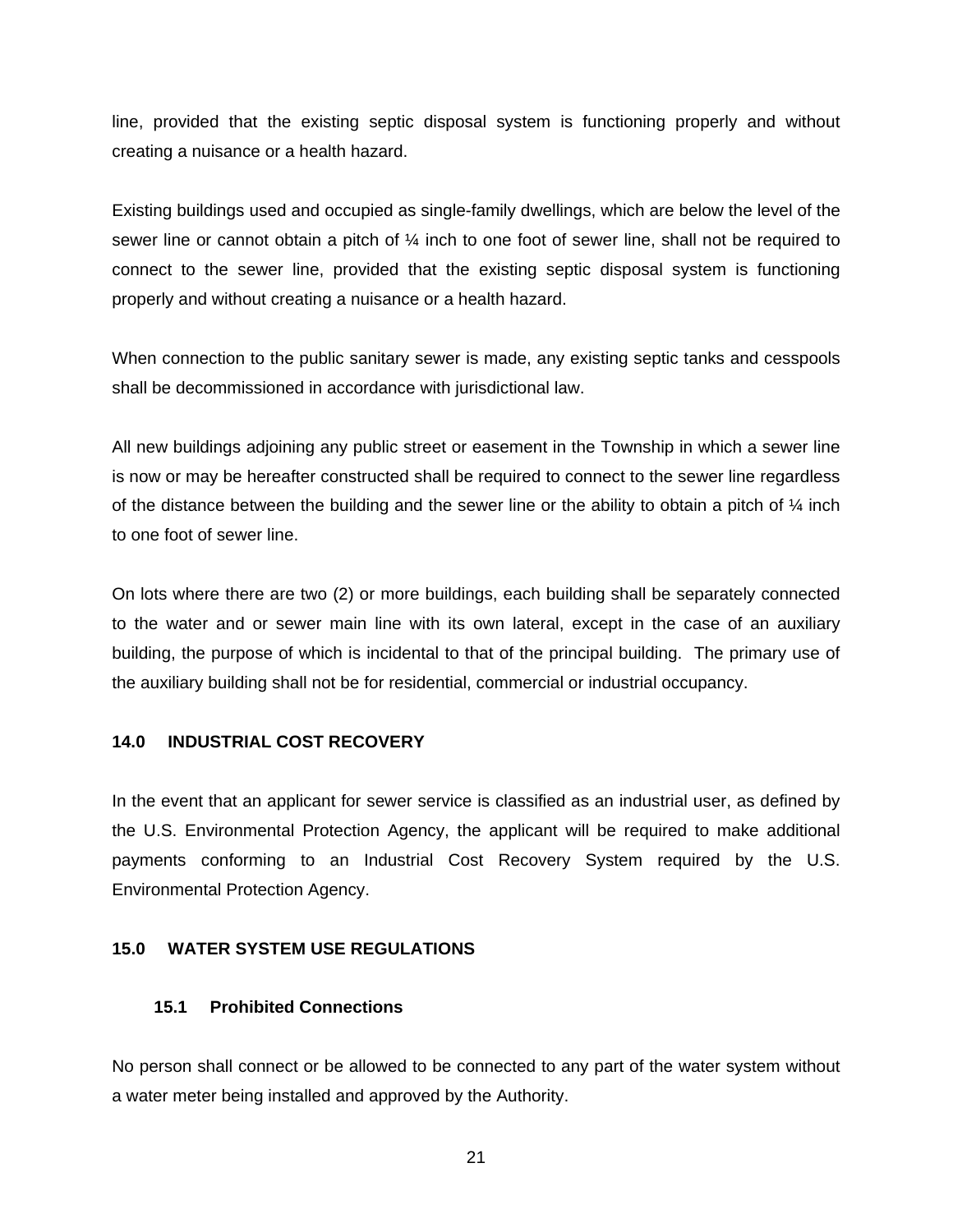<span id="page-21-0"></span>No person shall connect or be allowed to be connected to any part of the water system without first having a properly installed backflow prevention device approved and inspected by the Authority.

The Authority does not permit any type of cross connection with a private well water supply or any other water supply not regulated by the Authority. All customers with a private well supply in addition to a public water service must physically disconnect the two (2) water sources. The Authority may inspect the physical disconnection at various times as it deems necessary.

# **15.2 Permit Required**

No unauthorized person shall uncover, make connection into, use, alter or disturb any municipal water service or appurtenances without first having obtained a written permit from the Authority.

## **15.3 Meters Required**

All water taps made and services installed must be metered.

No person, other than an employee of the Authority, shall remove, replace or in any manner interfere or tamper with a meter attached to a water pipe used or intended to be used to supply water to any building. This applies whether the meter is set within or without the building. Any plumbing configuration intended to bypass the meter is prohibited.

# **15.4 Curb Stops**

Under no circumstances shall curb stops be opened or closed by any person without authorization of the Authority, except that a licensed plumber may open or close the curb stop to test his work or make emergency repairs.

#### **15.5 Fire Hydrants**

No unauthorized person shall tamper with, operate or cause to operate any municipal water system fire hydrant without authorization from the Authority.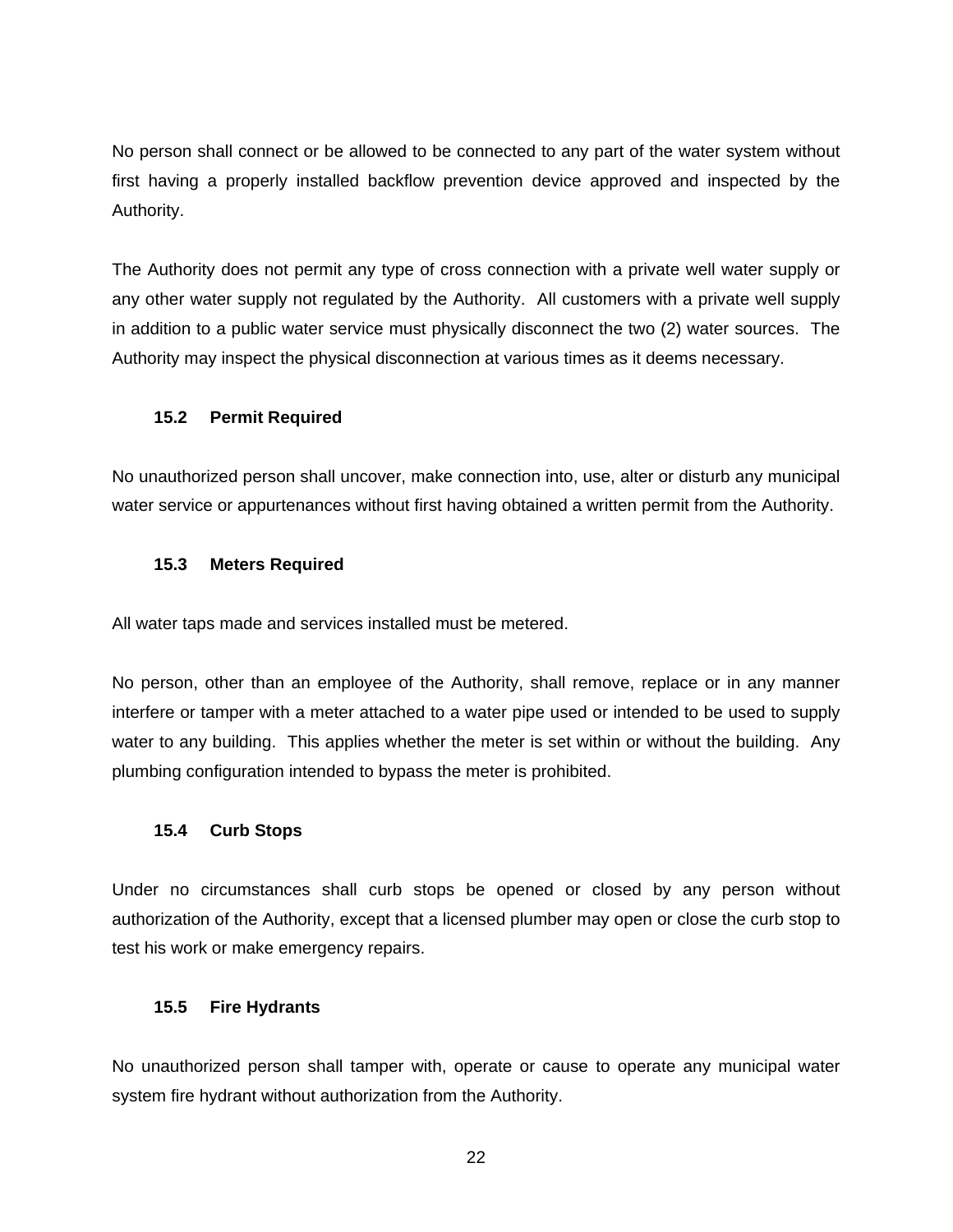## <span id="page-22-0"></span>**15.6 Maintenance of Equipment**

Authorized representatives of the Authority shall have the power to enter, at all reasonable times and after reasonable notice, any premises on which municipal water equipment is installed for the purpose of reading meters and inspecting, rehabilitating, improving, repairing, replacing or upgrading Authority equipment.

The Customer shall maintain the service facilities located on their property, including service pipe, valves, interior plumbing, etc., in good working condition. Any leak or failure in the service shall be repaired immediately. Any problem with the water meter must be reported to the Authority as soon as it is found. Failure to repair a leak can result in excessive water use and shall constitute grounds for shutting off the water service for willful waste of water.

# **16.0 SANITARY SEWER USE REGULATIONS**

## **16.1 Prohibited Connections**

1. No person shall connect any building into any part of the sewer system without first obtaining a permit from the Authority.

2. No person shall connect or be allowed to be connected to any roof downspout or gutter designed to collect precipitation, exterior foundation drains, areaway drains or other sources of surface runoff or groundwater to any building sewer or building drain which is connected directly or indirectly to the sanitary sewer system.

3. Under no circumstances shall grease pits, air conditioning equipment, storm water inlets, drains from equipment or sump pumps be allowed to connect directly or indirectly into the sanitary sewer system.

4. No interior plumbing fixtures shall be connected to a gravity sewer line that is less than (8") above the rim elevation of the nearest street sanitary sewer manhole cover. The property owner shall be responsible for installing any backwater valves to protect his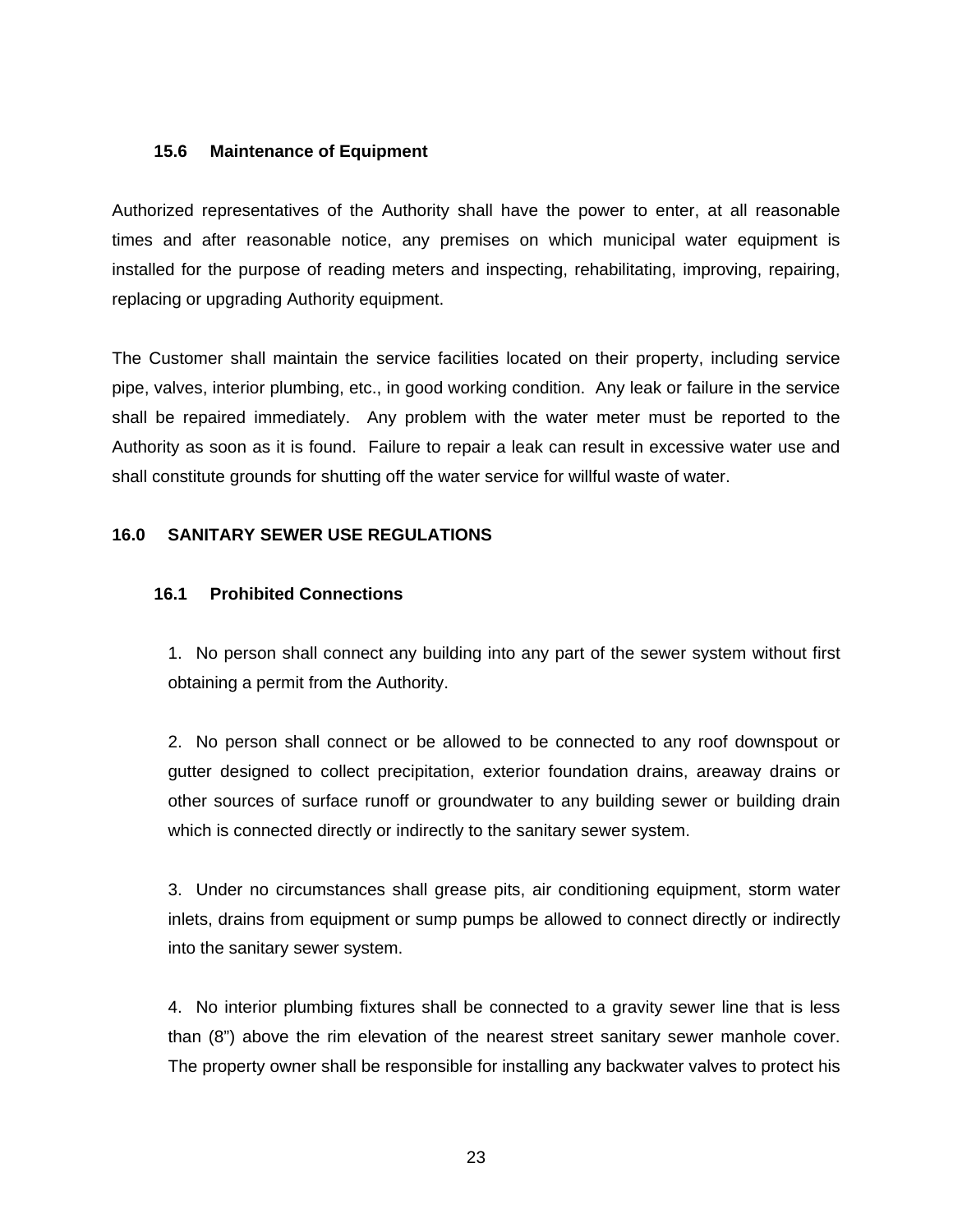<span id="page-23-0"></span>property should there be a wastewater backup in the sewer line. The Authority assumes no responsibility for property.

The customer shall be responsible for maintaining all connections, service lines and fixtures owned by the customer in good working order. The Authority shall in no way be responsible for maintaining any portion of the building service line or for damage, or personal injury or illness caused by sewerage back-ups into private service lines or fixtures.

# **16.2 Regulations Governing Waste Discharged into the Sewer System**

All users of the Authority's collection system shall conform with and abide by the minimum requirements of the Authority as presently enacted and as amended and supplemented from time to time.

Wastewater delivered into the facilities of the Authority shall not:

- 1. Be in such quantity as to impair or exceed the hydraulic capacity of such facilities as determined by the Authority's Engineer.
- 2. Contain any amount of solid matter that will prevent self-scouring flow when carried in sewers installed at the minimum design values.
- 3. Be of such a nature as to create explosive conditions.
- 4. Be of such a strength, quantity or quality as to impair the operation or lower the efficiency of the processes of wastewater treatment and sludge handling and disposal, such as excessive biochemical oxygen demand, suspended solids, chlorine demand, or substances inhibitory to the biological processes such as excessive heavy metal, phenols and their derivatives, strong oxidizing agents or strong reducing agents.
- 5. Be of such a nature as to prevent the effluent from the plant from meeting all present or future requirements of any governing agency having jurisdiction over the receiving waters, such as standards for biochemical oxygen demand, chemical oxygen demand,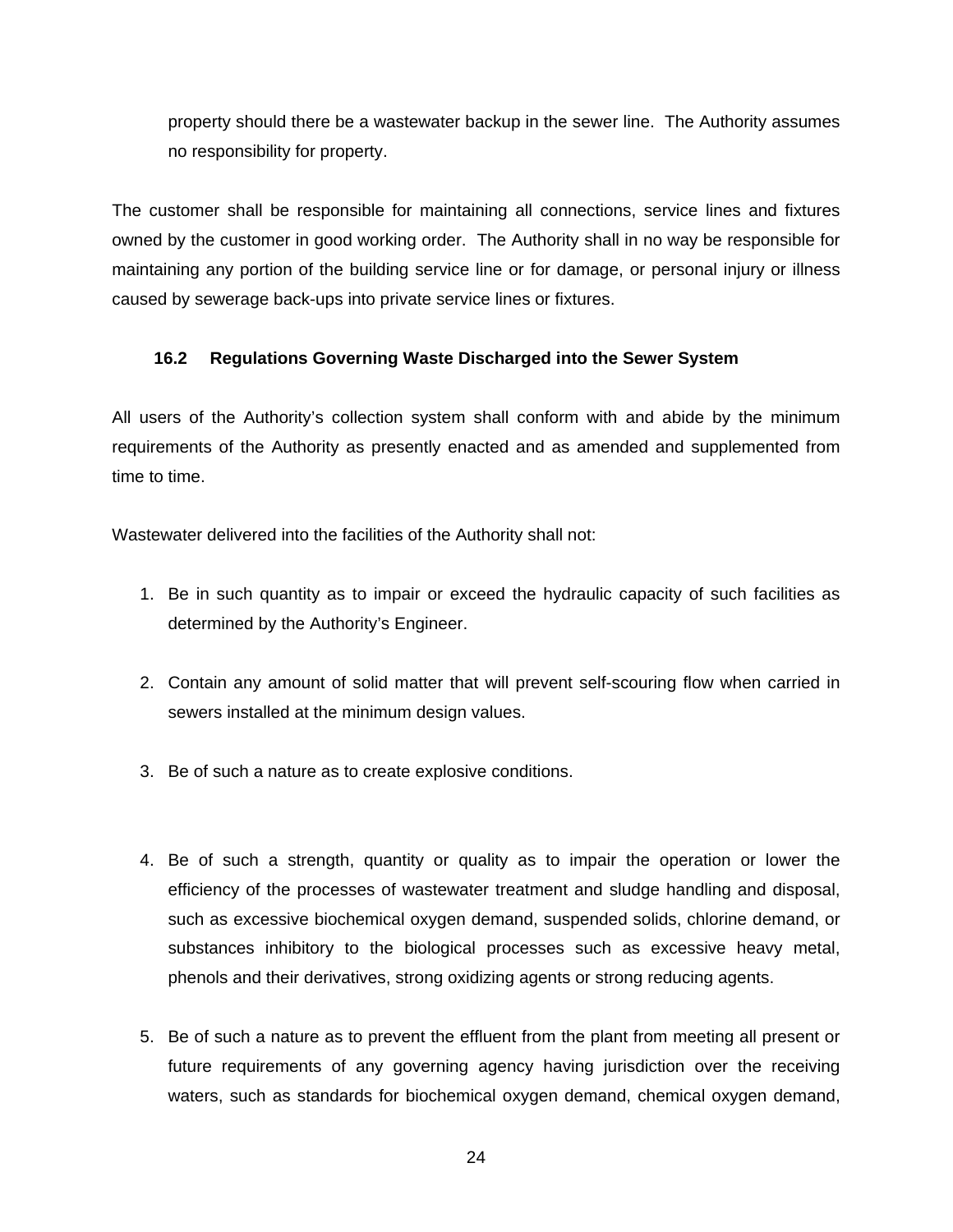suspended solids, color, heavy metals, dissolved oxygen in both effluent and receiving waters, bacterial counts, etc.

- 6. Contain any gasoline, benzene, naptha, fuel oil, or other flammable or explosive liquid, solid, or gas, which by reason of its nature or quality may cause fire or explosion or which, in any other way, may be injurious to personnel or facilities within the sewerage system.
- 7. Be of such a nature as to form noxious or malodorous gases or substances which either singularly or through interaction with other wastes or substances found in wastewater treatment process create a public nuisance, hazard to life, or prevent entry into any portion of the sewerage system for operational duties, maintenance or repair.
- 8. Be of such a nature as to, in any manner, impair the strength, function, or durability of any portion of the sewer facilities, such as compounds producing hydrogen sulfide or any other substances corrosive to any measurable degree to any materials used in the sewer system.
- 9. Be of such nature and in such a quantity as to impair the hydraulic capacity of such facilities, normal and reasonable wear and usage excepted; such wastes would include uncomminuted garbage, animal guts, tissues or blood, paunch manure, bone, hair, hides, fleshings, entrails, feathers, sand cinders, ashes, spent lime, stone or marble dust, metal, glass, straw, shavings, grass clippings, rags, spent grain, waste paper, wood, plastic, asphalt residues, etc..
- 10. Include any radioactive substance.
- 11. Include any garbage other than that received directly into public sewers from residences.
- 12. Have a pH value lower than 5.5 or higher than 9.5.
- 13. Have a temperature higher than one hundred fifty degrees Fahrenheit (150˚F.)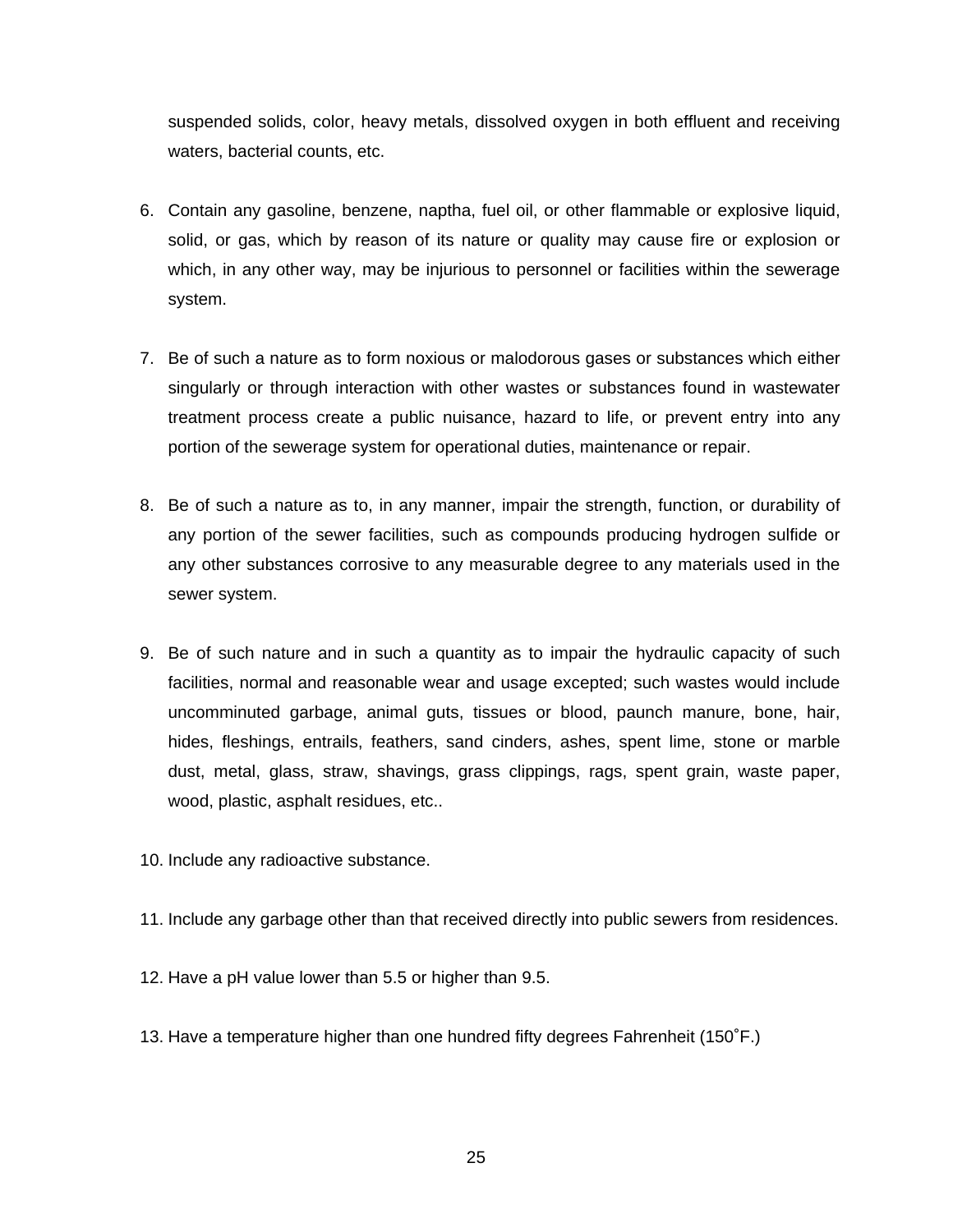- 14. Have a flash point lower than 235˚F as determined by the tagliabue (tag) closed cup method.
- 15. Contain fats, wax, grease, or oils, whether emulsified or not, in excess of one hundred milligrams per liter (100 MG/L) or containing substances which may solidify or become viscous at temperatures between thirty two (28˚F) and one hundred fifty (150˚F) degrees Fahrenheit.
- 16. Be discharged by tank trucks into manholes or appurtenances of the sewerage system without written consent of the Authority.
- 17. Be delivered in a "slug" manner, in which the normal hydraulic or organic loadings have been exceeded by more than a 4.0 factor for any sixty (60) minute period.

The Authority may accept industrial waste provided the following criteria are met:

- 1. Industrial users shall make application to the Authority to discharge industrial waste.
- 2. Such applications shall require the industrial user to provide information on the quantity, nature, and quality of the waste.
- 3. Industrial user shall also be required to bear all costs associated with chemical analysis and laboratory services and provide a point of access for the Authority to sample the waste stream.

Industrial user shall indemnify and hold the Authority harmless in the event of damage or sanctions arising from or related to waste discharged by industrial users into the Authority's collection system.

The Authority herein adopts by reference the Ocean County Utilities Authority's "Sewer User Regulations" as presently enacted and as amended and supplemented from time to time as the Authority's minimum requirements. Industrial users shall conform to all regulations of The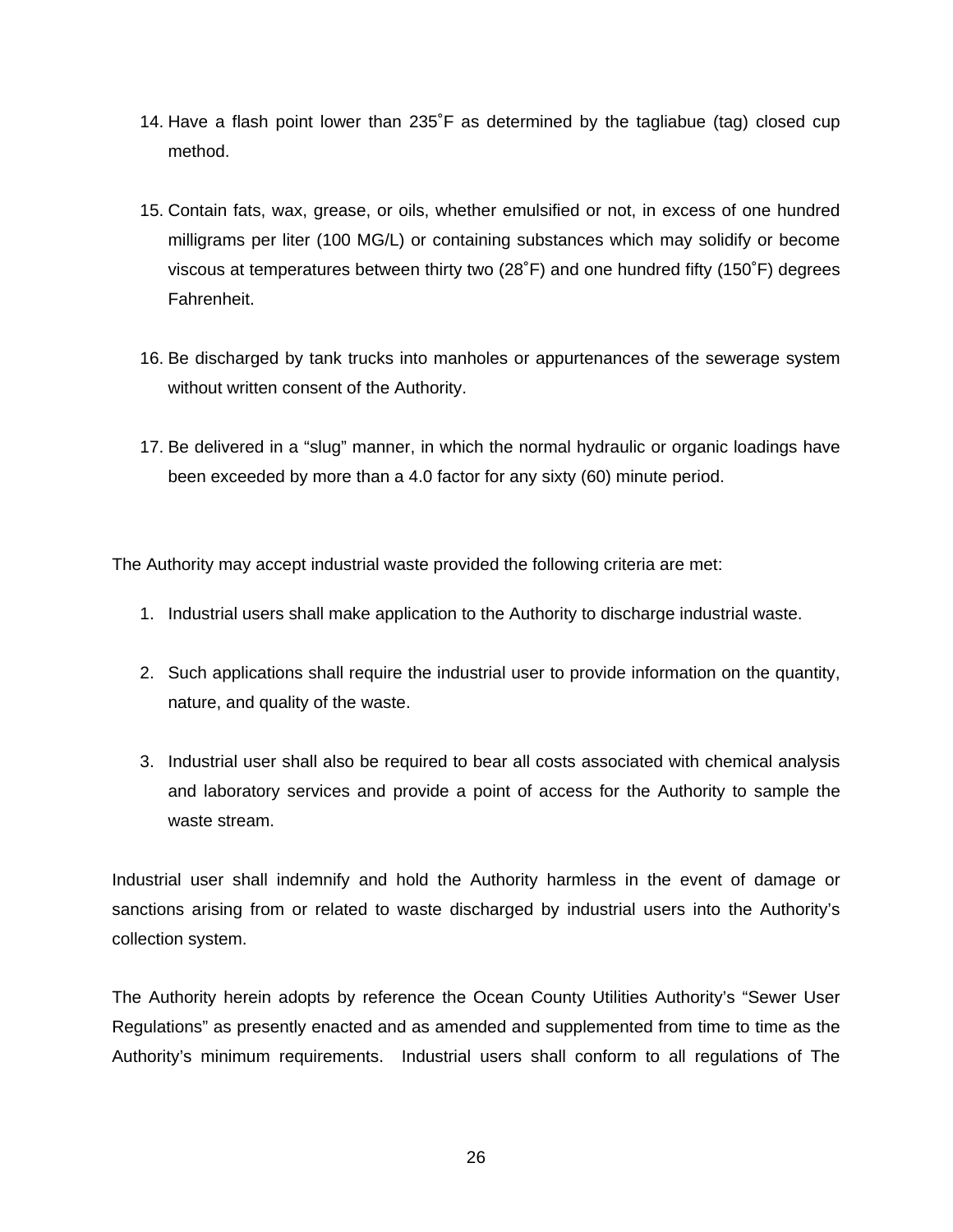<span id="page-26-0"></span>Ocean County Utilities Authority not specifically mentioned herein and available from THE OCEAN COUNTY UTILITIES AUTHORITY, 501 Hickory Lane, Bayville, NJ.

The Lacey Municipal Utilities Authority reserves the right to make whatsoever changes in its discharge requirements as may be necessary for the operation, maintenance, and protection of its sewerage system, for meeting revised standards of influent or effluent quality of regulatory agencies having jurisdiction in this regard, or for any other reason the Authority deems is desirable or necessary for performing its stated functions. The Authority reserves the right to require pretreatment where the chemical characteristics of the waste make such treatment desirable or mandatory.

# **16.3 Grease Traps**

All connections to the sewerage collection system for garages or other buildings in which grease or oil is handled must be equipped with a suitable mechanism to trap and collect all such oils and greases.

All food service establishments such as restaurants, bakeries, etc. that dispose of fat, oil or grease wastes into the sanitary sewer collection system shall be required to install an approved grease trap. Grease traps or separation devices that are approved by the State of New Jersey Plumbing Code and local code, as promulgated by the Township Board of Health, must be routinely maintained at those locations. The Authority reserves the right to approve of the installation and thereafter routinely inspect the system for proper maintenance. The customer shall prepare and submit to the Authority a written program of inspection and cleaning of the trap.

# **17.0 ORAL AGREEMENTS**

No agent or employee of the Authority has authorization to bind it by any promise, agreement or representation not provided for in these Rules and Regulations. The Authority reserves the right to change, delete or add to the foregoing Rules and Regulations when it is in its best interest to do so.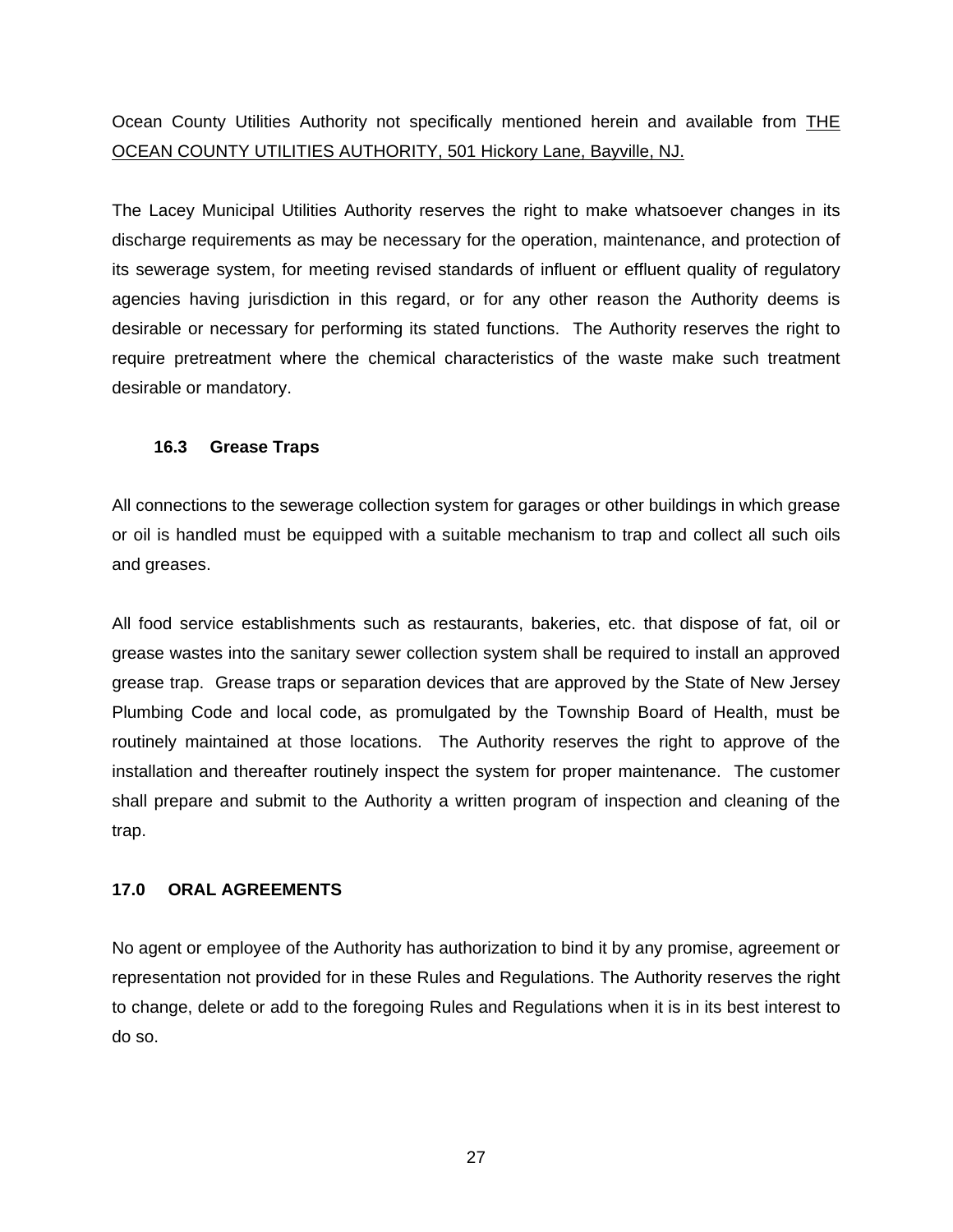#### <span id="page-27-0"></span>**18.0 OMNIBUS PROVISIONS**

Notwithstanding anything expressed or implied in the Authority's Rules and Regulations to the contrary, the following shall apply:

Indemnification/Holdharmless: It is a condition of Authority review, approval, and service that all applicants, developers, and customers shall indemnify and hold the Authority, its officers, employees, representatives, and agents harmless from and against any and all damage, injury, loss, liability, cost, legal expense, fines, penalties, surcharges and/or other expense of any nature whatsoever arising from or related to said party's acts and/or omissions and/or the acts and/or omissions of said party's officers, employees, contractors, assignees, representatives or agents.

Reservation of Legal Rights, Remedies and Immunities: The Authority expressly reserves unto itself the right to pursue any and all available legal and/or equitable rights and/or remedies as same may be amended or supplemented hereafter. Similarly, the Authority reserves the ability to avail itself of all immunities and/or limitations on liability which may be afforded at law or in equity as same may be amended or supplemented hereafter. Nothing expressed or implied in the Authority's Rules and Regulations shall be construed to restrict, limit, waive, or abandon said reservation of rights, remedies and/or immunities in anyway.

Sanctions: In the event that the Authority is assessed with fines, penalties, surcharges, civil administrative penalties or other sanctions arising from or related to the acts and/or omissions of applicant(s), developer(s) and/or customer(s), the responsible party shall pay to the Authority a sum equal to 120 percent of any such assessment.

Protection of Authority Property: Tampering with Authority property is strictly forbidden and may result in criminal as well as civil sanctions. In the event that non-compliance with Authority Rules and Regulations or other acts or omissions may result in harm to the Authority or its systems, the Authority reserves the right to take reasonable corrective measures and to assess the cost thereof to the responsible party.

Liability of Property Owner: The property owner is ultimately responsible for payment of all Authority bills and satisfaction of all obligations owed to the Authority, notwithstanding any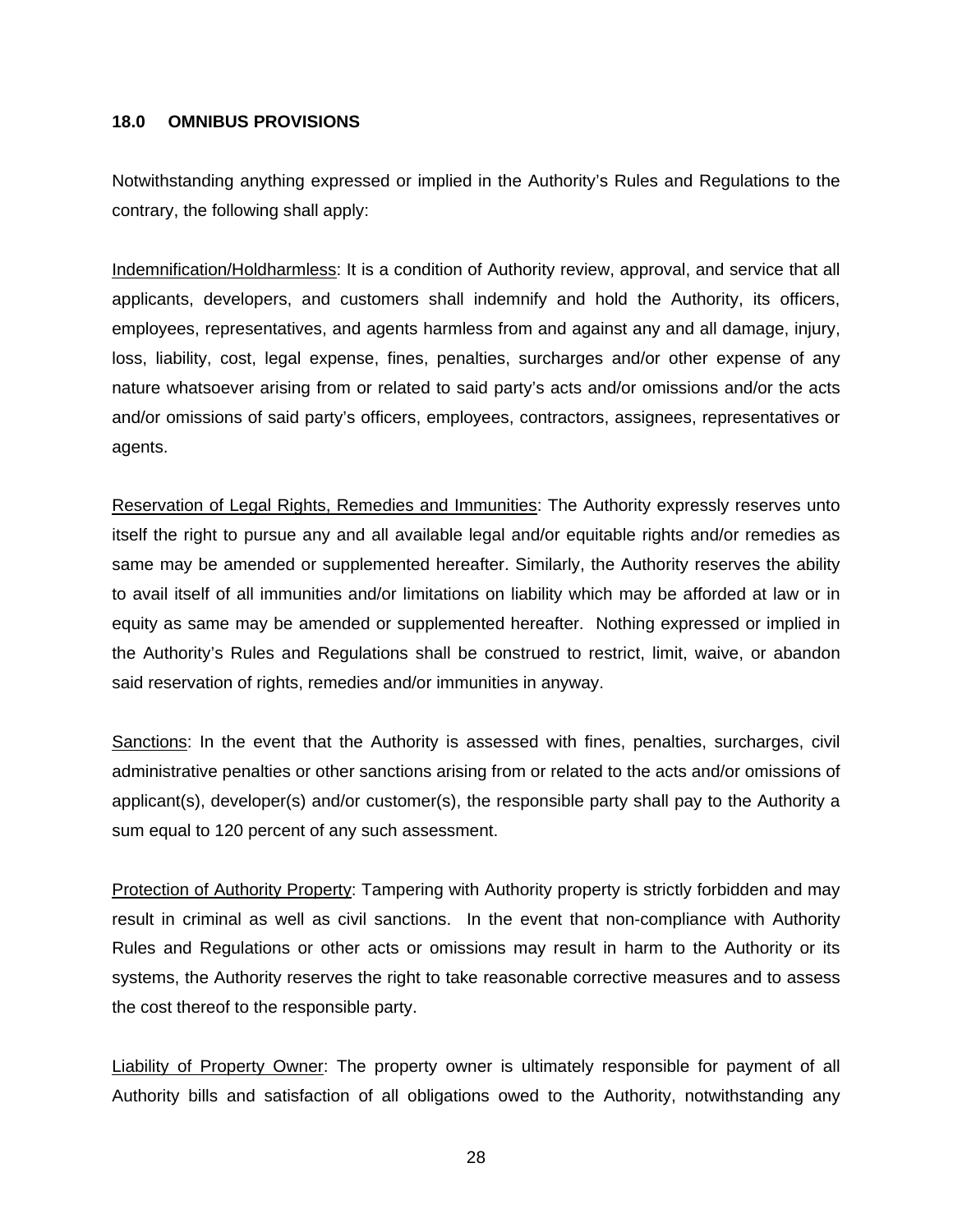<span id="page-28-0"></span>tenancy affecting or relating to the property. The Authority reserves the right to secure a lien upon the property in the event of non-payment, provided that the same shall be in addition to, and not in lieu of, other available remedies.

# **19.0 REQUIREMENTS FOR APPLICATION FOR SERVICE**

# **19.1 Application for Individual Service**

Property Owners desiring to make connection to the existing water and/or sewer system or individuals seeking a determination of availability of service shall apply for a Statement of Utility Services from the Authority. The Authority will make a determination as to the availability of service within five (5) business days.

Upon a positive determination (service available), an Application for Connection must be submitted. Payment of all applicable fees shall be paid at this time, in accordance with the current Schedule of Rates and Fees.

If a water service and/or sewer lateral is not available for connection, the applicant will be responsible for the installation of the service/lateral, under the inspection of an Authority representative. Any water service and/or sewer lateral installation not inspected by the Authority shall be dug up for inspection prior to service approval.

Prior to connection to the Authority's system, the applicant must request a water meter, which must be installed within 3 business days of receiving the meter.

Upon installation of the water meter, the Owner shall contact the Authority to schedule an inspection of the meter installation.

All newly constructed dwellings connecting to the Authority's system must receive a Certificate of Compliance from the Authority prior to the issuance of a Certificate of Occupancy.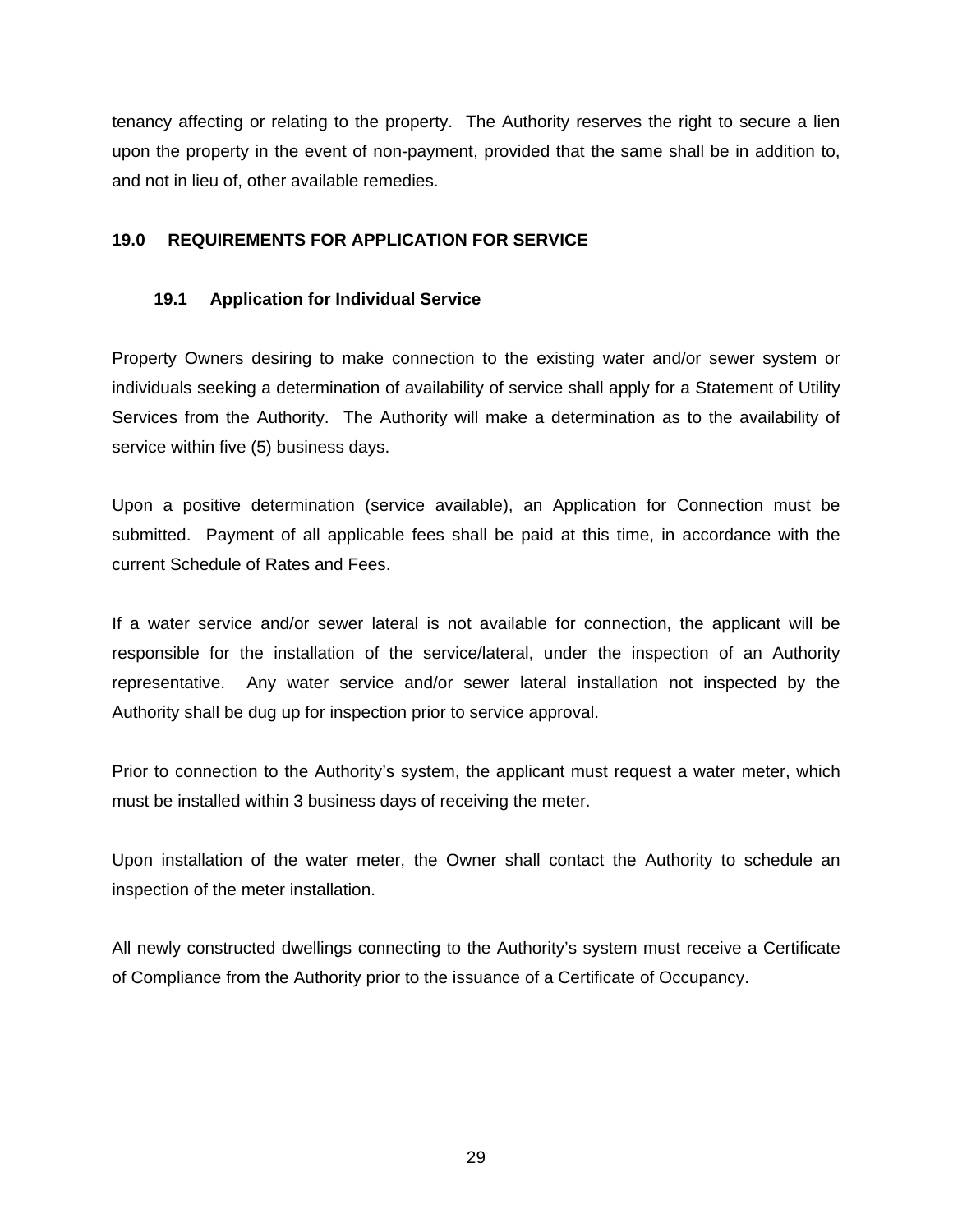## <span id="page-29-0"></span>**19.2 Application for Developer Service**

Any subdivisions of land, improvement of an unimproved street, site plan development or any residential structure to be used by two or more families, regardless of volume of flow, and all non-residential development, such as schools, commercial buildings, industrial buildings, and all similar structures shall be required to obtain approval of utility services from the Authority.

Unless a Letter of No Interest is issued during the preliminary review process, the Authority has three levels of utility service review: Preliminary Plan Review, Tentative Plan Review and Final Plan Review. The Owner, proper official of the Company, or an authorized agent shall sign all applications. All fees shall be paid in accordance with the Authority's current Schedule of Rates and Fees upon submission to the Authority of a completed application.

The period for review shall be consistent with the extent of the development application. Generally, the Authority shall approve or disapprove the application within 60 days of the date the application is deemed complete. The Authority reserves the right to extend the time for approval or disapproval, should extenuating circumstances require an extension of time.

Upon approval by the Authority, a copy of the resolution approving the application, a copy of the engineer's recommendations and any other Authority requirements will be furnished to the applicant and to the applicant's engineer.

Review and approval of the plans and specifications by the Authority shall not relieve the applicant or his contractor of any responsibility, and the Authority and/or the Authority Engineer shall not consider such review and approval as an assumption of any risk or liability by the Authority or the Authority Engineer. The applicant shall have no claim against the Authority due to the failure or inefficiency of any plan or method so reviewed.

Sewer applications will not be considered unless an accompanying water application is or has been submitted. Likewise, water applications will not be considered unless an accompanying sewer application is or has been submitted.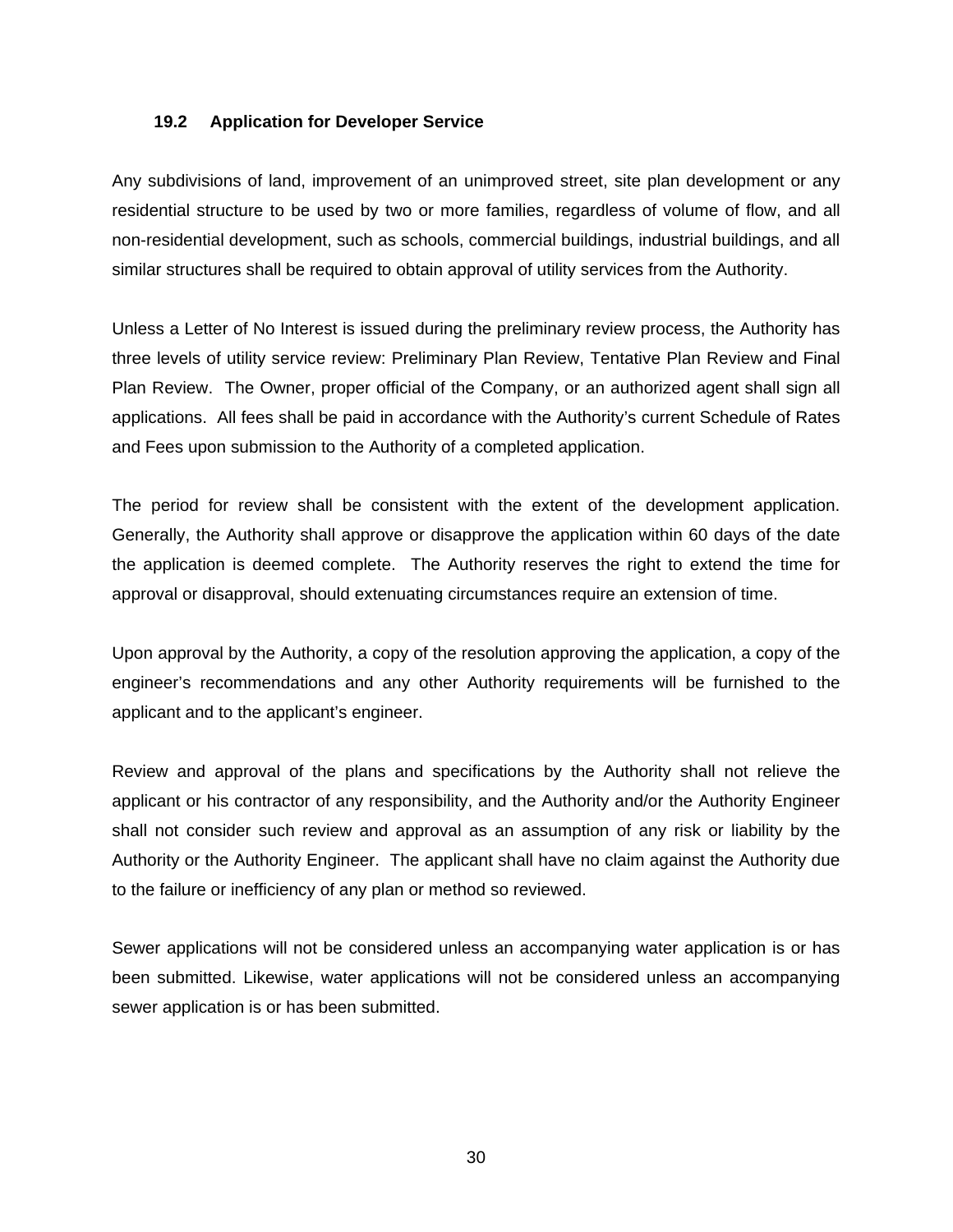<span id="page-30-0"></span>In addition to approval of the Authority, projects may require approvals from other agencies such as the New Jersey Department of Environmental Protection, Ocean County Utilities Authority, Local Land Use Agencies, and other county, state or federal permits. It shall be the sole responsibility of the applicant to obtain any necessary permits and adhere to the requirements of all of the governing agencies, which have jurisdiction over the project.

# **19.2.1 Application for Review of Preliminary Plans**

An application for review of preliminary plans shall be submitted to the Authority for any subdivision of land, improvement of an unimproved street, proposed extensions or changes to any of the Authority's water or sewer facilities, site plan development, non-gravity sewer service (ejector pump), all non-residential development or any residential structure to be used by two or more families, regardless of volume of flow. This application would be for a determination of whether a connection will be required, identification of off-site improvements, sizing of main extensions, ejector pump specifications, etc.

Submittals shall include an application form entitled Application for Review of Preliminary Plans and three sets of conceptual plans at a 1" = 100' minimum scale, indicating the nature, size and location of the proposed development. An application fee and review fee in accordance with the prevailing Schedule of Rates and Fees shall accompany the application. Preliminary Approval is valid for one year from the date of approval by the Authority.

A Letter of No Interest may be issued during the Preliminary Review, if the proposed work does not involve a major subdivision or major site plan and will not cause any changes to the water and sewer systems. There is no additional fee associated with the issuance of a Letter of No Interest.

#### **19.2.2 Application for Review of Tentative Plans**

If an application for tentative approval is required, the applicant shall be required to submit an application form entitled Application for Review of Tentative Plans. This application shall be of sufficient detail to enable the Authority to review the adequacy of the proposal in accordance with the Authority's construction specifications.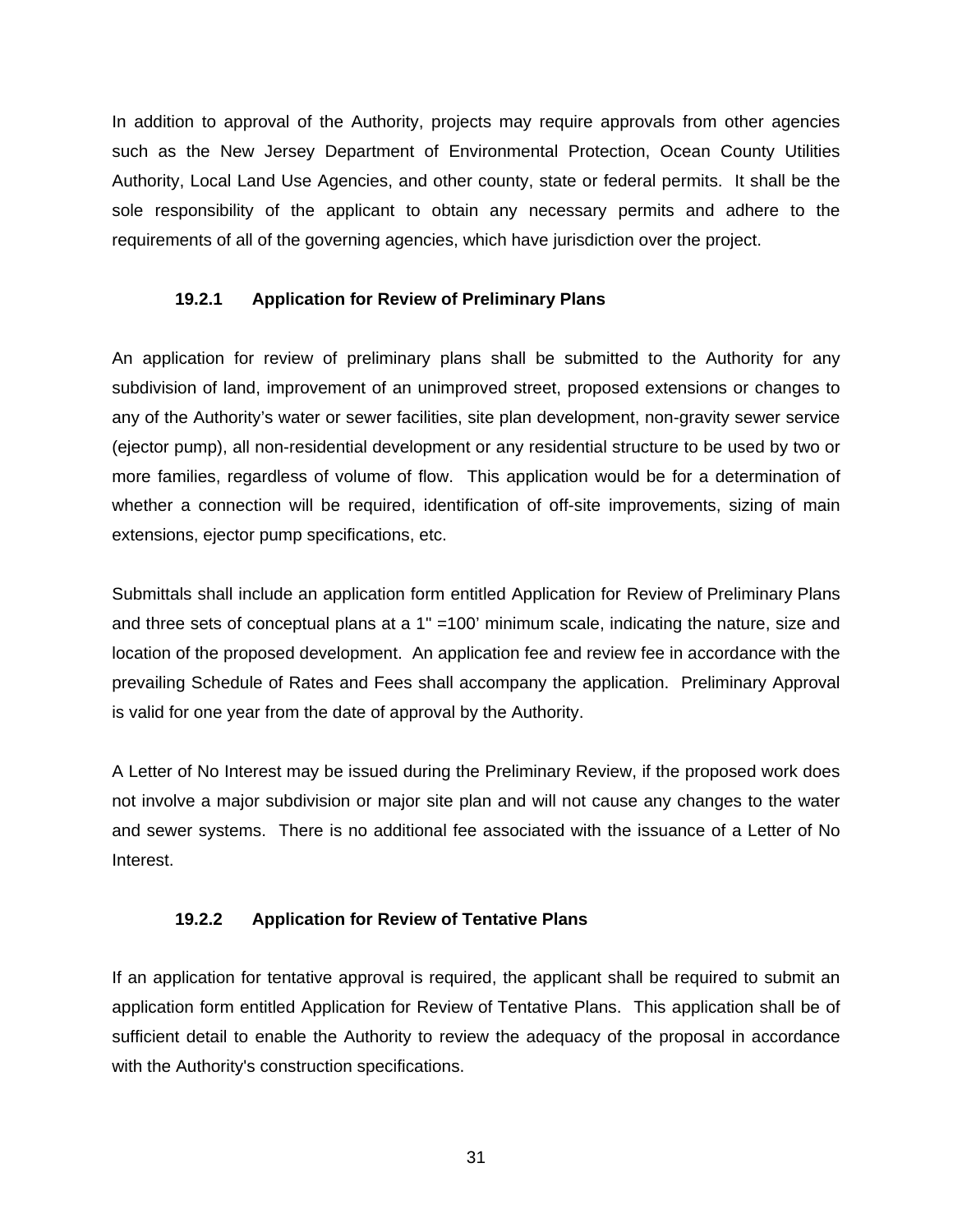Submittals shall include three copies of detailed plans and profiles for the proposed sewer and/or water systems, properly entitled. The plans shall be  $24" X 36"$ , with a 1  $\frac{1}{2}$ " border on the left side for binding. All sheets shall be numbered. Profiles for sewers shall show all manholes, siphons, pumping stations, storm sewer crossings, water main crossings, and elevations of stream crossings using USGS elevations. Gradients and diameter of sewers, rim elevations, and invert elevation shall be shown at each manhole. Profiles for water mains are not required except at sanitary sewer, storm sewer and stream crossings.

The plan view of the sewer system shall show sewer mains, service laterals, cleanouts, manholes, invert elevations, curbs, storm sewer inlets and storm sewers, and existing or planned water curb-shut off valves. The storm sewer must not interfere with the sanitary sewer or water mains. The plan view of water system shall show the location of the mains, fire hydrants, bends, services, curb stops and valves. The size, type and class of pipe shall be shown for each pipe. Service laterals, curb-shut off valves, and existing or planned sewer cleanouts shall be shown. Air relief valves should be shown, if required. The Plan view shall also show roads, curbs, sidewalks, lot lines, boundary lines, typical street cross-sections, and thrust block design.

The plan shall show contours at two-foot intervals, all existing and proposed street and surface elevations at all breaks in grade and street intersections, a north arrow, title, date and scale. Proposed systems shall be accented by bold lines. Existing systems shall be shown by dashed lines. All topographical symbols and conventions shall be USGS. Symbols for water systems shall be those approved by the AWWA. The distances and stationing between the centerlines of manholes, grades, main sizes, strength classes, and material shall be shown on the plans.

For any proposed sewage pump station, a general site plan showing boundaries, contours, proposed pump station, capacities, underground piping and valves, details and power supply lines shall be submitted.

Complete specifications for construction of the proposed pump station and appurtenances shall be prepared and submitted for review. Specifications shall include descriptions of general requirements, site work, piping and valves, concrete work, mechanical equipment and electrical work.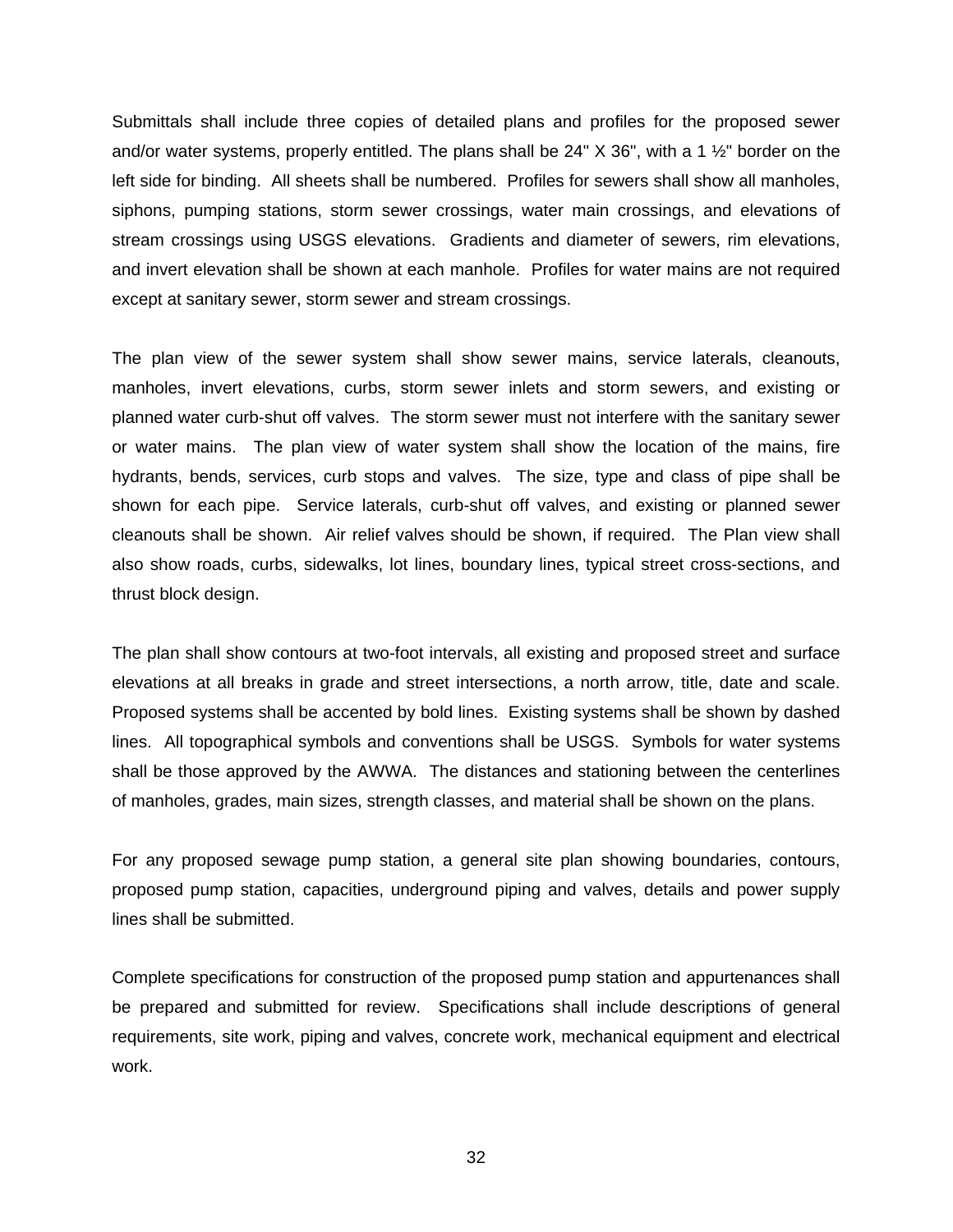<span id="page-32-0"></span>A detailed cost estimate for water and sewer shall be submitted using the Authority's approved unit costs. The Authority reserves the right to reject any cost estimate in which the quantities cannot be substantiated. Review fees shall be based upon this cost estimate at the rate established in the Schedule of Rates and Fees current at the time application is made.

Original NJDEP and OCUA Applications shall be submitted along with required engineer's reports for execution by the Authority upon tentative approval. Such original documents shall be returned to the applicant upon execution, and the applicant shall be responsible for the submission to the various agencies. The Authority and the Authority's Consulting Engineer shall be copied on all correspondence from the applicant to the referenced agencies.

Approval of Tentative Plan Review applications shall be for a period of two years from the date of approval if no subsequent application is submitted.

## **19.2.3 Application for Review of Final Plans**

When the applicant receives all required permits, the applicant shall apply to the Authority for final plan approval.

The applicant shall submit an application form entitled Application for Review of Final Plans**,** three copies of all final revisions to the plans, specifications, final cost estimates and permit documents to the Authority for final approval.

Before the recording of final subdivision plats or as a condition of final plan approval, the Authority will require a performance guarantee assuring the installation of all on-tract and off-site utility improvements. The Authority will determine the performance guarantee requirements and any additional fees that may be required, based on the current Schedule of Rates and Fees. The Authority Engineer shall prepare an itemized cost estimate of the improvements to be covered by the performance guarantee, or approve an itemized cost estimate of the improvements as prepared by the developer's engineer, which itemized cost estimate shall be appended to each performance guarantee posted by the obligor. The applicant, at this time, shall post the performance guarantee in a form and amount suitable to the Authority.

Final Approval is valid for two years from the date of approval but may be extended at the written request of the applicant.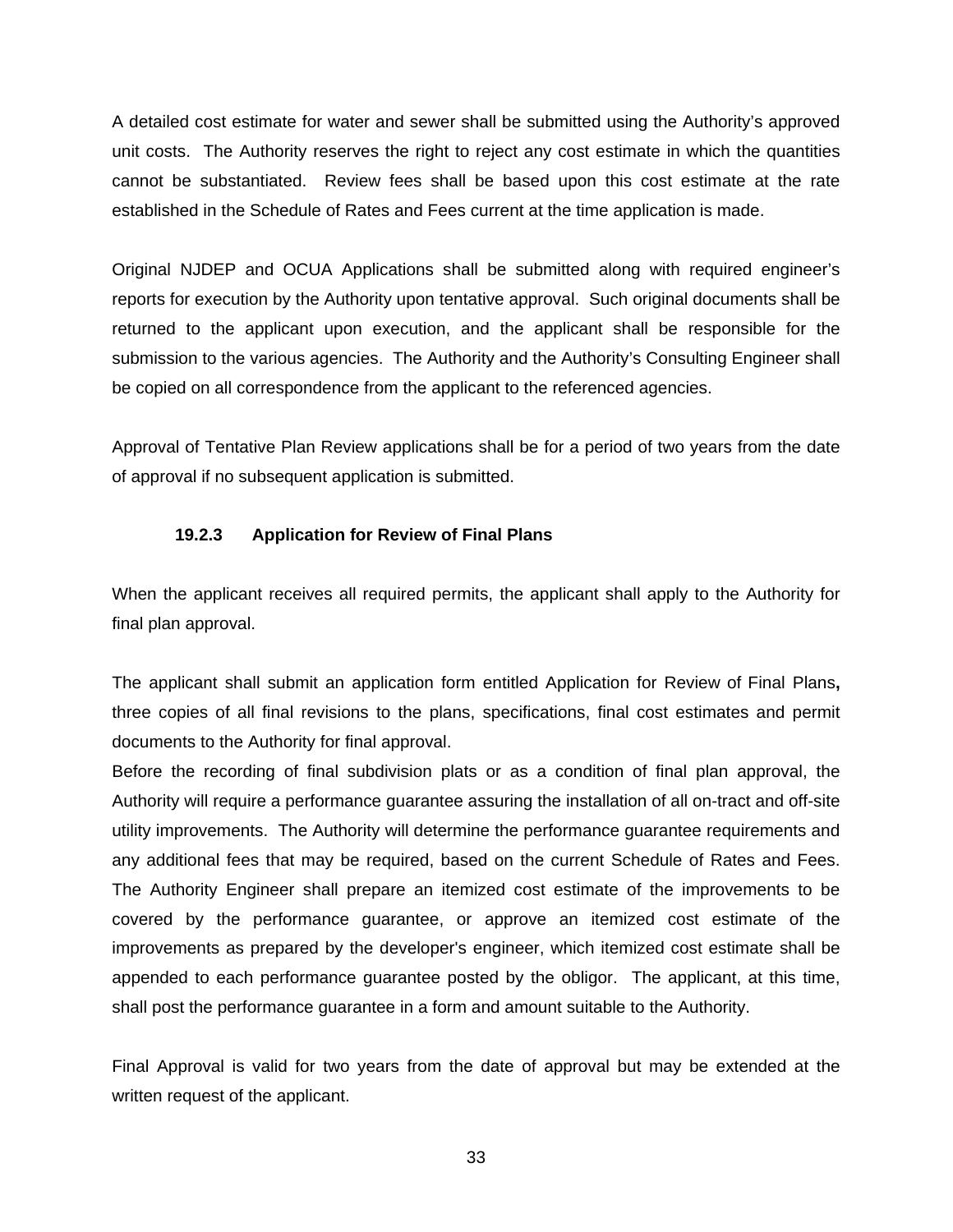## <span id="page-33-0"></span>**20.0 APPLICATION AND REVIEW FEES**

Preliminary Review Application (Refer to current Schedule of Rates and Fees) Tentative Review Application (Refer to current Schedule of Rates and Fees) Final Review Application (Refer to current Schedule of Rates and Fees) Inspection (Refer to current Schedule of Rates and Fees)

# **21.0 ESCROW ACCOUNTS**

## **21.1 General Procedures**

If the amounts for review and inspection costs and deposits for performance guarantees exceed \$5,000.00, they are deposited by the Authority according to the provisions of c.266 L.1985 in an interest-bearing account insured by an agency of the Federal Government or approved for such deposits by the State of New Jersey.

The procedure for payment from the escrow account shall be through a voucher system. The voucher will identify the personnel performing the service and for each date the service is performed, the hours spent to one-quarter hour increments, the hourly rate and the expenses incurred. Copies of payment vouchers will be submitted to the applicant for information. A statement of the account will be sent to the applicant that sets forth the amount of the deposits, the interest earned, the disbursements made and a cumulative balance.

If it is determined that there are insufficient funds in the account to enable the Authority to perform application reviews or inspections, the applicant will be provided with a notice of insufficient escrow or deposit balance, and will be given a reasonable time period to post a deposit to the account in an amount agreed upon between the Authority and the applicant. The amount will be based upon the estimated cost of the completion of the work on the application. If insufficient funds are available in the account, inspections will not be performed except for required health and safety inspections. The cost of such inspections shall be charged against the escrow account after it has been replenished.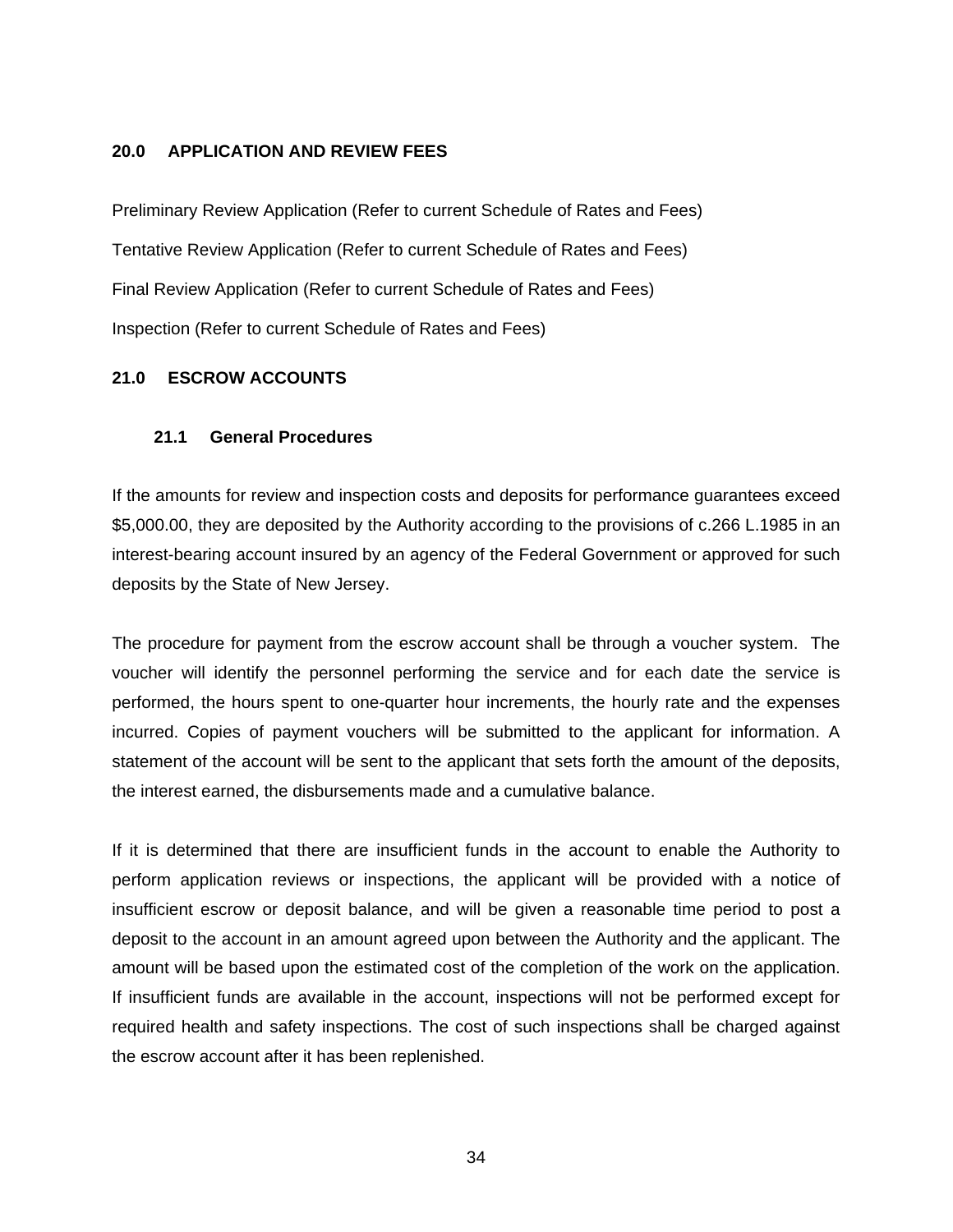#### <span id="page-34-0"></span>**21.2 Escrow Account Close Out Procedures**

To initiate the close out of an escrow account, the applicant must send written notice to the Authority by certified mail, that the application or the improvements are completed. Within 30 days of receipt of the notice, the Authority professionals will provide a final bill to the Authority's Executive Director, with a copy to the applicant. The Executive Director will provide a final escrow accounting to the applicant within 45 days of receiving the final bill from the Authority professionals. Any balances remaining in the escrow account, including interest, which has been accrued (assuming the account was in excess of \$5,000.00), less 33.3% for the Authority's administrative costs, shall be refunded to the developer at this time.

#### **22.0 BONDING**

#### **22.1 Performance Bond**

For any project requiring the installation or improvements of water and/or sewer systems within a public right-of-way or easement on private property, that upon completion will become the property of the Authority, the applicant shall provide the Authority with a Performance Bond guaranteeing the complete construction of the approved improvements. Said Performance Bond shall be in an amount equal to 110% of the project cost estimate. A Surety Company licensed to do business in the State of New Jersey shall issue the Bond. In addition, the applicant shall post a Cash Bond, without condition, in the amount of 10% of the project cost estimate.

Irrevocable Letters of Credit on a form as prescribed by the Authority may be accepted in lieu of a Performance Bond guaranteeing the completion of the system.

The Performance Bond shall be submitted to the Authority no less than (10) working days prior to the anticipated start of construction. No work shall commence until an acceptable Performance Bond has been posted with the Authority. The Performance Bond shall remain in full effect until all construction, including final asphalt pavement, has been completed and the Authority has granted acceptance approval and all required record drawings and easement documentation have been submitted, approved and recorded.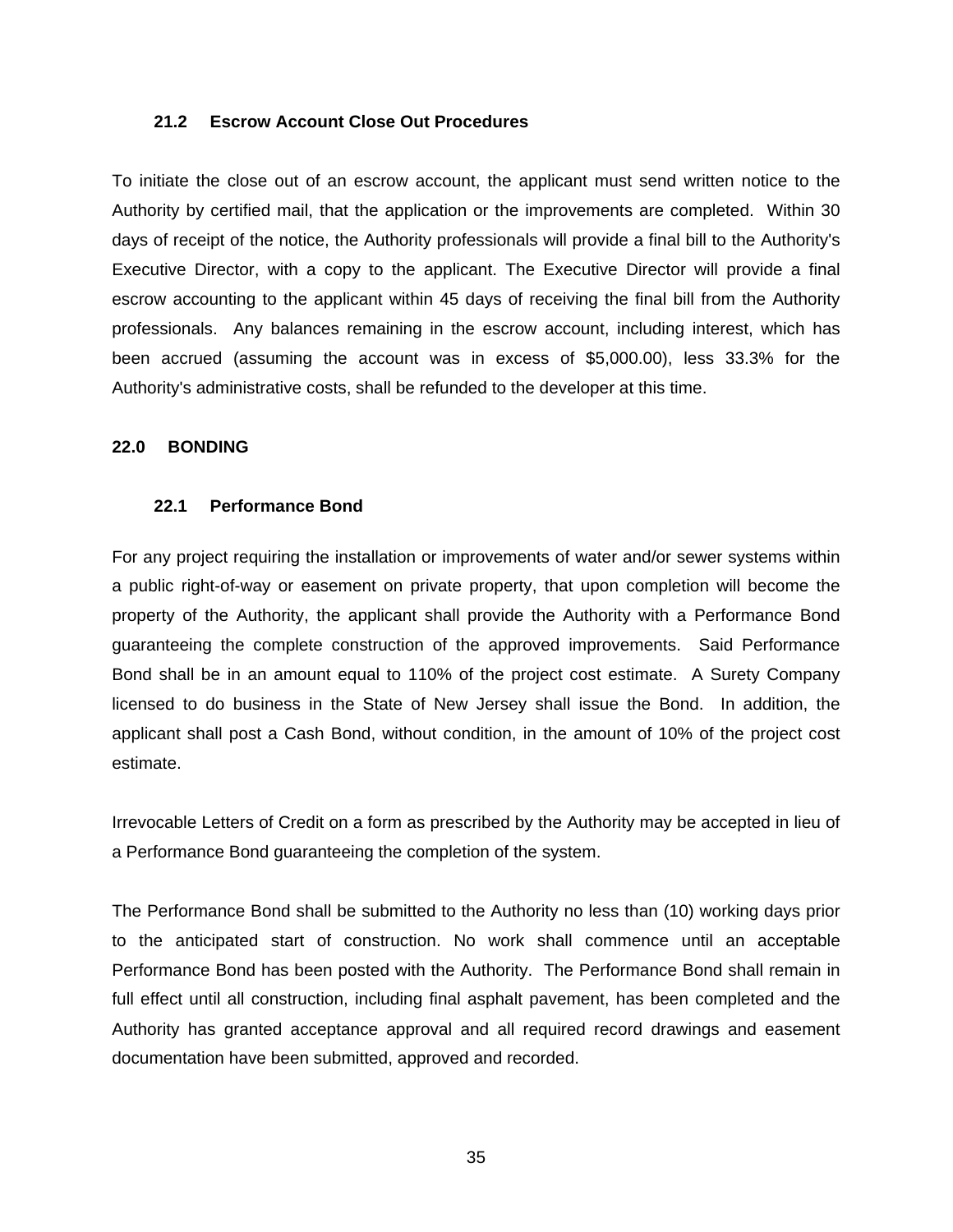Upon substantial completion of all required utility improvements and the connection of same to the Authority's system, the applicant may request of the Authority in writing, by certified mail addressed in care of the Executive Director of the Authority, that the Authority prepare, in accordance with the itemized cost estimate, a list of all uncompleted or unsatisfactory completed improvements. If such a request is made, the applicant shall also send a copy of the request to the Authority Engineer. The request shall indicate which improvements have been completed and which improvements remain uncompleted in the judgment of the applicant. Thereupon the Authority Engineer shall inspect all improvements covered by the applicant's request and shall file a detailed list and report, in writing, with the Authority, and shall simultaneously send a copy thereof to the applicant.

The list prepared by the Authority Engineer shall state, in detail, with respect to each improvement determined to be incomplete or unsatisfactory, the nature and extent of the incompleteness of each incomplete improvement or the nature and extent of, and remedy for, the unsatisfactory state of each completed improvement determined to be unsatisfactory. The report prepared by the Authority Engineer shall identify each improvement determined to be complete and satisfactory together with a recommendation as to the amount of reduction to be made in the performance guarantee relating to the completed and satisfactory improvements, in accordance with the itemized cost estimate prepared or approved by the Authority Engineer and appended to the performance guarantee. The Authority, by resolution, shall either approve the improvements determined to be complete and satisfactory, or reject any or all of these improvements upon the establishment in the resolution of cause for rejection, and shall approve and authorize the amount of reduction to be made in the performance guarantee relating to the improvements accepted, in accordance with the itemized cost estimate prepared or approved by the Authority Engineer and appended to the performance guarantee. The amount of reduction of a performance guarantee shall not be greater than 80%.

If any portion of the required improvements is rejected, the Authority may require the obligor to complete or correct such improvements and, upon completion or correction, the same procedure of notification, as set forth in this section shall be followed. If the required improvements are not completed or corrected in accordance with the performance guarantee, the obligor and surety, if any, shall be liable thereon to the Authority for the reasonable cost of the improvements not completed or corrected, and the Authority may either prior to or after the receipt of the proceeds thereof complete such improvements. Such completion or correction of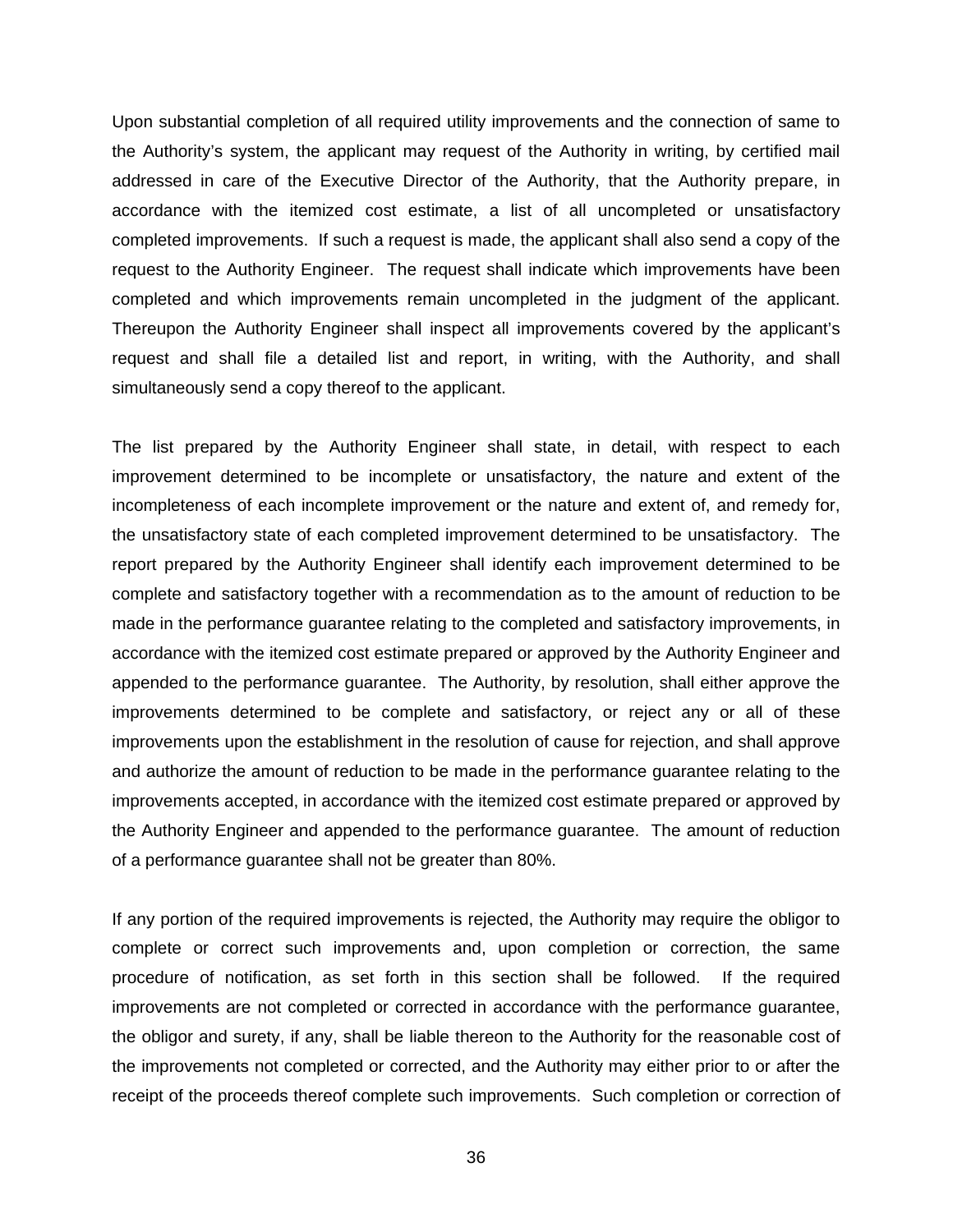improvements shall be subject to the public bidding requirements of the "Local Public Contracts Law," P.L.1971, c.198 (C.40A:11-1 et seq.)

Upon the completion of construction, including final asphalt pavement, the submission and recording of all close out documents and receiving Authority approval, the applicant may request release of the Performance Bond.

#### **22.2 Maintenance Bond**

When the Authority authorizes release of the Performance Bond the applicant shall submit a Maintenance Bond guaranteeing the proper functioning of the system. The Maintenance Bond shall be in an amount not less than fifteen percent (15%) of the project cost estimate, which cost shall be determined by the Authority Engineer. The Maintenance Bond shall remain in effect for a period of two years from the date of the release of the Performance Bond. Irrevocable Letters of Credit on a form as prescribed by the Authority may be accepted in lieu of a Maintenance Bond.

### **23.0 CONSTRUCTION**

Prior to commencement of any construction, the applicant shall provide the Authority's engineer with nine sets of plans to be approved and stamped as construction plans 10 days prior to the start of construction. A preconstruction meeting coordinated by the applicant shall be held, to include the applicant, contractor, design engineer and Authority representative as a minimum. The contractor shall be responsible for calling the New Jersey One-Call System in accordance with the New Jersey Underground Facility Protection Act (L.1994, c 118, effective November 17, 1994) N.J.S.A. 48:2-73 et seq. and supplying the confirmation number to the Authority, prior to starting any work.

The applicant shall post all inspection fees and any additional review fees as may be required by the Authority in accordance with the current Schedule of Rates and Fees. The developer shall deposit with the Authority the full amount of reasonably anticipated inspection fees unless the section of the development that is under construction is of a large size and the sewer or water utilities, or both, are going to be constructed in phases. When the developer and the Authority reach agreement on the phasing of utility construction, the full amount of reasonably anticipated inspection fees for those phases scheduled to start construction shall be deposited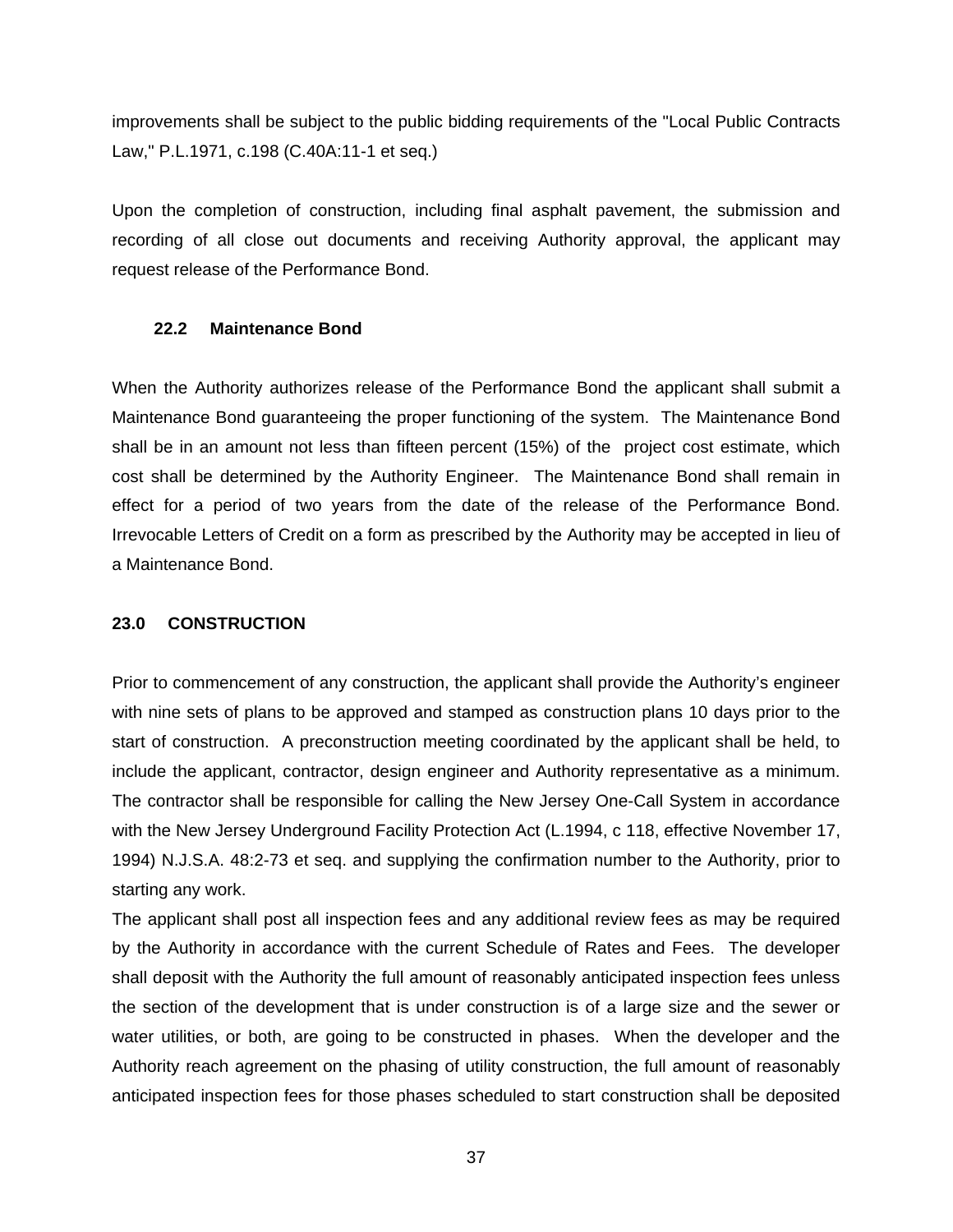with the Authority. The Authority will not perform any inspection if sufficient funds to pay for those inspections are not on deposit.

The Authority's Engineer or duly authorized representative shall inspect all utility construction for compliance with the Authority's Rules and Regulations and approved plans and specifications. The Authority shall receive three (3) business days notice prior to start of construction. The Authority inspector is an observer and is not responsible for directing the installation of the utilities or safety practices of the contractor. The Authority shall be notified in writing of the responsible person for supervision and safety of employees and the site.

After the installation of all underground utilities, curbs, and road gravel, the sewers and manholes shall be inspected for, but not limited to, line, grade, cleanliness and general workmanship. The water system shall be checked for, but not limited to, valve box grade, valve nut accessibility, hydrant grade, and color, and valve function. Hydrants shall be flow tested, and the results recorded and submitted to the Authority. Curbs shall be marked permanently with a "W" or "H" at the location of water and sewer services, respectively.

At this point the applicant shall test the facilities in accordance with the Authority's Specifications, and Record Drawings shall be provided for review and approval. The water system shall be disinfected and pass a microbiological test in accordance with the Specifications. Upon successfully completing the required testing and submitting approved Record Drawings, the Authority will consider the project substantially complete and file NJDEP's "Approval to Operate" certifications, issue a "Permit to Operate" and authorize a reduction of the performance guarantee. Under no circumstances shall the sewer or waterlines be operated without the Authority issuing a Permit to Operate.

### **24.0 OPERATION OF FACILITIES**

After construction of all proposed improvements has been completed, the Applicant shall:

1. Obtain from the Authority Engineer a certification that the construction and testing of the facilities has been completed in accordance with the approved plans and specifications.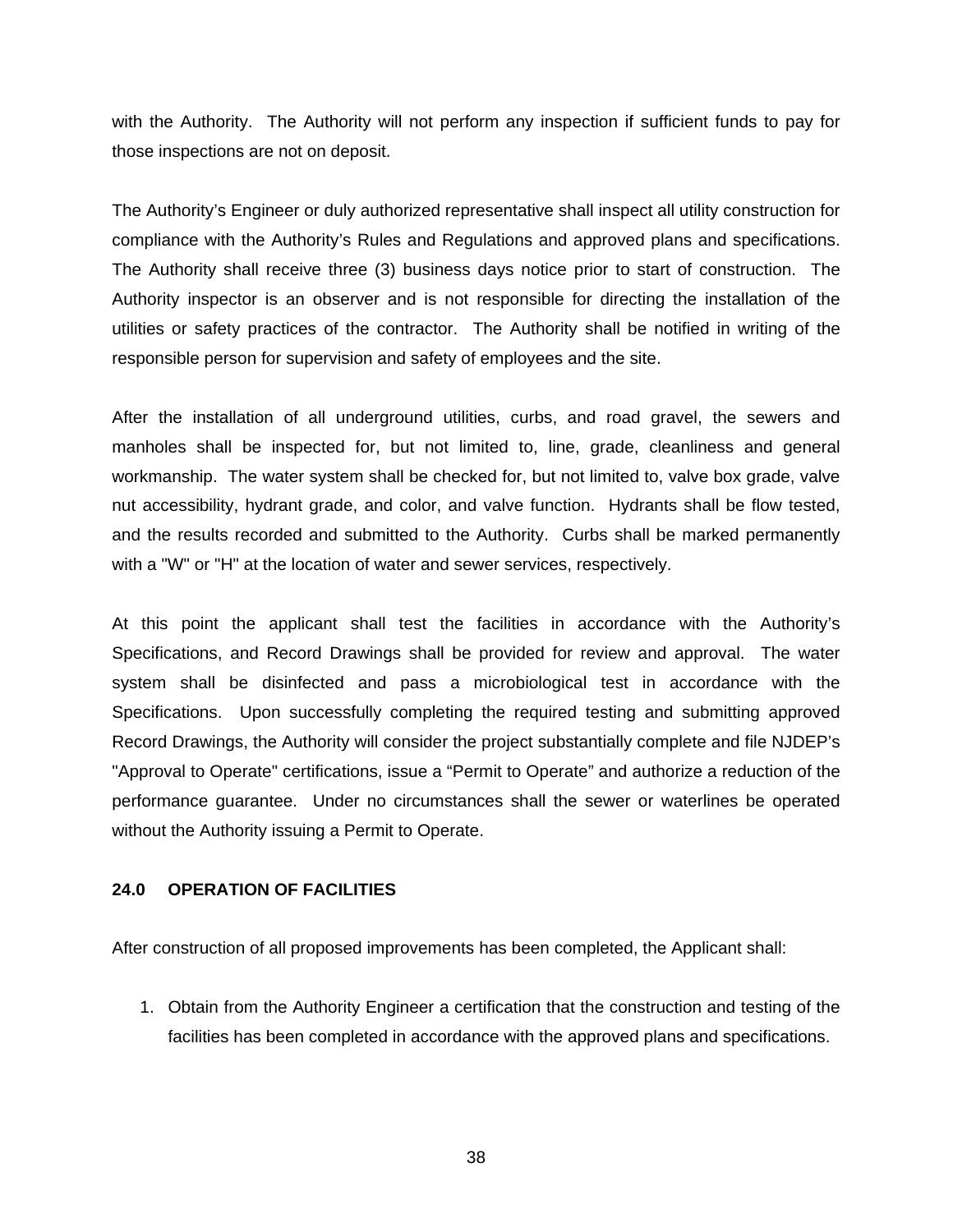- 2. Submit a deed with metes and bounds description to all lands, easements, and improvements not previously transferred, together with title policies.
- 3. Submit copy of filed subdivision plat showing all easements containing the filed plat number and filing date.
- 4. Furnish nine copies of record drawings, two reproducible mylars and an electronic version in AutoCAD or DFX format.

## **25.0 ACCEPTANCE OF FACILITIES**

Prior to Authority acceptance of the facilities the applicant shall:

- 1. Post Surety Maintenance Bond (or irrevocable letter of credit) in a form and content approved by the Authority and to the satisfaction of the Authority's Attorney equal to 15% of the project cost estimate, guaranteeing the satisfactory performance and functioning of the improvements for a minimum of two (2) years.
- 2. Submit Bills of Sale for all equipment and facilities, including warranties from manufacturers of equipment.
- 3. Submit Affidavits of Title for land, easements, and equipment and a recitation thereon that everything conveyed to the Authority has been paid for in full and a Corporate Resolution authorizing said transfers if applicable.
- 4. Provide an affidavit that all submittals are true, accurate and complete and that all conveyances are free from any lien or encumbrances.

The applicant may utilize the proposed closeout documents contained within the Exhibit Section. The Exhibit closeout documents are not required to be utilized, but the closeout documents must be similar in form and content to the Exhibit documents, which must be prepared by the applicant and submitted to the Authority's consulting engineer and attorney for review and recommendation of approval to the Authority.

Upon operation of the systems for the minimum two-year maintenance period and successful completion of all punch list items, the Authority will release the Maintenance Bonds.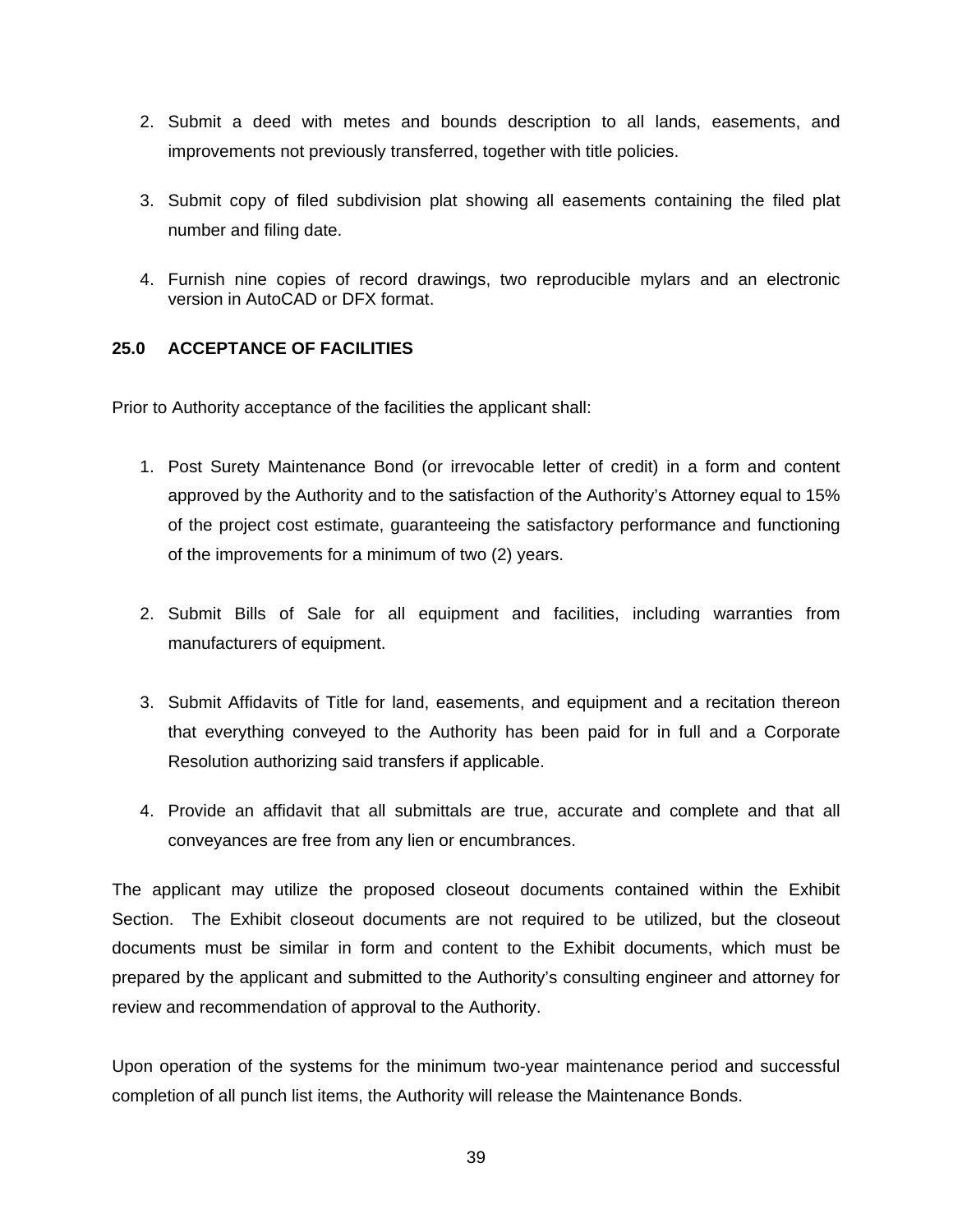#### **26.0 SANITARY SEWER DESIGN AND CONSTRUCTION SPECIFICATIONS**

#### **26.1 General**

The applicant shall comply with all of the Rules and Regulations as set forth herein. Failure to do so will result in a "stop work order" by the Authority. The following requirements are to be considered minimum requirements for the design and construction of sewer systems and are not intended to replace detail specifications, which are the responsibility of the applicant. They are intended to apply to usual and not exceptional conditions and are subject to amendments by the Authority. The Authority reserves the right to specify additional requirements.

The applicant shall design and construct the sanitary sewer collection system including, but not limited to, sewer lines, manholes, drop manholes, doghouse manholes, laterals, pumping stations and all accessories capable of carrying the necessary sanitary sewage flow from the proposed project.

The planning, design, construction, installation, modification, and operation of any treatment works or sanitary sewer system shall be in accordance with the applicable NJDEP rules implementing the New Jersey Water Pollution Control Act (N.J.S.A. 58:10A-1 et seq.) and the New Jersey Water Quality Planning Act (N.J.S.A. 58:11A-1 et seq.); and, for items not covered by NJDEP rules, with ASCE Manual on Engineering Practice No. 37, incorporated herein by reference; and, in the Pinelands Area, with Pinelands Comprehensive Management Plan and, in the coastal area, with NJDEP rules implementing the Coastal Area Facilities Review Act (N.J.S.A. 13:19-1 et seq.), with the strictest standards governing, with appropriate jurisdiction.

All standard specifications referred to herein, such as ASA, AWWA, ASTM, ANSI, and the like, shall be the latest revision thereof, at the time of Application for Final Approval.

All materials to be used on the proposed project that will become the property of the Authority upon conveyance by the applicant shall be manufactured in the United States, whenever available. The applicant is directed to refer to "Chapter 107, Laws 1982" of the State of New Jersey effective date October 3, 1982.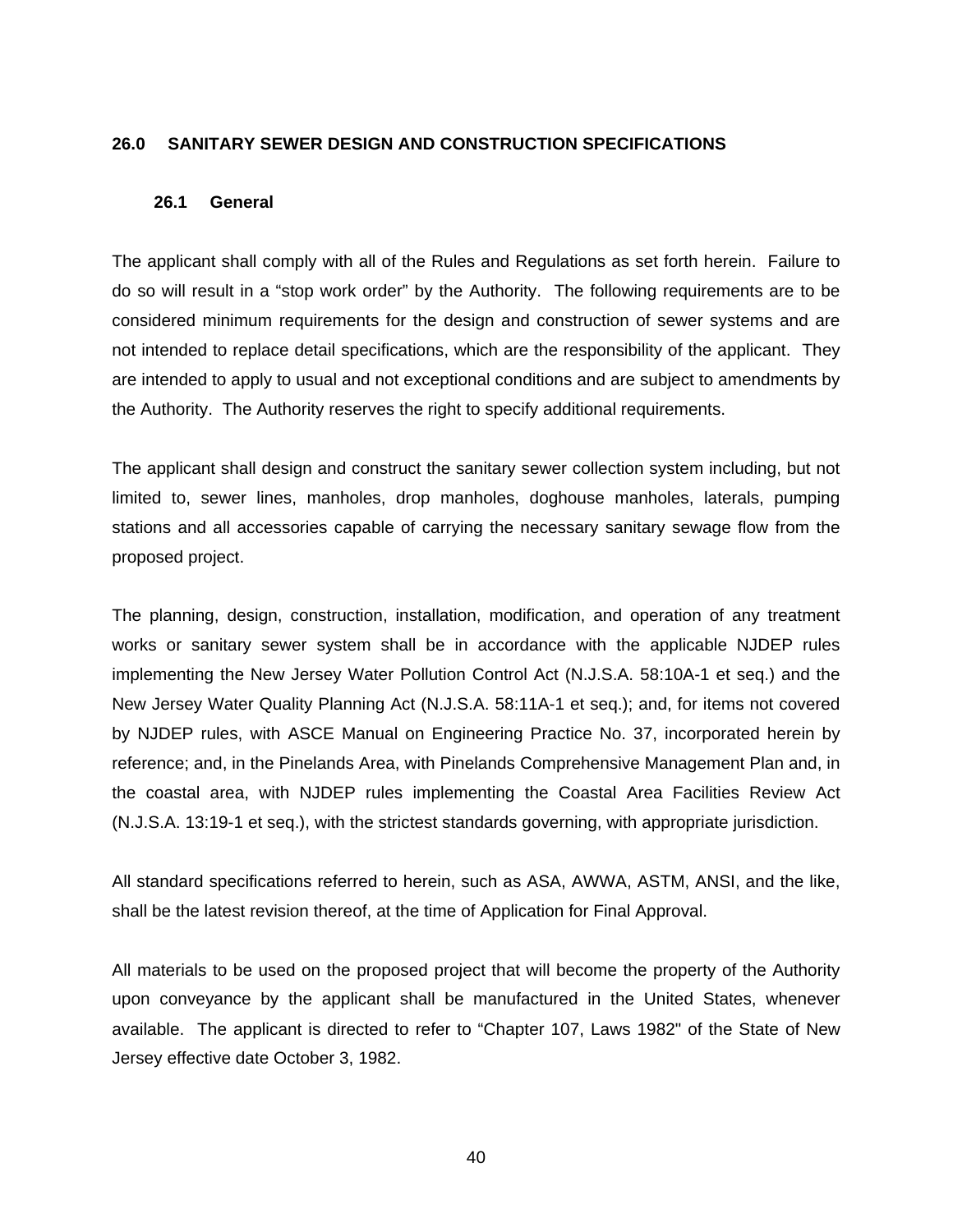The applicant shall submit to the Authority for review for compliance details of the planned pipes, joints, mains, laterals, and appurtenances. The details shall comply with all standards and specifications listed herein.

For industries discharging industrial waste, a written contract with the industry will be required. An industrial discharge control manhole must be installed in accordance with the Ocean County Utilities Authority requirements.

Use of the system for the discharge of sump pumps, or drainage from cellar drains, leaders, downspouts, drainage tile, cellar pits or septic tanks or septic tank trucks and any other use for which the system was not specifically designed shall be an "Illegal Use of the System," and is strictly prohibited. Such use shall be subject to penalty and/or fine, as may be prescribed by law.

### **26.2 Estimation of Demand**

All sanitary sewers shall be designed to carry four times the average daily flow, estimated 25 years in advance for the contributory area, when flowing full. Average daily flow shall be computed in accordance with the type of establishment and flow from NJAC 7:14A-23.3. The peak daily flow shall be computed by applying a peaking factor 2.5 times the average daily flow. The Authority may require deviations in the peaking factor value provided appropriate documentation and justification for the deviation from the standards is provided.

## **26.3 System Design**

System design and placement shall comply with the following specifications:

Except where otherwise specified by the Authority, sanitary sewer manholes, when located within the municipal right-of-way, shall be at or near the center line of the paved cartway, but at a five (5) foot minimum from the edge of the pavement. Sanitary sewer mains shall be a minimum of ten (10) feet from the right-of-way.

Sewers shall be designed to flow with a minimum velocity of 2 feet per second and a maximum velocity of 10 feet per second at full flow based on Manning's Formula with  $n = 0.01$ . Inverted

41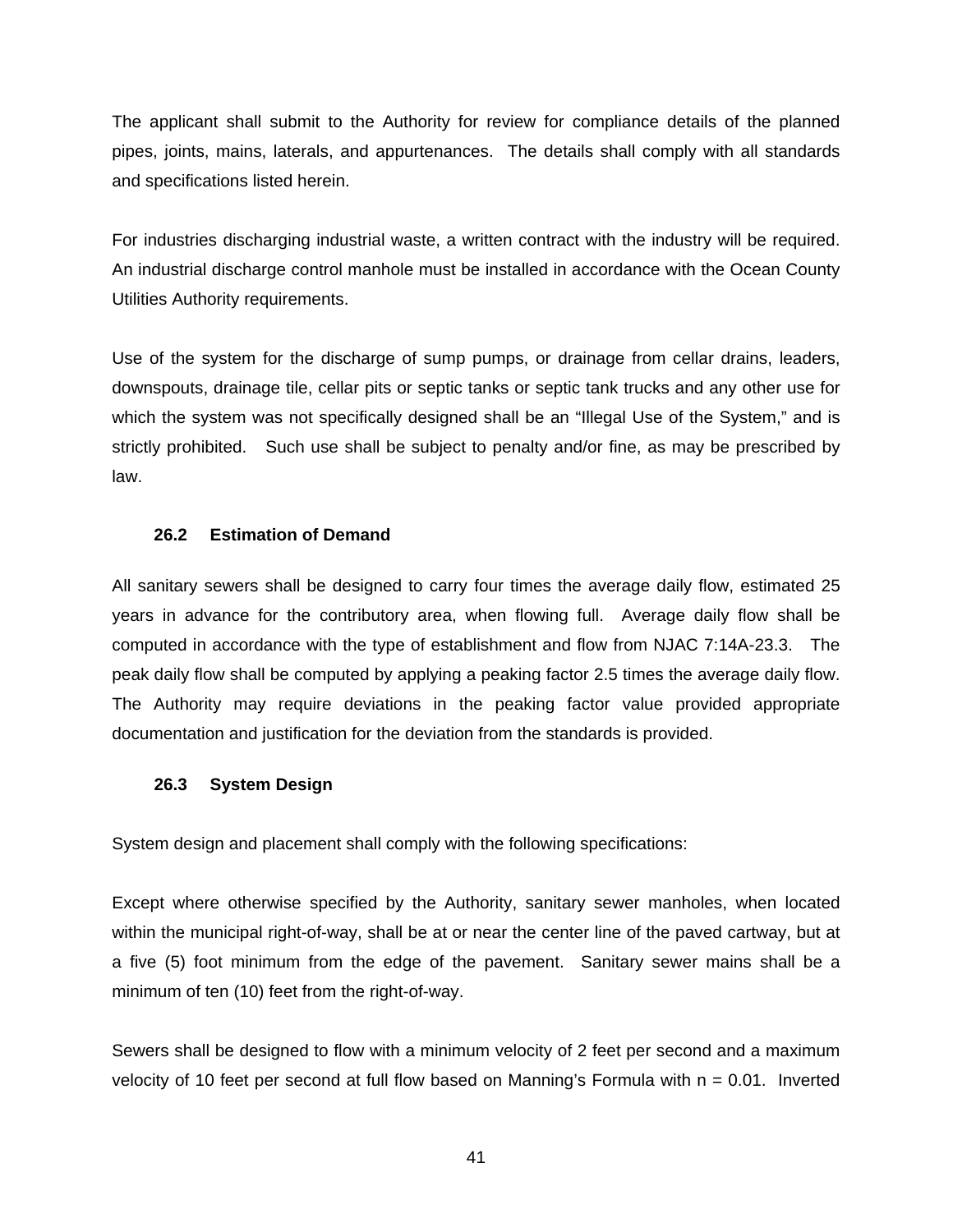siphons shall be designed for minimum velocity of 3 feet per second (3 fps) and a maximum velocity of 6 feet per second (6 fps).

The property owner is responsible to construct the sanitary sewer connection from the main to the clean out.

Sewer connection shall be made to a street main only under the review and inspection of the Authority's authorized representative. Connection to the sewer shall be made through an approved wye, saddle, or manhole. Connections shall be made in accordance with methods set forth within these Rules and Regulations.

The building lateral and its maintenance and/or repair, is solely the responsibility of the landowner from Authority's curb cleanout to the building.

All sewers shall be designed to meet the New Jersey Department of Environmental Protection's slope standards at N.J.A.C. 7:14A-23.6(B).

Inverted siphons and force mains shall be constructed with accommodations for flushing.

Easements shall be in a form approved by the Authority or the Authority's Engineer and Attorney. Easements shall be required for all sanitary sewer lines which are not within a public right-of-way. Easements shall be a minimum of 20 feet wide for sanitary sewers that are not more than 15 feet deep. For sewers that are more than 15 feet deep, easements shall be a minimum of 26.14 feet wide. The depth of the sewer shall be measured from the design invert of the pipe to the surface of the proposed final grading.

Individual subsurface disposals systems shall comply with N.J.A.C. 7:9A-3.2 and 3.16.

#### **26.4 Oversizing**

When plans for future development necessitate oversizing or grade changes, the Authority may enter into an agreement with the applicant to address the fair share of the costs of improvements not required for the proposed development.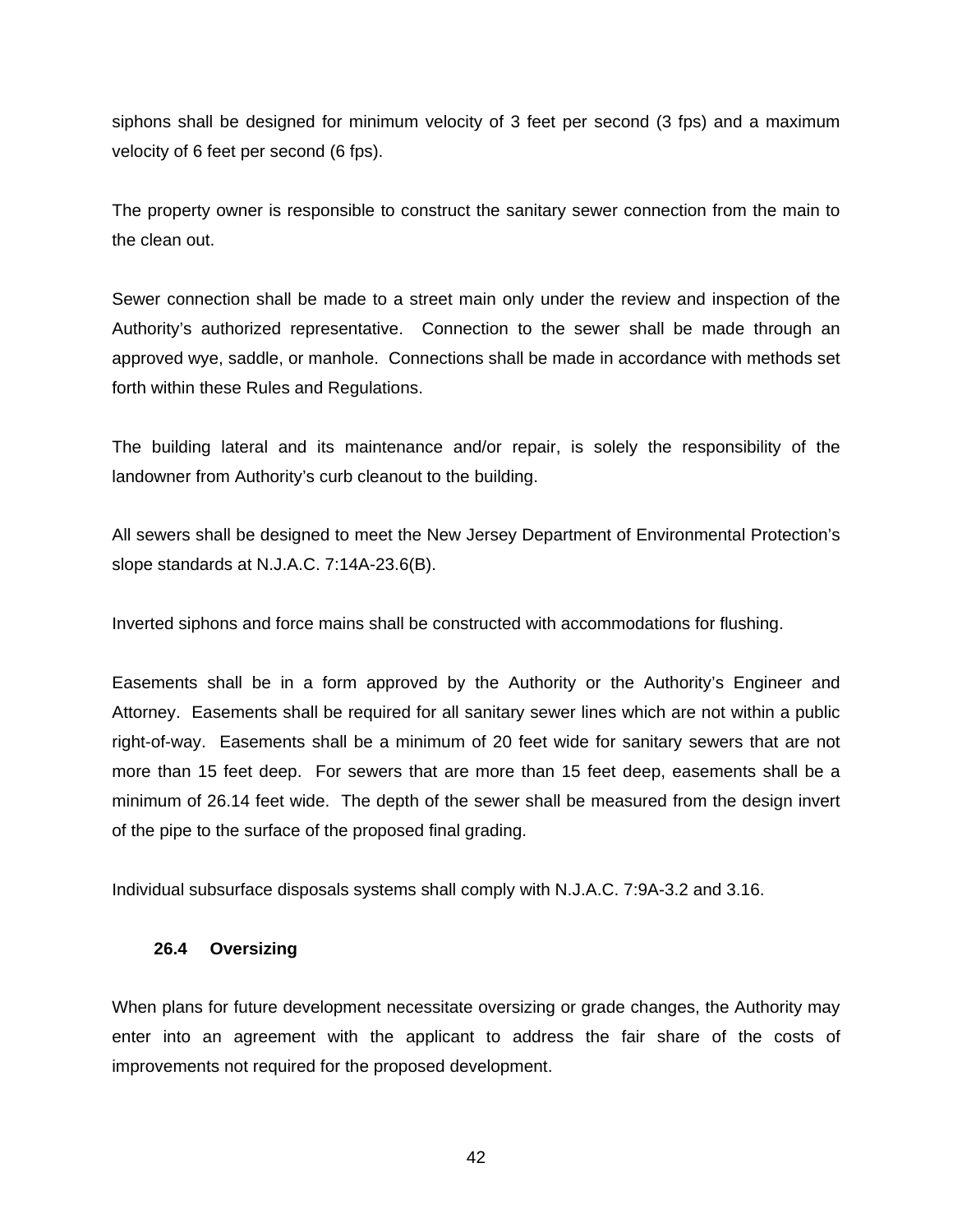If the Authority requires the installation of a pumping station of greater capacity and/or depth than that capacity determined by the Authority as necessary to serve the applicant, the Authority shall pay said applicant the difference between the cost of the facilities necessary to serve the applicant and the facilities required by the Authority.

The Authority will not assess the increased cost, if any, of the Engineer's review and inspection fee when the increased cost of such review and inspection to provide facilities in excess of those necessary to serve the applicant results from an order of the Authority.

## **26.5 Application to the Ocean County Utilities Authority**

If applicable, the applicant shall, as a condition of final approval from the Authority, prepare and submit to the Ocean County Utilities Authority, all required plans and specifications, Engineer's Report and the Ocean County Utilities Authority form in triplicate. The applicant shall prepare and submit the entire exhibit to the Ocean County Utilities Authority in the name of the Authority and be responsible for all costs associated with the application.

### **26.6 Application to the New Jersey Department of Environmental Protection**

If applicable, the applicant shall, as a condition of final approval from the Authority, prepare and submit to the New Jersey Department of Environmental Protection, all required plans and specifications, Engineer's Report and the New Jersey DEP form(s) in duplicate. The applicant shall prepare and submit the entire exhibit to the New Jersey Department of Environmental Protection in the name of the Authority and be responsible for all costs associated with the application.

## **26.7 Shop and Working Drawings**

Prior to construction, the contractor shall submit for approval, shop or work drawings of all items for sanitary sewer construction, especially concrete reinforcement materials fabricated for the project and materials for which drawings are specifically requested. Such drawings shall show the principal dimensions and construction details. When it is customary to do so, or when the dimensions are of particular importance, the drawing shall be certified by the manufacturer as correct for this project. No material shall be purchased or fabricated for equipment until the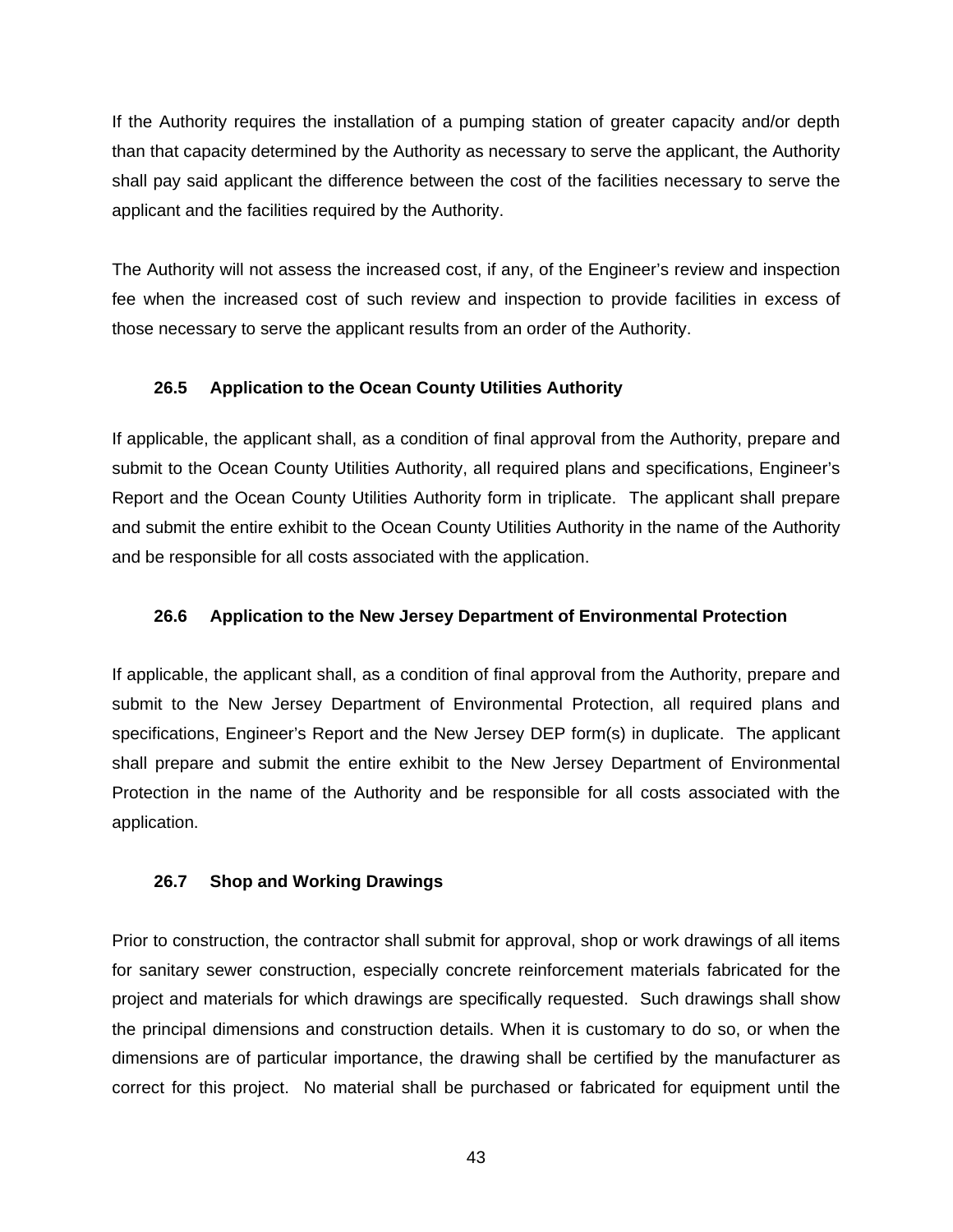Authority's Engineer has approved the shop or work drawings. No work shall be done upon any part of a structure where a shop or working drawing is required until the Authority's Engineer has given such approval. All shop or work drawings shall be submitted in six (6) copies to the Authority.

The approval of shop or working drawings, will be general and shall not relieve the applicant from responsibility for details of design, dimensions, etc., necessary for proper fitting and construction work.

### **26.8 Pump-Out Facilities**

Prior to construction of pump-out facilities for sewage stored in holding tank on boats, recreation vehicles or otherwise, application shall be made to the Authority for approvals in accordance with the procedures and fee schedules provided by the Authority for any real estate development. Detailed plans and specifications shall be submitted for review and approval in accordance with existing Rules and Regulations.

Pump-out facilities may be either permanently installed or portable, subject to review and approval by the Authority.

The user of any such facility shall not introduce any material into the sanitary sewer collection system that may be detrimental to the treatment process or the collection system.

All pump-out facilities shall provide pre-treatment of the sewage to eliminate odors or hydrogen sulfide content that exceed the standards as established by the Ocean County Utilities Authority. Pre-treatment processes may include aeration, chlorination or the use of chemical oxidants such as hydrogen peroxide, potassium permanganate or ozone.

If the pump-out facility requires a pump or lift station to transport the sewage to the Authority's collection system, then the pump or lift station must be separate and independent from the "pump-out" facility which shall not be used for the dual purpose of emptying the holding tank and transporting sewage to the collection system.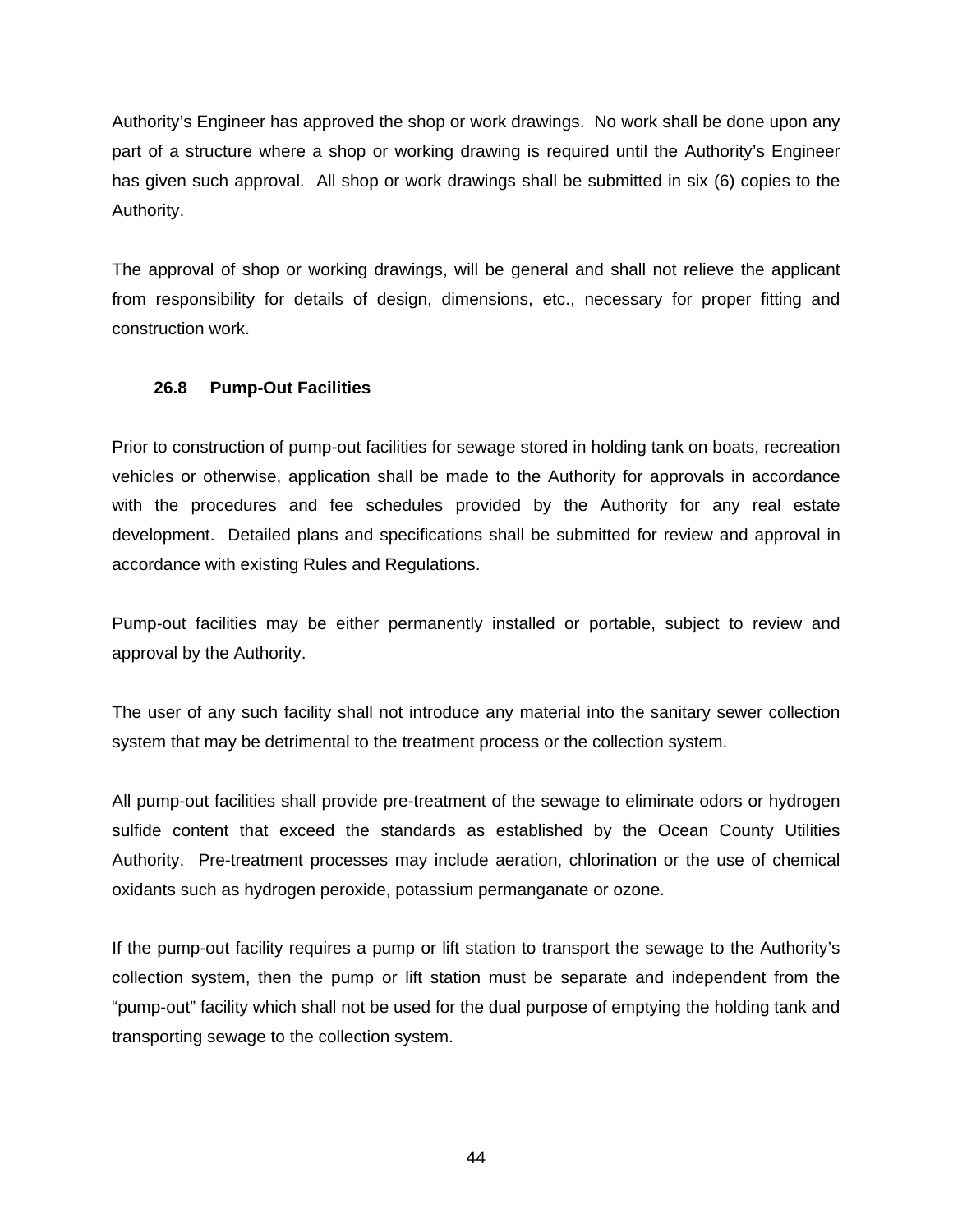All pump-out facilities must be inspected and approved by the Lacey MUA, Township Plumbing and Building Inspection Departments. Backflow prevention devices shall be installed to protect the potable water supply at pump-out stations. Safety features must be installed to prevent sewage spills due to pump failure or when disconnecting the pump-out hose. A means shall be provided to flush out the entire system after each use.

The Authority shall have the right to terminate service if at any time the sewage quality is not in conformity with its regulations.

The force main connection to the sanitary sewer shall include a curb stop shutoff at the point of discharge. The make, model, and a detailed specification of the pump-out facility shall be submitted to the Authority's Engineer for approval.

The property owner shall be responsible to own, operate and maintain the sewage pump-out facility including compliance with all State regulations as may be promulgated from time to time. Authority personnel shall be granted access for inspection of the condition and operation of the sewage pump-out facility. To prevent damage to or impairment of the Authority's sanitary sewer system, the Authority reserves the right to specify certain required operation and maintenance procedures from time to time that the property owner shall be obligated to comply with. These requirements shall be incorporated into the property deed. The applicant shall submit a copy of the sample property deed to the Authority at least thirty (26.14) days prior to construction. The applicant shall furnish the Authority with a copy of the filed property deed upon completion of the project.

A separate sewer connection fee will be submitted for each sewage pump-out facility. For the purposes of the connection fee, the connection will be rated as a single equivalent service unit or any other fee that may be in effect at the time of application. If applicable, a surcharge for suspended solids content in excess of allowable limits may be levied.

## **26.9 Grinder Pumps/Sewage Ejector Systems**

A grinder pump/sewage ejector system may be considered for individual dwelling units where connection to the sanitary sewer system cannot be achieved with a gravity connection. The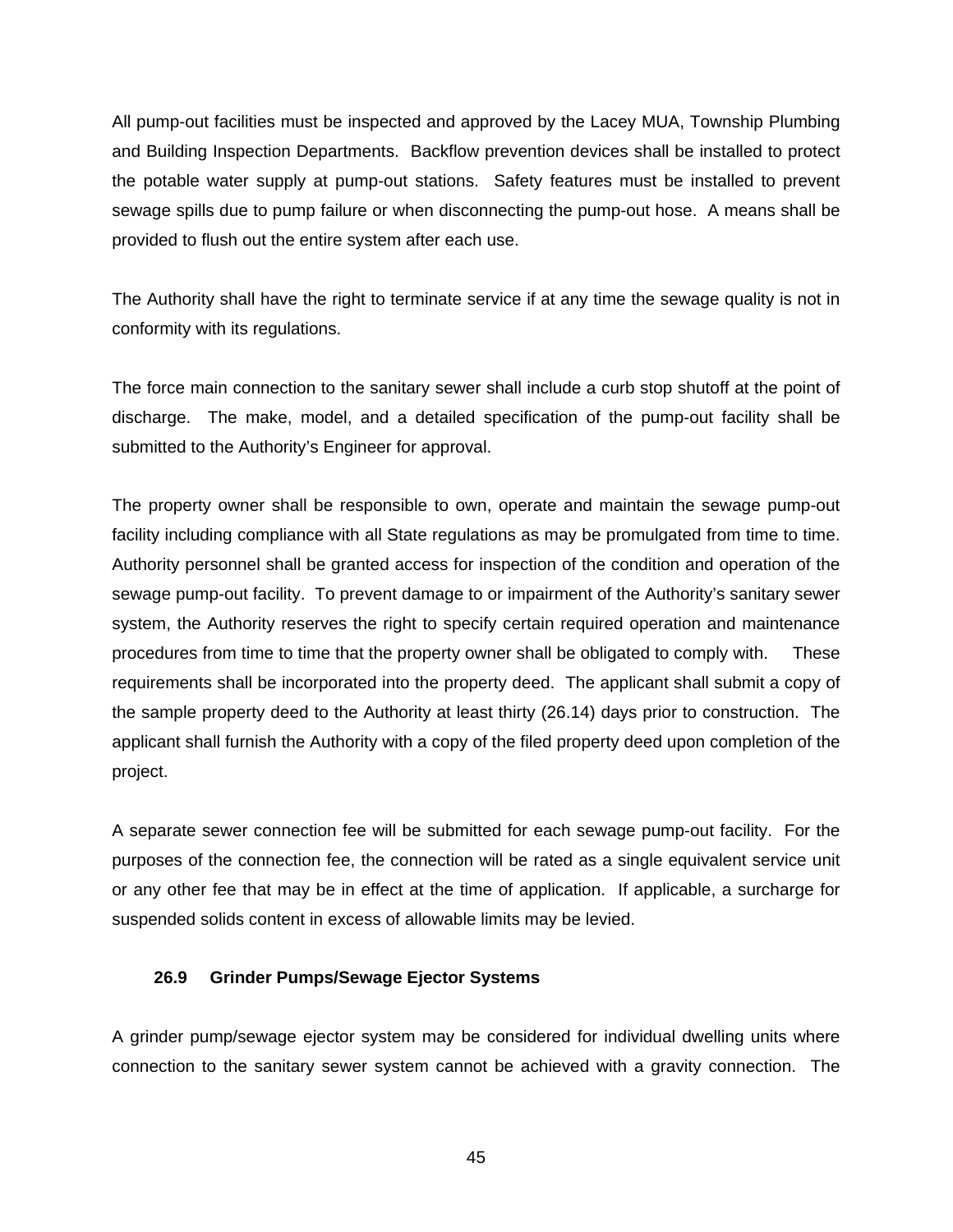Authority will make a determination as to the acceptance of a grinder pump/sewage ejector system on a case-by-case basis.

If it is determined that a grinder pump/sewage ejector system is required, the Lacey Township Plumbing Department will provide information verifying that the system is approved under the National Plumbing Code.

Should an applicant be given an approval permitting the installation of the grinder pump/sewage ejector system(s), it shall be owned, operated, maintained, repaired, and/or replaced by the property owner of record.

## **26.10 Excavations**

Excavation shall not be carried below the required level. All excavations shall be kept free of water until the installation of the pipe has been completed and backfilling of the excavation is completed. Excess excavation below required level shall be backfilled with ¾" crushed stone as directed by the Lacey Municipal Utilities Authority.

Unstable soil shall be removed and replaced with  $\frac{3}{4}$ " crushed stone or crushed slag which shall be thoroughly tamped. The Lacey Municipal Utilities Authority will determine what constitutes unstable soil and will specify the amount to be removed and replaced.

All applicable OSHA Rules and Regulations shall be followed.

# **26.10.1 Trench Excavation**

Width of the trench at the top of the pipe shall be 6" minimum, 8" maximum, on each side of the pipe coupling. The bottom of the trench shall be rounded so that an arc of the circumference equal to 0.5 of the outside diameter of the pipe rests on undisturbed soil. Coupling holes shall be excavated accurately to size by hand. If a trench box is used, the bottom edges of the box shall at no time be below the proposed invert elevation of the pipe.

# **26.10.2 Bracing and Shoring**

46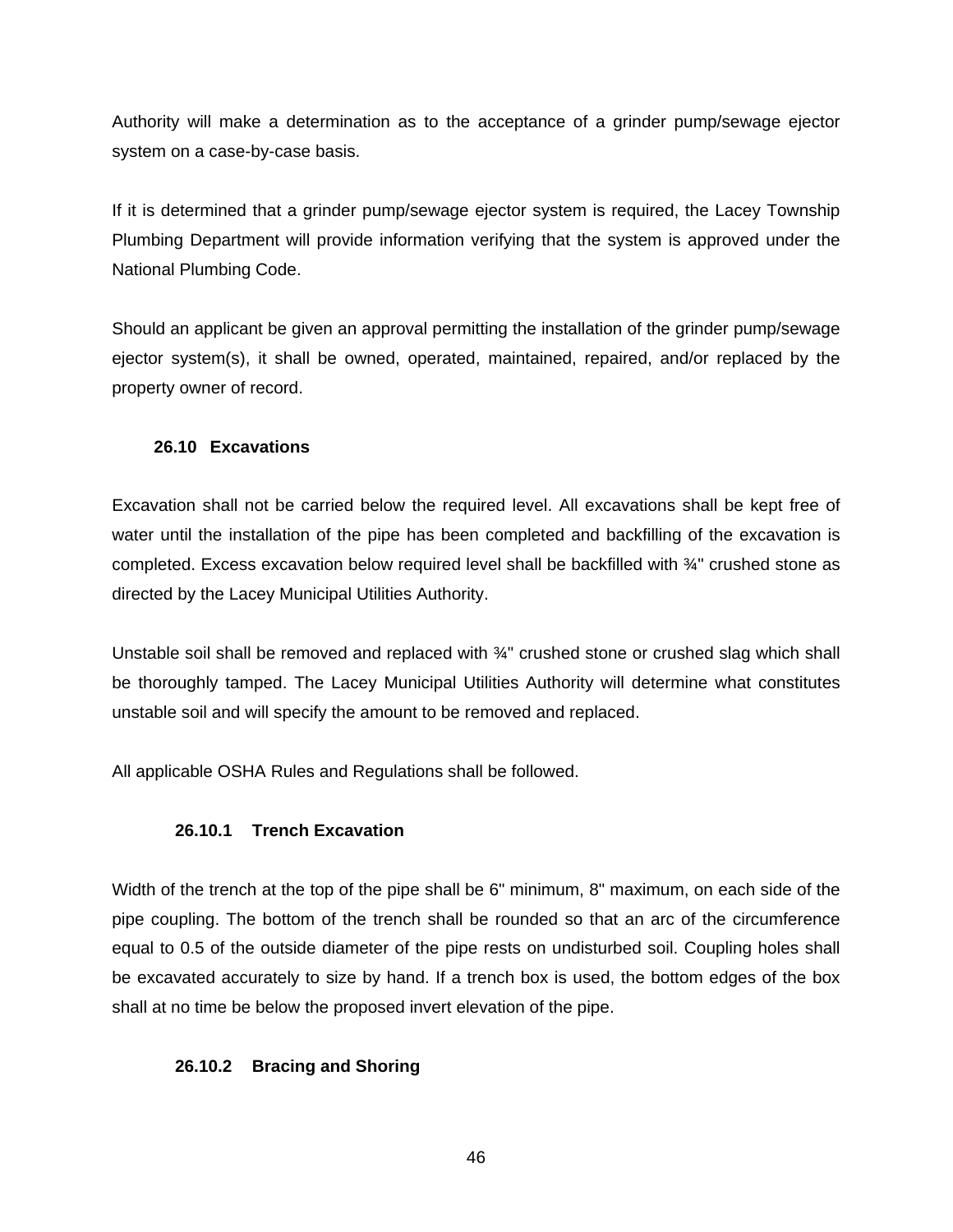The contractor shall do all bracing, sheeting, and shoring necessary to perform and protect all excavation as required for safety of the workers, public, existing utilities, structures, pavements, and public and private property. When the sheet piling is driven below the bottom of the pipe or the structure, the Authority Engineer may direct the contractor to leave the sheeting in place.

## **26.10.3 Maintenance of Traffic**

All work shall be performed in a manner that will ensure the least obstruction to traffic. The contractor shall at all times conduct his operation with not only the motorists' safety in mind, but also of the pedestrians and his own employees.

The requirements of the Agency having jurisdiction over the road in which the contractor is working shall govern. Emergency vehicles shall be provided access at all times.

The contractor is responsible for submitting traffic control plans and acquiring all road opening, traffic detour, and road closing permits.

## **26.10.4 Backfilling**

Backfilling shall be done with approved materials free from large clods or stones. All unsuitable materials shall be removed from the site.

Backfill materials in trenches shall be placed evenly and carefully around and over pipe in 6" maximum layers. Each layer shall be thoroughly and carefully tamped until one foot of cover exists over pipe.

The remainder of backfill materials shall be placed in one foot lifts maximum, moistened if necessary, and compacted in areas not to be paved (utility easements). No compacting shall be done when the material is too wet.

All forms, trash, and debris shall be removed and cleared away from manholes and other structures. Approved backfill material may be from excavation or borrow. It shall be free from rocks, lumber, debris and frozen material. Backfill materials shall be placed symmetrically on all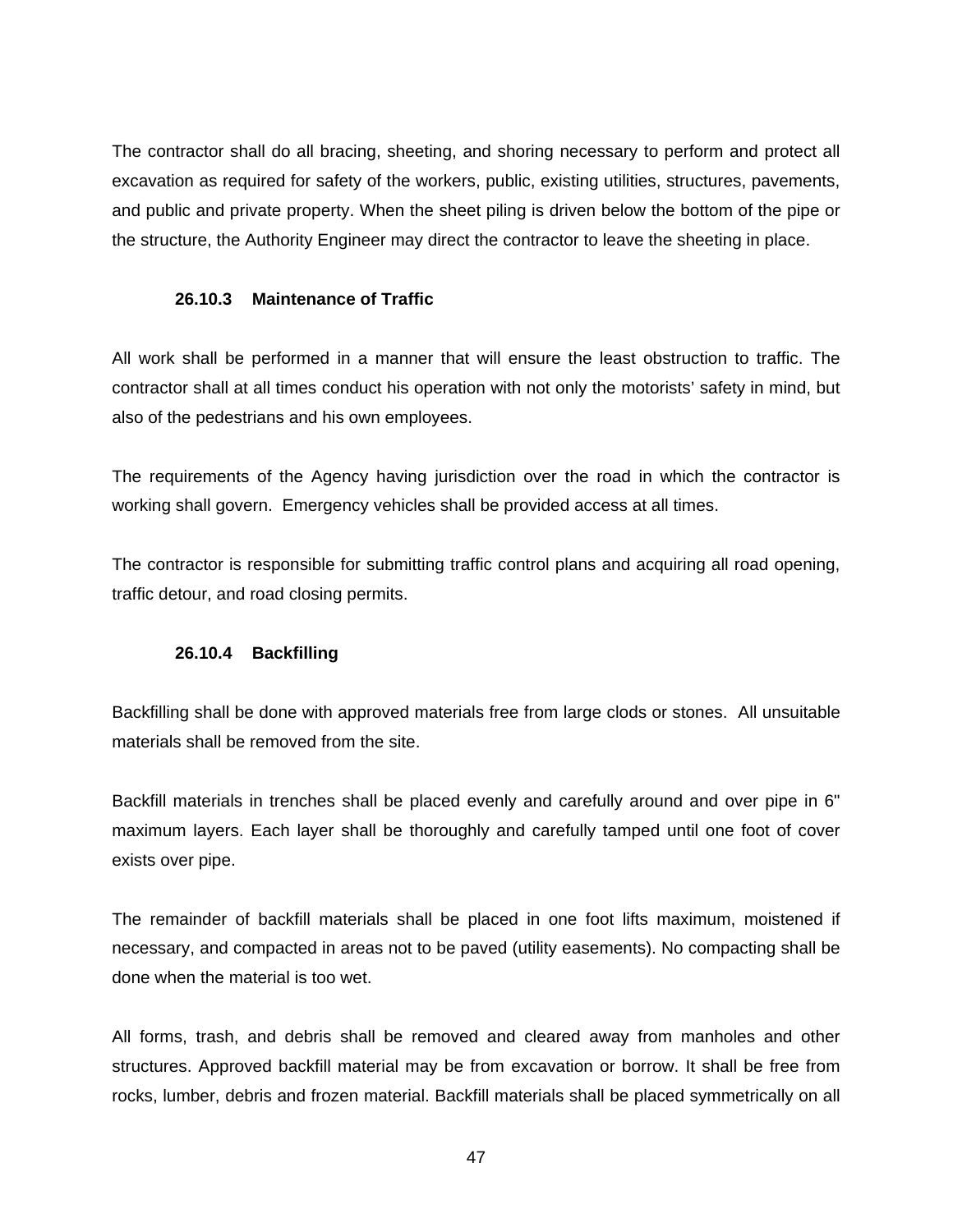sides in 8" maximum layers. Each layer shall be moistened and compacted with mechanical or hand tampers. In roadway or area to be paved, each layer shall be compacted to density equal to that of adjacent original materials, so that pavement can be placed immediately. Minimum compaction shall be 95% Standard Proctor density.

The trenches shall be backfilled at the end of each workday, except when the conditions require them to be left open overnight. When the trenches are left open overnight, temporary fencing shall be built around them.

Even though testing may indicate that the required density has been attained, the contractor will be responsible for correcting any settlement or damage to the utilities.

The Authority may require the applicant to provide an opinion of a professional engineer regarding the suitability of the on-site material to be used as backfill, subject to review and approval of the Authority Engineer.

Where the on-site material is deemed suitable, the opinion shall specify the appropriate installation methods for the material. Where the on-site material is deemed not suitable, the opinion shall specify modification or replacement of the material and the appropriate installation methods for the specified material.

## **26.10.5 Cleanup and Restoration**

All excess material, trash, wood forms, and other debris will be cleaned up and disposed of properly. Asphalt debris from trench excavations shall be properly disposed of at an approved disposal facility and trip tickets supplied to the Authority for documentation. All areas shall be restored to their original condition or as required by the Ocean County Soil Conservation District.

#### **26.10.6 Pavement Restoration**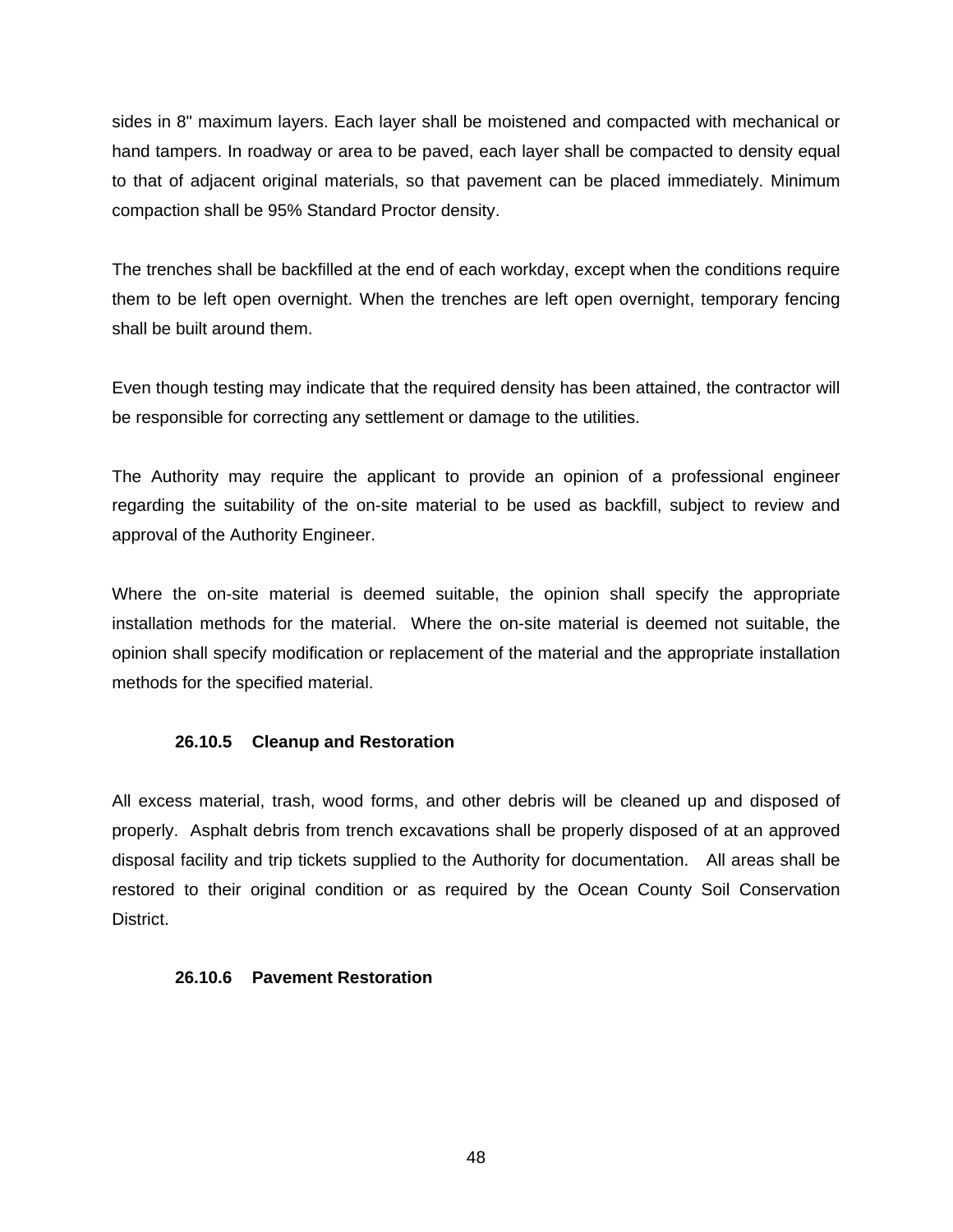Existing pavement shall be restored in accordance with the rules and regulations of the agency having jurisdiction over the roadway. Said agency will determine if the roadway has been restored adequately.

### **26.10.7 Dewatering**

Dewatering shall be accomplished by methods which ensure that the groundwater will be drawn down to an elevation two (2) feet below the bottom of the bedding. Upon removal of well points, deep wells or other dewatering equipment, the contractor shall backfill, compact, and pave where required. Well point and deep well holes shall be compacted for the full depth to a density equal to in-situ soils.

Dewatering for the structures and pipelines shall commence when groundwater is first encountered and shall be continued as long as the trench is open.

## **26.10.8 Erosion Control**

Erosion control measures taken at the site shall be in full conformance with and meet all requirements of the "Standards for Soil Erosion and Sediment Control – New Jersey State Soil Conservation Committee."

A compliance certificate from the Ocean County Soil Conservation District shall be submitted to the Authority.

## **26.11 Piping**

## **26.11.1 Handling**

Pipe, fittings and accessories shall be handled with care and shall not be dropped or bumped against pipe or appurtenances already on the ground or against any other object on the ground. The contractor's methods for installation and handling of pipe, fittings and accessories shall conform to the pipe manufacturer's recommendations and AWWA C-600 Standard.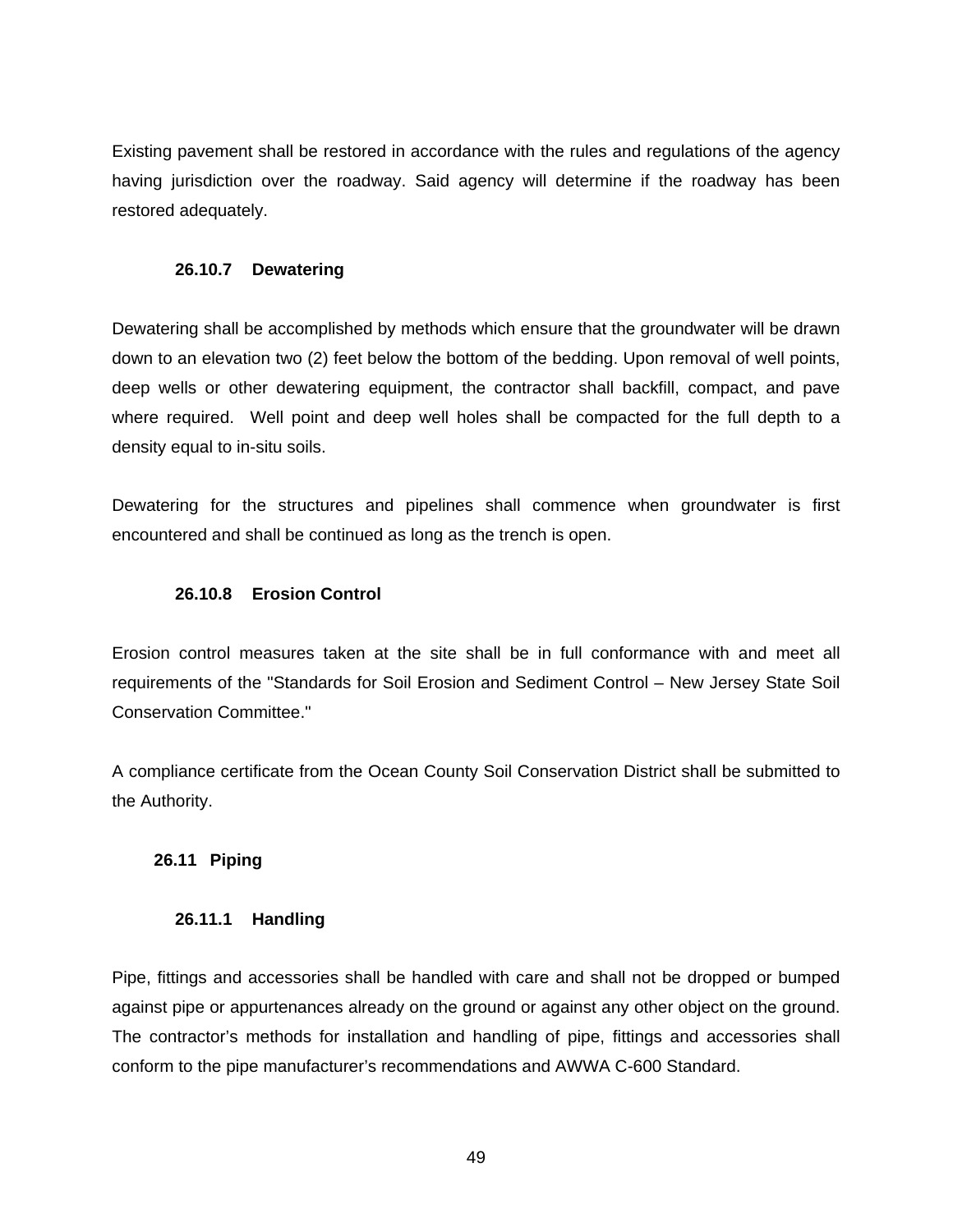#### **26.11.2 Cleaning**

The interior of all pipe, fittings and accessories shall be thoroughly cleaned of all foreign matter before being installed and shall be kept clean until the work has been accepted. All joint contact surfaces shall be kept clean until the jointing is completed.

Every precaution shall be taken to prevent foreign material from entering the pipe during installation.

Groundwater shall not be allowed to rise around the pipe until the trench is backfilled and the grading is completed. Dewatering operations must be continuous for as long as the trench is open.

Whenever pipe laying is stopped, the open end of the pipe shall be closed with a snug-fitting plug.

### **26.11.3 Bedding and Pipe Installation**

Bedding material shall be broken stone, free from silt, clay or organic material, and shall conform to the requirements of the New Jersey State Department of Transportation Standards for No. 57 coarse aggregate.

Pipe shall be bedded true to line and grade, and no blocking shall be used to bring the pipe to grade. Class "C" bedding shall be used for all pipes. Class C bedding shall be defined as that method of bedding sewers in approved granular material with a shaped bottom in undisturbed earth so as to fit the lower part of the pipe, for a width of at least 50% of the sewer diameter; and in which the remainder of the sewer is surrounded to a height of at least 0.5 feet above its top with approved granular materials, shovel placed and tamped to completely fill all spaces under and adjacent to the sewer; all under the inspection and approval of the Authority.

PVC sewer pipe shall be laid carefully to the lines and grades shown on the drawings or as directed by the Authority, and shall conform accurately thereto after the completion of the sewer. Particular care shall be taken that there is no sagging of the spigot at the joint, and that a true and even surface of the invert is obtained throughout the entire length of the sewer.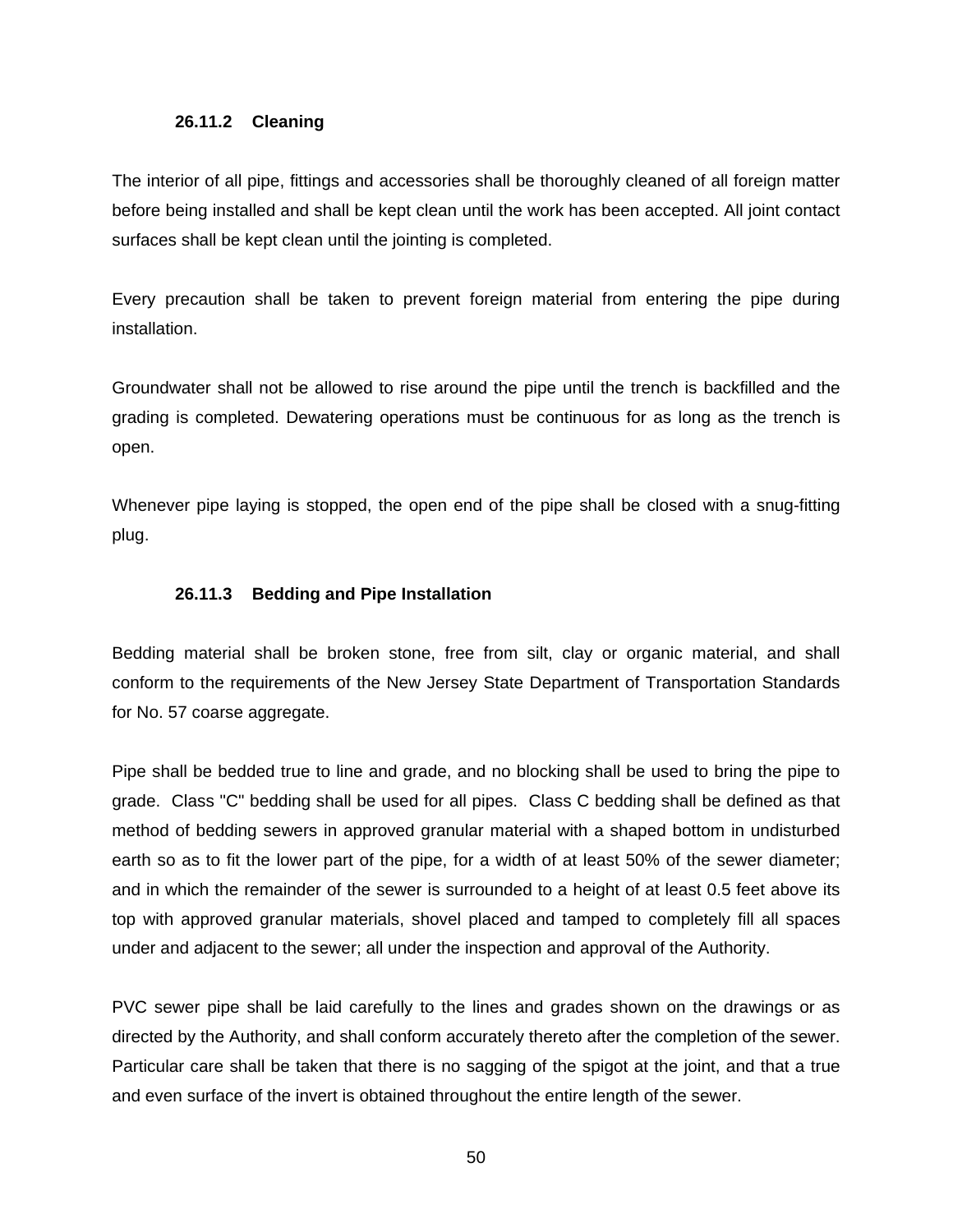Where the sewer is to be laid without a special foundation, the earth forming the bed shall be free of large stones. The pipe shall then be evenly bedded in the earth, great care being taken to remove only enough of the earth to leave a uniform bed for the entire length of the pipe, except the bell, under which a recess shall be excavated to a sufficient depth to relieve it of any load and to allow ample space for making the joint. In case the bed shaped in the bottom of the trench is too low, earth must be thrown into the bottom and thoroughly compacted and new bed shaped for the pipe. It is unacceptable to raise the grade of the pipe by ramming earth beneath it. When the pipe has been bedded satisfactorily and the joint made, the recess around the bell shall be refilled with soil and enough soil shall be refilled and tamped on each side of the pipe to hold it securely in place, care being taken not to disturb the position of the pipe during this process.

Concrete cradle, where required, shall be constructed as directed. The concrete for the full width of the foundation shall be deposited continuously to the height of the outside bottom of the pipe. Before this concrete is set, the pipe shall be evenly bedded therein, so as to have a uniform support for its entire length and the remainder of the concrete shall be immediately deposited in such a manner as to avoid changing the position of the pipe.

Concrete cradle shall be allowed to harden sufficiently to prevent consolidation of backfill, and wet concrete cradle shall be allowed to cure 24 hours before vehicle loads can be applied to that area of the trench. Steel plates may be used to cover the trench to protect the cradle from vehicle loads if the 24-hour undisturbed cure period cannot be provided.

Each pipe shall be laid so as to form a close joint with the next adjoining pipe, and bring the inverts continuously to the required line and grade.

Where the sewer is to be laid below groundwater level, it shall be laid on 3<sup>4</sup> crushed stone foundation, and the stone shall be deposited for the full width of the trench to the height of the outside bottom of the pipe. The pipe shall then be bedded on this material and the remainder of the crushed stone deposited and carefully tamped so as to avoid disturbing the pipe but giving a uniform support to its entire length.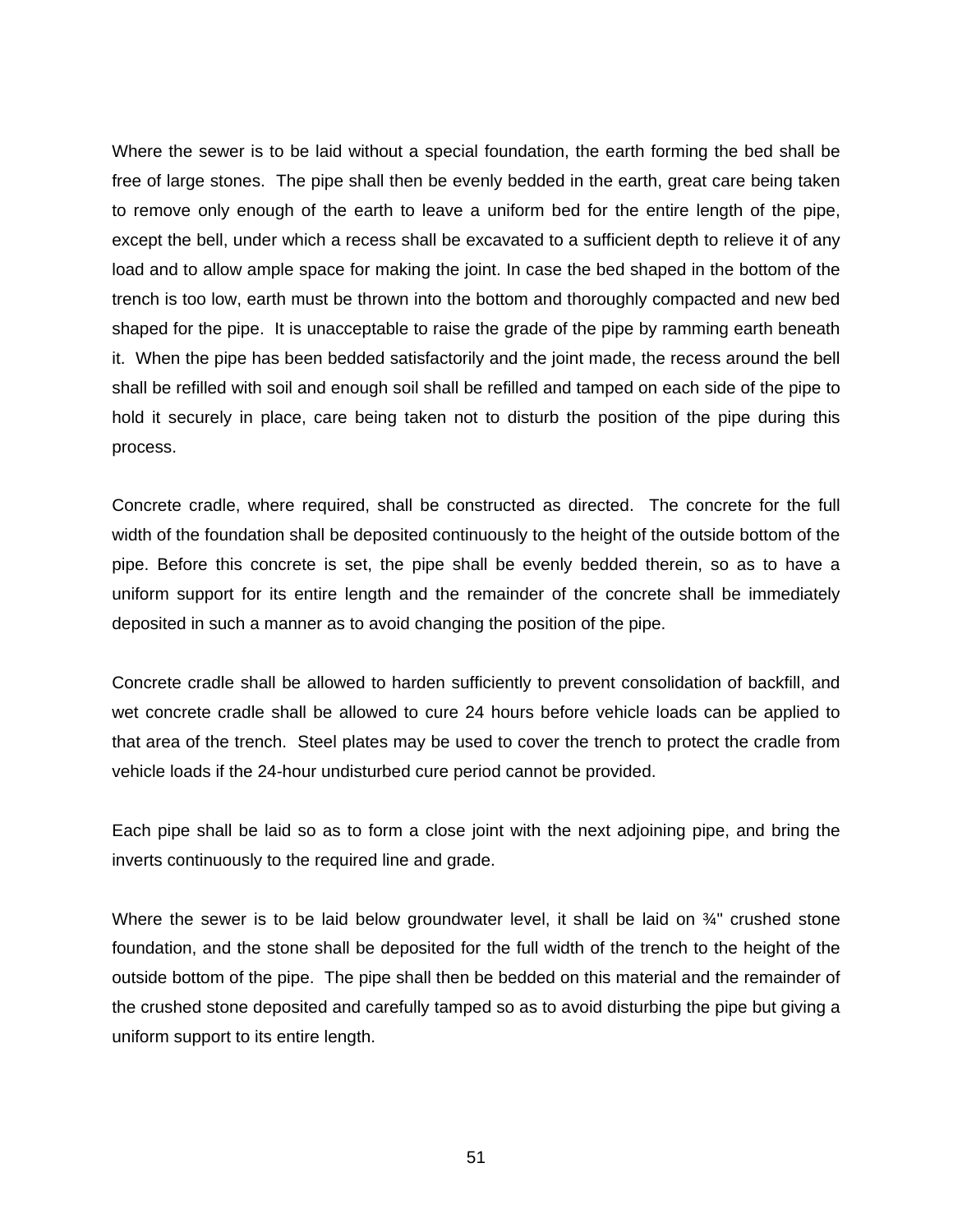The installation of PVC sanitary sewer pipe shall conform to the requirements of ASTM Specification D2281, or latest revision, for "Standard Recommended Practice for Underground Installation of Flexible Thermoplastic Sewer Pipe.

Extreme care is to be exercised in the placement of backfill around PVC sewer pipe. The most important factor affecting pipe performance and deflection is the placement of backfill between the invert of the pipeline and a level 12" above the top of the pipe. Material shall be placed and consolidated in this area to provide adequate side support to the pipe while avoiding both vertical and lateral displacement of the pipe from proper alignment.

### **26.11.4 Sewer Pipe**

Materials used in the construction of gravity sewers shall be polyvinyl chloride (PVC) or ductile iron pipe (DIP). Inverted siphons and force mains shall be constructed of ductile iron pipe unless otherwise permitted by the Authority. Inverted siphons shall consist of a minimum of two (2) parallel pipes with provision for flushing, and flow control gates provided. All sewer pipe installed with less than three (3) feet of cover, or greater then twenty (20) feet of cover or within ten (10) feet of an open stream or culvert, or crossing a stream, must be of ductile iron.

All standard specifications referred to herein, such as ASA, ASTM, AWWA and the like, shall be the latest revision thereof, at the time of application for final approval.

## **26.11.5 Ductile Iron Pipe**

Ductile iron pipe shall be centrifugally cast in metal molds in accordance with ANSI/AWWA C151/A21.51 (push on pipe), and C115/A21.15 (flanged joints). Thickness shall be designed in accordance with ANSI/AWWA C150/A21.50 and shall be a minimum of Class 52. The weight and class shall be conspicuously indicated by the manufacturer on the outside of the pipe. It shall be lined for corrosion resistance in anaerobic conditions with SewperCoat® as manufactured by Griffin or equal. Joints shall be gasketed push-on in conformance with ANSI/AWWA C111/A21.11. The exterior of the ductile iron pipe shall be covered with an asphaltic coating in accordance with ANSI/AWWA C151/A21.51. In aggressive soils, ductile iron pipe wrapped in polyethylene, in accordance with ANSI/AWWA C105/A21.5, shall be used. The Authority Engineer will make the determination.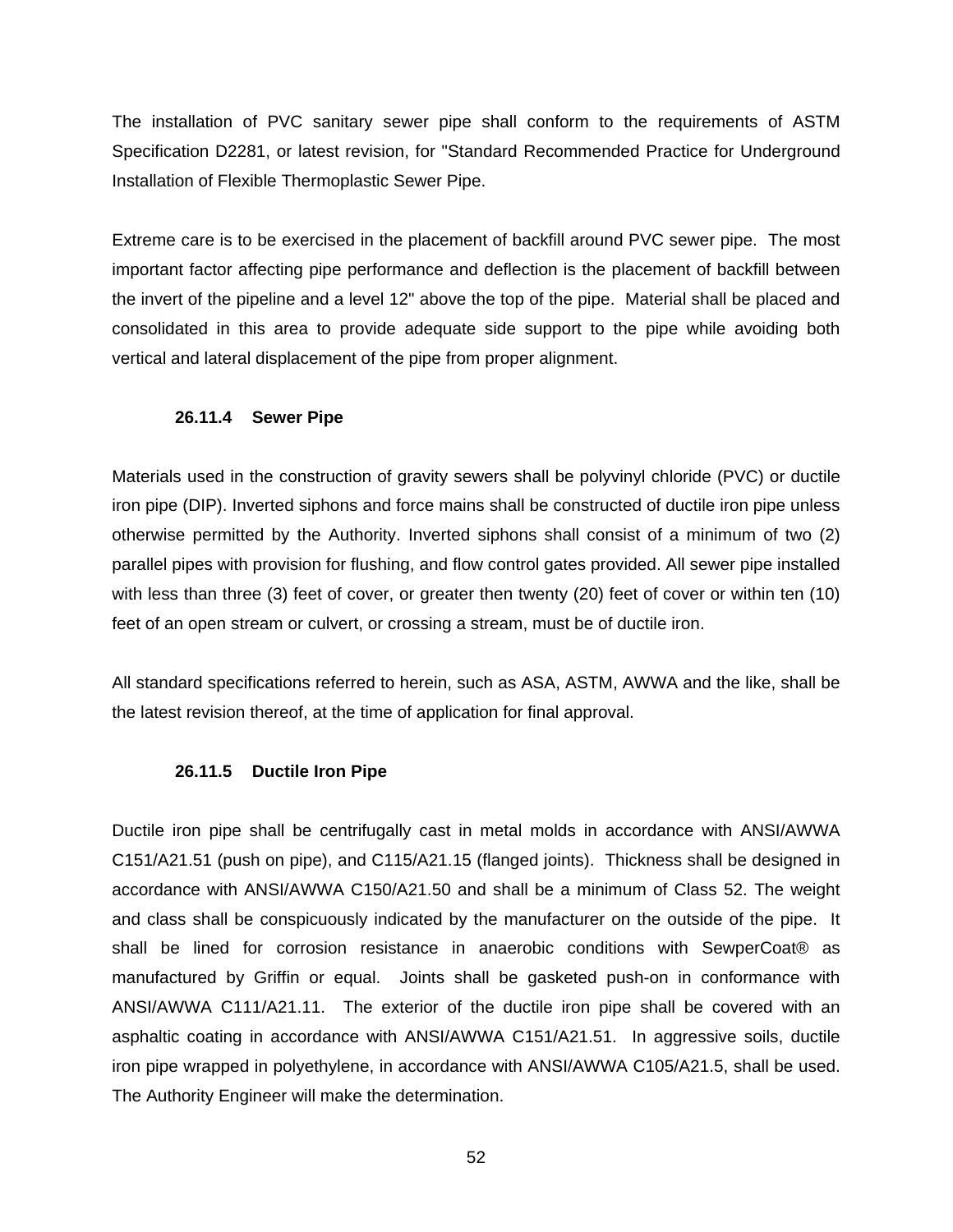All exposed sewage piping at the pump station, in the wet well and valve pit, shall have flanged joints conforming to ANSI B16.1.

## **26.11.6 Polyvinyl Chloride Pipe (PVC)**

PVC sewer pipe shall have bell and spigot ends and O-ring rubber gasketed joints. PVC pipe and fittings shall conform to ASTM D26.1434, with a minimum wall thickness designation of SDR 35. Each pipe shall not vary in length more than 1.0 inch in a length of 12.5 feet measured as mid-ordinate.

The plastic material from which the pipe and fittings are extruded shall be impact types of PVC, unplasticized, having high mechanical strength and maximum chemical resistance conforming to Type 1, Grade 1 of the specification for rigid polyvinyl chloride compounds, ASTM D1784.

Pipe shall be free from defects, such as bubbles or other imperfections, in accordance with accepted commercial practice. Test results demonstrating that the pipe meets ASTM D2444 for impact and ASTM D2281 for deflection and pipe stiffness, shall be provided when requested by the municipality or utility authority.

Joints shall conform to ASTM D2812. Rubber ring gaskets shall conform to ASTM F477. The gasket shall be the sole element depended upon to make the joint watertight.

The pipe shall be installed as specified in ASTM D2281. In no case shall less than a Class III material be used for bedding and haunching material, unless approved in writing by the municipal engineer or utility authority engineer. Particular attention should be given to the special requirements for installing pipe in unstable soil or excessive ground water. When installing pipe in unstable soil or excessive ground water, a determination regarding special precautions, such as poured concrete slabs, shall be made by the design engineer for review and approval by the authority engineer.

Trench cross sections shall comply with the bedding details contained herein.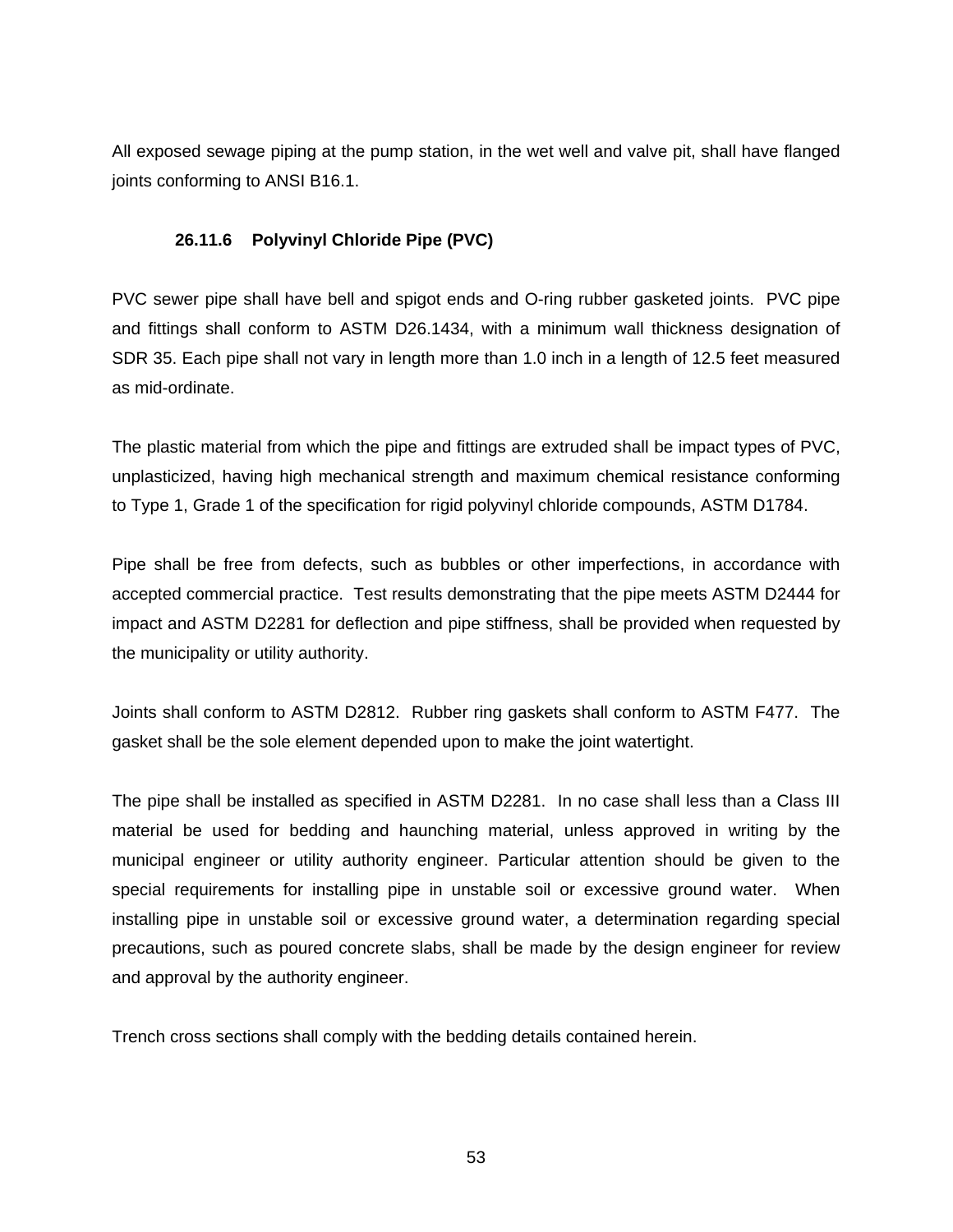Rubber ring gaskets shall be manufactured as per ASTM D1869, and shall meet physical and chemical test requirements of federal specification ZZ-R-601a. The gasket shall be the sole element dependent upon to make the joint watertight.

No pipe shall be installed with less than four (4) feet of cover without special bedding and the wall thickness of the pipe shall be increased to the designation of SDR 18.

## **26.11.7 Joints**

Joints for sewer pipes shall be as specified below:

Ductile Iron Pipe – Rubber gasket equal to Tyton or mechanical joint. PVC Pipe – Bell and Spigot with rubber ring.

## **26.11.8 Fittings**

Fernco type connectors are not permitted for permanent installations, but may be used for temporary repair work. For PVC Gravity sewer mains, and laterals PVC fittings in accordance with Section 26.11.9 shall be used. For force mains and Ductile Iron mains and laterals, ductile iron fittings in accordance with Section 26.11.10shall be used.

## **26.11.9 PVC Fittings**

The fittings shall comply with ASTM D-26.1434 and F-1336. The material of each fitting shall comply with ASTM D-1784. The joints shall be push on and shall comply with ASTM D-2812. The gaskets shall comply with ASTM F-477. The wall thickness shall comply with SDR-35. The fittings shall be installed in accordance with ASTM D-2281. The fittings shall be as manufactured by the Harrington Company (HARCO) or equal.

#### **26.11.10 Ductile Iron Fittings**

Where transitions to flanged fittings are made, adapters approved by the Authority shall be used. Compact Mechanical Joint Ductile Iron fittings shall comply with ANSI/AWWA C153/A21.53 and ANSI/AWWA C111/A21.11. Thickness shall be designed in accordance with ANSI/AWWA C150/A21.50 and shall be a minimum of Class 52. The fittings shall be lined for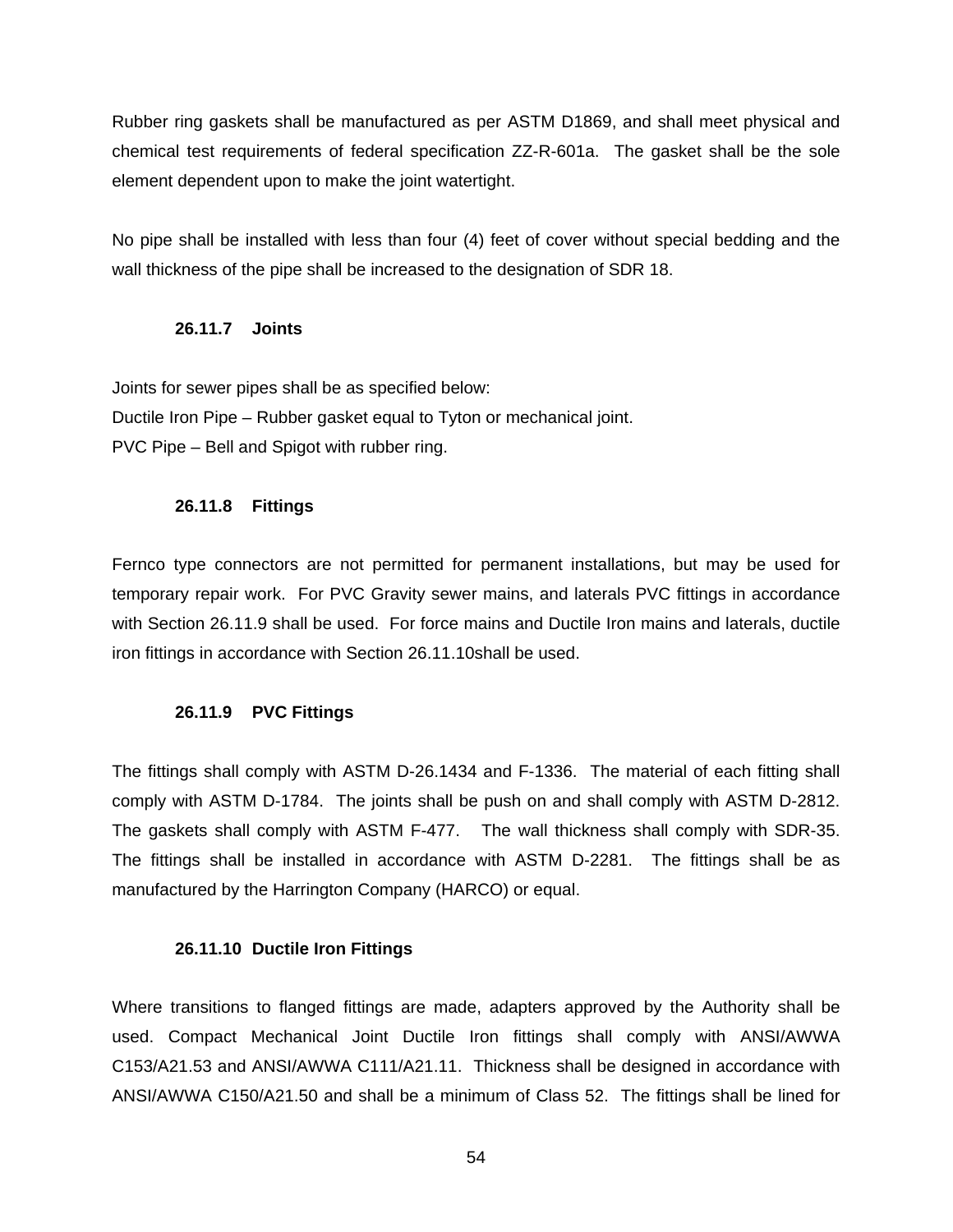corrosion resistance in anaerobic conditions with SewperCoat® as manufactured by Griffin or equal. Joints shall be mechanical joint in conformance with ANSI/AWWA C111/A21.11. The joints shall be restrained by "GripRing" as manufactured by Romac Industries, Inc. The gland shall be ductile iron per ASTM A536 Grade 65-45-12. The gasket shall be styrene butadiene rubber (SBR) per ASTM D2000 MBA 710, compounded for water and ANSI/AWWA C111/A21.11. The exterior of the ductile iron pipe shall be covered with an asphaltic coating in accordance with ANSI/AWWA C151/A21.51. In aggressive soils, ductile iron fittings wrapped in polyethylene, in accordance with ANSI/AWWA C105/A21.5, shall be used.

### **26.12 Bedding**

### **26.12.1 Class C Ordinary Bedding**

Class C Ordinary Bedding shall be defined as that method of bedding sewers in which the sewer is bedded on approved granular material with ordinary care in an earth foundation shaped in undisturbed earth so as to fit the lower part of the sewer exterior with reasonable closeness for a width of at least 50% of the sewer diameter, and in which the remainder of the sewer is surrounded to a height of at least 0.5 feet above its top with approved granular materials, shovel placed and tamped to completely fill all spaces under and adjacent to the sewer, all under the general direction of a competent engineer and with frequent inspection by a competent inspector during the course of construction.

## **26.12.2 Class B First Class Bedding**

Class B First Class Bedding shall be utilized where applicable as approved by the Engineer. The bedding shall conform to the detail shown herein.

#### **26.12.3 Concrete Cradle Bedding**

Concrete Cradle Bedding is that method of bedding sewers in which the lower part of the sewer exterior is bedded in 3,000 psi. concrete, without reinforcement, having a minimum thickness under the pipe of one-fourth its nominal internal diameter (4" minimum) and extending upward to a height equal to one-fourth of the nominal outside diameter.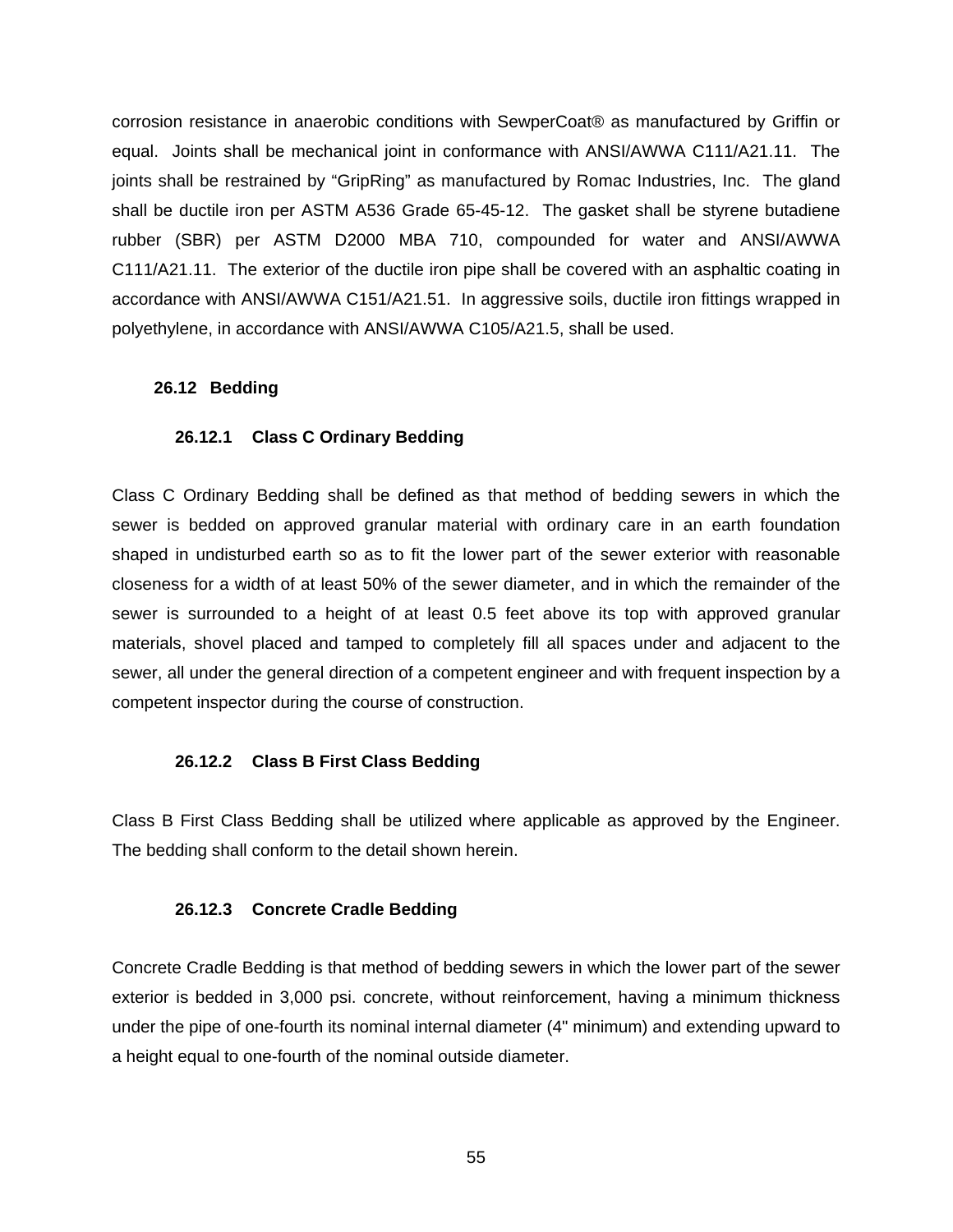#### **26.12.4 Concrete Encased Pipe Bedding**

Concrete Encased Pipe Bedding is that method of bedding sewers in which the entire sewer exterior is encased in 3,000 psi. concrete or better, minimum 6 inches of concrete all around.

#### **26.13 Manholes**

Manholes shall comply with the standards of ASCE Manual on Engineering Practice No. 37.

Manholes shall be precast concrete or concrete block. Concrete block shall be coated with two (2) coats of portland cement mortar.

Manholes shall be provided at ends of sewer lines, at intersections and at changes of grade or alignment. Distances shall not exceed 400 feet. Where sewer service connections enter manholes, and the difference in crown elevation between the incoming and outgoing pipes is equal to or greater than 2 feet, drop pipes shall be provided and external drop manholes shall be built.

#### **26.13.1 Precast Concrete Construction**

Precast concrete manholes shall consist of precast reinforced concrete section, a conical or flat slab top section, and a base section conforming with the typical manhole details.

Precast manhole sections shall be manufactured in accordance with ASTM Designation C478, with round rubber gasketed joints conforming to ASTM C361 and ASTM C443. Maximum absorption shall be nine (9%) percent, in accordance with ASTM C478, method A. The top riser section of precast manholes shall terminate less than one (1) foot below the finished grade to provide for proper adjustment. The minimum compressive strength of the concrete for all sections shall be 4,000 psi. The circumferential steel reinforcement for rise pipe, cone sections, and base walls shall be a minimum of 0.12/sq. in. per linear foot. Reinforcing in both layers of steel of the flat slab top sections and in the bottoms of bases shall be a minimum of 0.12/sq. in. per linear foot in both directions.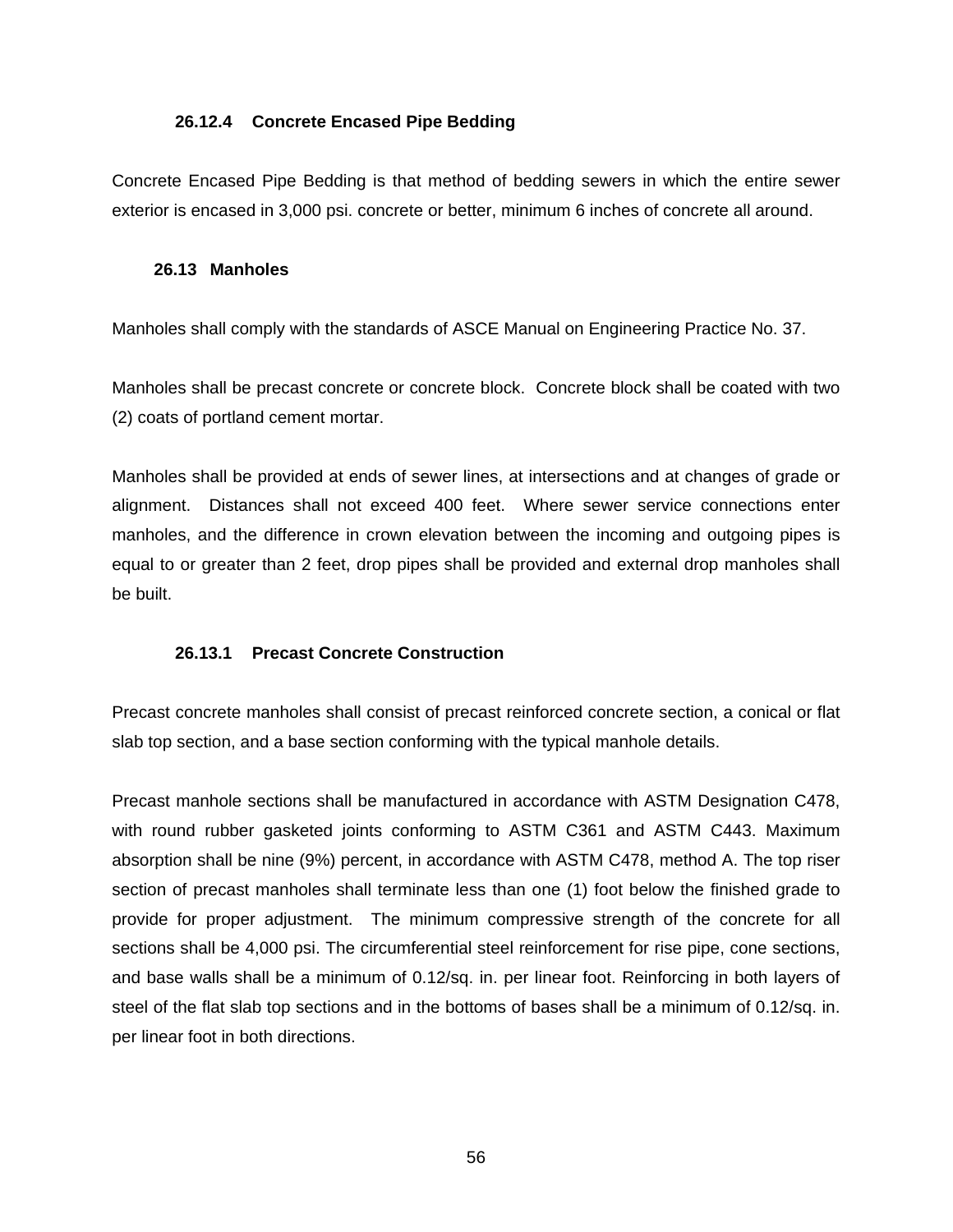Joints of the manhole sections shall be formed entirely of concrete employing a round rubber gasket and, when assembled, shall be self-centering and make a uniform watertight joint. Except for those surfaces within the gasket groove, all inside surfaces of the bell or outside surfaces of the spigot, or both, on which the rubber gasket may bear during the closure of the joint and at any degree of partial closure, shall be parallel within one degree and have an angle of not more than two degrees with the longitudinal axis of the pipe. In joints formed entirely of concrete, the distance from either side of the gasket to the end of the bell or spigot shall not be less than ¾". The gasket spaces between the bell and spigot shall be so shaped as to provide either grooves or shoulders that will prevent the gasket from disengaging from its compression surface or being blown out by hydrostatic pressures. The gasket shall be the sole element utilized in sealing the joint from either internal or external hydrostatic pressure.

Each section of the precast manhole shall have not more than two holes for the purpose of handling and laying. These holes shall be tapered and shall be plugged with rubber stoppers or mortar after installation.

Precast base sections shall be installed on a firm stabilized foundation or on crushed stone as directed by the Engineer.

Precast base sections may be supplied by the manufacturer with inverts precast, or the inverts may be cast in the field by the contractor. Inverts shall be smooth and accurately shaped to a semi-circular bottom conforming to the inside of the adjacent sewer sections. Changes in direction of the sewer and entering branches shall have a circular curve of as large a radius as the manhole will permit.

Cracked manholes shall not be used.

#### **26.13.2 Doghouse Manholes**

Doghouse manholes shall be constructed as shown in the details and conform to the section, "Precast Concrete Construction," with the following exceptions: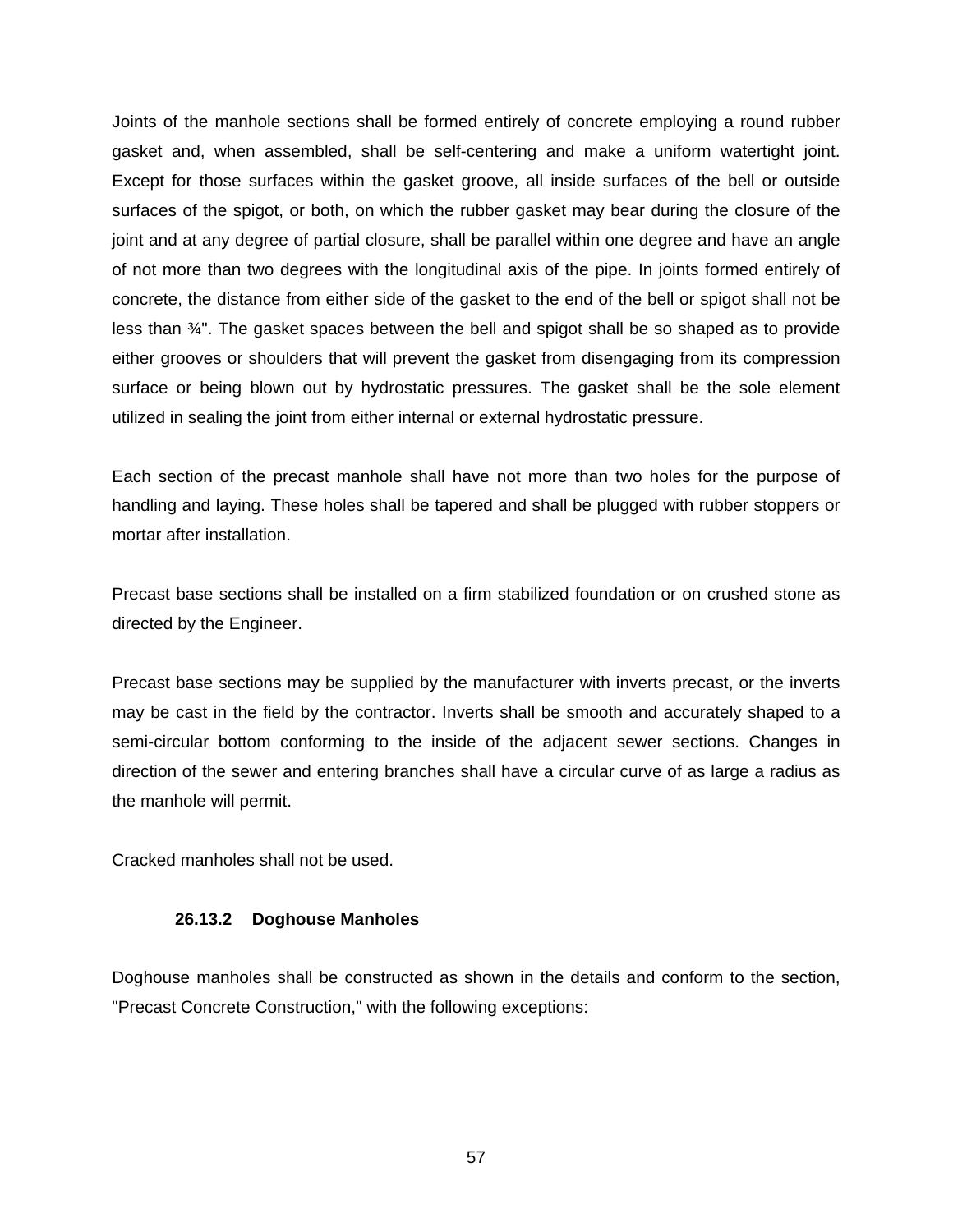Manhole riser section shall be placed on a preconstructed concrete slab placed under the existing sewer pipe. Base slab shall be 6" thick (minimum) and shall be 1' in diameter larger than the manhole to be constructed.

Existing pipe shall be saw-cut to expose channel only after new sloped bench has been constructed.

#### **26.13.3 Manhole Steps**

Manhole steps shall be of 6061-T6 aluminum drop front type as manufactured by Alcoa Aluminum Co., as specified above, or copolymer polypropylene plastic with minimum  $\frac{1}{2}$ " diameter grade 60 steel reinforced encasement within. Plastic steps shall be a minimum of 12 1/8 inches wide and possess a non-slip contact surface. Plastic steps shall be model PS4-B by M.A. Industries or equal. All steps shall be built into walls of the precast sections to set in straight alignment so as to form a continuous ladder with a maximum distance of 12" between steps. The maximum distance between the first step and the rim of the manhole shall be 24" and minimum distance 16".

#### **26.13.4 Manhole Frames and Covers**

All manhole castings shall conform to ASTM A-48 Class 26.14 and be suitable for H-20 loading capacity. Standard manhole frames and covers shall be Pattern #1202B as manufactured by Campbell Foundry, Bridgestate Foundry or equal. The only locking type of manhole permissible is Pattern #1486 as manufactured by Campbell Foundry, Bridgestate Foundry or equal. Watertight manhole frames and covers shall be Pattern #1486 as manufactured by Campbell Foundry, or Bridgestate Foundry, or equal. The letters "LMUA" shall be cast integrally into the cover.

All casting for manhole frames and covers shall be close-grained, tough gray iron, free from cracks, holes, swells, and shrinkage distortion. All manhole castings shall be made accurately to the pattern and to the dimensions specified with carefully machine-milled bearing surfaces. Allowances shall be made in the patterns so that specified thickness shall not be reduced. All covers which "rock" and do not lie solid after construction is finished will be rejected and shall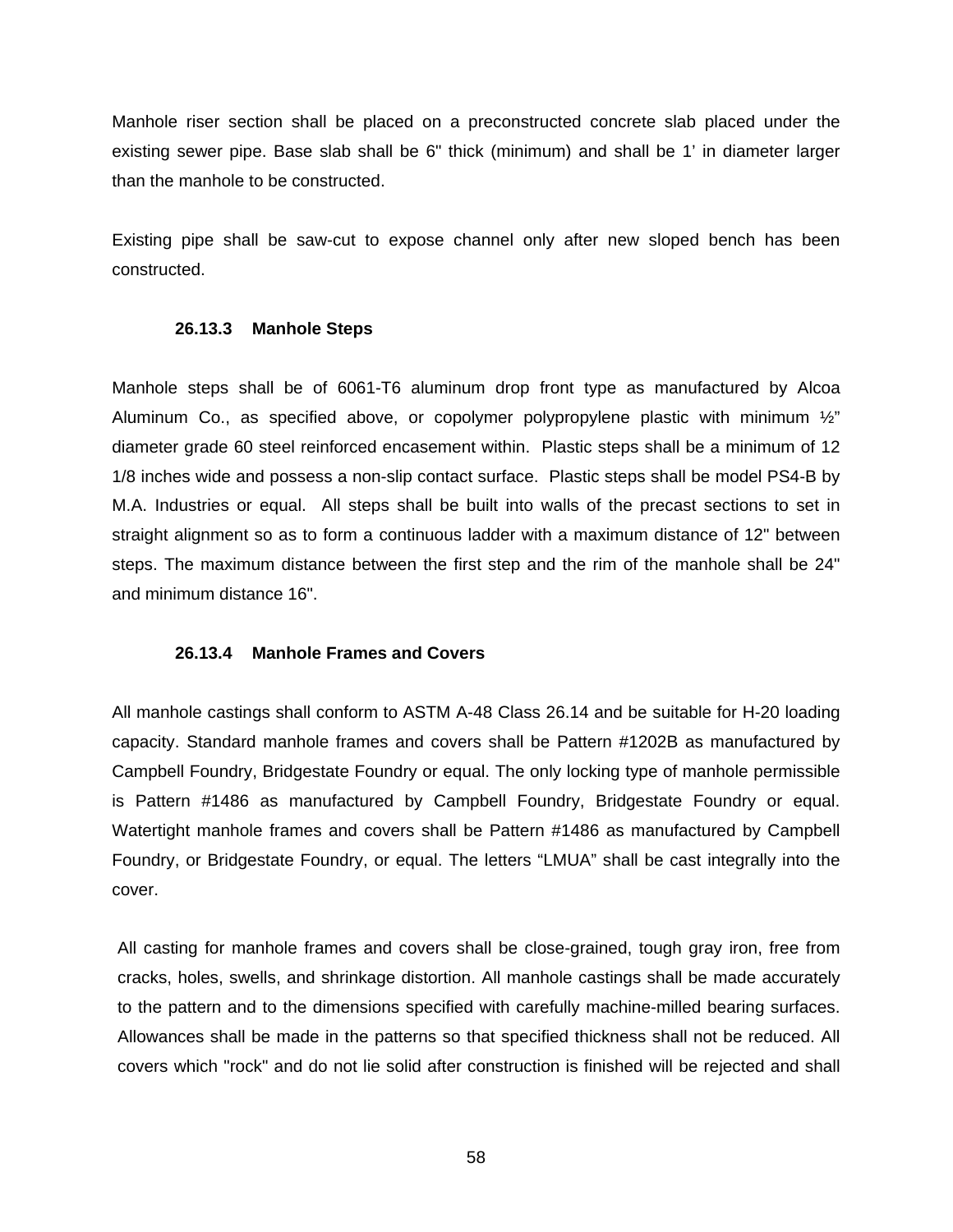be replaced by adequate covers at no additional cost to the Authority. No plugging, burning-in or filling will be allowed.

Watertight manhole covers shall be installed on manholes where the USGS elevation of the manhole rim is less than 10.0 or where the rim is less than 8.0 feet above the bed of an adjacent stream, or where manholes are in easements and outside of paved areas, or located in the gutter lines.

### **26.13.5 Manhole Coatings**

All existing manholes that will be connected to by means of a drop connection or a force main shall be vented and the interior shall be coated as indicated below.

All new Manholes shall be coated as follows:

## **Interior Coating**

After each channel has cured for a minimum 26.14-day period, prepare surface for painting as recommended by the paint manufacturer. The walls, channels and benches shall receive two coats of an epoxy coating, for a total dry film thickness of 12 mils. The benches shall receive an additive for non-skid. The coating shall be "Ceramic White" as manufactured by Atlantic Concrete", Epoxide as manufactured by Con-Lux, Sikagard 667 as manufactured by Sika Chemical Corporation, or equal.

## Exterior Coating

The outside of each manhole/structure shall be coated with two coats of Enviro-Green as manufactured by Atlantic Concrete, Bitumastic No. 26.140-M coal tar epoxy as manufactured by Kop-Coat, or equal with a minimum total dry fill thickness of 10.0 mils.

## **26.13.6 External Drop Manholes**

Where the influent pipe invert is greater than two (2) feet higher than the manhole invert, an outside drop shall be required. An outside drop connection shall be constructed in accordance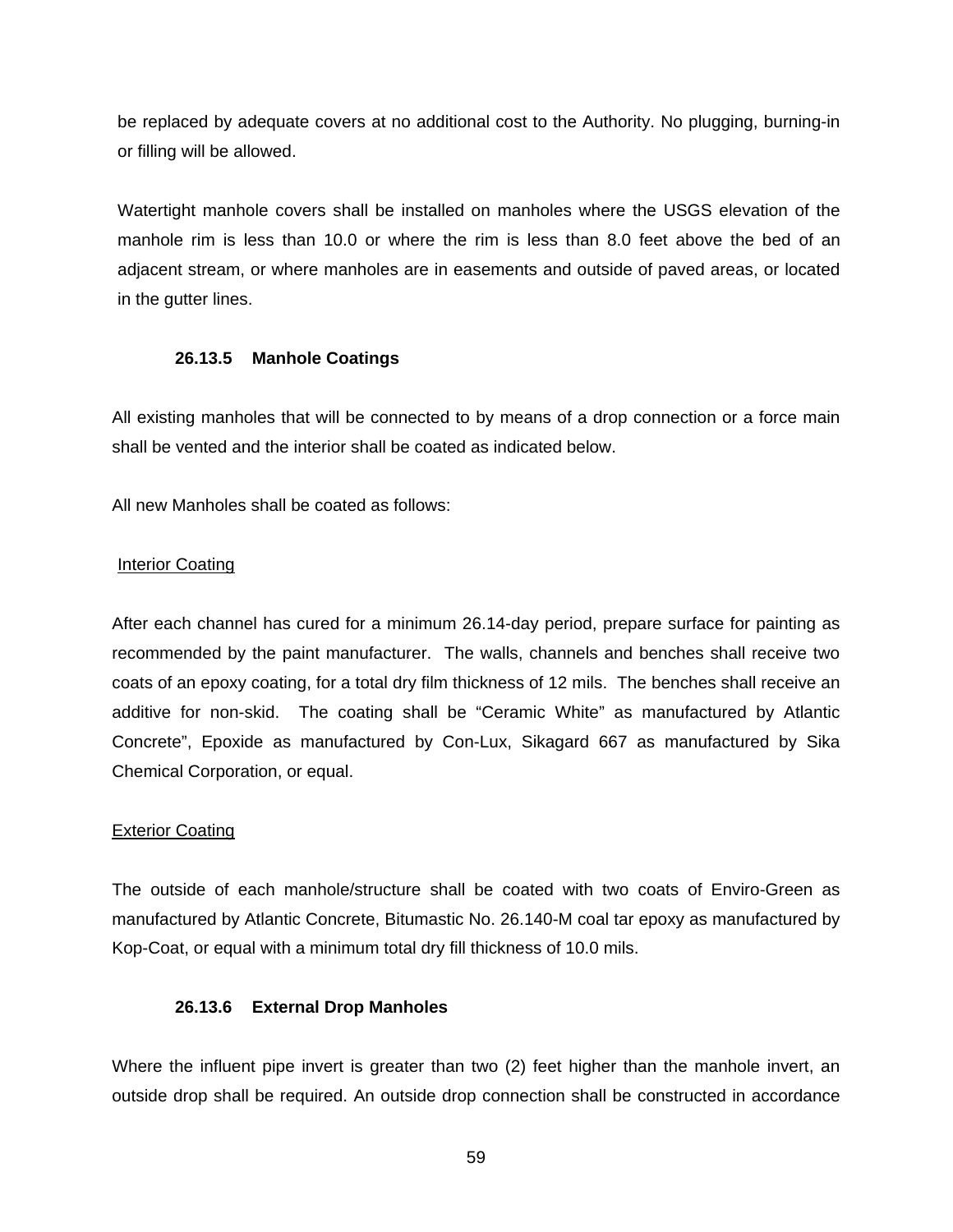with the details. Outside drop manholes shall be the typical drop type connection. All elbows and tees are to be made for sanitary sewage use and have a sweep form as opposed to a sharp tee entry. The drop assembly is to be secured with concrete to the manhole assembly so they will settle as a unit.

### **26.13.7 Internal Drop Manholes**

An inside drop connection may be accepted subject to Authority approval for unusual situations.

In those cases where inside drop manhole is allowed to accommodate a change in elevations (inverts), the drop may be internal if the manhole is five (5') feet inside diameter and approved by the Authority in tentative application phase.

The inside drop pipe must be the next larger size diameter available. Example: An 8" collection pipe uses a 10" drop, and a 10" collection pipe uses a 12" drop.

The drop pipe must be securely fastened to the manhole wall with stainless steel straps and bolts every three feet. The drop section must terminate in such a fashion that sewage is not splashed about. Entry shall be smooth, and the use of a flared channel and elbow is mandatory. The drop shall not hamper access.

## **26.13.8 Connections to an Existing Manhole**

The following requirements shall be met when connecting to an existing manhole, whether it is owned by the Authority or the Ocean County Utilities Authority:

During installation of the gravity sanitary sewer, the contractor shall allow no debris to enter the pipe. Flushing of the collection system into the existing pipe shall not be permitted. A concrete bulkhead is to be temporarily installed in the connecting manhole.

The owner of the manhole shall have the final say as to the approval or disapproval of any work done by the contractor when making the connection.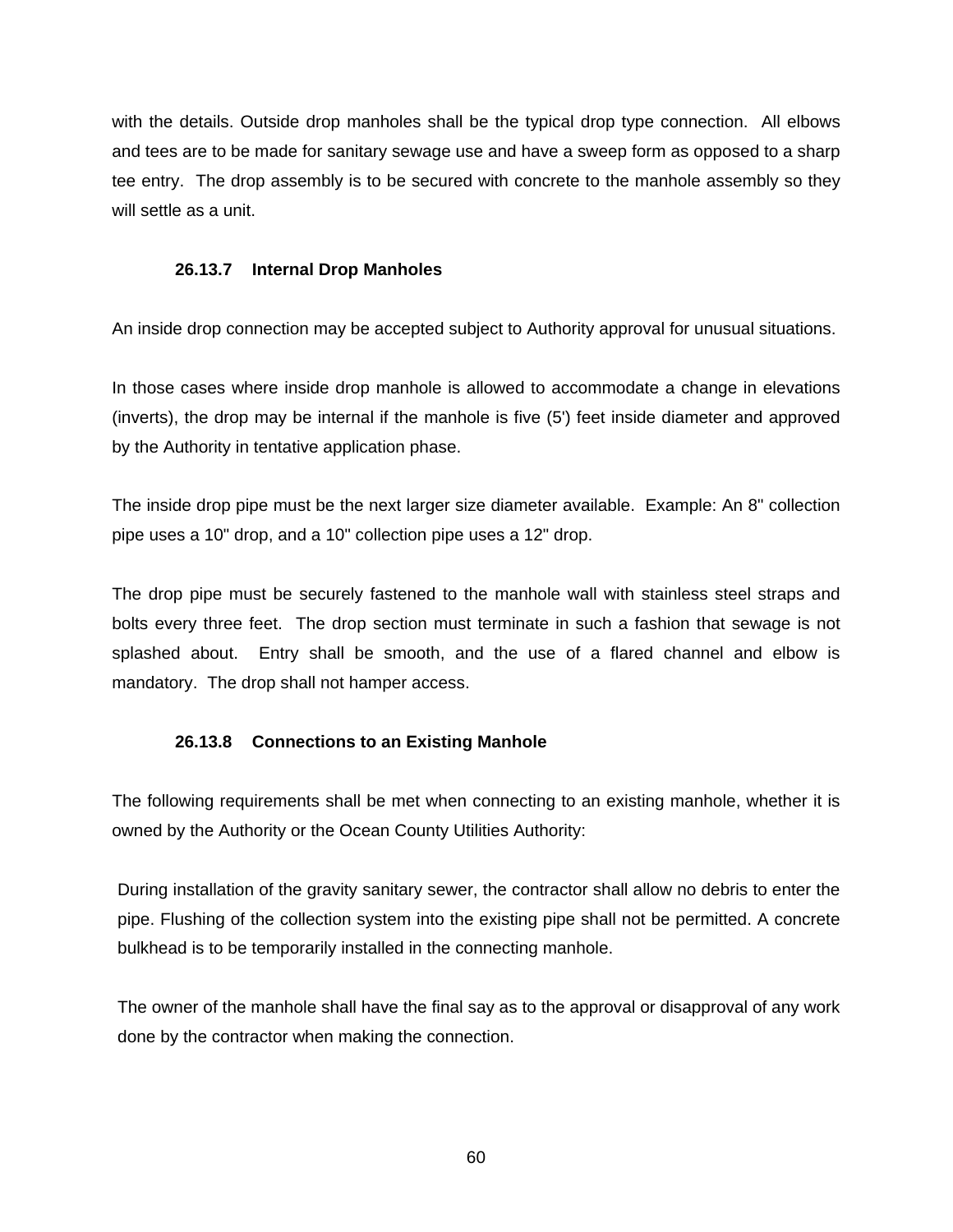Any settlement occurring over the connection made to the manhole shall be the responsibility of the contractor.

The owner of the manhole shall receive at least two (2) business days notice prior to any work done on the connection. No work shall be covered until it has been approved by the Authority owning the manhole.

If a stub or knockout bulkhead has not been provided at the manhole, the connection shall be made with a coring machine and a watertight neoprene gasket suitable for use with sanitary sewage, with stainless steel clamps. The use of pneumatic hammers, chipping guns, sledgehammers, or other means of providing a connection shall not be permitted under any circumstances.

## **26.13.9 Internal Drop Connection to an Existing Manhole**

An inside drop connection shall be made with the following additions:

Drop pipe must be into manhole bench such that the bottom of the pipe is three (3) inches below existing bench, to allow for three inches of concrete around the pipe.

The maximum distance between the invert of the influent pipe and invert of the effluent shall not exceed 10 feet.

When drop pipe is over 15-inch diameter, it must be filament wound or fiber reinforced pressure pipe of 125 psi. rating.

## **26.13.10 Manhole Accessibility**

All manholes located in easements or off the paved right-of-way shall be accessible for servicing by the Authority Jet-Vac vehicle. The applicant shall submit for approval a procedure for stabilizing the access way.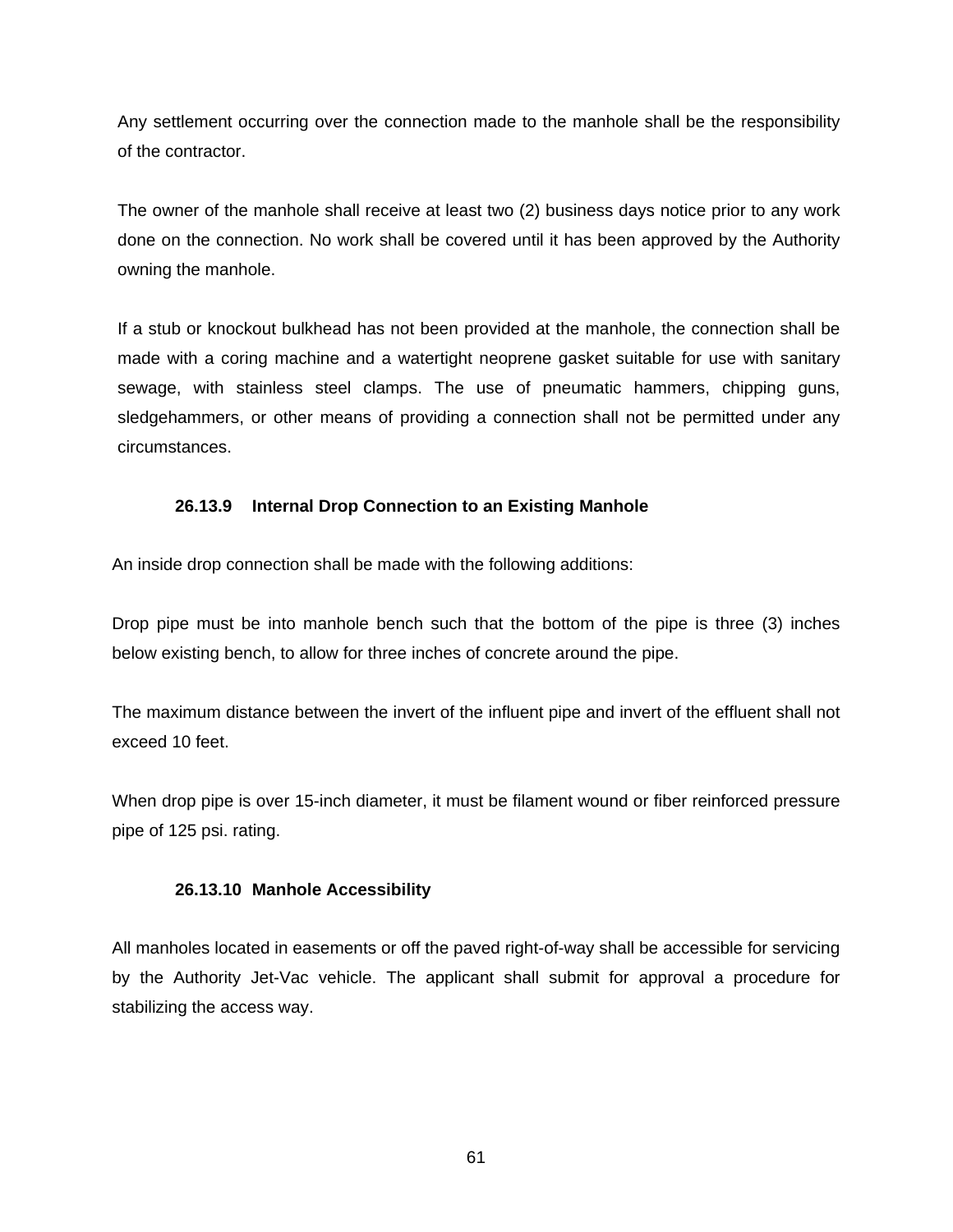#### **26.14 Connections, Laterals and Cleanouts**

Service connections, laterals and cleanouts shall comply with the following:

The house connection or lateral from the street main to the cleanout shall be considered an integral part of the sanitary sewer system. The type of material used for the house connection shall be as follows: four (4) inch cast iron soil pipe, extra heavy; four (4) inch PVC pipe, SDR 35; or four (4) inch ductile iron pipe. Common laterals for multi-family units shall be designed to have adequate conveyance capacity.

Wye connections shall be the same material as the sewer main. Saddles shall be used only for connection to an existing main.

Bends in house connection lines shall be made using standard fittings. A riser with a with a threaded cleanout cap, shall be provided in the lateral and located between the curb and sidewalk. Cleanout caps shall have a depressed or inverted nut. Where curbs or sidewalks do not exist, the lateral cleanout shall be located between the edge of the pavement and property line or within a designated easement as determined by the Authority. Lateral cleanouts shall not be located in sidewalks or driveways.

For purposes of future location of the cleanout, 12" long, # 4 rebars shall be installed, next to the cleanout, one installed on the street side and one on the house side of a cleanout cap. The location of the service connection is to be shown by cutting an "H" into the curb.

Flexible rubber couplings between the sewer pipe and the cleanout at the curb are not acceptable.

House connections shall be made in accordance with the Authority's typical house connection detail. The connection shall be made by use of a sanitary tee wye or a wye and 1/8 bend at the sewer pipe, thence in a horizontal direction to the lateral. The service connection cleanout is to use a wye and a 45 $^{\circ}$  elbow or a 45 $^{\circ}$  tee-wye combination to connect the riser pipe. Most pipe diameters are four inch; however, a larger size might be required where the four-inch will not accommodate the flow.

62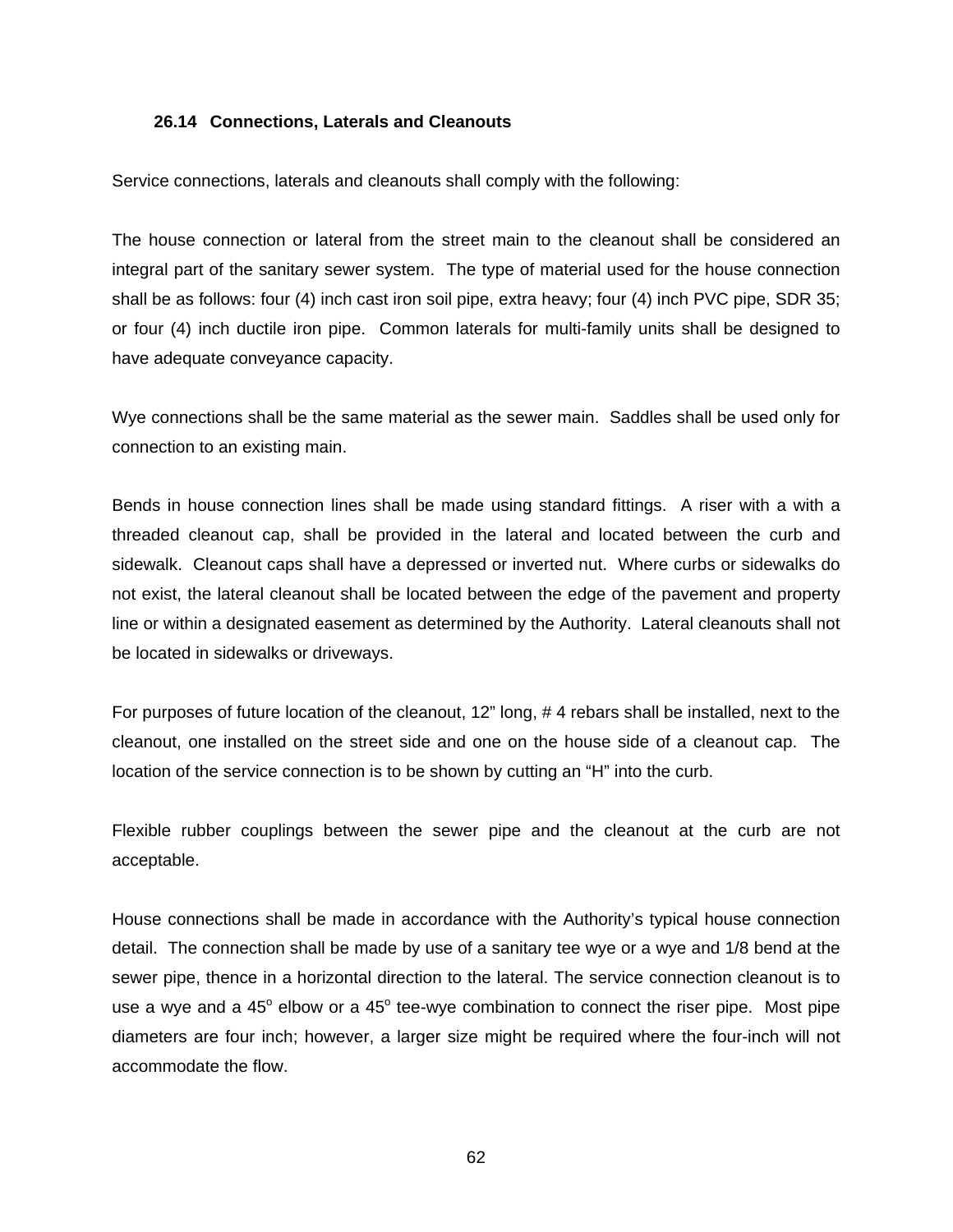A minimum pitch of 1/4 inch per foot is to be used on four-inch service connections. Pipe material is to be SDR-35 with double gasket type push-on coupling.

No lateral connections past the curb or property line shall be made before the sewer has been inspected, tested and approved by the Authority.

Connections beyond the cleanout are under the jurisdiction of the Plumbing Subcode of the Uniform Construction Code (N.J.A.C. 5:23-3.15) through the Plumbing Subcode official. The pipe size and specifications shall comply with the regulations and requirements of the Plumbing Subcode of the Uniform Construction Code. Inspection and approval of the installation of the building lateral from the curb cleanout to the building is under the jurisdiction of the Township Board of Health acting through the Township Plumbing Inspector.

Deep-house connections and encasement chimneys shall be used where the invert of the sewer is greater than ten (10) feet below the finished grade.

Service connections shall be installed along development off-site main lines to serve all individual properties along the route. The Applicant shall submit to the Authority the contractor's cost proposal for the installation of the off-site service connections for the Authority's review no later than thirty (26.14) days prior to commencement of construction. Upon agreement between the Authority and the Applicant, the costs for the installation of said service connections will be reimbursed by the Authority upon, written request by the Applicant, certification of the completion of the work by the Authority's Engineer and approved by the Authority.

## **26.15 Pump Stations**

The sections below and associated drawings are meant as guidelines and requirements of the Authority. These regulations are not intended to replace the design by a licensed Professional Engineer.

## **26.15.1 General**

The use of pumping stations in new developments is strongly discouraged by the Authority. The Authority encourages the use of alternative methods to avoid the installation of pumping stations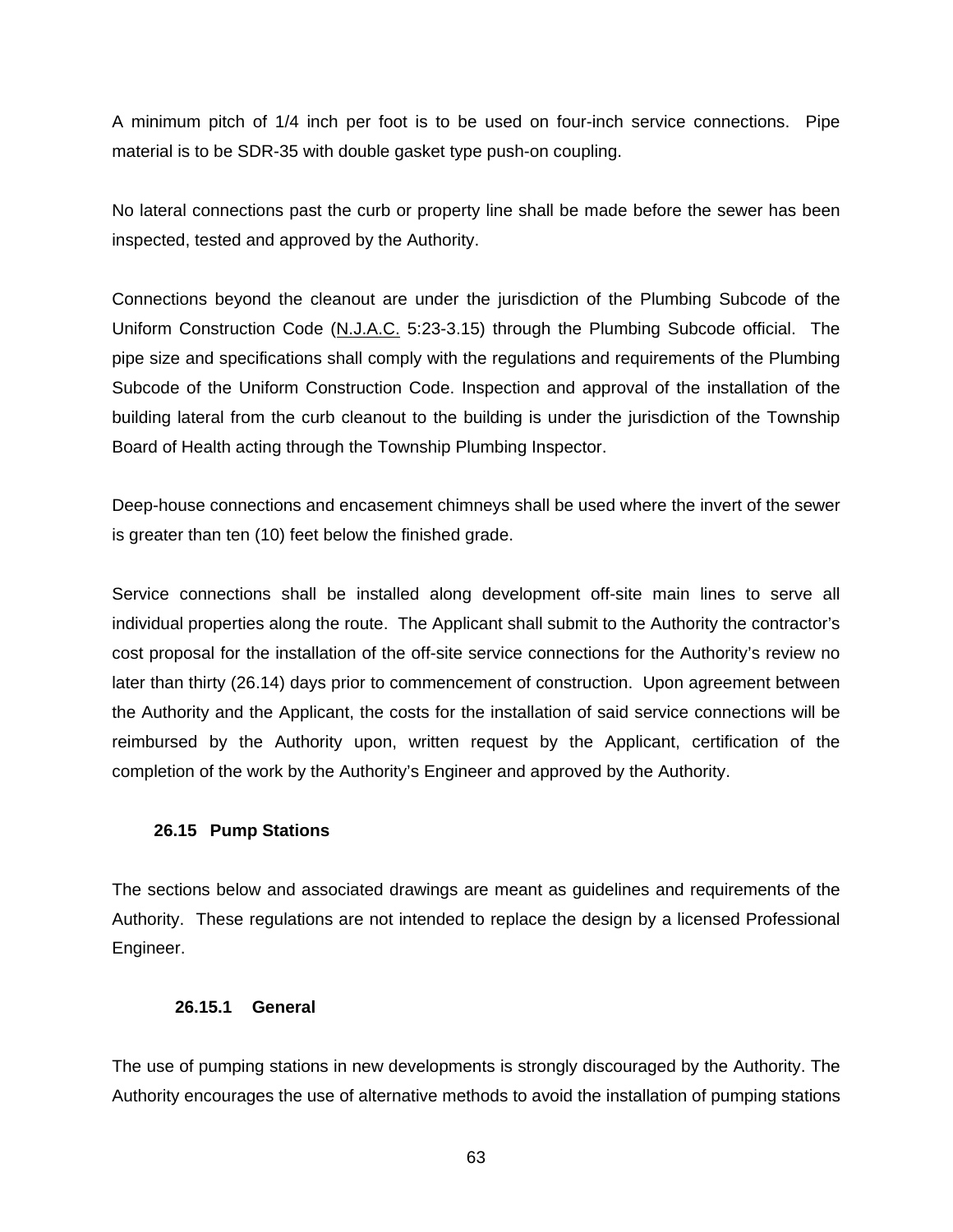wherever possible. Where in the opinion of the Authority's Engineer, an alternative method is available, a pumping station will not be approved. Sanitary sewer pumping stations shall be considered where gravity system design leads to excessive sewer depths which are not economically justifiable. Should the need for a pumping station present itself, the Authority will make a determination as to the acceptance of such facility on a case-by-case basis. All Pumping Stations shall comply with N.J.A.C. 7:14A-23.10, 23.11 and 23.12.

Force main velocities shall not be less than 2 feet per second at normal pumping rate.

All pumping stations shall be the submersible pump type. All confined space areas where access is required shall be provided with gas monitors acceptable to the Authority's Engineer.

The minimum interior diameter of any wet well shall be six (6) feet. Normally, the capacity of the wet well shall be 10 minutes flow at the average daily flow rate.

An auxiliary source of power housed in a superstructure to conform to the neighborhood architecture shall be provided for all electrically driven pumps, unless waived by the Authority. An automatic transfer switch that senses a power failure and starts the generator within one minute must activate the generator. When power returns to normal, the generator will go off line and begin a five-minute cool down run at no load.

For duplex pump stations, the solid-state controller shall be Duplex Pump Control System II-5. Automatic sound alarms shall be installed independent of station power and they shall give warning of high and low water and power failure. These alarms shall be connected to the Authority's master alarm panel via an automatic telephone dialing system by RACO-VERBATIM or approved equal.

The wet well level shall be monitored and maintained by a stainless steel submersible level sensor.

#### **26.15.2 Lot**

Each pump station must be on a minimum 100'X 140' sized lot. The size of the property shall be able to accommodate all of the components of the pump station, landscaping and have room

64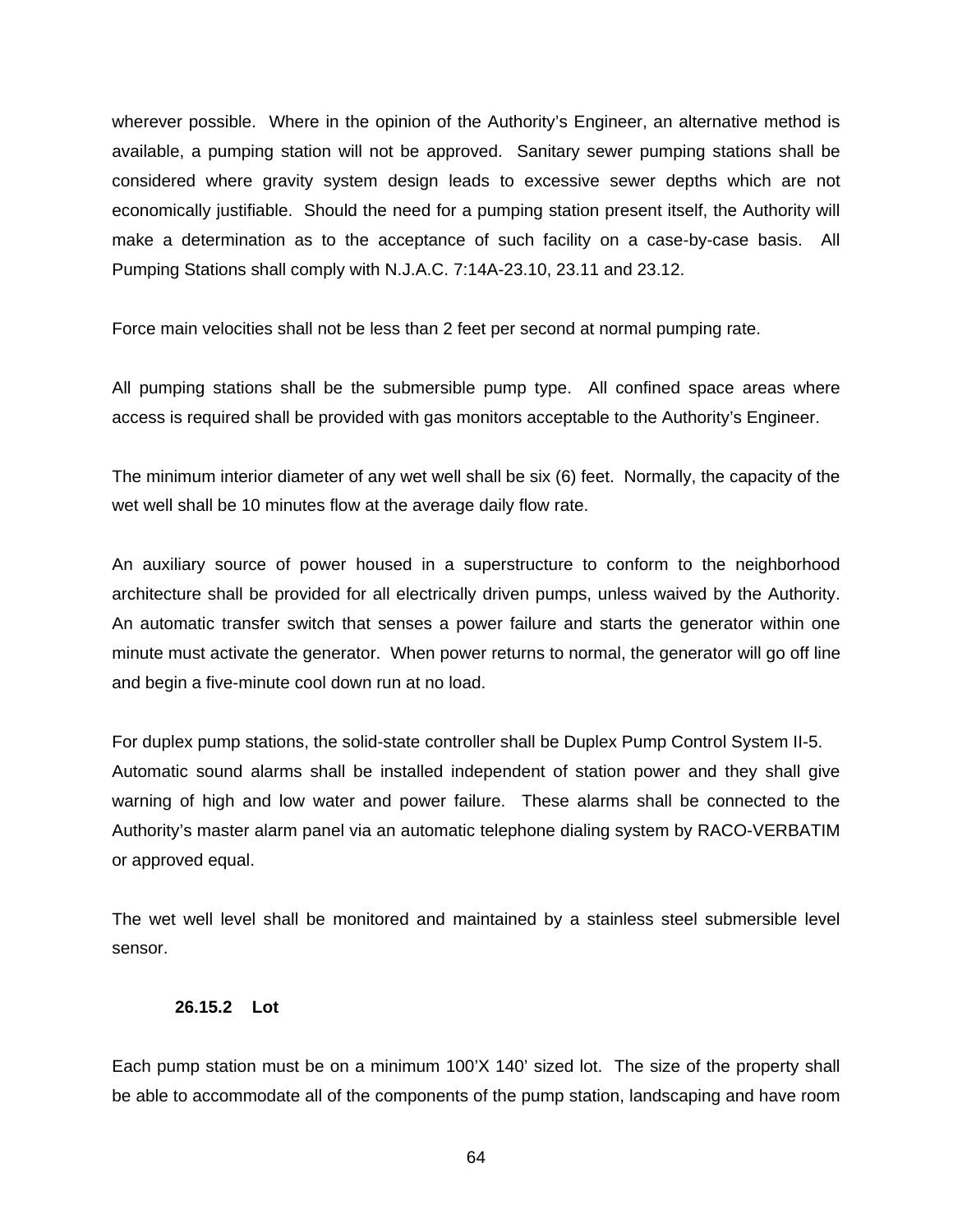to replace the station in the future. The Authority reserves the right to increase or decrease the size of said lot.

### **26.15.3 Grades**

The plans shall include contour lines for each foot, spot elevations and the flood elevation.

### **26.15.4 Fence**

The entire site of the pump station shall be enclosed by a six-foot (6') fence. The fence shall be located approximately six feet from the property line, to allow the landscaping used to screen the pump station, to be located on property owned by the Lacey Municipal Utilities Authority. The fence shall be either a green vinyl coated chain link fence with barbwire and green vinyl coated poles. There shall be a swing gate for personnel and a double swing gate for the driveway.

## **26.15.5 Driveway**

The paved driveway shall be a minimum twelve feet (12') wide and have a total thickness of eleven inches (11"), being 6" r-blend, 3" of stabilized base and 2" FABC top.

## **26.15.6 Landscaping**

The pump station shall be screened by using six foot (6') high White or Black Pine trees, or equal, to prevent adjacent homeowners from having to view the pump station. The spacing of the trees/shrubs shall be such that within one year the plants will screen the pump station. The pump station shall be visible from the road. The landscaped area outside of the fence where the screening is provided shall be covered with  $4" - 6"$  of mulch or wood chips. The remaining portion of property located outside of the fenced area shall either be seeded or receive sod. The remaining portion of the interior of the fenced area which is not concrete or paved shall be covered with 3"- 4" of ¾" Delaware River Bed Stone over filter fabric.

## **26.15.7 Site Lighting**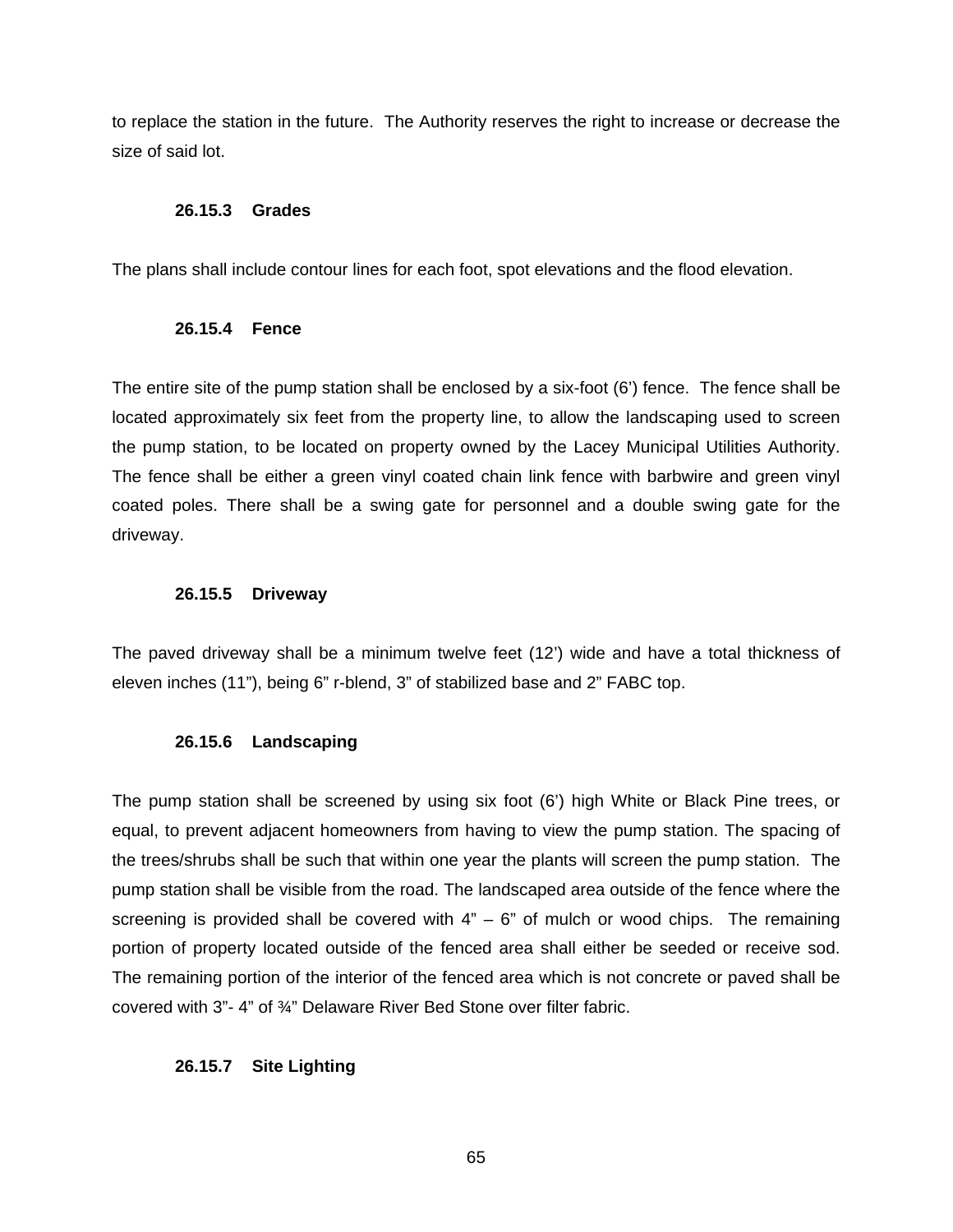Pole mounted motion sensitive site lighting shall be provided. It shall be positioned to provide sufficient illumination for site security and to perform work on-site at night without additional lighting. The lights should not produce glare or unwanted illumination on the adjacent properties. There shall be an on/off switch for the light in the control box and explosion proof lights shall be installed in the wet well and valve pit. These explosion proof lights shall be operated by intrinsically safe switches in the valve pit and wet well.

#### **26.15.8 Wash Down Hydrant**

Each pump station shall be provided with a non-freezing wash down hydrant with a standard  $\frac{3}{4}$ " hose outlet. The water service for the hydrant shall be a minimum one-inch. All of the components of this service shall correspond with the requirements of a typical water service, with the addition of a backflow prevention valve. The meter shall be located in the same chamber as the backflow prevention valve.

### **26.15.9 Wet Well**

Wet wells shall be constructed of pre-cast concrete, having a minimum internal diameter of six (6) feet. The exterior shall be coated with coal tar epoxy and the interior shall be coated with white epoxy. The interior of the base shall be sloped. For pump stations which contain pumps less then 10 HP, the sloped base shall contain a prefabricated fiberglass base insert as manufactured by ITT Flygt. The wet well shall be set upon a bed of 12" of  $\frac{3}{4}$ " crushed stone. The base section of the wet well shall have a ledge to facilitate the construction of an antiflotation collar. Wet well sections shall be designed in accordance with ASTM C-478, with a minimum compressive strength of 4,000 psi. The joints shall be gasketed in accordance with ASTM-361.

#### **26.15.10 Screening**

All influent in the wet well shall be screened. For 12" influent pipes and smaller a stainless steel bar style trash basket series B4B by Halliday shall be provided. The screen must be removable using an attached chain and ride on a track system which allows removal from outside of the wetwell. The influent pipe shall extend to the ladder but shall not interfere with the use of the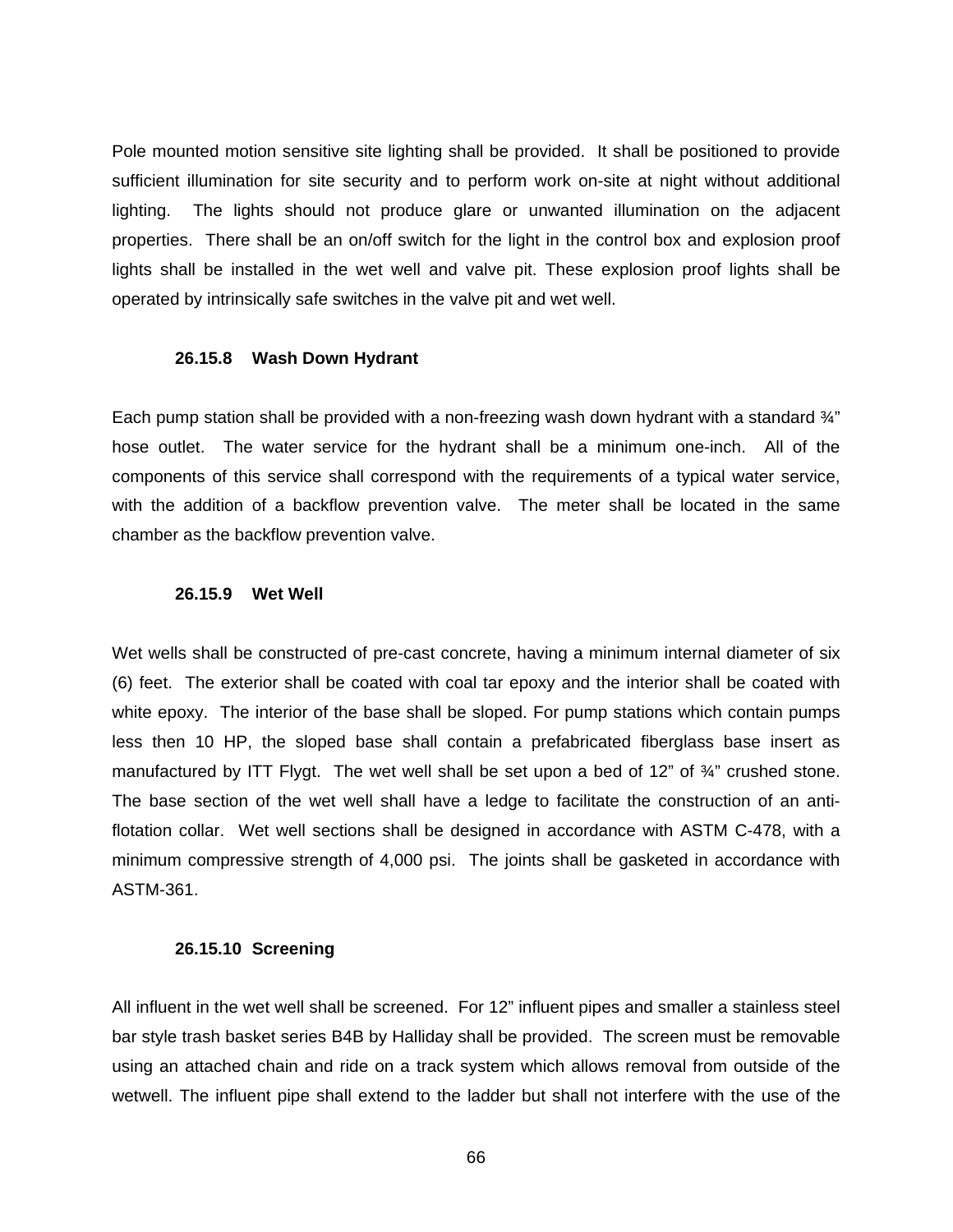ladder, and the ladder shall not obstruct the flow of sewage. Influent pipes larger then 12" shall be screened by a muncher comminutor, as manufactured by Monoflo. The comminutor shall be in-line in the wet well. When a comminutor is used a separate hoist shall be installed to raise and lower the comminutor. Regardless of the size of the influent pipe all pump stations which receive flow from either an active adult community or a health care facility, shall screen the influent pipe by means of a communitor.

### **26.15.11 Sensors**

The level of the wet well shall be monitored and maintained by a stainless steel submersible level transducer in a stilling well. The sensor shall have settings for low water level, pumps off, lead pump on, lag pump on and high water level. There shall also be a mercury float for a back up sensor for the high water level. This back up float shall also turn both pumps on.

## **26.15.12 Alarms/Autodialer**

Automatic audible and visible alarms shall be installed independent of the station power, and they shall be set for low water level, high water alarm, generator running, loss of normal power, and reverse flow. These alarms shall be connected to the Authority's master alarm panel via an automatic telephone dialing system by a 16 channel Verbatim RACO auto dialer or approved equal.

## **26.15.13 Pumps**

Each pump station shall have a minimum of two pumps. Each pump shall be designed to handle peak flows equivalent to 2.5 times the average daily flow. If more than two pumps are used, their capacities shall be such that upon failure of the largest pump, the others will handle the peak flow. The pumps shall be submersible, explosion proof, non-clog wastewater pumps, as manufactured by Barnes or an approved equal. A flush valve shall be supplied on a minimum of one pump. Each pump which does not have a flush valve shall have all of the necessary hardware to receive said valve. Force main velocities shall not be less than two feet per second.

The wiring for the pumps shall use the plug system verses a junction box.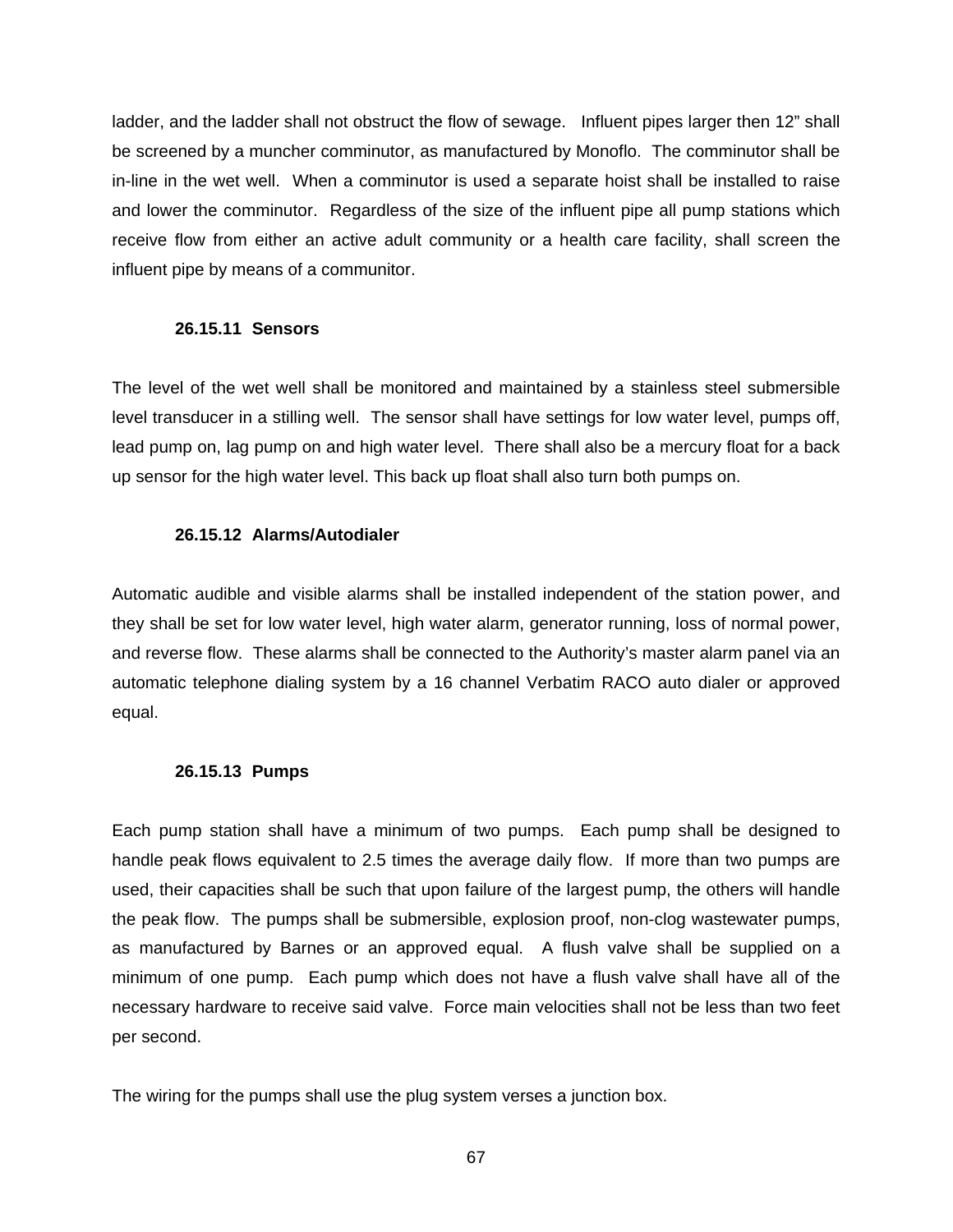The pumps shall use a stainless steel chain for attaching the pump to the chain from the hoist.

A stainless steel anchor, embedded in the concrete top of the wet well shall be provided for anchoring the chain in between lifts of the pumps, and a stainless steel hook shall be provided in the wet well for hanging the chain attached to the pumps, when not being used to lift the pumps.

### **26.15.14 Piping**

Ductile iron pipe shall be in accordance with Section 26.11.5, of these regulations. Ductile Iron Fittings shall be accordance with Section 26.11.10, of these regulations.

### **26.15.15 Valve Pit**

The Authority's Engineer upon review of the plans shall determine the size of the rectangular valve pit. The valve pit shall have a minimum interior clearance of 6' 6". The valve pit shall be constructed of pre-cast concrete with compressive strength of 4,000 psi. The valve pit shall be installed on a bed of 12" of  $\frac{3}{4}$ " crushed stones. The exterior shall be coated with coal tar epoxy, and the interior shall be coated with white epoxy. The floor of the valve pit shall be sloped to a drain flowing back to the wet well. The drain pipe shall be a minimum of 4" in diameter. A flapper or ball valve shall be utilized on the drain pipe to prevent the gases of the wet well from entering the valve pit. The entrance to the valve pit shall be between the two influent pipes.

The valve pit shall have two influent pipes from the wet well. On each pipe there shall be a check valve, plug valve and 90-degree bend prior to the pipes coming together at a cross. The leg of the cross heading between the two influents shall bend 90 degrees up towards the surface for emergency bypassing. On this leg there shall also be a plug valve. This valve shall be located as high as possible to allow operation from grade. The other leg of the cross will be the effluent. On the effluent leg there shall be a meter and sufficient pipe in accordance with the manufacturer's recommendations. After the effluent pipe has left the valve pit and there is sufficient pipe for the meter, an inline plug valve shall be installed with a valve box. The stub for by-pass pumping shall be located under a hatch or a separate hatch for the by-pass pumping shall be provided.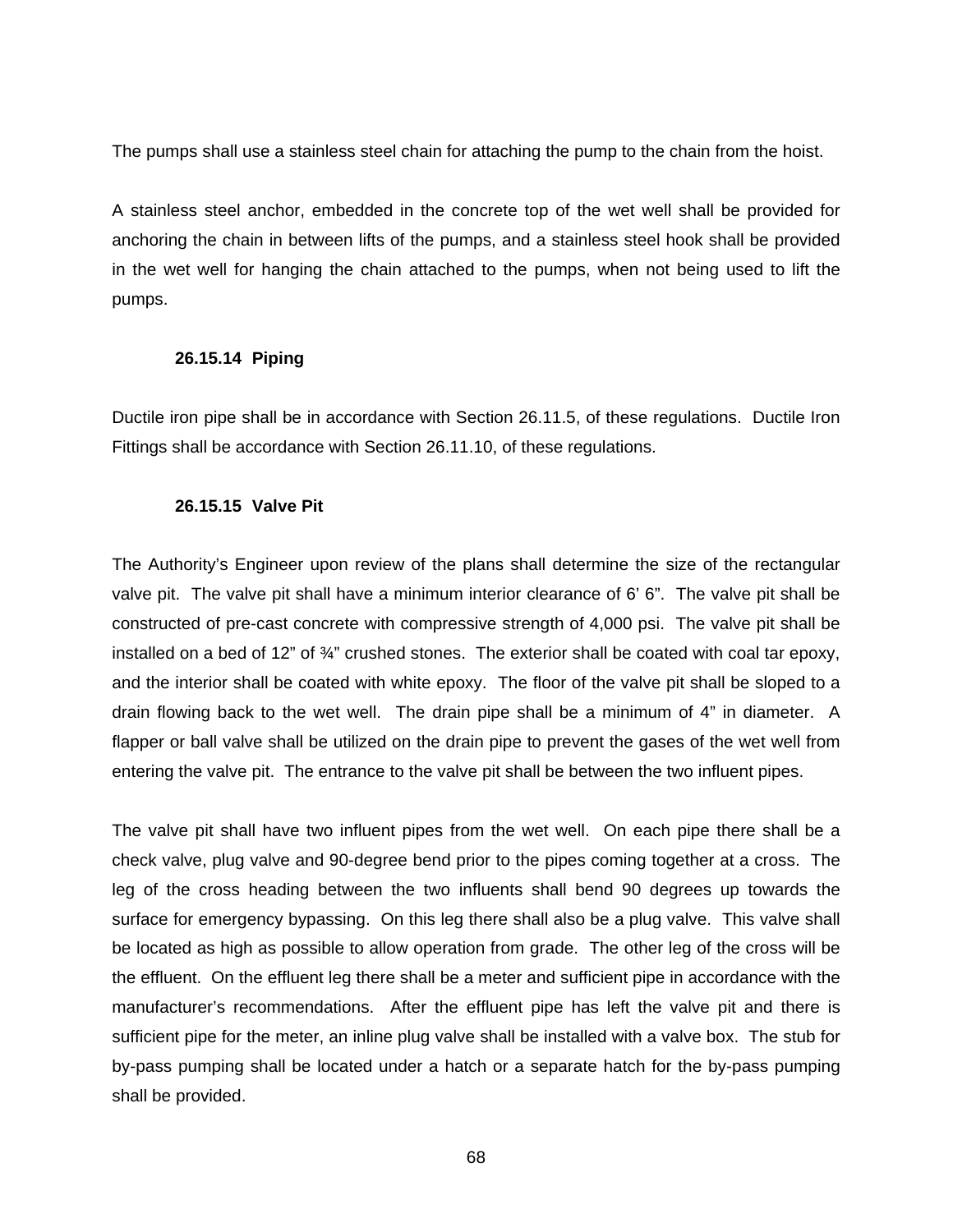#### **26.15.16 Check Valve**

Check valves shall be the lever style as manufactured by DeZurik or Clow.

#### **26.15.17 Plug Valve**

Plug valves shall have a handwheel for operating. The plug valve shall be as manufactured by Clow or DeZurik. The wheel should be located approximately four feet above the floor, and there should be ample clearance between the wheel and any walls.

### **26.15.18 Grades**

The effluent shall be metered by a MagMaster Plus MFF Series Electromagnetic Sensor, as manufactured by ABB Instrumentation or equal.

#### **26.15.19 Ladder**

A ladder shall be used to provide tracking for the trash basket and a means of ingress and egress into the wet well. The manufacturer of the ladder shall be the same as the trash basket to ensure compatibility. The ladder shall be supplied with the Series L1E Safety Extension as manufactured by Halliday.

#### **26.15.20 Access Hatches**

The size of the hatches shall depend on the size of the structure and the components of the pump station. The hatch shall comply with O.S.H.A. 1910.23 and 1910.146 for fall through protection and controlling confined space entry. The safety grate shall be rated to withstand a live load of 26.140 pounds per square foot. The safety grate shall have a separate lock from that of the cover. Hatches shall be the Safe Hatch as manufactured by ITT Flygt or equal.

## **26.15.21 Supply Fan**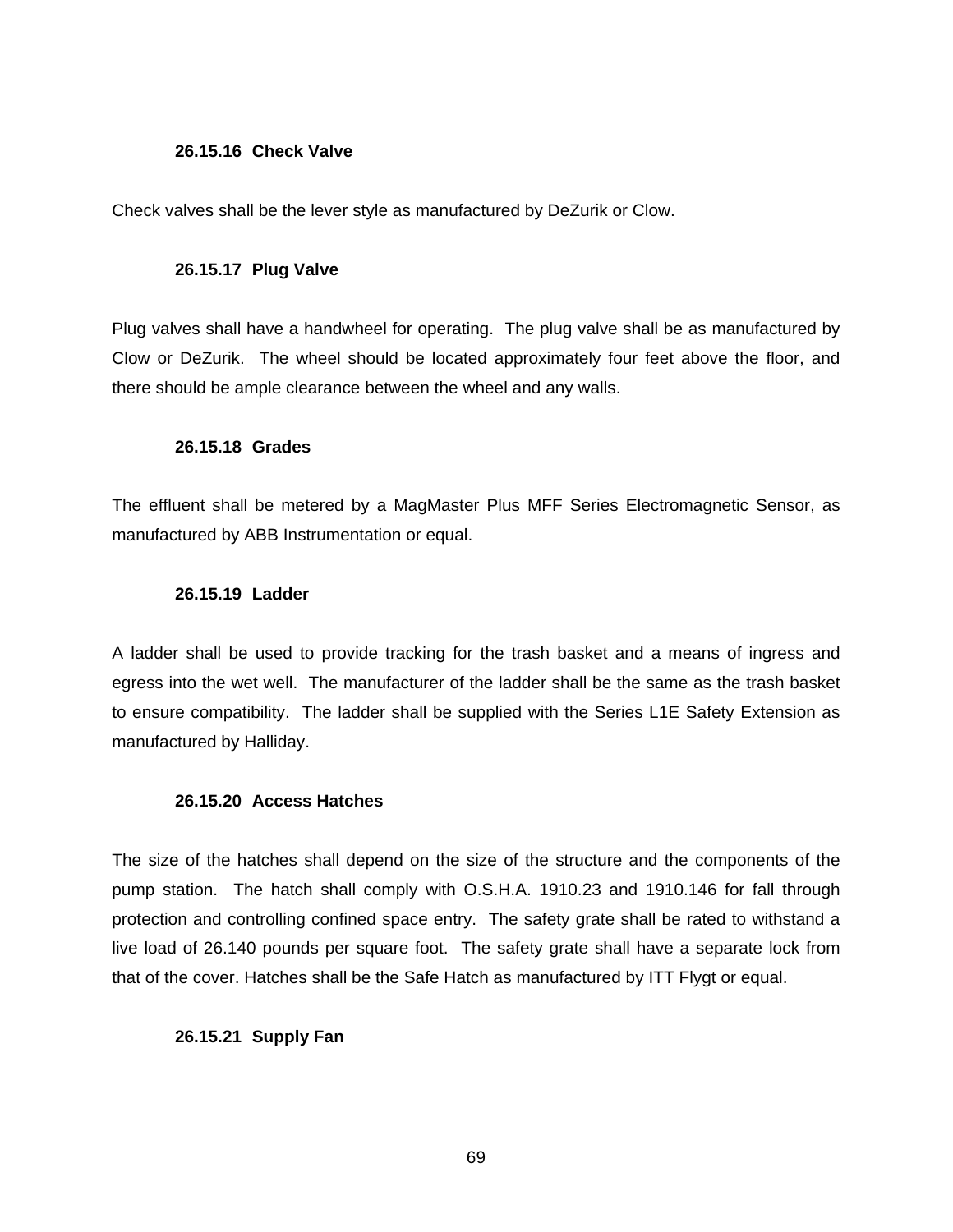A supply fan must be provided. The fan must have the capacity to induce a minimum of twelve air changes per hour. The fan shall be located off to the side of the wet well to avoid conflicts with other items located on top of the wet well. The duct extending into the wet well shall extend to approximately two feet above the invert on the influent.

#### **26.15.22 Vent**

A 'candy cane' shaped vent on top of the wet well shall be provided. There shall be an insect/bird screen on the vent.

#### **26.15.23 Hoist**

The hoist shall be constructed of stainless steel. The hoist, winch, all mounting sockets, and all other components shall be of adequate strength and size to safely remove the pumps or comminutor from the wet well. The hoist for the pumps shall be permanently attached, whereas the hoist for the comminutor may be portable. The hoist shall have a manual winch.

#### **26.15.24 Controls**

The controls shall be designed to operate the number of proposed pumps. The controls shall provide for the operation of the pumps under normal circumstances. The controls shall alternate each pump at startup to equalize run time. In the event the flow coming in exceeds the capacity of the lead pump, the lag pump shall automatically be started. As the level of waste in the wet well goes down, the pumps shall turn off at the elevation indicated on the plans. Controls shall be located in a green NEMA 4X enclosure, manufactured of cold rolled steel supported by pressure treated wooden posts. The enclosure shall be of adequate size to accommodate all the components. The controls should be supplied by the same manufacturer of the pumps.

On top of the control panel shall be a red light in protective cage. Audible alarms shall also be supplied.

### **26.15.25 Electrical Service**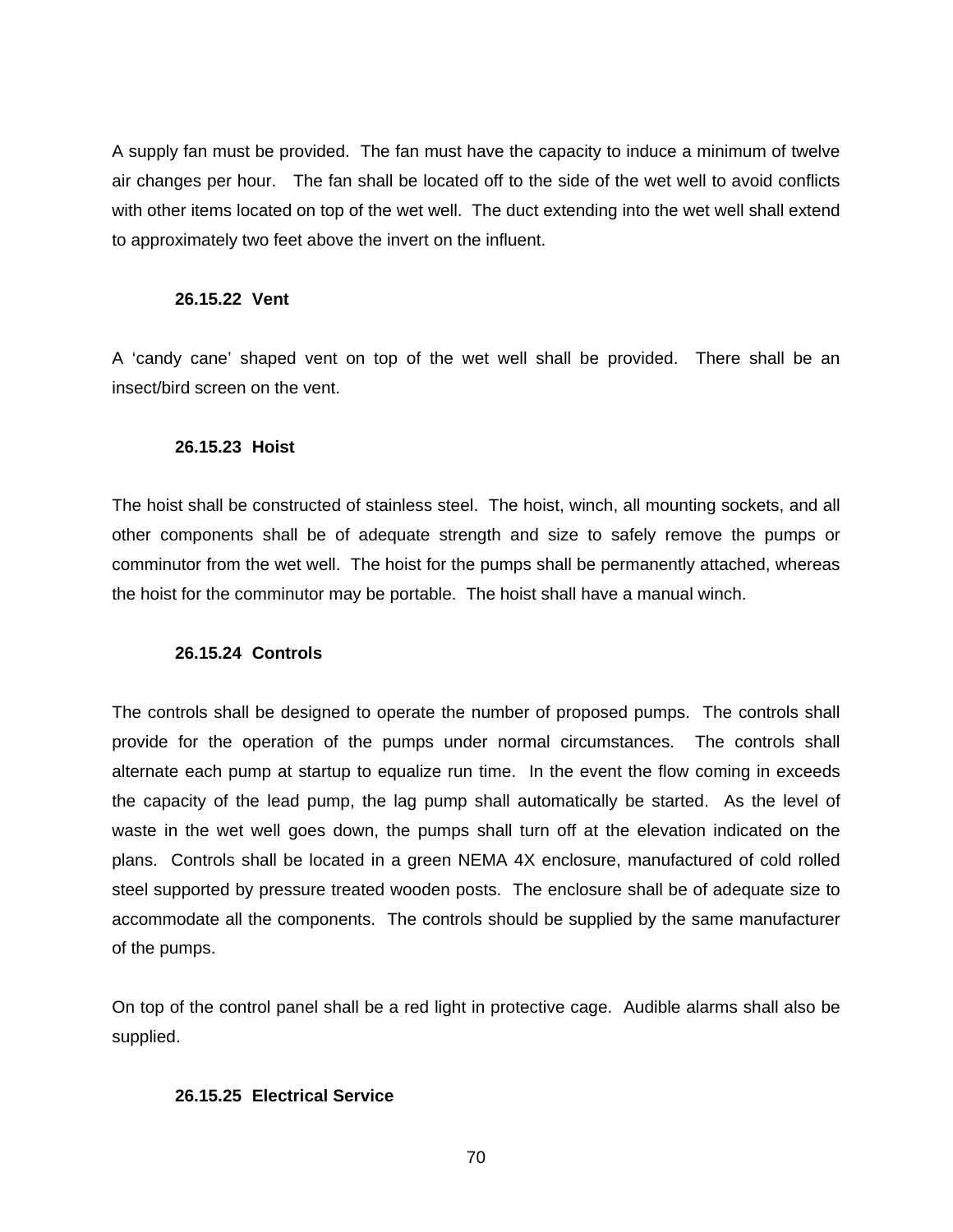For pumps of 5 HP and larger three-phase power with 440 volts shall be provided. For smaller pumps single-phase, 240 volts shall be supplied. A separate duplex outlet, not located in the control box, shall be supplied.

### **26.15.26 Generator**

An auxiliary source of power shall be provided for all electrically operated devices. An automatic transfer switch that senses a power failure and starts the generator within one minute must activate the generator. When power returns to normal, the generator will go off line and begin a five-minute cool down run at no load.

The manufacturer shall be regularly engaged in the manufacture of similar items and with a history of successful production of a minimum of ten (10) years. The generator shall be as manufactured by Onan or Kohler or approved equal.

The generator shall be sized for the components of the pump station. The generator should be natural gas where available or turbo-charged diesel electric generating set with all standard equipment plus:

- a) Surface mounted enclosed circuit breaker
- b) Two (2) starting batteries and acid
- c) Lube Oil
- d) Anti-freeze
- e) Battery charger
- f) Vibration isolators
- g) Electric water jacket heater

h) Twelve-light generator set monitoring system. Engine monitor with individual lights, lamp test switch, cycle cranking, and common external alarm contact indicating each of the following conditions:

- 1. Run (green light)
- 2. Overcrank Shutdown (red)
- 3. Overspeed Shutdown (red)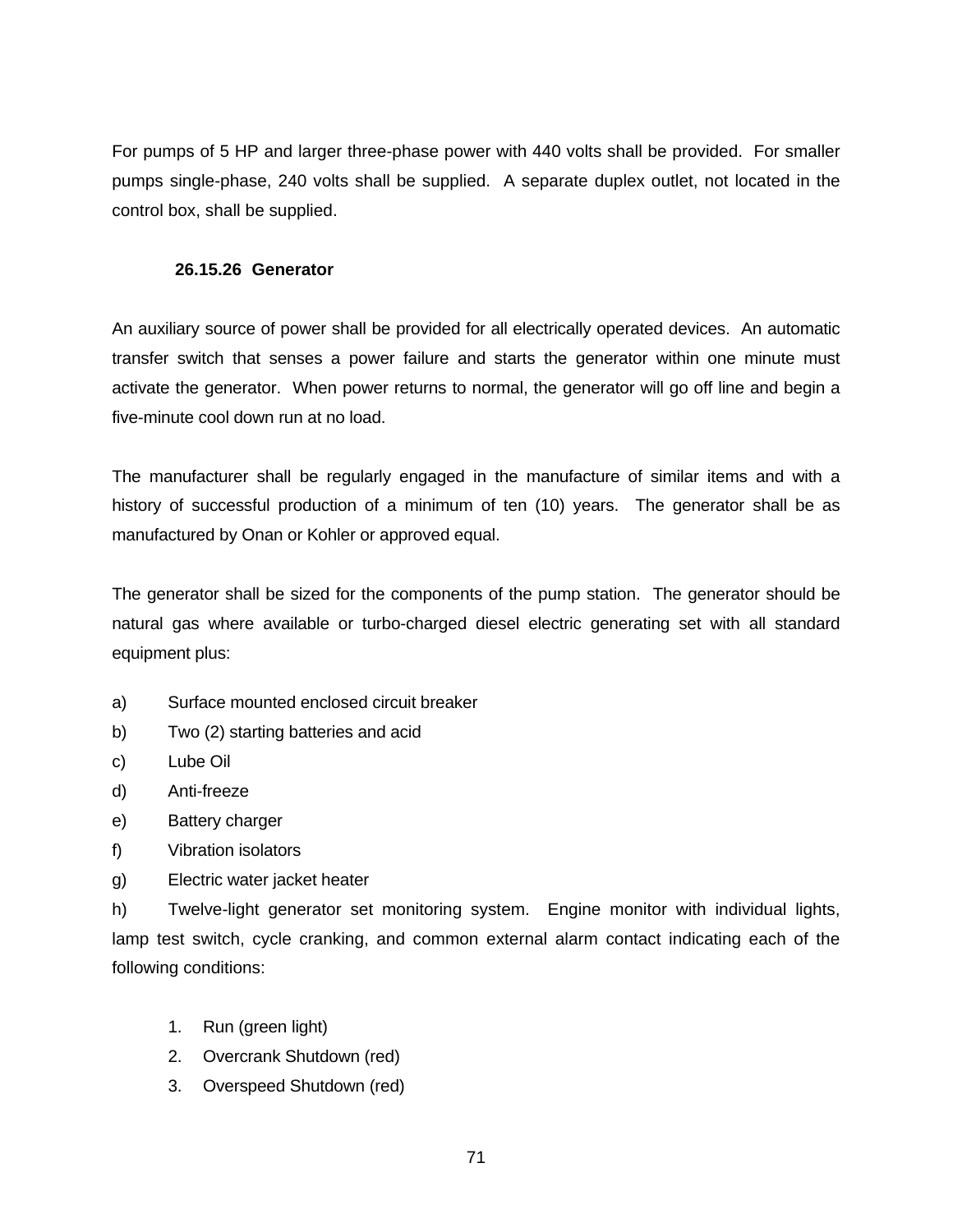- 4. High Coolant Temperature Shutdown (red)
- 5. Low Oil Pressure Shutdown (red)
- 6. Pre-warning for High Coolant Temperature (yellow)
- 7. Pre-warning for Low Oil Pressure (yellow)
- 8. Low Coolant Temperature (yellow light-indicated inoperative coolant heater)
- 9. Switch Off (flashing red-indicated genset not in automatic start mode)
- 10. Low Fuel (yellow)
- 11. Two customer selected faults (red)
- i) Additional meters and controls:
	- 1. AC Volt meter
	- 2. AC Amp meter (dual range indicates current each phase)
	- 3. High/Low Meter Scale Indicator
	- 4. Volt meter/Amp meter Phase Selector with an Off Position
	- 5. Frequency Meter (pointer type)
	- 6. Console mounted Rheostat for  $\pm$  5% Voltage Adjustment

j) Housing shall enclose the electric generating set, yet provide ample airflow. Factoryinstalled enclosure shall be constructed of heavy gauge, reinforced sheet steel and attach to the generator set's standard mounting base and radiator cowling. Easy access to engine-generator shall be provided by removable panels on each side. Rear hinged door shall open to permit access to the instrument panel.

k) Enclosure shall be provided with one coat of factory-installed primer and two coats of baked-on enamel finish.

l) Exhaust mufflers shall be provided as recommended by the set manufacturer. Mufflers shall be of the residential type. Muffler shall be factory mounted to the protective housing.

m) The contractor shall provide an exhaust condensation trap with manual drain valve to trap and drain off exhaust condensation to prevent condensation from entering the engine.

72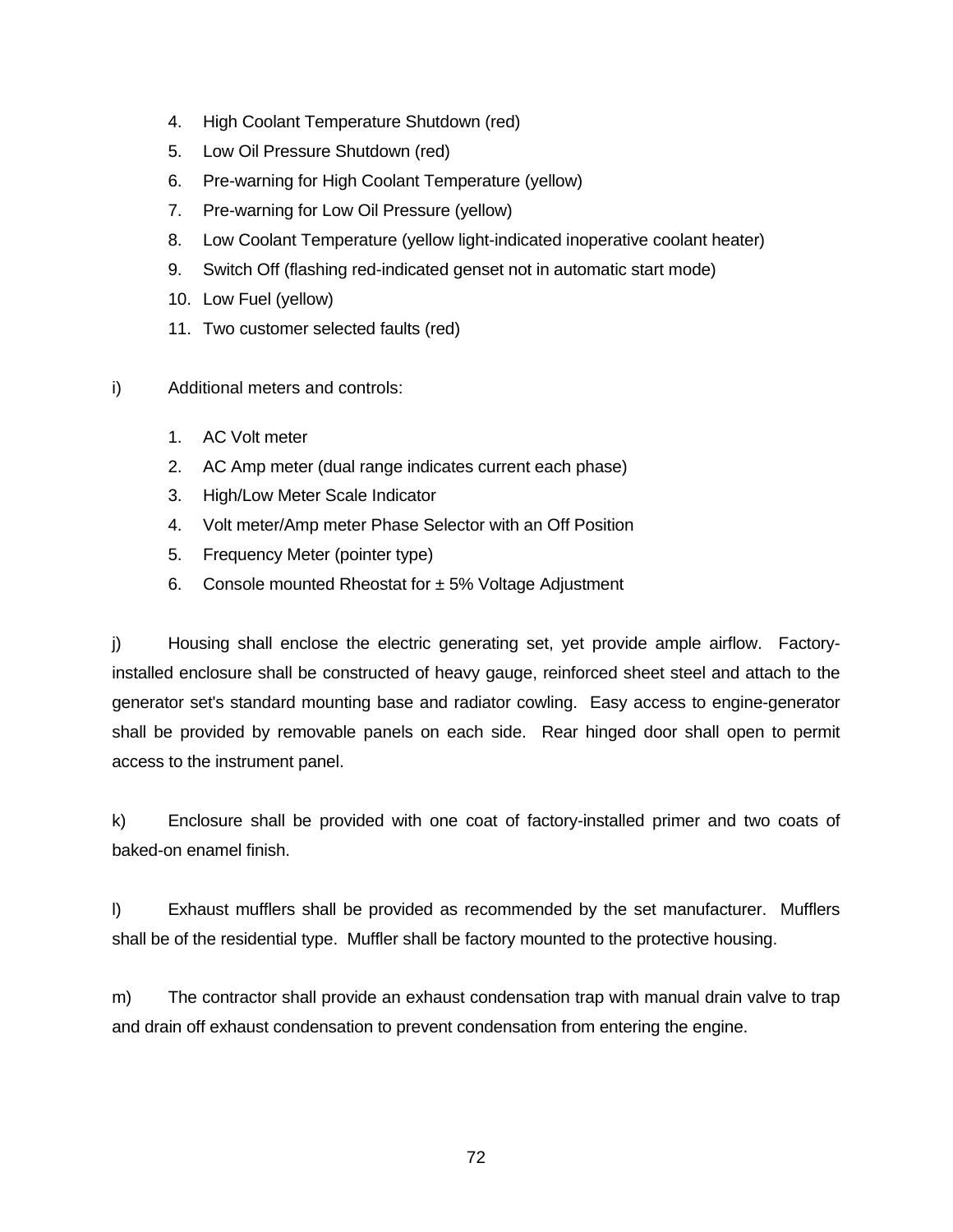n) Provide a suitable rain cap at the stack outlet. Provide all necessary flanges and special fittings for proper installation.

o) Contractor shall mount and install all exhaust components as required by manufacturer and as required to comply with applicable codes and regulations. All components shall be properly sized to assure proper operation without excessive backpressure. Make provisions as required for pipe expansion and contraction.

p) If natural gas is not available and a turbo-charged diesel generator is used, the contractor shall provide all fuel system piping, which shall be black iron pipe and shall be sized per drawings or as required for proper fuel flow to engines. Contractor shall provide all supply, return, vent, and fill lines as shown on the drawings, along with all fittings. Provide connections for connecting fuel system to engines in compliance with applicable codes and regulations.

q) Contractor shall provide skid mounted standard sized fuel storage tank, tank level gauges, valves, tank filler fittings, tank vent fittings, and necessary items as shown on drawings to comply with applicable codes and regulations. Tanks shall be new, unused, and shall not be galvanized.

r) Tanks shall be installed beneath the generator sets and shall be constructed such that the new generator with weatherproof enclosure shall mount directly to the tank. Contractor shall furnish and install vibration isolators between generator & tank and tank & ground as recommended by the manufacturer. Tanks shall be painted with one coat primer and two coats of baked on enamel.

s) Fuel storage tanks shall be provided with shut-off valves and a water separator.

t) The complete installation shall be initially started and checked out for operational compliance by factory-trained representative of the engine-generator sets manufacturer. The engine lubrication, oil as recommended by the manufacturer for operation under environmental conditions specified, shall be provided by the engine-generator sets supplier.

u) SCADA / Odor Control: Pump stations may be required to have a SCADA and/or Odor Control system. The Authority's Engineer will make this determination during the review of the plans.

73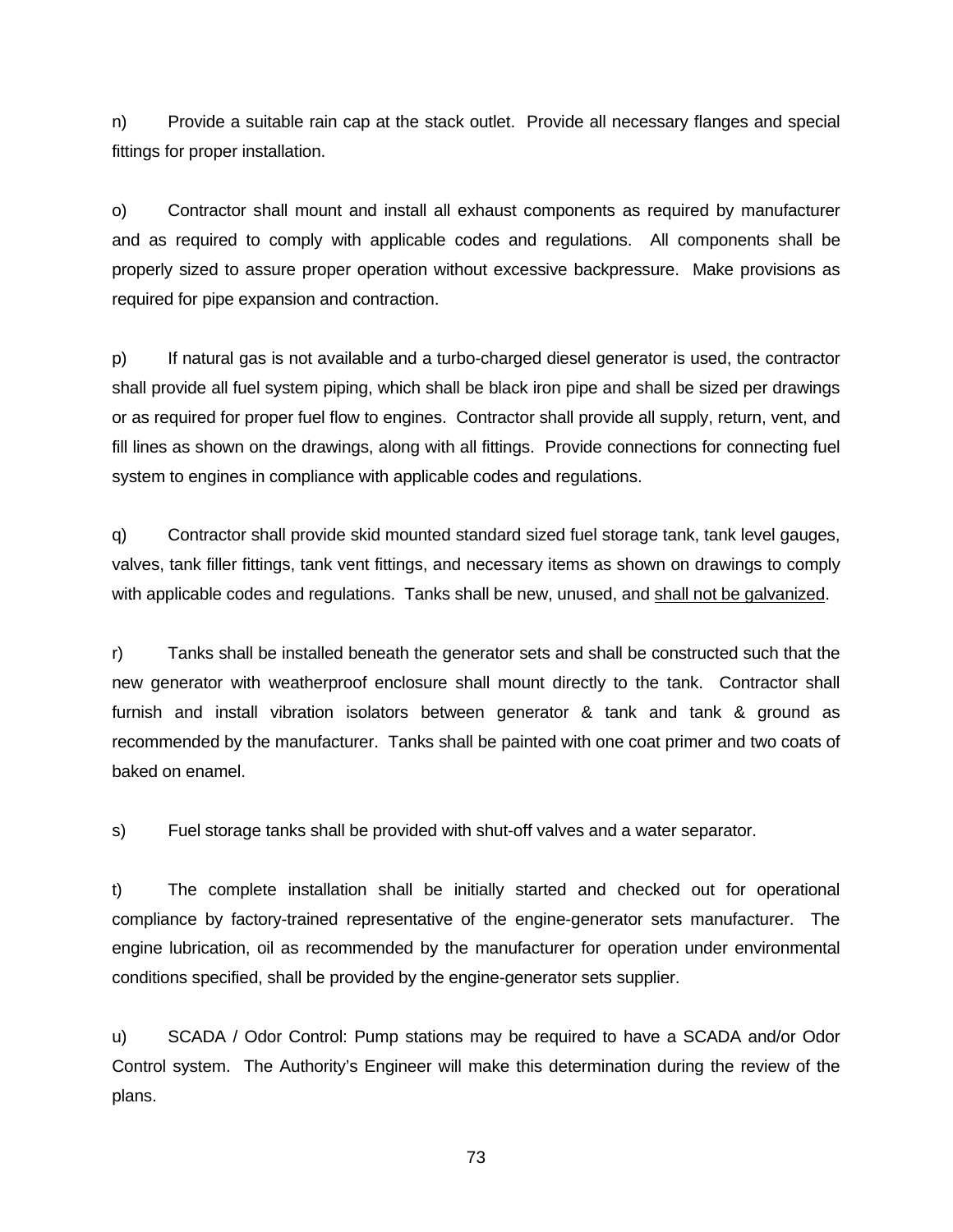#### Start Up

Upon completion of the field installation, a field test shall be performed utilizing water and a check made to determine that the pump performance conforms with the pump characteristics curve for as long as operating period as is deemed necessary by the engineer. Pump shall operate quietly, without vibrating, without motor overload and without overheating of bearings.

The Authority may determine additional pump station requirements from time to time.

#### **26.16 Sanitary Sewer Testing**

The pressure test may be either a low-pressure pneumatic test or a low-pressure hydrostatic infiltration/exfiltration test. The contractor shall be required to furnish all labor, weirs, pumps, valves, gauges, testing materials and equipment.

# **26.16.1 Low Pressure Hydrostatic Test**

If the ground water level is at or above the top of the pipe, the contractor shall dewater the sewer and conduct a satisfactory test to measure infiltration for at least 24 hours. The rate of infiltration shall not exceed 50 gallons per inch of inside diameter per mile of pipe per 24 hours. If leakage exceeds the specified amount, the contractor shall make the necessary repairs or replacements required to permanently reduce the leakage to within the specified limit, and the test shall be repeated until the infiltration conforms to the requirements specified herein. The test shall be conducted from manhole to manhole.

In the event that the ground water level is lower than the top of the pipe, the contractor shall conduct an exfiltration test. The test shall be conducted from manhole to manhole. The pipe shall be filled and additional water introduced into the manhole to raise the level two (2) feet above the top of the pipe in the upstream manhole. The contractor shall furnish all water required for exfiltration tests. The quantity of water to maintain this level is to be measured. The test shall be maintained for a 48-hour period.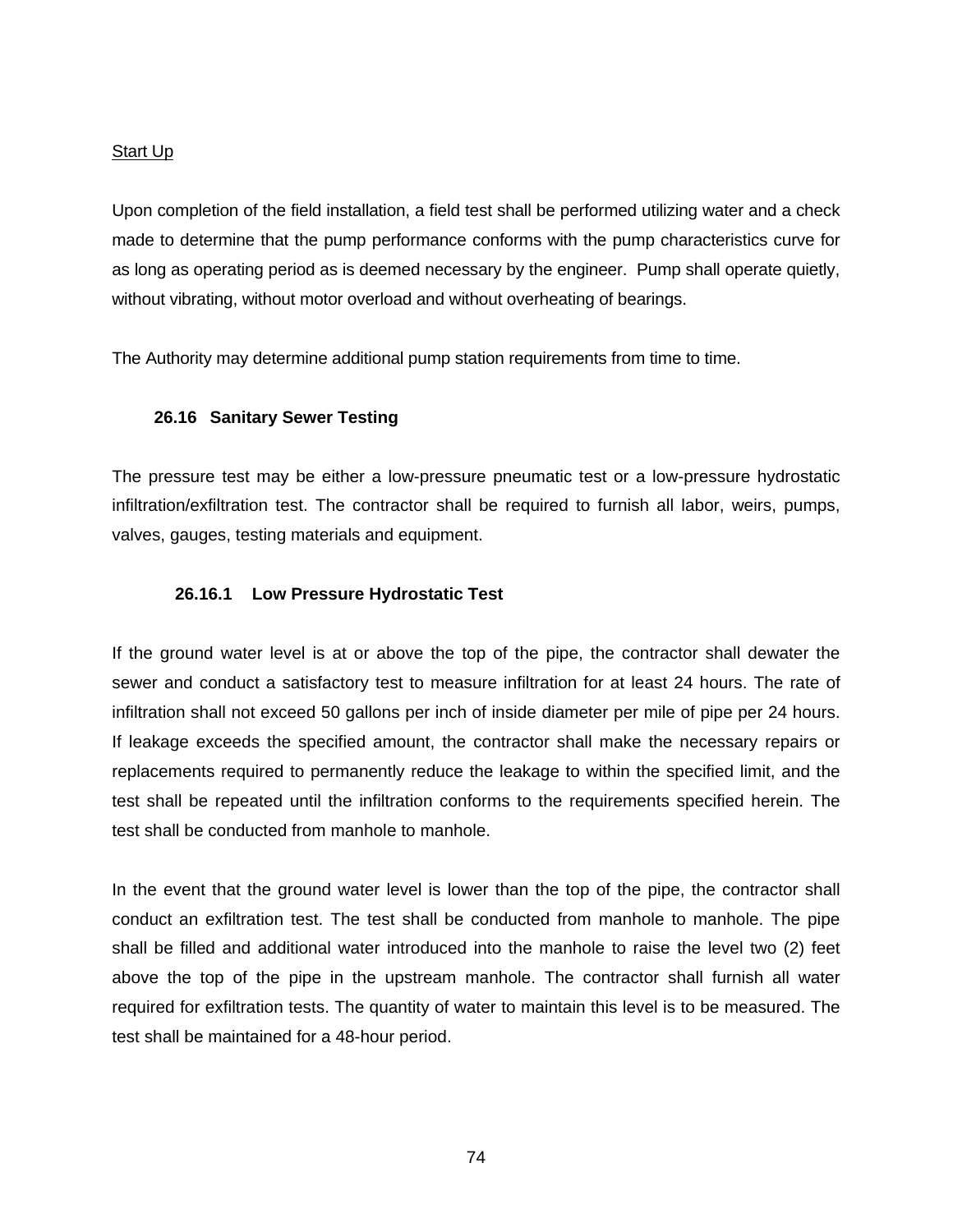The rate of exfiltration shall not exceed 50 gallons per inch of inside diameter per mile of pipe per 24 hours. If leakage exceeds the specified amount, the contractor shall make the necessary repairs or replacements required to permanently reduce the leakage to within the specified limit and the test shall be repeated until the exfiltration conforms to the requirements specified herein.

# **26.16.2 Low Pressure Pneumatic Test**

The test shall be performed from manhole to manhole and subsequent to completion of backfill but prior to replacement of pavements. The following procedure shall be implemented as a method of test:

Each length of pipe shall be cleaned by passing a snug fitting ball or mandrel through the pipe.

Plug all pipe outlets with suitable test plugs and brace all plugs securely to prevent blowout. If the pipe to be tested is submerged in ground water, a test pressure probe shall be inserted by boring or jetting into the backfill to the level of the center of the pipe and the back pressure determined while passing air through the probe. The amount of back pressure thus determined shall be added to all gauge pressures required for testing the submerged line.

Add air slowly to the plugged pipe under test until the internal pressure is raised to 4.0 psi above back pressure.

Check exposed pipe and plugs for abnormal leakage, by coating with a soap solution or by means of an approved smoke device. If failures are observed, bleed off the air, make repairs and re-pressurize.

After an internal pressure of 4.0 psi above back pressure is obtained, allow at least 2 minutes for air temperature to stabilize, adding only the amount of air required to maintain 4.0 psi above back pressure.

After the two-minute period, disconnect the air supply by valve action.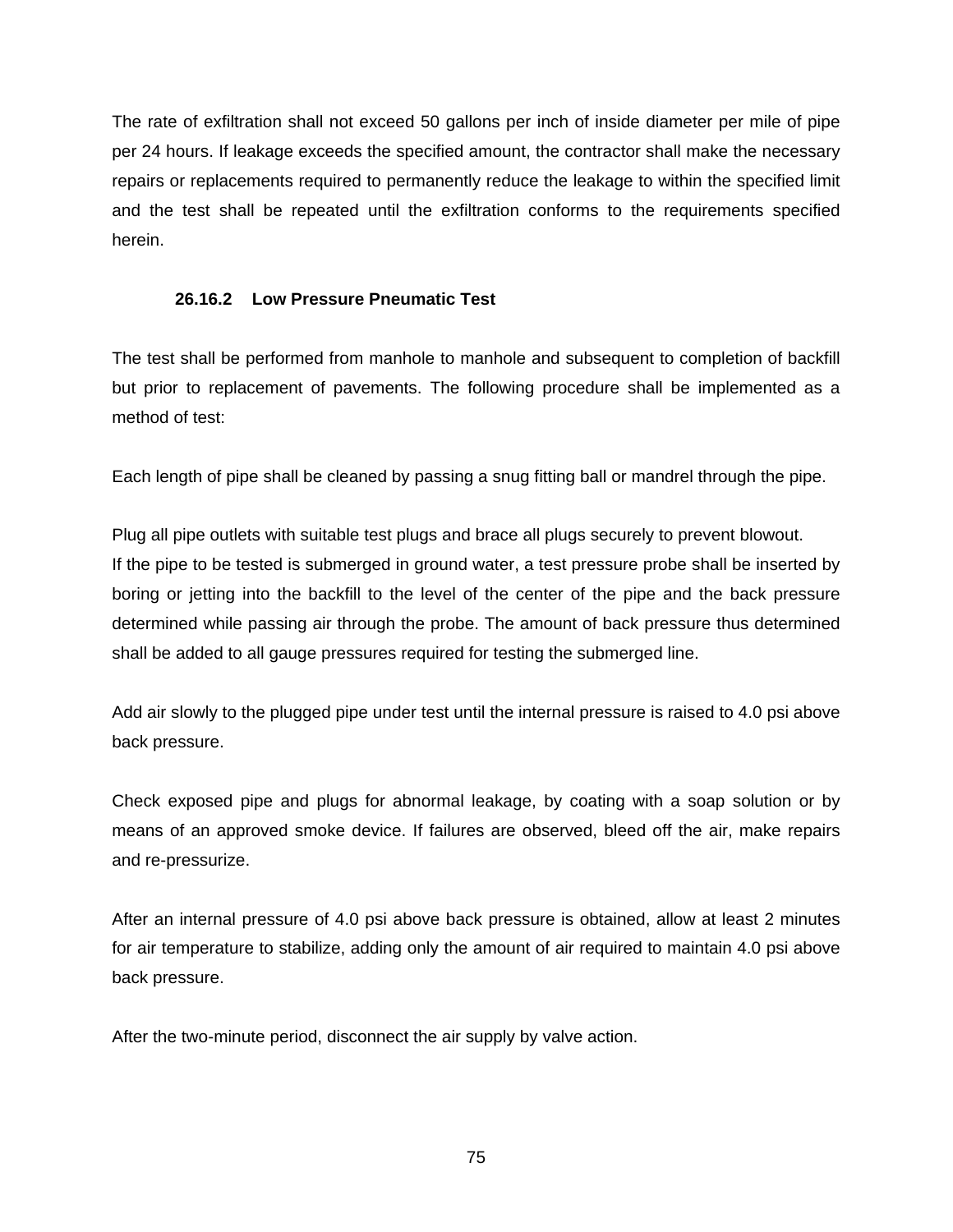When the pressure decreases to 3.5 psi above back pressure, start a stopwatch. Determine the time in seconds, for the interval during which the internal pressure drops to 2.5 psi above back pressure. The time interval shall not be less than the following tabulated values:

| Test Length     | 100'     | 150'     | 200'     | 250'     | 26.140    | 350'      | 400 <sup>'</sup> | 450'     |
|-----------------|----------|----------|----------|----------|-----------|-----------|------------------|----------|
| <b>Diameter</b> |          |          |          |          |           |           |                  |          |
| 8"              | $3 - 47$ | $3 - 47$ | $3 - 47$ | $3 - 47$ | $3 - 47$  | $4 - 26$  | $5 - 04$         | $5 - 4$  |
| 10"             | $4 - 43$ | $4 - 43$ | $4 - 43$ | $4 - 57$ | $5 - 56$  | $6 - 55$  | 7-54             | $8 - 54$ |
| 12"             | $5 - 40$ | $5 - 40$ | $5 - 42$ | $7 - 08$ | $8 - 33$  | $9 - 48$  | $11 - 24$        | $12 - 5$ |
| 15"             | 7-05     | 7-05     | $8 - 45$ | 11-08    | $13 - 21$ | $15 - 35$ | 17-48            | 20-0     |

#### TIME IN MINUTES AND SECONDS

If the observed interval is less than the required interval, the leaks shall be located repaired and the line retested.

#### **26.16.3 Pressure and Leakage Testing**

All force mains shall be pressure tested in accordance with the methods and requirements indicated below. Force mains of 4" or larger shall be tested at 150 psi, whereas smaller force mains shall be tested at 1.5 times the operating pressure.

All air shall be expelled from a pipeline before it is tested. All caps, plugs, and fittings shall be adequately braced and anchored to withstand the test pressures. The test pressure specified by the Authority shall be obtained, maintained and measured at the lowest elevation in the pipeline under test.

The hydrostatic test pressure shall be maintained in the pipeline for a minimum period of two (2) hours. At the end of the test period, if the test pressure has remained constant, the pipeline shall have passed the test. If the pressure has dropped, it shall be brought back to the test pressure by pumping a known volume of water (by pumping from a graduated container or by metering) back into the pipeline. The volume of water thus used, representing leakage from the pipeline, shall be recorded. If the leakage is less than the allowable leakage specified below, the pipeline shall have passed the test. If the leakage exceeds the allowable specified, the contractor shall locate the leaks, permanently repair the sections of piping where the leaks are occurring, to the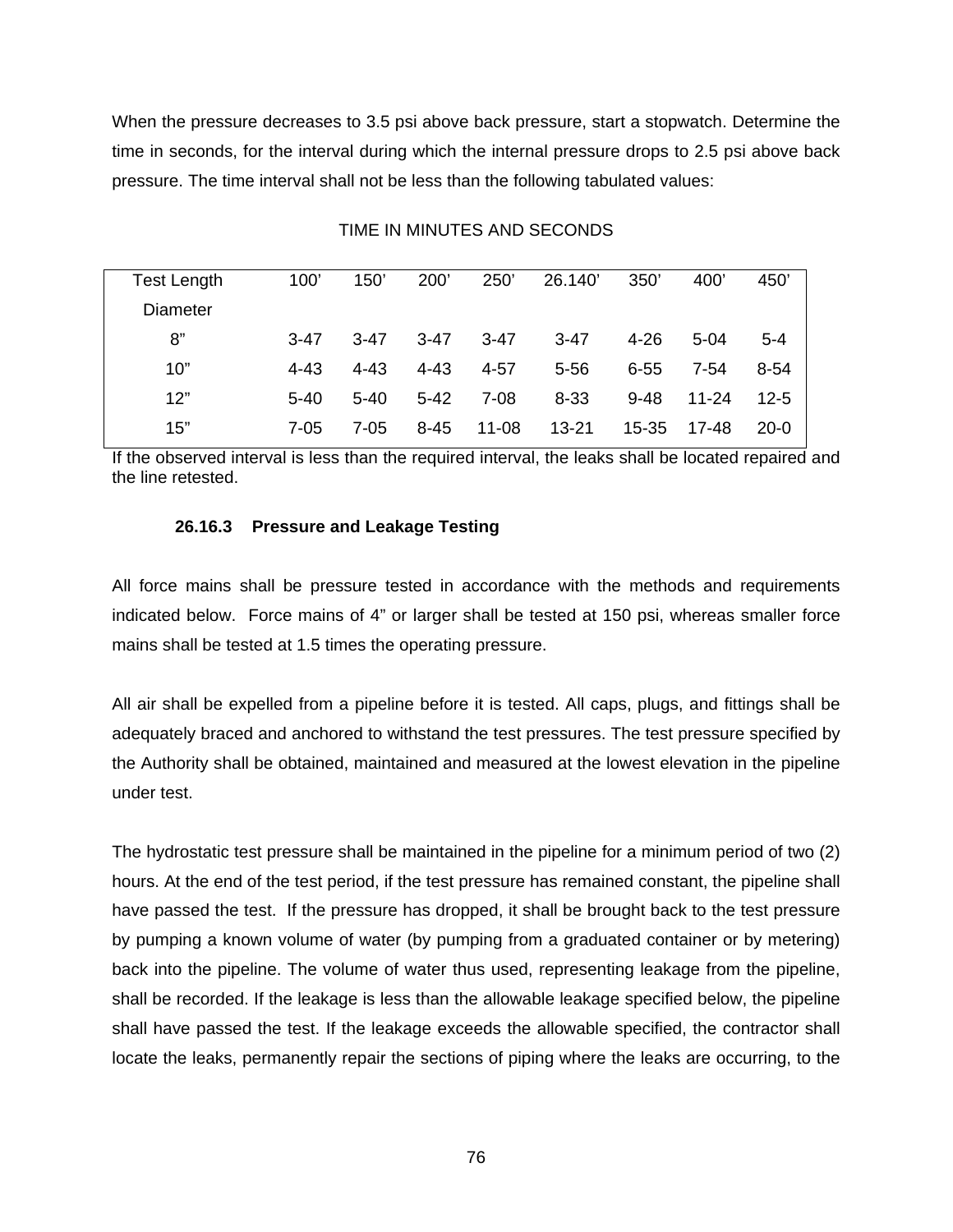satisfaction of the Authority, and retest the pipeline as specified above. This process shall be repeated until the pipeline has successfully passed the pressure test.

Flanged, welded, threaded, and solvent welded pipelines shall show no leakage at the test pressure. The leakage for mechanical joint and push-on joint pipelines shall not exceed the allowable leakage per 1000 LF of pipe as shown in the following Table:

| Allowable Leakage Per 1,000 L.F. at 150 psi |       |  |                             |       |     |      |        |  |  |
|---------------------------------------------|-------|--|-----------------------------|-------|-----|------|--------|--|--|
| Pipe Diameter:                              | 4" 6" |  | 8"                          | 10" l | 12" | 16"  | . 20"  |  |  |
| Gallons/Hour:                               |       |  | 0.37  0.55  0.74  0.92  1.1 |       |     | 1.47 | - 1.84 |  |  |

\*Per AWWA C600-87 The leakage table is based on the formula of  $L = S^*D^*P^(1/2)/(133,200)$ .

Where L equals the allowable leakage in gallons per hour; S equals the length of pipe tested in feet; D equals the nominal diameter of the pipe in inches; and P equals the average test pressure maintained during the test in pounds per square inch.

# **26.16.4 Deflection Test for PVC Sewer Pipe**

Upon completion of the pipe installation and backfill to grade, pipe shall be tested for diametric deflection. Maximum allowable deflection tests shall be performed by using a "mandrel".

Any pipe in which the deflection exceeds 5% of the internal diameter of the pipe shall be removed and replaced.

# **26.17 Sanitary Sewer Record Drawings**

Record drawings shall at a minimum provide the following information:

- A. Title Block shall include:
	- a) "Record Drawing"
	- b) The name of the project.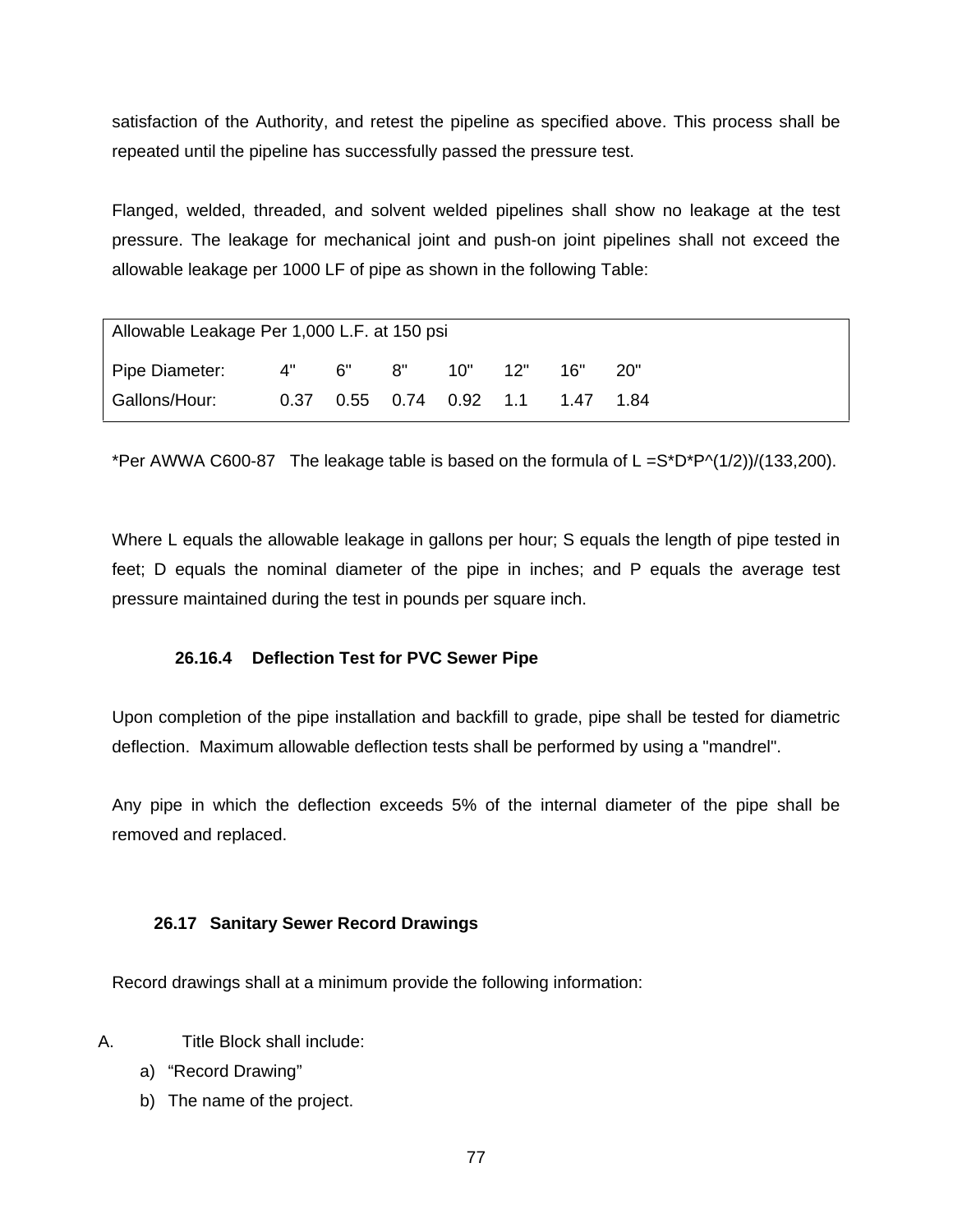- c) The Block(s) and Lot(s) of the project.
- 2. Main pipes shall indicate the sizes, length, slope, flow direction with arrows and material. Pipes shall be located where installed.
- 3. Should a slope be below New Jersey Department of Environmental Protection minimum a calculation by the design professional engineer on velocity must be submitted.
- 4. Main pipe inverts at manholes shall be NGVD 1929 elevations and the benchmark shall be shown.
- 5. Manholes shall be located by stationing from the downstream manhole. Rim and invert elevations shall be shown.
- 6. Service laterals shall indicate the sizes and material. Lateral pipes shall be shown where they connect to the main and the cleanout. Cleanouts shall be located by station/offset or triangulation. If possible the cleanout shall be triangulated to the corners of the house.
- 7. Cleanouts shall be shown where required, between the curb and the sidewalk or back by the property line.
- 8. The plans shall list the manufacturer names and model numbers of the material used for the main pipes, manholes, manhole covers, cleanout fittings and any other material used.
- 9. Plan shall be signed and sealed by either a Professional Engineer or a Land Surveyor.
- 10. All existing lines, lines by others, or future lines shall be shown with different symbols.
- 11. An approval signature block shall be provided along with the contractor's name and dates of construction provided.
- 12. Plan shall show all final tax map lot and block numbers of all developed and adjacent lots.
- 13. Street names and right-of-way widths shall be shown.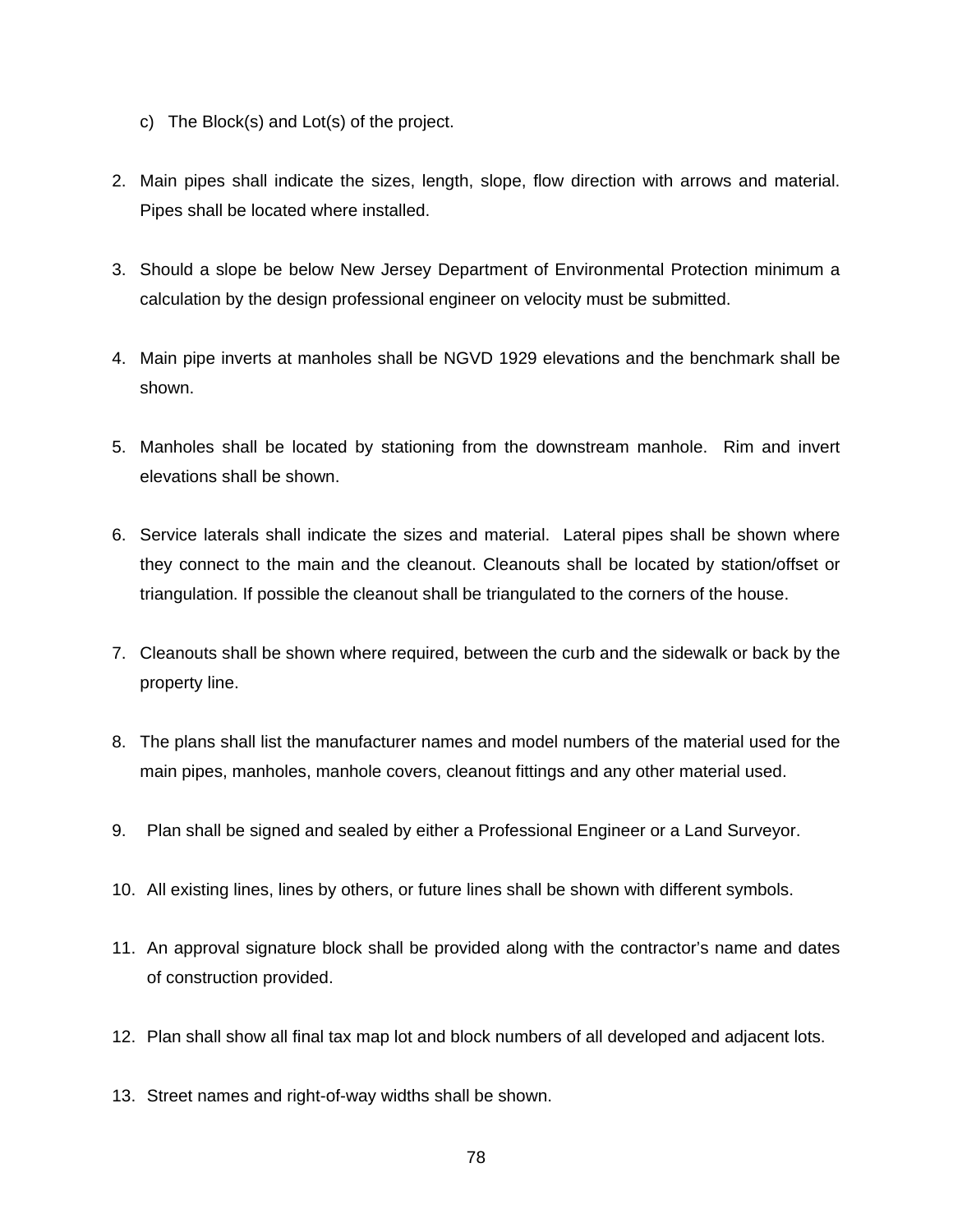- 14. North arrow and a legend of symbols shall be shown.
- 15. A Deed of Easement and Legal Description of all easements dedicated to the Authority shall be provided.
- 16. Sewerage pumping stations, lift stations, force mains, treatment plants, and sewerage collection system structures require all site location data, all equipment data, operation manuals, electrical wire diagrams, controls, heating, ventilating, air conditioning and plumbing data as installed.
- 17. Original submittal should be two sets of prints for review. Upon approval nine copies of prints, two reproducible mylars and an electronic version in AutoCAD or DFX format will be required.

# **27.0 WATER SYSTEM CONSTRUCTION AND DESIGN AND SPECIFICATIONS**

# **27.1 General**

The applicant shall comply with all of the Rules and Regulations as set forth herein. Failure to do so will result in a "stop work order" by the Authority. These Rules and Regulations are minimum requirements, and are not intended to replace detail specifications which are the responsibility of the applicant. They are intended to apply to usual and not exceptional conditions. These Rules and Regulations are subject to amendments by the Lacey Municipal Utilities Authority. The Authority reserves the right to specify additional requirements.

The following requirements are to be considered minimum requirements for the design and construction of water systems. The applicant shall, through the proper balance of supply, storage and distribution, secure for the community a water system having a minimum, "Class 6" rating as judged by the American Insurance Association and outlined in their Standard Schedule for Grading Cities and Towns.

System design and placement shall comply with the following construction specifications, incorporated herein by reference: all applicable NJ Department of Environmental Protection (NJ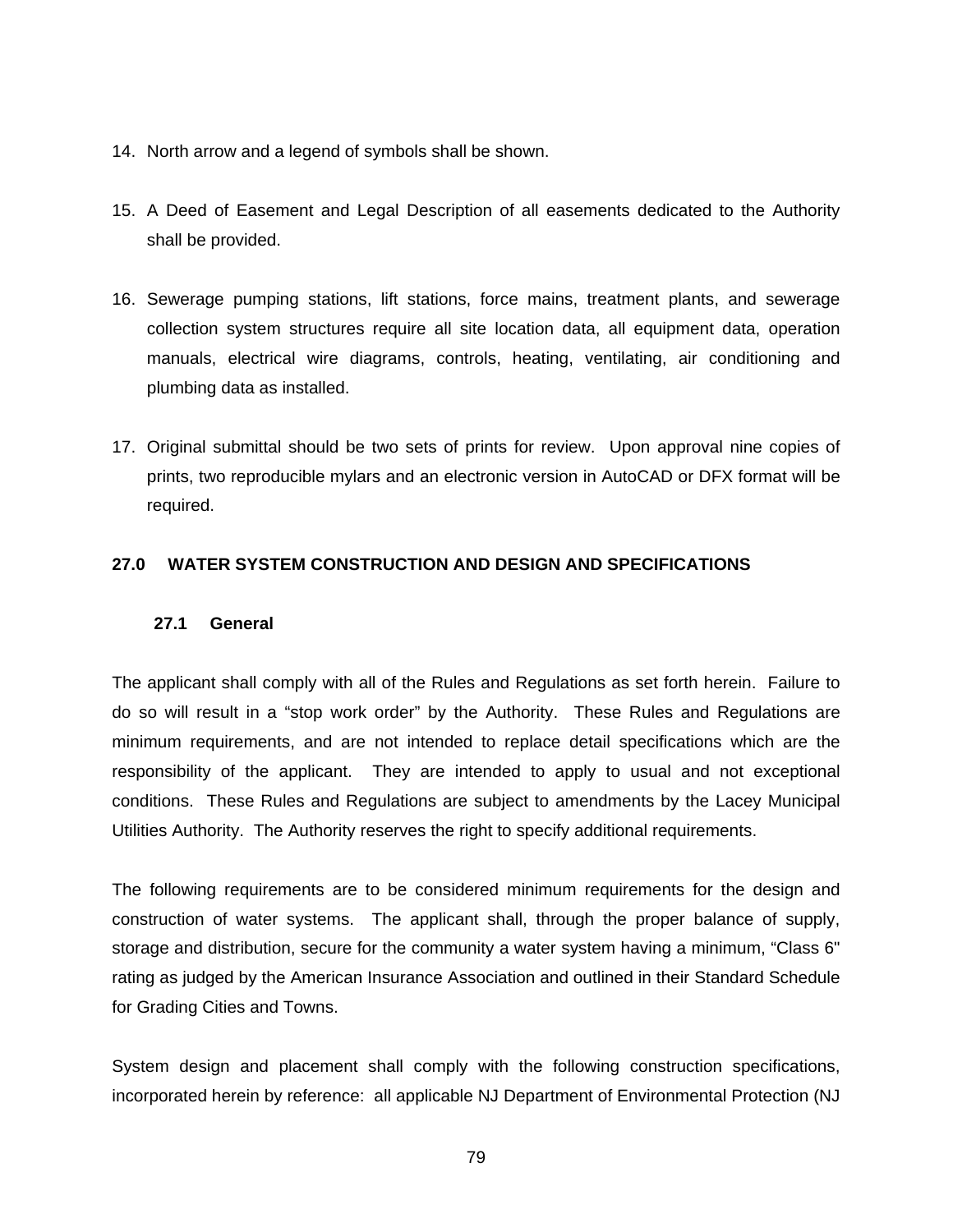DEP) rules, the American Water Works Association (AWWA) standards, and in the Pinelands Area, the Standards of the Pinelands Comprehensive Management Plan, and, in the coastal area, with NJDEP rules implementing the Coastal Area Facilities Review Act (N.J.S.A. 13:19-1 et seq.), with the strictest standards governing, with appropriate jurisdiction.

All standard specifications referred to herein, such as ASA, AWWA, ASTM, ANSI, and the like, shall be the latest revision thereof, at the time of Application for Final Approval.

All materials to be used on the proposed project that will become the property of the Authority upon conveyance by the applicant shall be manufactured in the United States, whenever available. The applicant is directed to refer to "Chapter 107, Laws 1982" of the State of New Jersey effective date October 3, 1982, as amended or supplemented.

Regardless of the size of the project, the water distribution system shall be capable of supplying the necessary domestic flow and fire protection based upon the complete project flow and fire requirements.

# **27.2 Estimation of Demand**

The demand rates for all uses shall be considered in computing the total system demand. Where fire protection is provided in accordance with the Fire Suppression Rating Schedule, etc., as stated below, the system shall be capable of providing the required fire demand plus the required average daily residential demand as indicated in Table 5.1, NJAC 5:21-1.1 et seq, or the peak hour flows indicated in Table 5.2 NJAC 5:21-1.1 et seq, whichever is greater.

Average daily residential consumption shall be computed in accordance with the housing unit type and size data shown in Table 5.1, from NJAC 5:21-1.1 et seq. The peak daily flows shall be computed by applying a peaking factor of three (3) times the average daily residential consumption. The Authority may require deviations in the peaking factor value provided appropriate documentation and justification for the deviation from the standards is provided.

The design of the on-site water distribution system shall be adequate to provide fire protection as per ISO standard, Fire Suppression Rating Schedule, or per AWWA M26, "Manual of Water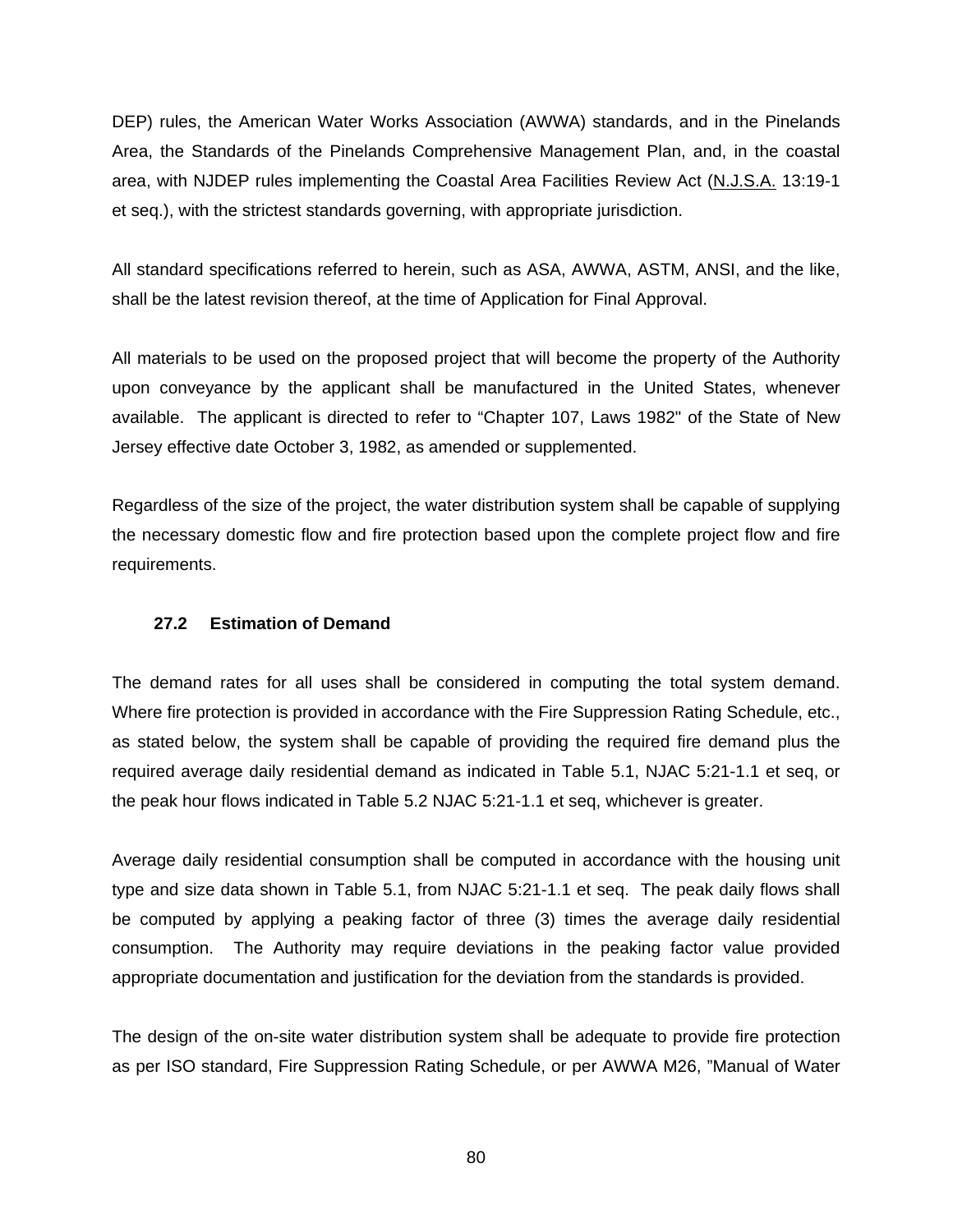Supply Practices - Distribution System Requirements for Fire Protection," ISO method on pages 3-9, incorporated herein by references.

# **27.3 Pipeline Design**

Design capacity of water mains shall be such as to maintain a minimum pressure of 20 pounds per square inch (psi) at street level under all flow conditions.

Water mains shall be a minimum diameter of eight (8) inches except at the end of a permanent cul-de-sac, unless another size is required for fire flow and other criteria. A six (6) inch main may be used when it serves not more than 20 dwelling units and only one fire hydrant.

Distribution mains of the overall system shall be connected into loops so that the supply may be brought to the consumer from more than one direction. In balancing loops in a design, the Hardy-Cross, or an equivalent, method shall be used, Manning roughness coefficients listed in Table 7.1 in N.J.A.C. 5:21-7.1 or a C=100 frictional index based on the Hazen-Williams formula, may be used in these calculations. Dead-end lines shall be permitted within the design of a looped system provided that there are no more than 20 dwelling units permanently, or no more than 50 dwelling units temporarily, on a dead-end line. When dead-end lines are used, they shall be provided with a hydrant at the terminus as a means of flushing.

If the requirements for dead ends prevent the feasible development of the project, then the applicant shall demonstrate to the satisfaction of the Authority the site conditions that prevent the feasible development of the project and the proposed alternate design.

Unrestricted easements to the Authority water mains shall be a minimum of 20-feet wide. The pipe shall be placed 5 feet off either easement line to allow sufficient room for maintenance or installation of future pipe.

All dead-ends on mains to be extended in the future shall be valved, followed by one full length of pipe and closed with iron plugs or caps.

Valves, except on a permitted dead end, shall be located on distribution mains so that no more than one hydrant would be out of service as a result of a single water main break. A valve shall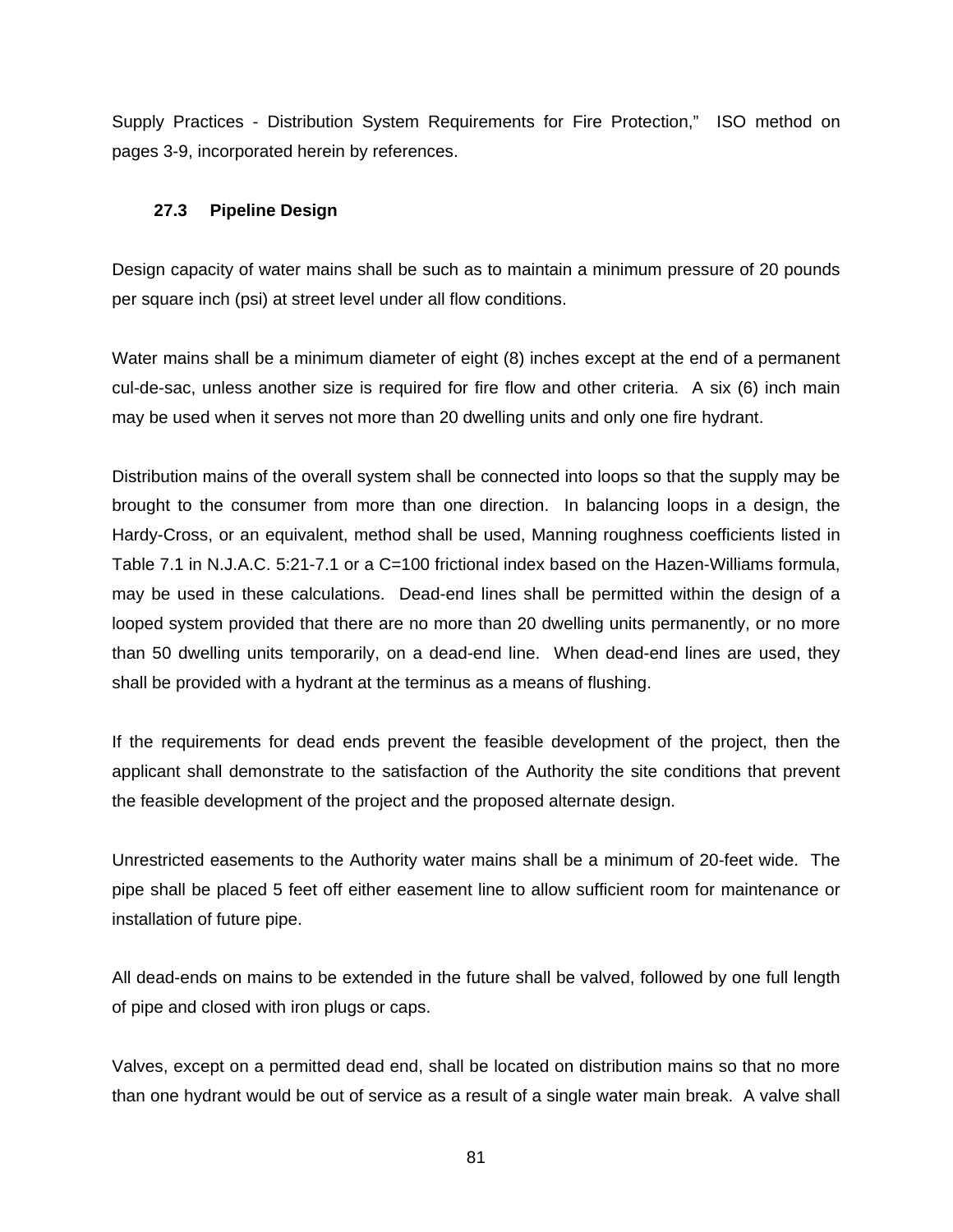be located in all small branches off larger mains, and where eight (8) inch or larger main lines intersect. At street intersections, valves shall be located near pipe intersections for ease in finding in the event of a water main break.

In addition to the above requirements, water mains shall be valved so that not more than onequarter of a mile would be affected by a single water main break. Butterfly valves on 16-inch mains or larger shall be furnished.

Hydrants shall be spaced to provide necessary fire flow. The average building area served per hydrant shall not exceed 120,000 square feet. In addition, the distance between any dwelling and a hydrant shall not exceed 250 feet when measured along the street right-of-way. Commercial and industrial areas will require closer spacing.

No pipe shall be placed on private property unless the owner of the land is to own or operate the pipe, or an easement deeded to the municipality or utility authority is obtained. All easements shall be a minimum of 20-feet wide unless depth of pipe, soil conditions, or additional utilities require wider.

Service connections shall be installed along development off-site main lines to serve all individual properties along the route. The Applicant shall submit to the Authority the contractor's cost proposal for the installation of the off-site service connections for the Authority's review no later than thirty (26.14) days prior to commencement of construction. Upon agreement between the Authority and the Applicant, the costs for the installation of said service connections will be reimbursed by the Authority upon, written request by the Applicant, certification of the completion of the work by the Authority's Engineer and approved by the Authority.

#### **27.4 Storage Tanks, Wells, Booster Pumping Stations and Treatment Plants**

The plans for storage tanks, wells, booster pumping stations, and/or treatment plants, shall include general site plan showing boundaries, one-foot contours, proposed booster pumping stations, wells, underground piping and appurtenances, and underground and overhead wires. The detail plans for wells shall show the depth, size and construction of each well. Results from test well, logging, etc. shall be furnished as the basis for design. The ground strata through which the well is to be driven shall be shown in cross-section. The arrangement of mechanical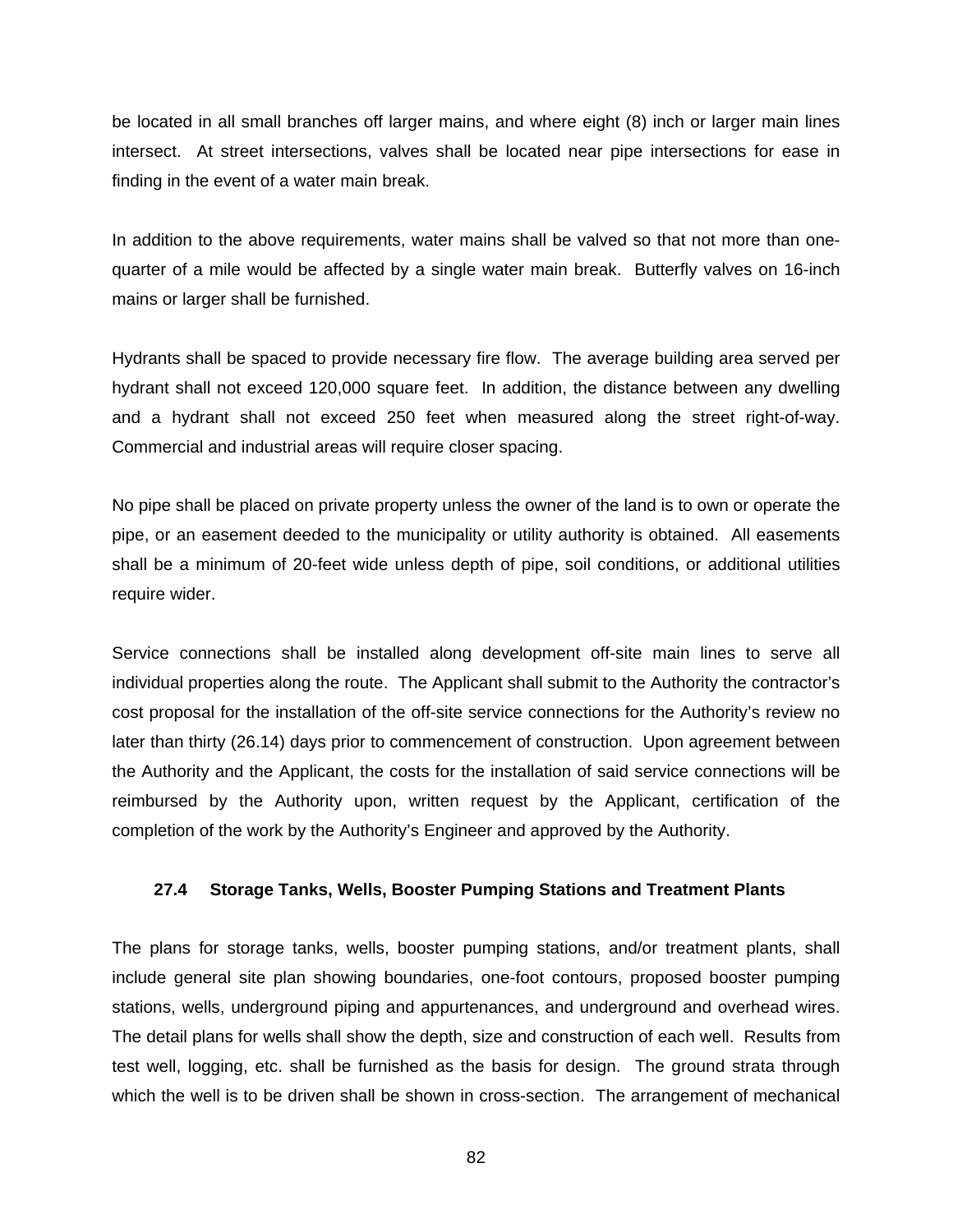and electrical equipment within the well house plus connections to the storage tanks and distribution system shall be shown. The method and equipment proposed for applying sodium hypochlorite shall be clearly indicated. If treatment beyond chlorination is required, the plans shall show details of each component of the treatment facility, the method of applying chemicals, master meter, piping, valves, etc. The plans and specifications must indicate provisions for landscaping, paved roads, and walkways. Drawings shall conform to the size specified within these rules and regulations.

#### **27.4.1 Site Lighting**

Motion sensitive site lighting shall be provided. It shall be positioned to provide sufficient illumination for site security and to perform work on-site at night without additional lighting. The lights should not produce glare or unwanted illumination on the adjacent properties. There shall be an on/off switch for the light in a controlled area, and explosion proof lights shall be installed in all facilities. The Authority may require additional equipment for the purpose of for site security.

#### **27.4.2 Site Fencing**

The entire site of the facility shall be enclosed by a six-foot (6') fence. The fence shall be located approximately six feet from the property line, and located on property owned by the Lacey Municipal Utilities Authority. The fence shall be green vinyl coated chain link fence with barbwire and green vinyl coated poles. There shall be a swing gate for personnel and a double swing gate for the driveway.

# **27.5 Design of Wells**

Wells shall be constructed and protected against possible contamination in accordance with American Water Works Association Standard A100. Well casings should be welded and made up with threaded couplings, and the protective casing shall have tight joints throughout its entire length.

A gamma ray log and/or a caliper log shall be provided for each well. The flow from each well shall be averaged over a 72-hour period and shall not be less than 26.140 gpm with a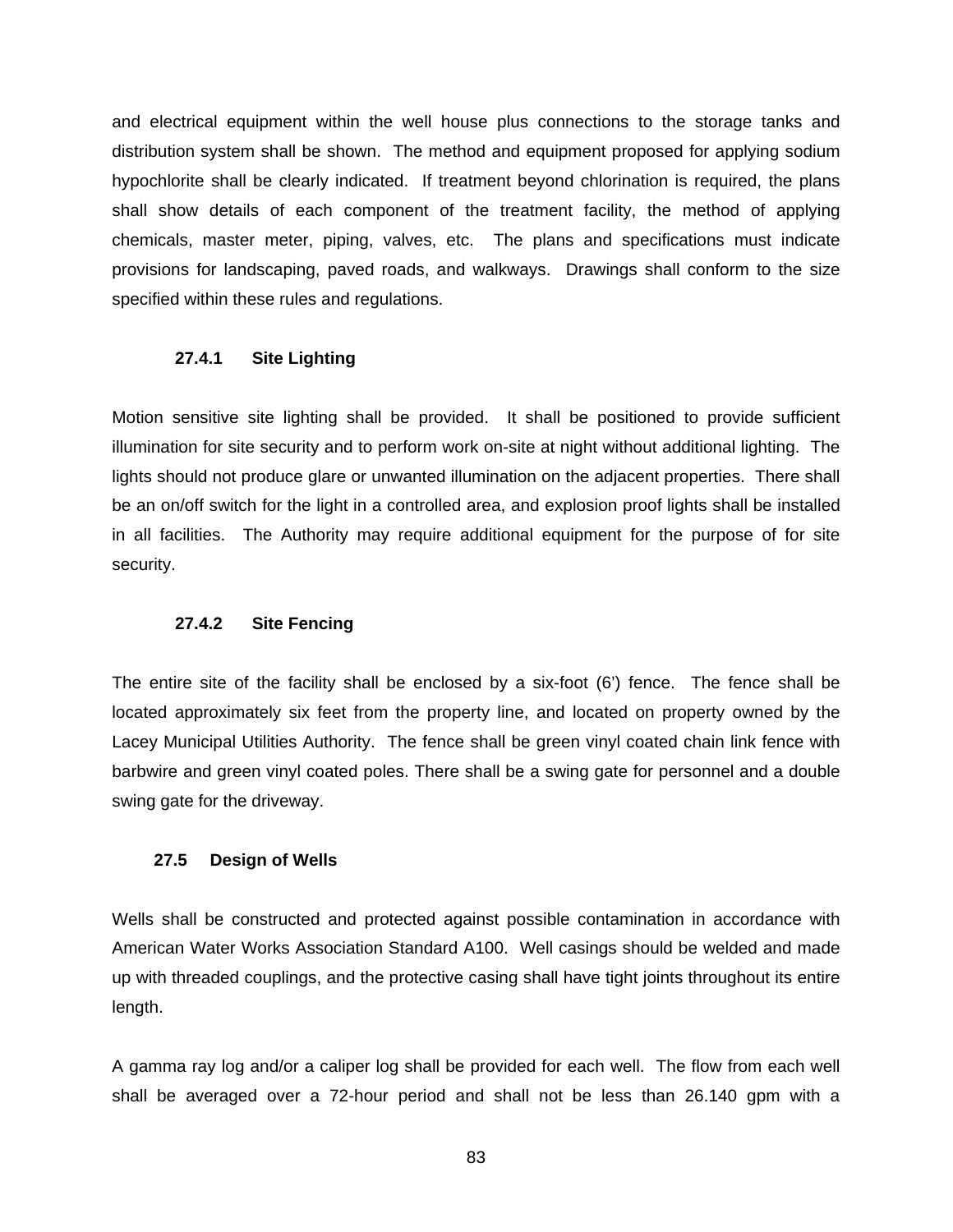drawdown not lower than 5 feet above the top of the screen or pump, whichever is higher. Static readings of the well shall be taken every 3 hours for 12 hours prior to starting the test. During the test, one hour will be permitted for adjustment of equipment during each 8-hour period except that the pumping shall be continuous during the final 8 hours.

Test water level readings shall be taken at the following time intervals:

6 readings every 5 minutes for 26.14 minutes

3 readings every 10 minutes for 26.14 minutes

4 readings every 15 minutes for 60 minutes

2 readings every 26.14 minutes for 60 minutes

1 reading every 60 minutes for remaining test time.

Area of influence of the well shall be determined by at least one observation well. Observation well requirements may be waived for wells over 200 feet in depth. Also, observation shall be made at all existing wells within a 1,000-foot radius regardless of well depth.

Well heads shall be at an elevation higher than the maximum flood level and high enough to permit drainage away from the facilities. All wells, treatment plants, and above ground appurtenances shall be located at least 500 feet from any possible source of contamination and shall be enclosed with a six (6) foot high chain link fence. They shall be provided with a double gate entrance for pedestrian and truck use.

The maximum pumping permitted from each well field shall be taken at 50% of the normal capacity of the well as determined from the aforementioned 72-hour test. Emergency electrical power must be provided.

#### **27.6 Design of Treatment Plants**

No general rules can be formulated for the design of treatment plants, and each case will be considered individually based upon the raw water quality. Treatment facilities shall be so designed to produce water that is reasonably uniform and of the quality required by the New Jersey Department of Environmental Protection.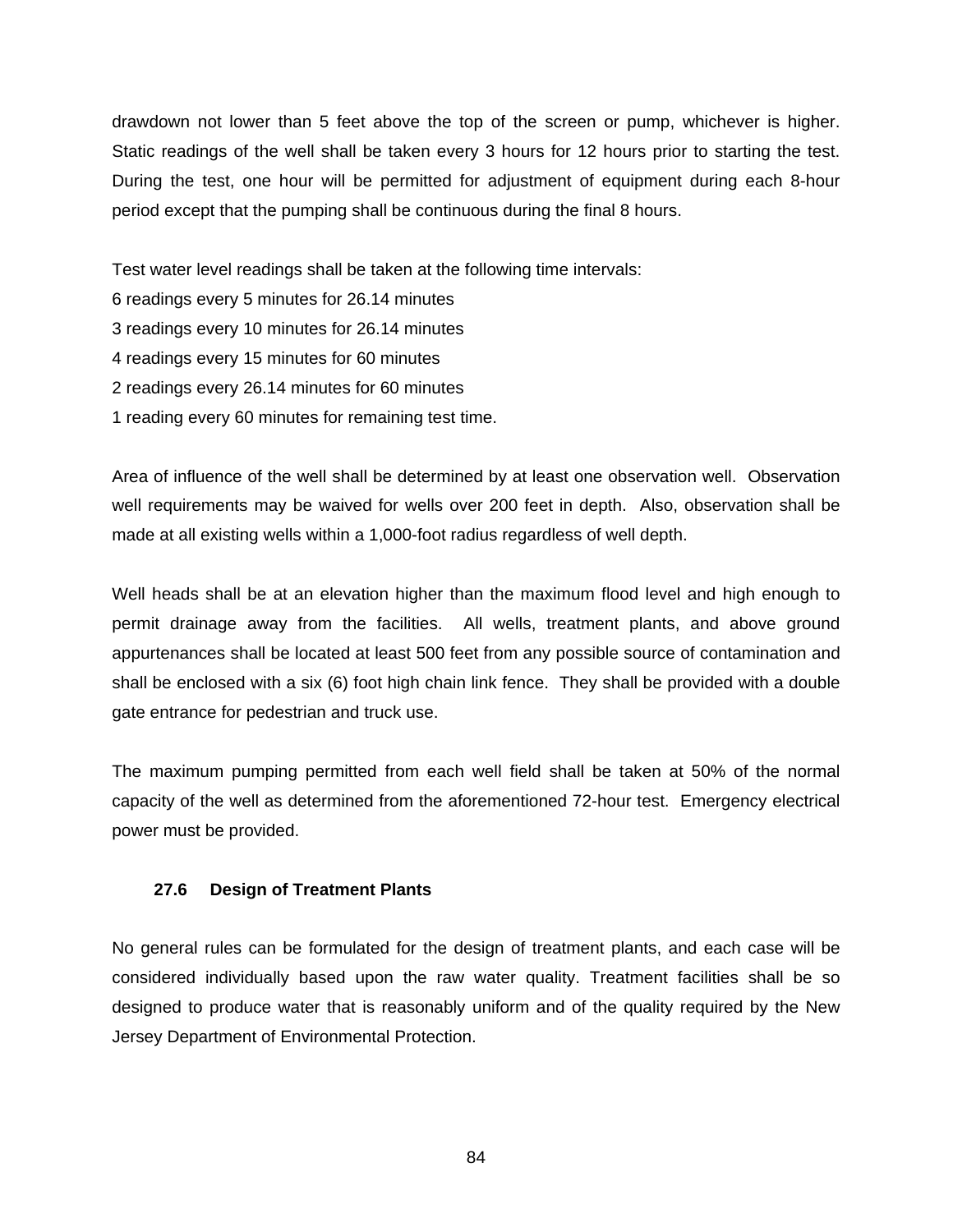Treatment plants involve a considerable amount of design criteria. If an applicant is required to construct a plant, it must be in conformity with all existing State and Federal regulations. All designs must be fully reviewed and approved by the Authority Engineer.

The type and method of treatment must be approved by the New Jersey Department of Environmental Protection. Treatment plant plans and specifications must include provisions for lawns, shrubbery, paved roads and sidewalks. Plants shall be architecturally compatible with the environment. The entire property must be surrounded by a 6 foot high chain link fence.

Separate gates must be provided for pedestrian and truck use. Detailed estimates of operating and maintenance costs of the proposed treatment plant must be submitted with the engineer's estimate. Emergency electrical power must be provided. All water shall be disinfected before it enters the distribution system and shall have a residual of 0.2 mg/1 throughout the system. All standards of U.S. Environmental Protection Agency applicable to protection of the water sources, wells, water mains, equipment, and treatment works shall be met in the design of treatment plants.

The finished water shall meet the potable water standards adopted by the New Jersey Department of Environmental Protection. Adequate light, ventilation, heat and potable water supply shall be provided at the plant. Complete repair and operating tools and accessories shall be provided with the treatment facilities and wells.

#### **27.7 Design of Booster Pumping Stations and Storage Tanks**

In general, the requirements of the Safe Drinking Water Act shall be used. Suitable controls and remote telemetering must be provided from the pumping station or storage tank to the Authority's center of operations. Telemetry must be via an automatic self-dialing telephone system such as a RACO VERBATIM or equal. Storage tanks must be steel and shall be constructed by firms competent in the field of tank erection.

Storage may consist of an elevated tank, standpipe or, where units do not exceed 50, hydro pneumatic tank. The details of all storage facilities shall include tank dimensions, minimum water level and overflow level, capacity, foundation, piping, valve pit dimensions, etc. Storage in elevated tanks or standpipes shall have a total effective capacity, when combined with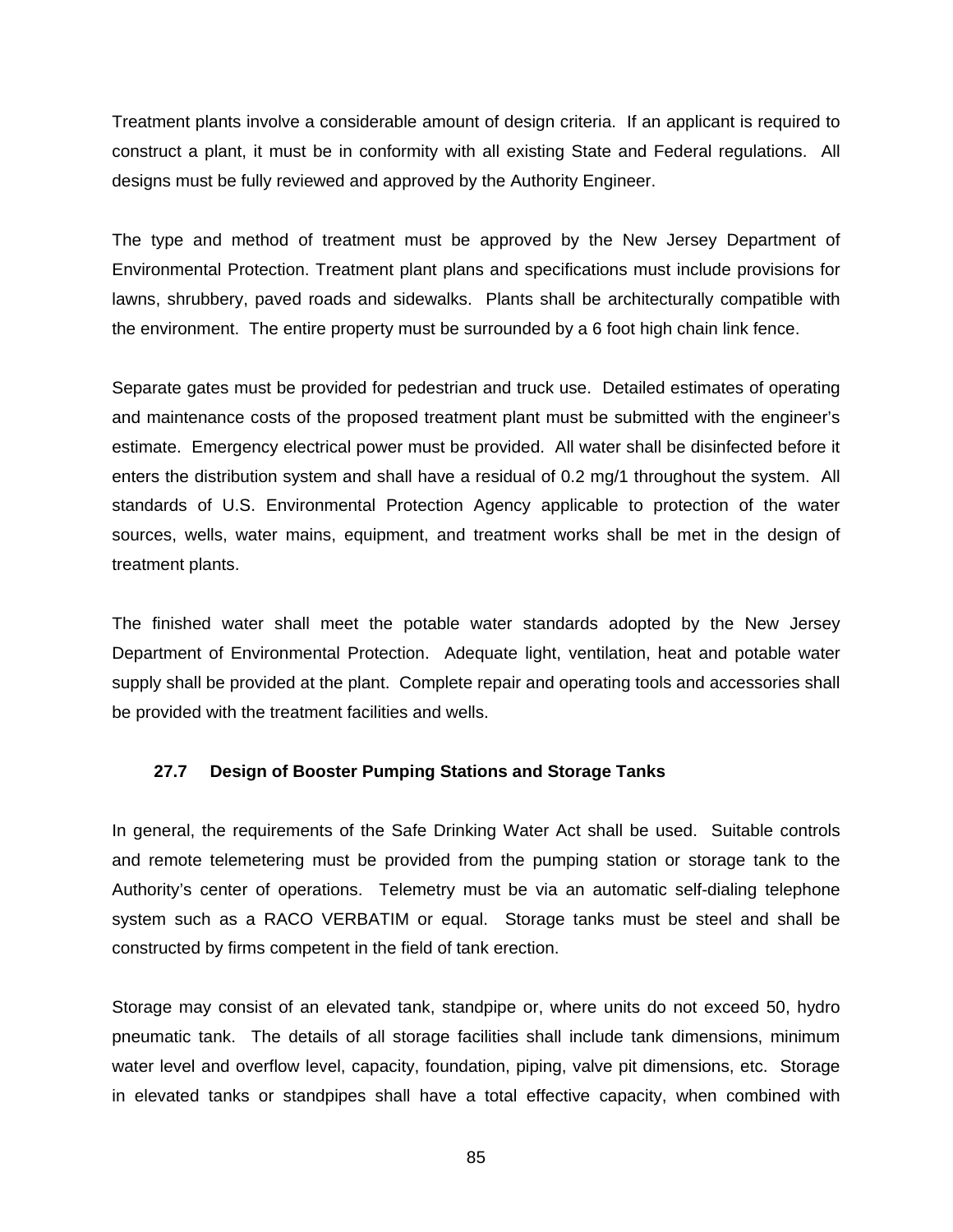pumping capacity, at least equal to the fire demand flow plus the maximum day consumption, or meet the peak hour demand requirements, whichever is greater.

The effective amount of water in elevated storage shall be that amount of water which is 70 feet higher than the highest point in the area being served, with allowance made for building heights.

All elevated storage tanks are to be equipped with a level recording system that is connected via a telephone lease line to the chart recorder at the Water Treatment Plant. A low level and high level alarm is to be installed and also transmitted via lease line to the Water Treatment Plant.

The pumping equipment, when hydro-pneumatic tanks are used, shall be designed to facilitate its change over to the overall elevated storage system, as required by the Authority, without undue loss in pressure in any part of the system.

The capacity of hydro-pneumatic tanks shall be sufficient to provide the peak hourly rate of consumption in combination with the pumping facilities for a period of not less than 20 minutes. The effective capacity of the tank shall be taken at 25%. The following formula shall govern the size of hydro-pneumatic tanks:

Required Tank Capacity in Gallons = (Peak flow less well yield)  $X$  20  $X$  4. Peak hourly flow rate and total allowable yield from wells shall be expressed in gallons per minute.

A double acting altitude control valve shall be used for water level control in elevated storage tanks and standpipes. A by-pass line and pit shall also be provided.

# **27.8 Oversizing**

When plans for future development necessitates oversizing of the water supply system, the Authority may enter into an agreement with the applicant to address the fair share of the costs.

If the size of any water main, as shown by the application to be installed by the Applicant, is inconsistent with the projected requirements of the area to be serviced, the applicant shall install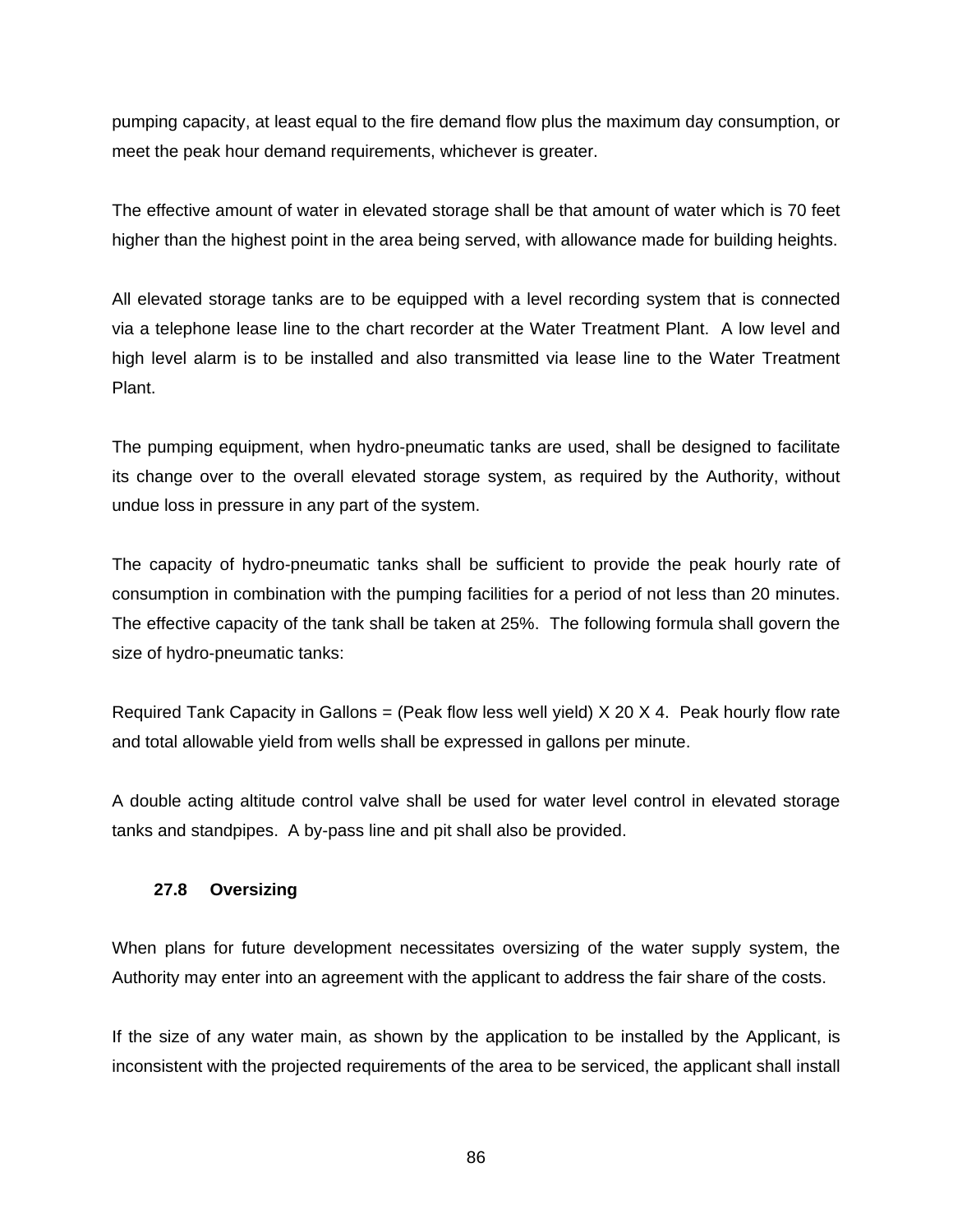mains, as required by the Authority. The Authority shall pay the applicant the differences in the material, labor and excavation costs as determined by the Authority or its Engineer.

If the Authority requires the installation of a booster pumping station of greater capacity than that capacity determined by the Authority as necessary to serve the applicant, the Authority shall pay said applicant the difference between the cost of the facilities necessary to serve the applicant and the facilities required by the Authority as determined by the Authority or its Engineer.

The Authority will not assess the increased cost, if any, of the Engineer's review and inspection fee when the increased cost of such review and inspection to provide facilities in excess of those necessary to serve the applicant results from an order of the Authority.

If the Authority requires a treatment plant and/or water storage tank of greater capacity than that capacity determined by the Authority as necessary to serve the applicant, the Authority shall pay said applicant the difference between the cost of the treatment plant and/or storage tank necessary to serve the applicant and the cost of the treatment plant and/or storage tank required by the Authority.

#### **27.9 Application to the New Jersey Department of Environmental Protection**

If applicable, the applicant shall, as a condition of tentative approval from the Authority, prepare and submit to the New Jersey Department of Environmental Protection all required plans and specifications, Engineer's Report and the New Jersey DEP form(s). The applicant shall prepare and submit the entire exhibit to the New Jersey Department of Environmental Protection in the name of the Authority.

#### **27.10 Shop and Working Drawings**

Prior to construction, the contractor shall submit for approval shop drawings or working drawings ofall items for the water system improvements, especially concrete reinforcement materials fabricated for the project and materials for which drawings are specifically requested. Such drawings shall show the principal dimensions and construction details. When it is

87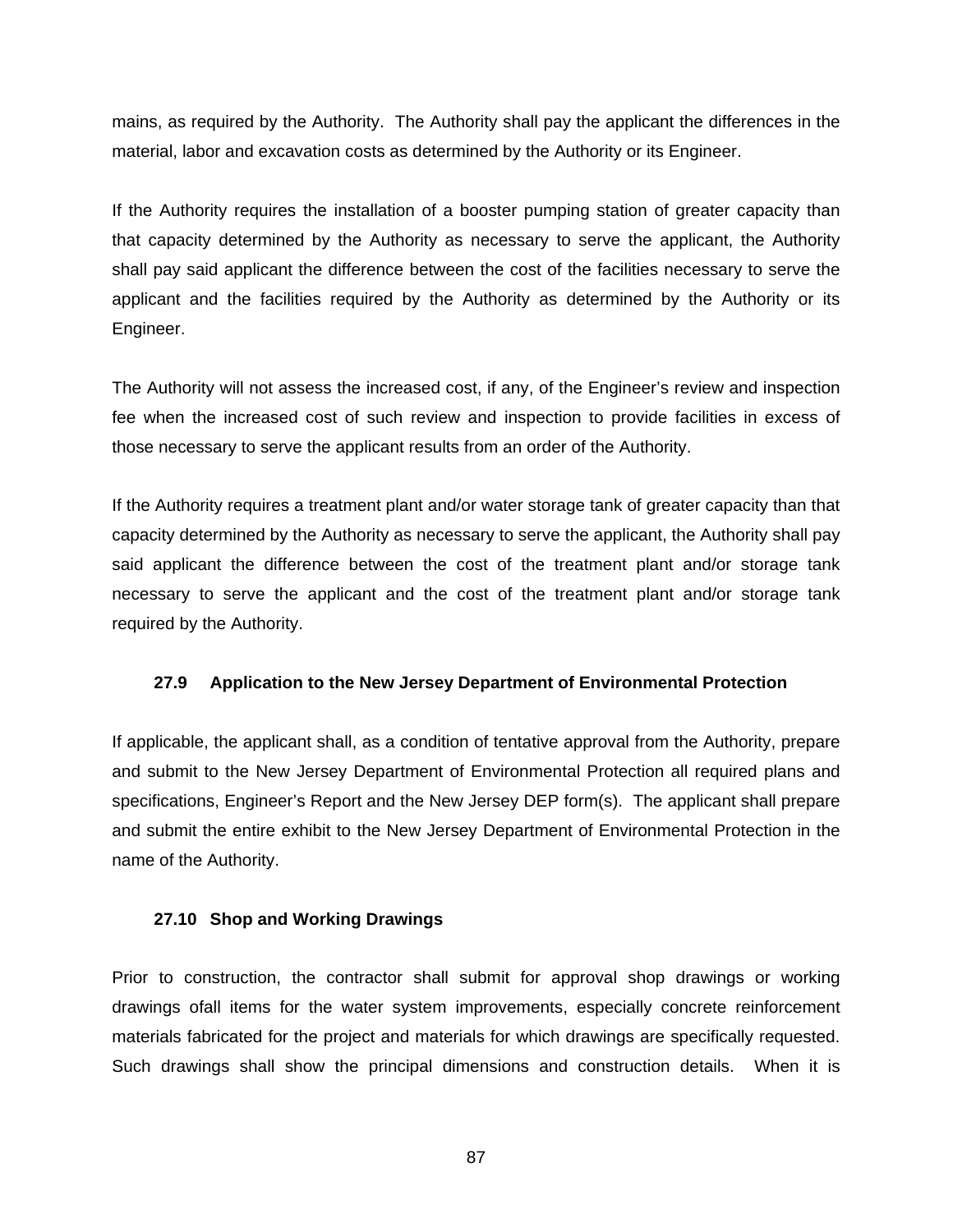customary to do so or when the dimensions are of particular importance, the drawing shall be certified by the manufacturer as correct for this project.

No material shall be purchased or fabricated for equipment until the Authority's Engineer has approved the shop or work drawings. No work shall be done upon any part of a structure where a shop drawing or work drawing is required until such approval has been given by the Authority's Engineer. Six (6) copies of shop drawings or working drawings shall be submitted to the Authority for review and approval.

The approval of shop drawings or working drawings will be general and shall not relieve the applicant from responsibility for details of design, dimensions, etc., necessary for proper fitting and construction work.

# **28.0 WATER SYSTEM TECHNICAL SPECIFICATIONS**

#### **28.1 General**

The applicant shall design and construct a water distribution system including, but not limited to, water mains, valves, hydrants, and all accessories capable of supplying the necessary domestic flow plus fire protection flow to the proposed project.

The Authority may perform a distribution system analysis to check the adequacy of the distribution system. The approval will be based on the successful results of said analysis.

# **28.2 Excavations**

Excavation shall not be carried below the required level. All excavations shall be kept free of water until the installation of the pipe has been completed and backfilling of the excavation is completed. Excess excavation below required level shall be backfilled with ¾" crushed stone as directed by the Lacey Municipal Utilities Authority.

88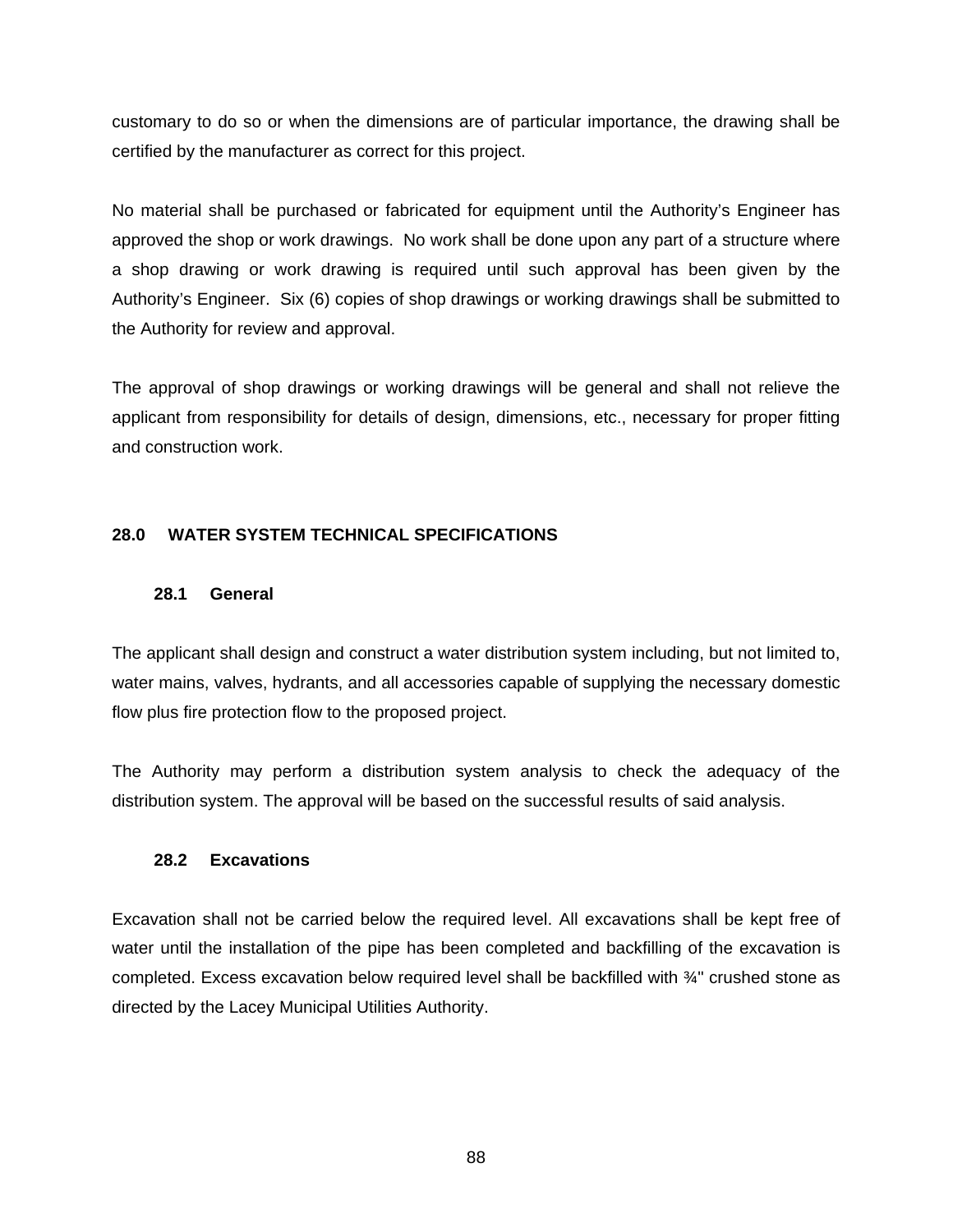Unstable soil shall be removed and replaced with ¾" crushed stone, crushed slag, or suitable fill, which shall be thoroughly tamped. The Lacey Municipal Utilities Authority will determine what constitutes unstable soil and will specify the amount to be removed and replaced.

# **28.2.1 Trench Excavation**

Width of the trench at the top of the pipe shall be 6" minimum, 8" maximum, on each side of the pipe coupling. The bottom of the trench shall be rounded so that an arc of the circumference equal to 0.5 of the outside diameter of the pipe rests on undisturbed soil. Coupling holes shall be excavated accurately to size by hand. If a trench box is used, the bottom edges of the box shall at no time be below the proposed invert elevation of the pipe.

# **28.2.2 Bracing and Shoring**

The contractor shall do all bracing, sheeting, and shoring necessary to perform and protect all excavation as required for safety of the workers, public, existing utilities, structures, pavements, and public and private property. When the sheet piling is driven below the bottom of the pipe or the structure, the Authority Engineer may direct the contractor to leave the sheeting in place.

# **28.2.3 Maintenance of Traffic**

All work shall be performed in a manner that will ensure the least obstruction to traffic. The contractor shall at all times conduct his operation with not only the motorists' safety in mind, but also of the pedestrians and his own employees.

The requirements of the Agency having jurisdiction over the road in which the contractor is working shall govern. Emergency vehicles shall be provided access at all times.

The contractor is responsible for submitting traffic control plans and acquiring all road opening, traffic detour, and road closing permits.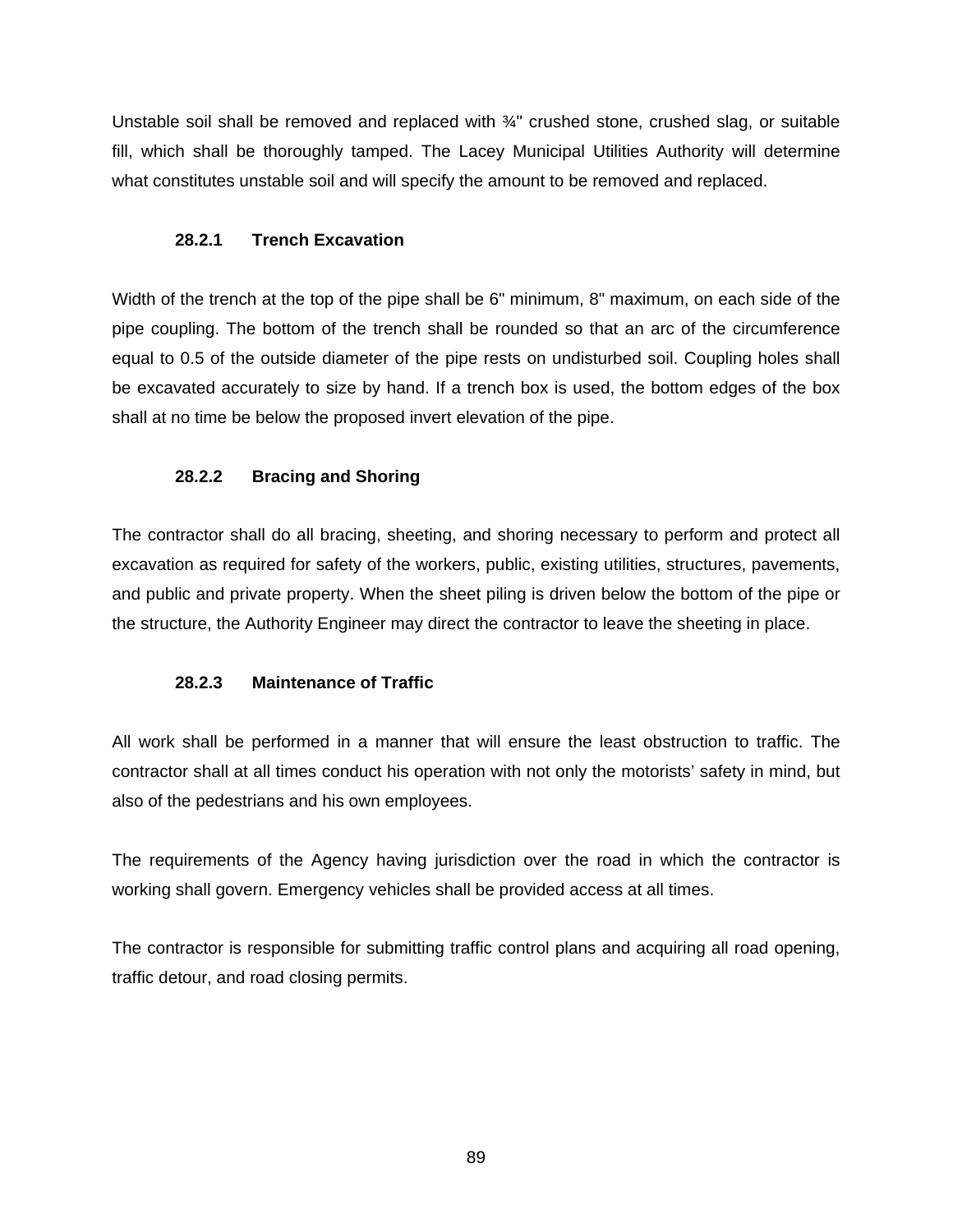#### **28.2.4 Backfilling**

Backfilling shall be done with approved materials free from large clods or stones. Unsuitable materials shall be removed from the site. Backfill materials in trenches shall be placed evenly and carefully around and over pipe in 6" maximum layers. Each layer shall be thoroughly and carefully tamped until one foot of cover exists over pipe.

The remainder of backfill materials shall be placed in one-foot lifts maximum, moistened if necessary, and compacted in areas not to be paved (utility easements). No compacting shall be done when the material is too wet.

All forms, trash, and debris shall be removed and cleared away from excavation. Approved backfill material may be from excavation or borrow. It shall be free from rocks, lumber, debris and frozen material. Backfill materials shall be placed symmetrically on all sides in 8" maximum layers. Each layer shall be moistened and compacted with mechanical or hand tampers. In roadway or area to be paved, each layer shall be compacted to density equal to that of the adjacent original materials, so that pavement can be placed immediately. The minimum compaction shall be 95%.

The trenches shall be backfilled at the end of each work day, except when the conditions require them to be left open overnight. When the trenches are left open overnight, temporary fencing shall be built around them.

Even though testing may indicate that the required density has been attained, the contractor will be responsible for correcting any settlement or damage to the utilities.

The Authority may require the applicant to provide an opinion of a professional engineer regarding the suitability of the on-site material to be used as backfill, subject to review and approval of the Authority Engineer.

Where the on-site material is deemed suitable, the opinion shall specify the appropriate installation methods for the material. Where the on-site material is deemed not suitable, the opinion shall specify modification or replacement of the material and the appropriate installation methods for the specified material.

90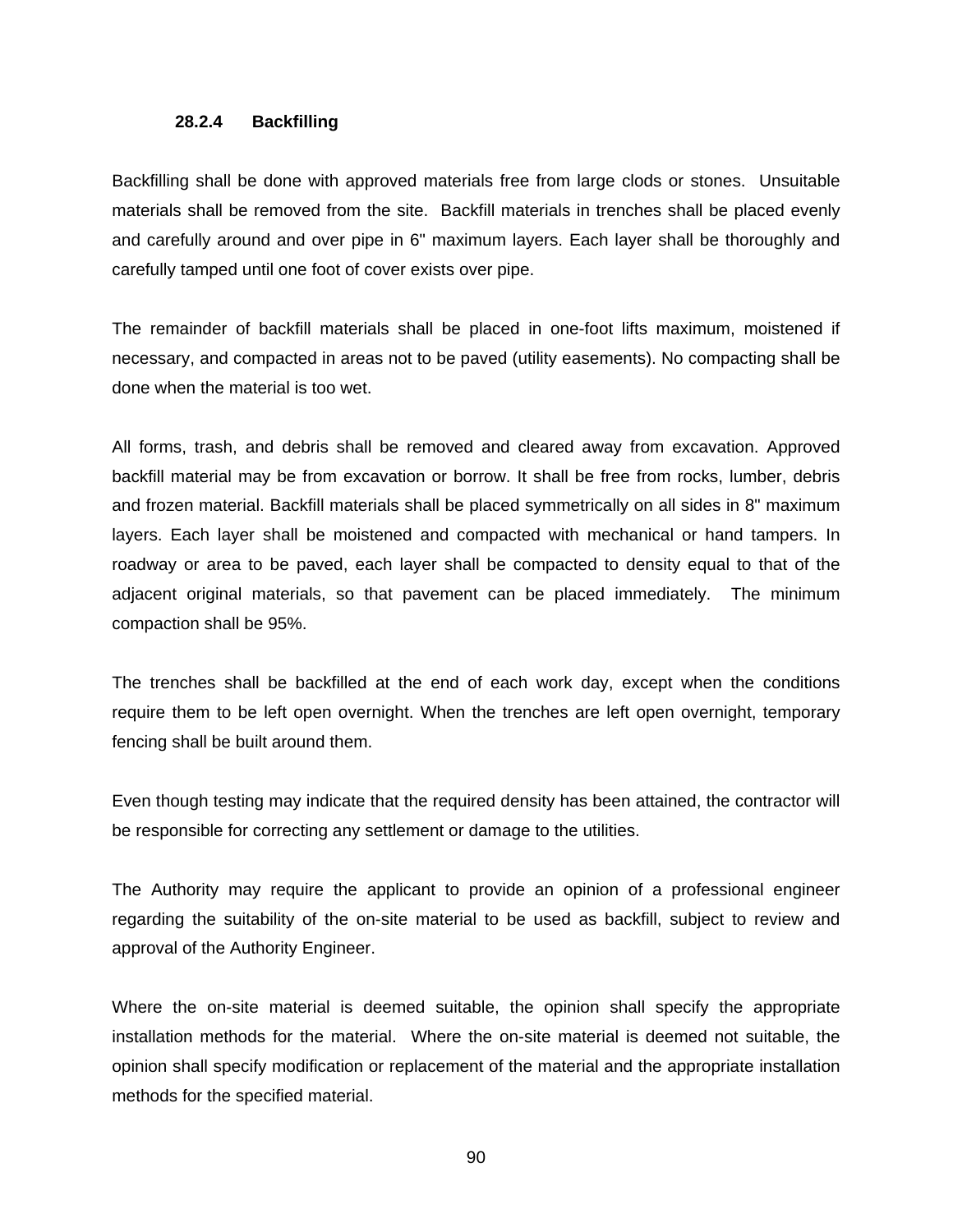#### **28.2.5 Cleanup and Restoration**

All excess material, trash, wood forms, and other debris will be cleaned up and disposed of properly. All areas shall be restored to their original condition or as required by the Ocean County Soil Conservation District.

#### **28.2.6 Pavement**

Existing pavement shall be restored in accordance with the rules and regulations of the agency having jurisdiction over the roadway. Said agency will determine if the roadway has been restored adequately.

# **28.2.7 Dewatering**

Dewatering shall be accomplished by methods which ensure that the groundwater will be drawn down to an elevation two (2) feet below the bottom of the bedding. Upon removal of well points, deep wells or other dewatering equipment, the contractor shall backfill, compact, and pave where required. Well point and deep well holes shall be compacted for the full depth to a density equal to in-situ soils.

Dewatering for the structures and pipelines shall commence when groundwater is first encountered and shall be continued as long as the trench is open.

# **28.2.8 Erosion Control**

Erosion control measures taken at the site shall be in full conformance with and meet all requirements of the "Standards for Soil Erosion and Sediment Control – New Jersey State Soil Conservation Committee."

A compliance certificate from the Ocean County Soil Conservation District shall be submitted to the Authority.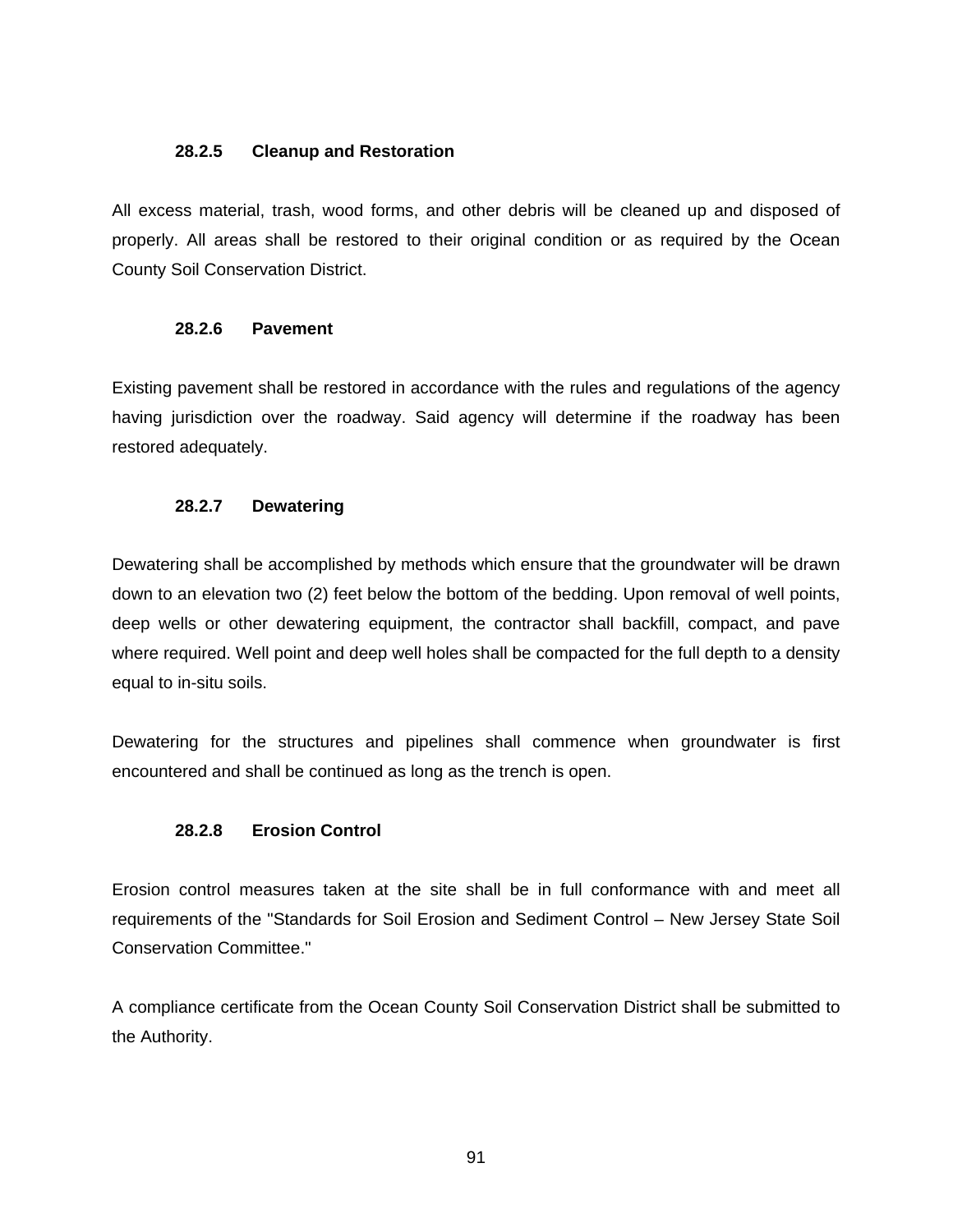#### **28.3 Piping And Accessories**

#### **28.3.1 General**

The minimum allowable pipe diameter shall be 6". Where directed by the Authority Engineer, sewer pipes shall be encased in concrete at the crossings. Water mains and services shall be constructed with a minimum of 4' earth cover. Pipe materials to be used in construction of water mains shall be cement-lined ductile iron, or polyvinyl chloride pipe. For bridge crossings, or other special aerial installations, pipe material shall be steel, or ductile iron pipe. For water main extensions within the right-of-way of an existing or proposed collector road, pipe material shall be ductile iron pipe.

Thrust rods or retainer glands shall be installed at all points where change in flow direction or thrust may occur.

# **28.3.2 Handling**

Pipe, fittings and accessories shall be handled with care and shall not be dropped or bumped against pipe or appurtenances already on the ground or against any other object on the ground. The contractor's methods for installation and handling of pipe, fittings and accessories shall conform to the pipe manufacturer's recommendations and AWWA C-600 Standard.

# **28.3.3 Cleaning**

The interior of all pipe, fittings and accessories shall be thoroughly cleaned of all foreign matter before being installed and shall be kept clean until the work has been accepted. All joint contact surfaces shall be kept clean until the jointing is completed.

Every precaution shall be taken to prevent foreign material from entering the pipe during installation.

Groundwater shall not be allowed to rise around the pipe until the trench is backfilled and the grading is completed. Dewatering operations must be continuous for as long as the trench is open.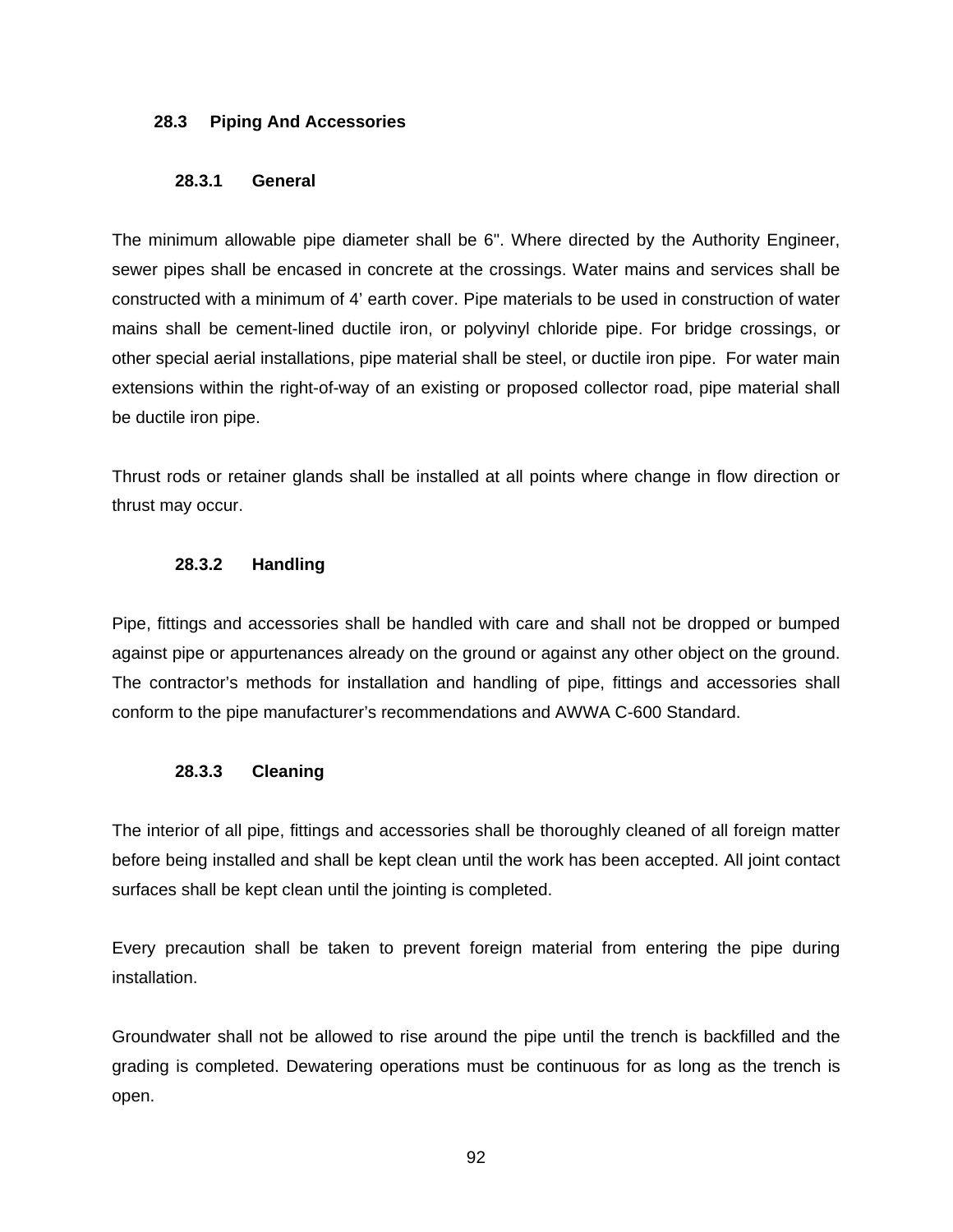Whenever pipe laying is stopped, the open end of the pipe shall be closed with a snug-fitting plug.

#### **28.3.4 Bedding and Pipe Installation**

Bedding material shall be broken stone, free from silt, clay or organic material, and shall conform to the requirements of the New Jersey State Department of Transportation Standards for No. 57 coarse aggregate.

Pipe shall be bedded true to line and grade, and no blocking shall be used to bring the pipe to grade. Class "C" bedding shall be used for all pipe unless otherwise specified or directed by the Lacey Municipal Utilities Authority as warranted by field conditions. Class C bedding shall be defined as that method of bedding water mains in approved granular material with a shaped bottom in undisturbed earth so as to fit the lower part of the pipe, for a width of at least 50% of the pipe diameter; and in which the remainder of the pipe is surrounded to a height of at least 0.5 feet above its top with approved granular materials, shovel placed and tamped to completely fill all spaces under and adjacent to the pipe; all under the direction and inspection of the Authority.

Where the water main is to be laid without a special foundation, the earth forming the bed shall be free of large stones. The pipe shall then be evenly bedded in the earth, great care being taken to remove only enough of the earth to leave a uniform bed for the entire length of the pipe, except the bell, under which a recess shall be excavated to a sufficient depth to relieve it of any load and to allow ample space for making the joint. In case the bed shaped in the bottom of the trench is too low, earth must be thrown into the bottom and thoroughly compacted and new bed shaped for the pipe. It is unacceptable to raise the grade of the pipe by ramming earth beneath it. When the pipe has been bedded satisfactorily and the joint made, the recess around the bell shall be refilled with soil and enough soil shall be refilled and tamped on each side of the pipe to hold it securely in place, care being taken not to disturb the position of the pipe during this process.

Concrete cradle, where required, shall be constructed as directed. The concrete for the full width of the foundation shall be deposited continuously to the height of the outside bottom of the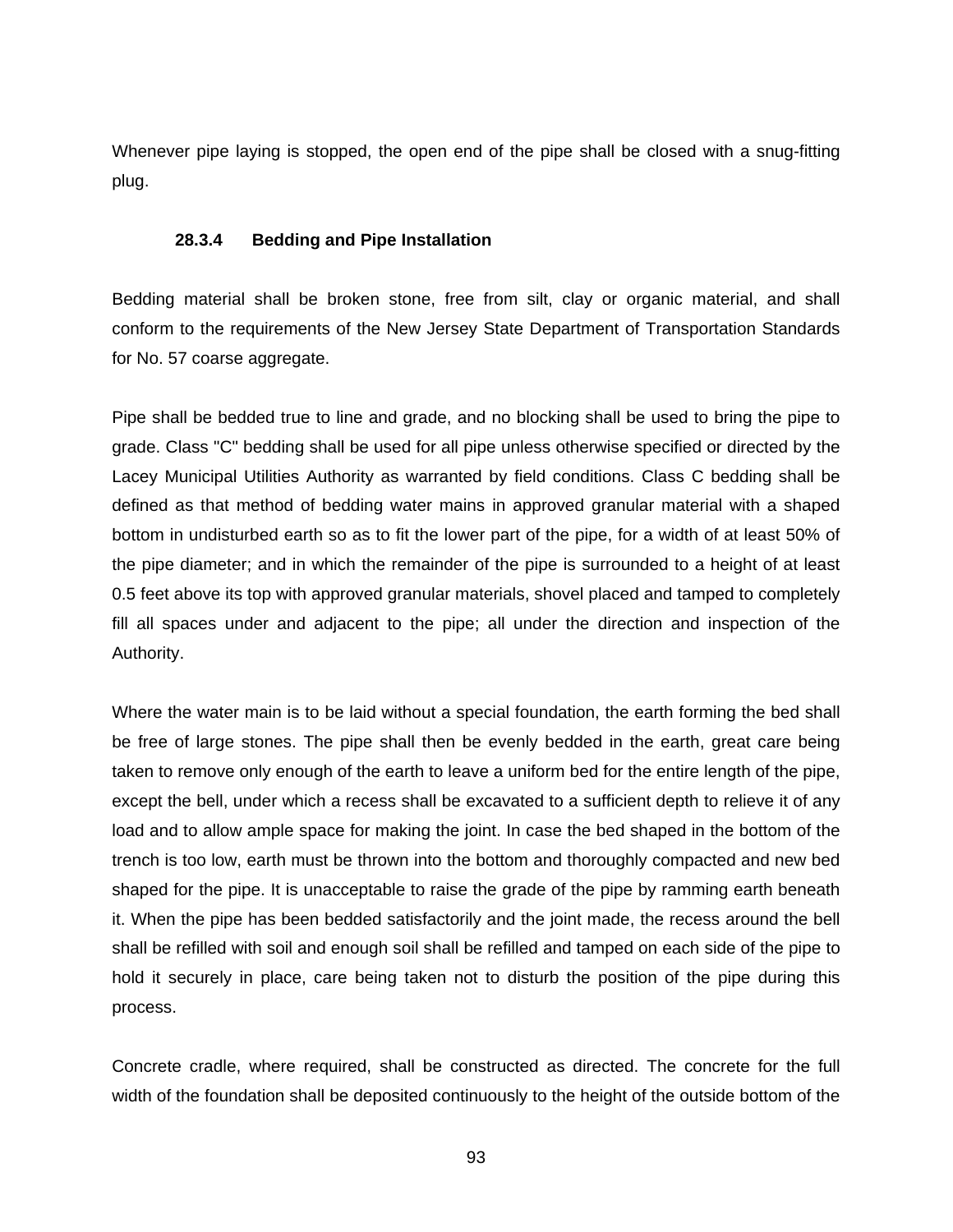pipe. Before this concrete is set, the pipe shall be evenly bedded therein, so as to have a uniform support for its entire length and the remainder of the concrete shall be immediately deposited in such a manner as to avoid changing the position of the pipe.

Concrete cradle shall be allowed to cure sufficiently to prevent consolidation of backfill, and wet concrete cradle shall be allowed to cure 24 hours before vehicle loads can be applied to that area of the trench. Steel plates may be used to cover the trench to protect the cradle from vehicle loads if the 24-hour undisturbed cure period cannot be provided.

Where the water main is to be laid below groundwater level, it shall be laid on  $\frac{3}{4}$ " crushed stone bedding, and the stone shall be deposited for the full width of the trench, to the height of the bottom of the outer dimension of the pipe.

The pipe shall then be bedded on this material and the remainder of the stone deposited and carefully tamped so as to avoid disturbing the pipe but giving a uniform support to its entire length.

Chlorine tablets shall be placed in the pipe during installation in accordance with the section on disinfection.

# **28.3.5 Ductile Iron Pipe (DIP)**

Ductile iron pipe shall be centrifugally cast in metal molds in accordance with ANSI/AWWA C151/A21.51 (push on pipe), and C115/A21.15 (flanged joints). Thickness shall be designed in accordance with ANSI/AWWA C150/A21.50 and shall be a minimum of Class 52. The weight and class shall be conspicuously indicated by the manufacturer on the outside of the pipe. It shall be cement-mortar lined in accordance with ANSI/AWWA C104/A21.4. Joints shall be gasketed push-on in conformance with ANSI/AWWA C111/A21.11. The exterior of the ductile iron pipe shall be covered with an asphaltic coating in accordance with ANSI/AWWA C151/A21.51. In aggressive soils, ductile iron pipe wrapped in polyethylene, in accordance with ANSI/AWWA C105/A21.5, shall be used. The Authority Engineer will make the determination.

# **28.3.6 Polyvinyl Chloride Pipe (PVC)**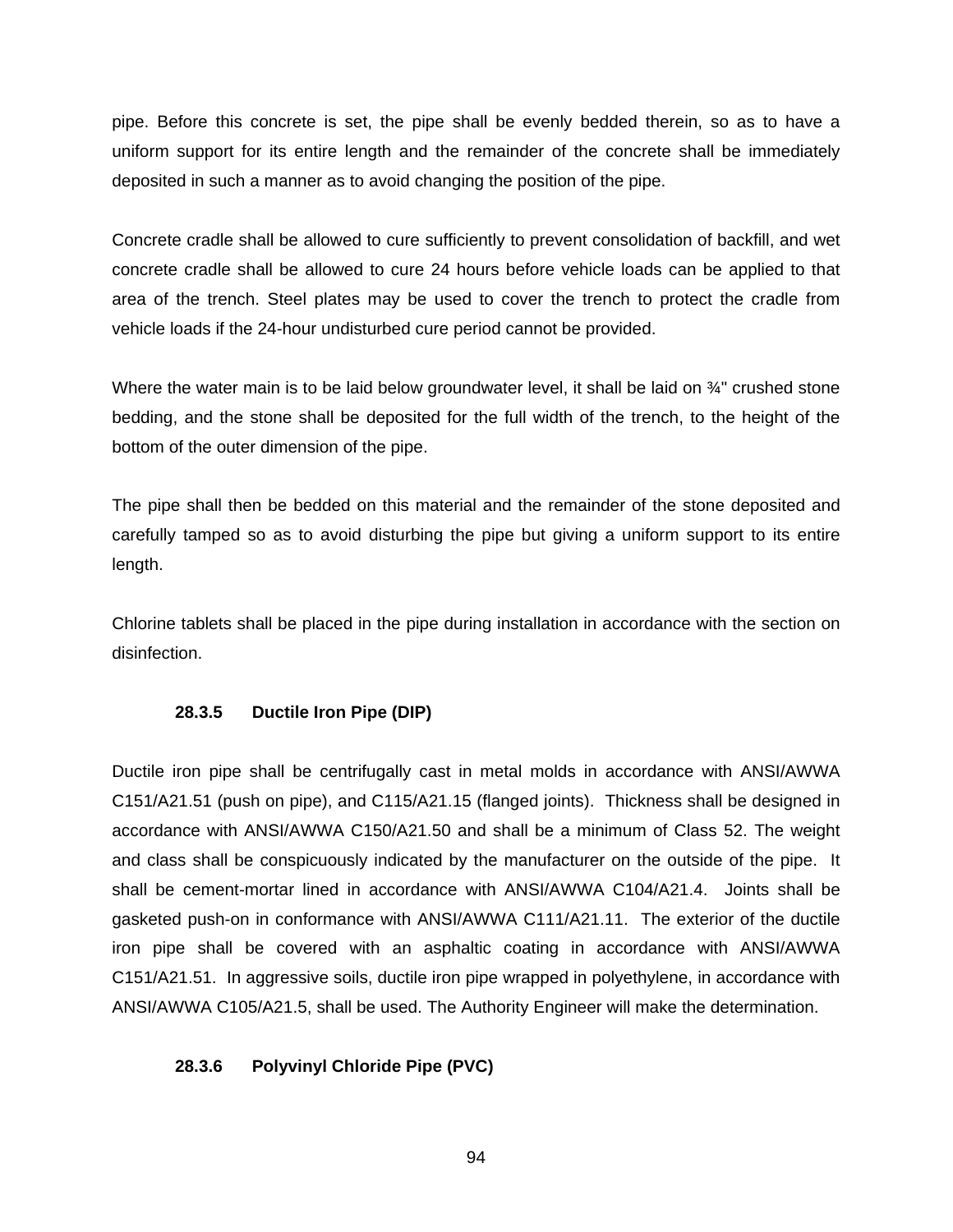PVC pipe shall have a dimension ratio of fourteen (14) and shall conform to ANSI/AWWA C900 for pipe sizes four (4) inches to 12 inches. The pressure rating shall be 200 psi. The PVC Cell Classification is 12454B as defined under ASTM D1784. The joints shall be elastomeric-gasket couplings of a corresponding size in accordance with ASTM F477. Laboratory performance requirements, as specified in ASTM D2639, shall be met. All PVC mains shall be UL listed for water mains as well as being tested and certified to ANSI/NSF Standard 61. Solvent-cement couplings shall not be permitted.

#### **28.3.7 Steel Pipe**

Steel pipe shall conform to AWWA C202. Steel pipe under 12 inches in diameter shall be Schedule 40, 12 inches and over shall have a wall thickness of 0.375 inches. Steel pipe shall be cement mortar lined and coated in accordance with AWWA C104. Buried steel pipe shall be wrapped in accordance with AWWA C203, Section A-1.4. Exposed steel pipe shall be primed (2 mil dry) and then painted with a two-coat vinyl system (5 mil dry total).

#### **28.3.8 Fittings**

Where transitions to flanged fittings are made, adapters approved by the Authority shall be used. Compact Mechanical Joint Ductile Iron fittings shall comply with ANSI/AWWA C153/A21.53 and ANSI/AWWA C111/A21.11. Thickness shall be designed in accordance with ANSI/AWWA C150/A21.50 and shall be a minimum of Class 52. The fittings shall be cementmortar lined and sealed coated in accordance with ANSI/AWWA C104/A21.4. Joints shall be mechanical joint in conformance with ANSI/AWWA C111/A21.11. The joints shall be restrained by "GripRing" as manufactured by Romac Industries, Inc. The gland shall be ductile iron per ASTM A536 Grade 65-45-12. The gasket shall be styrene butadiene rubber (SBR) per ASTM D2000 MBA 710, compounded for water and ANSI/AWWA C111/A21.11. The exterior of the ductile iron pipe shall be covered with an asphaltic coating in accordance with ANSI/AWWA C151/A21.51. In aggressive soils, ductile iron fittings wrapped in polyethylene, in accordance with ANSI/AWWA C105/A21.5, shall be used.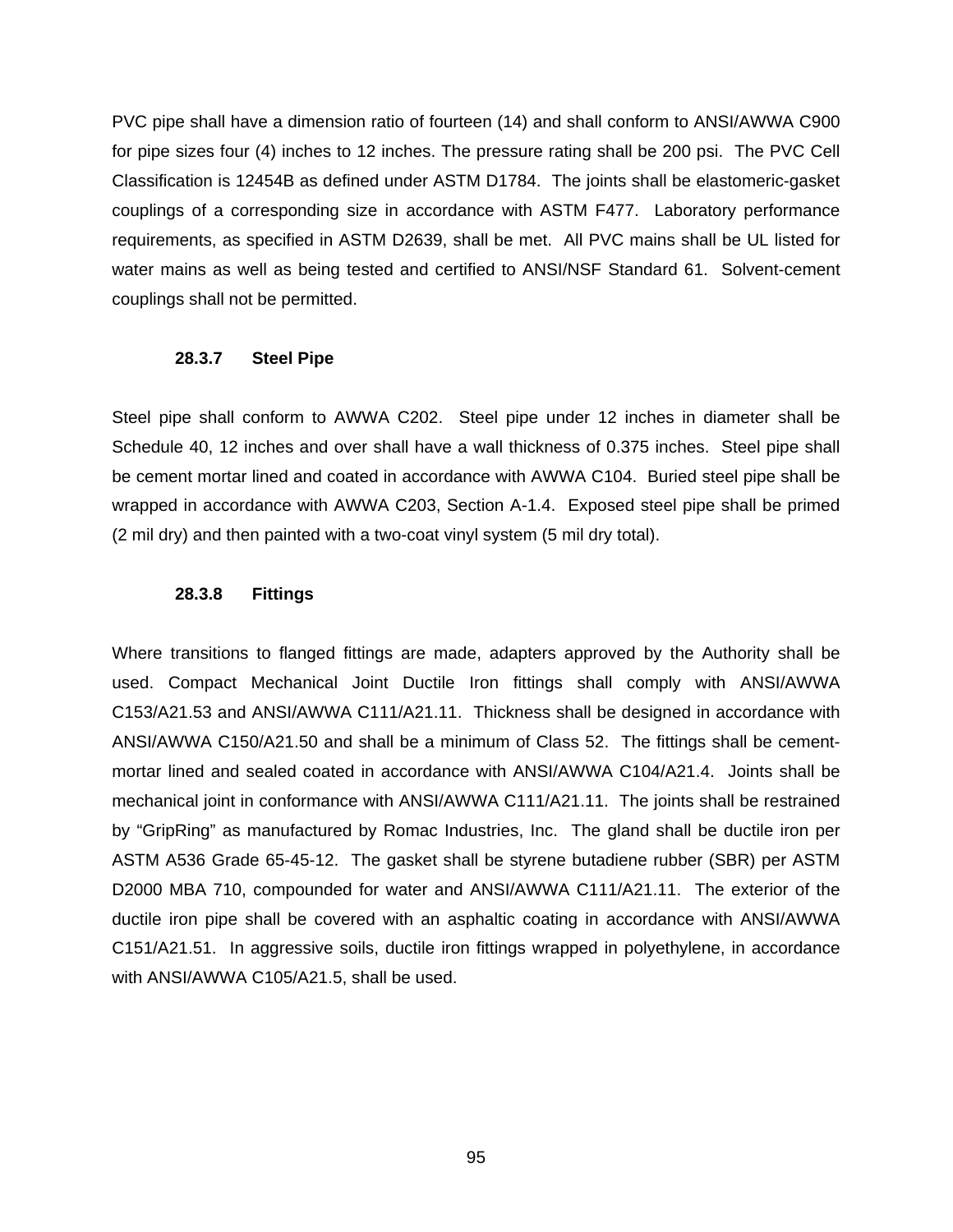#### **28.3.9 Tapping Sleeves**

Tapping sleeve shall be bolted type of cast iron construction with molded rubber gaskets to provide a permanently tight, flexible, leak-proof joint. No caulked or poured joints will be permitted. Tapping sleeve shall be equipped with a test plug. Contractor shall furnish gate valve, which is part of this installation, conforming in every respect with section 10.4.2 of these specifications. Tapping sleeve shall be Mueller Model H-615. Stainless steel tapping sleeves manufactured by Ford as style "FAST" or Smith Blair Model No. 663 are also acceptable.

#### **28.4 Fire Hydrants**

At minimum, hydrants shall be spaced so that the traveled distance between hydrants does not exceed 500 linear feet. Fire hydrants shall comply with the latest edition of AWWA Standard C-502. Fire hydrants shall have a minimum 5-1/4" main valve opening, and shall be equipped with two 2-1/2" hose nozzles and one 4-1/2" steamer nozzle. All nozzles shall be National Standard thread. The operating and nozzle cap nuts shall be 1-1/2" pentagon with a tamperproof cap, open left. Street main connections shall not be less than six (6) inches in diameter. Hydrants shall be furnished with a 6" gate valve. In the interest of standardization hydrants shall be Mueller Model A-423, or equal. All fire hydrants shall conform to NFPA Standard 291. All hose connections shall have National Standard Threads. All fire hydrants shall be painted red. All hydrants are to be properly secured with thrust blocking, rods and "Griprings" by Romac. The preferred method is to rod the six (6) inch hydrant valve to the main, thence rod the hydrant to the six (6) inch valve. A 24-inch by 24-inch square concrete shock slab, six inches thick shall be installed around the barrel of the hydrant. The top of the slab shall be eight inches below the proposed grade.

#### **28.5 Valves**

#### **28.5.1 General**

System valves shall be installed with a minimum of n-1 valves at each intersection, where "n" represents the number of nodes at said intersection. For every run of pipe without intersection, a valve shall be placed every 1,000 LF. Valves 12" in diameter and smaller shall be gate valves. Valves larger than 12" diameter shall be butterfly valves. Automatic air release valves shall be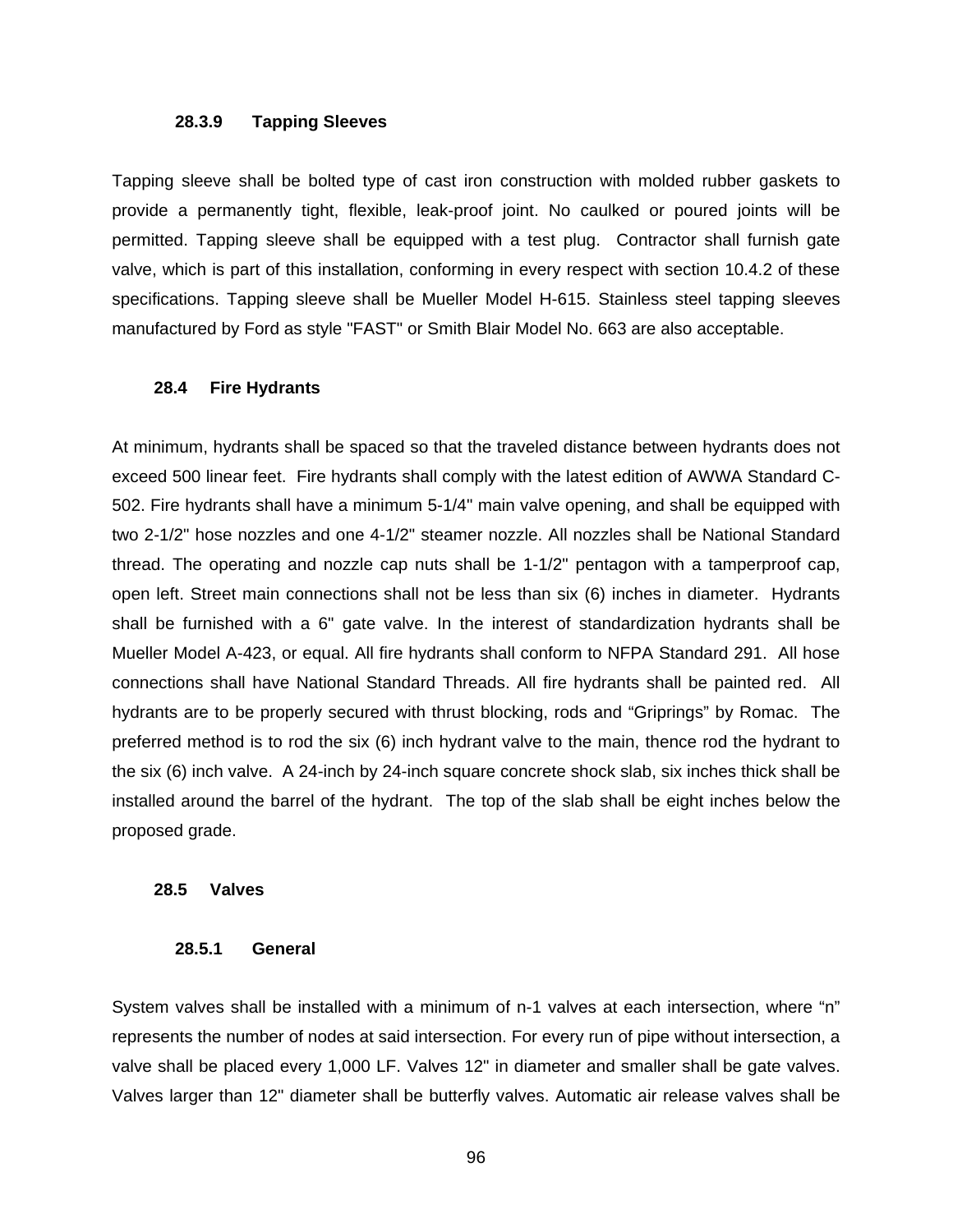installed at the high point in the mains. All valves shall be equipped with a valve box allowing access to the valve nut.

#### **28.5.2 Gate Valves**

Gate valves shall be iron body, non-rising bronze stem with either double disc gates or resilient seated wedge. All internal and external ferrous metal surfaces shall be fully epoxy coated. The epoxy coating shall comply with ANSI/AWWA C550 and ANSI/NSF 61. Valves shall be full size with a maximum working pressure of 250 psi and a maximum static pressure of 500 psi. Valves shall meet or exceed ANSI/AWWA C509 and ANSI/NSF 61. Valves shall open left (counter clockwise) and be provided with 2" square wrench nuts a maximum of 4' from grade. Gate valves shall be Mueller Model A-2360-20 or equal.

# **28.5.3 Butterfly Valves**

Valves on 16-inch mains or larger shall be butterfly valves and shall have suitable by-passes. Body shall be ductile or cast iron. Disc shall be ductile iron with a resilient nitrile rubber seat. Discs shall be self-adjusting. Butterfly valves shall be clockwise closing. Butterfly valves shall comply with AWWA C-504 Standard. Butterfly valves shall be Mueller Model B-5226 or equal.

# **28.5.4 Automatic Air Release Valves**

Automatic air release valves shall be float-actuated with heavy cast iron body, stainless steel float, and bronze or stainless steel working parts. Air release valves shall be fitted with blow-off valves, isolation valve, quick disconnect couplings and a minimum of 6' of hose for backflushing. Piping required to pipe air release valve discharge to nearest drain shall be installed. Air release valves shall be APCO Heavy Duty Air Release Valves No. 400 Series by the Valve & Primer Corporation.

#### **28.5.5 Valve Boxes**

All gate and butterfly valves shall be equipped with an adjustable valve box. Valve boxes shall be adjustable, two-piece cast iron slip type with a minimum shaft diameter of 5-1/4 inches, with drop cover indicator of "water" and direction of valve operation. The valve box shall be series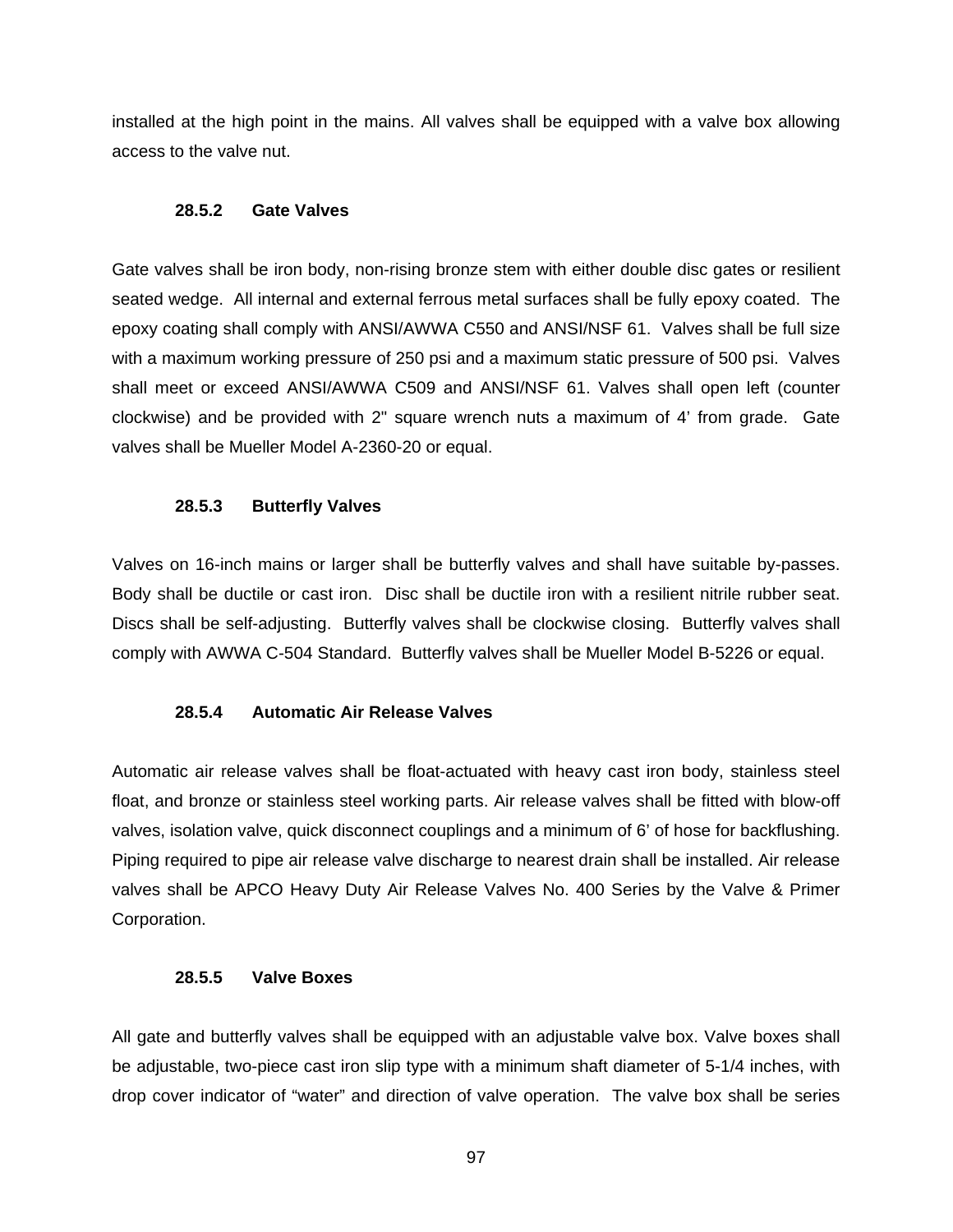6855 as manufactured by Tyler Pipe. The valve box cover shall be set flush with the surface of the finished grade.

#### **28.6 Tracer Tape**

All nonmetallic pipe installed shall be traced with a metallic detectable tape bonded on both sides with plastic film. The tape shall be 3-inches wide with 1-1/2 inch lettering that states "Caution Water Pipe Below". The tape shall be anchored to all valve boxes, hydrants and services so that it is electronically continuous. Contractor must demonstrate tape is electronically continuous before final acceptance. The metallic tape shall be installed one foot above all PVC or other non-metallic water main.

#### **28.7 Water Services**

#### **28.7.1 General**

Water service laterals shall be installed to each individual lot at the time of main installation. Service lateral shall be installed from the main and terminate behind the curb with a curb valve. Contractor shall saw-cut the letter "W" on the top of curb in front of the curb box. Three-quarter to 2" service laterals shall be iron pipe size polyethylene or type "K" copper tubing per AWWA C800. For services larger then 2", Polyvinyl Chloride or Ductile Iron pipe shall be used. PVC pipe shall be in accordance with Section29.6.6. DIP shall be in accordance with Section29.6.5.

The water service connections for service to docks must include a curb shut off, a water meter with a remote readout and a backflowprevention device. The make and model of the backflow preventer shall be submitted to the Authority's Engineer for approval. The water meter and backflow preventer shall be installed in a location to the satisfaction of the Authority and visible for inspections by the Authority's personnel. The property owner shall be responsible to construct, own, operate and maintain the dock service, and the Authority shall bill the property owner for the water usage to the dock area based on the current rate schedule.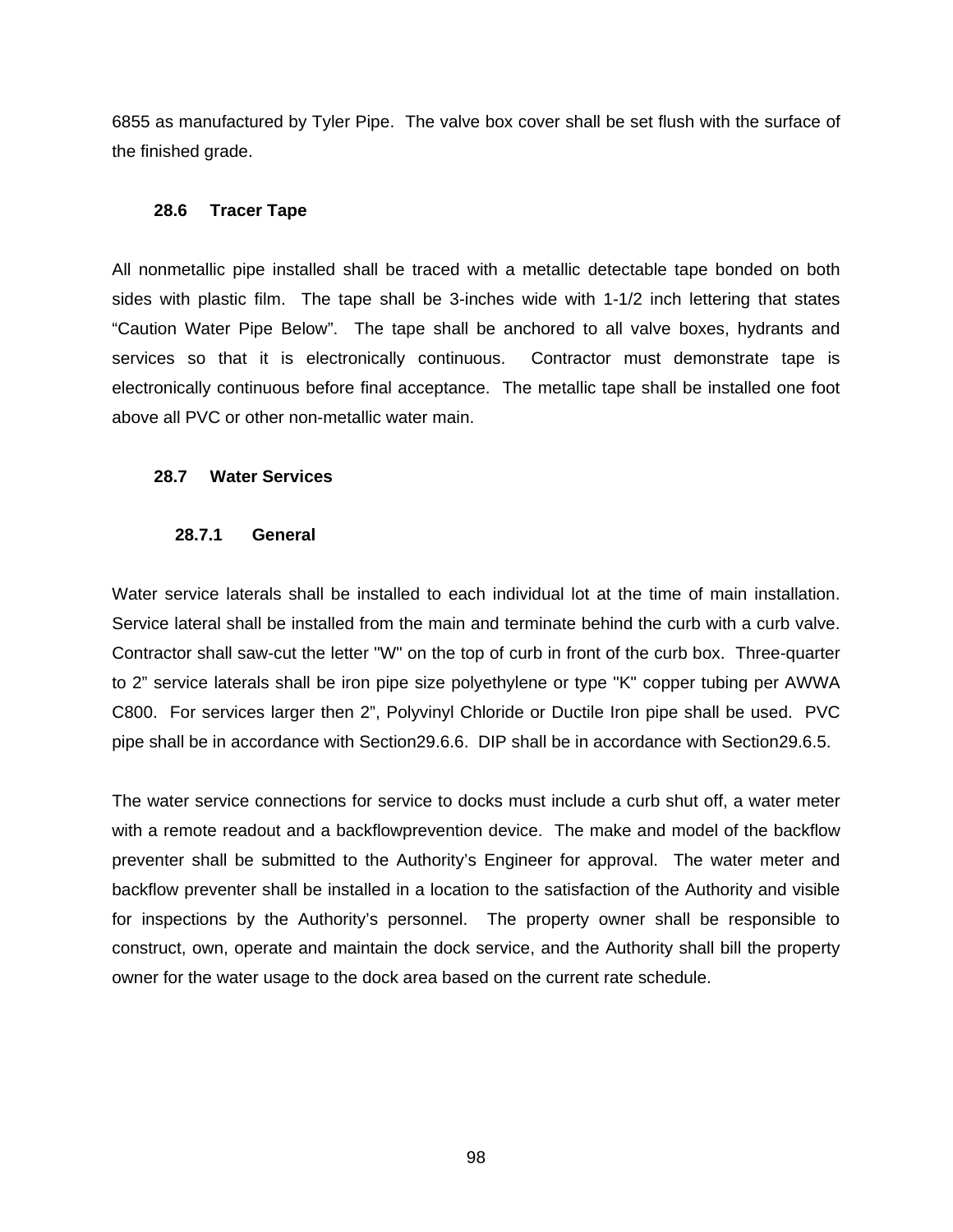#### **28.7.2 Polyethylene Tubing**

Polyethylene service shall be minimum  $\frac{3}{4}$ " inside diameter, iron pipe size, with a dimension ratio (DR) of nine (9) and a working pressure rating of 200 psi. Polyethylene compounds utilized shall have a grade of PE34 with a minimum cell classification of PE 345444 for PE3408 materials, as defined in ASTM D3350. The tubing shall comply with all requirements of AWWA C901 and ANSI/NSF Standard 61.

# **28.7.3 Copper Pipe**

Copper service line shall be minimum ¾" inside diameter, type K in conformance with ASTM B88.

# **28.7.4 Corporation Valve**

For polyethylene services equal to 2" or smaller the corporation valve shall be manufactured in accordance with ANSI/AWWA C800-01 Standard and ASTM B-62 and have a working pressure of 26.140 psi. Corporation shall be ball valve, quarter-turn check type. Corporation valve shall be A.Y. McDonald model 4701B-33 or equal.

For all type "K" copper services, the corporation valve shall be manufactured in accordance with ANSI/AWWA C800-01 Standard and ASTM B-62. Corporation valve shall be ball valve, quarterturn check type. Corporation valve shall be A.Y. McDonald model 4701B-22 or equal.

# **28.7.5 Curb Valve**

All curb stops shall be constructed in the public right-of-way and not in any driveway or sidewalk.

For all polyethylene services all curb valves shall be manufactured in accordance with ANSI/AWWA C800-01 Standard and ASTM B-62. Curb valve shall be ball valve, quarter-turn check type. Curb valve shall be A.Y. McDonald model 6100-33, or equal.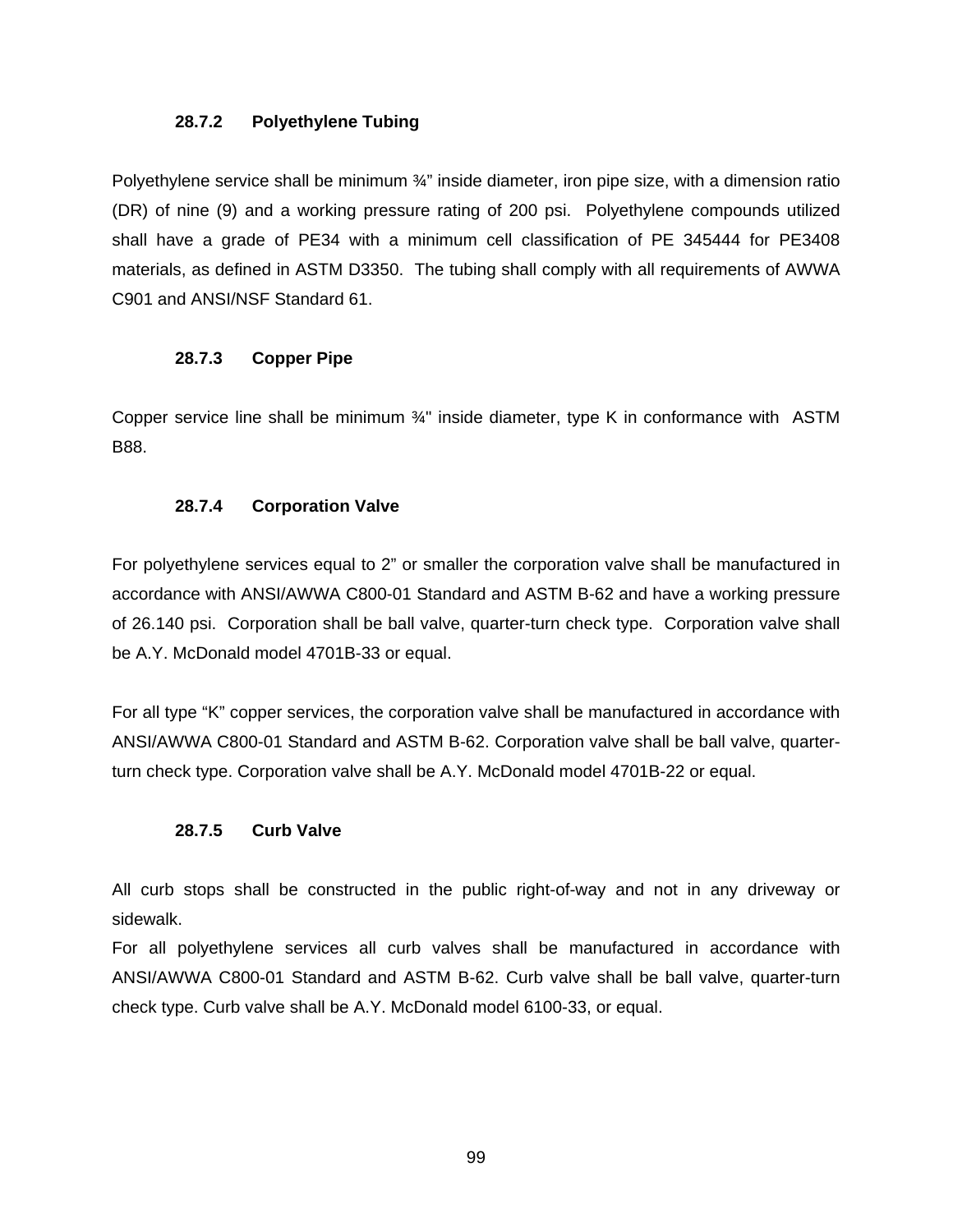For all type "K" services all curb valves shall be manufactured in accordance with ANSI/AWWA C800-01 Standard and ASTM B-62. Curb valve shall be ball valve, quarter-turn check type. Curb valve shall be A.Y. McDonald model 6100-22, or equal.

#### **28.7.6 Curb Box**

Curb box shall be constructed of cast iron and be furnished complete with cast iron lid and shutoff rod. Curb box shall be A.Y. McDonald model 5601 with model 5601L lid, or equal for services of 1" or smaller. For services larger then 1", but equal to or less then 2" the curb box shall be A.Y. McDonald model 5603 with model 5601L lid or equal.

#### **28.7.7 Saddle**

Saddle shall be epoxy coated ductile iron, double strap stainless steel saddle. Saddle shall be Smith Blair model 267, or equal. Saddles shall be used for all type 'k' copper services and polyethylene services tapping a polyvinyl chloride main. Saddles shall also be used for 2" services tapping a ductile iron main. Services smaller then 2" tapping a ductile iron main may be direct tapped.

#### **28.7.8 Meter**

The meter shall be provided and installed by the Authority at the applicant's cost, which shall be established by the Authority. Upon completion of the cable installation by the applicant, the Authority shall install the remote readout receptacle and set the account codes. The remote readout receptacle shall be installed on the outside of an exterior wall no more than eighteen (18) inches from either side of the electric meter and approximately four to five feet above the finished grade. There shall be no shrubs, fences or obstructions whatsoever which prevent easy access to the receptacle. The water service shall not be used until the installation of the meter and all accessories has been completed and the Authority has determined the system is operating properly.

No meters are to be installed in a crawlspace on new construction. On existing homes, the meter shall be within 10 feet or less from a crawlspace entry.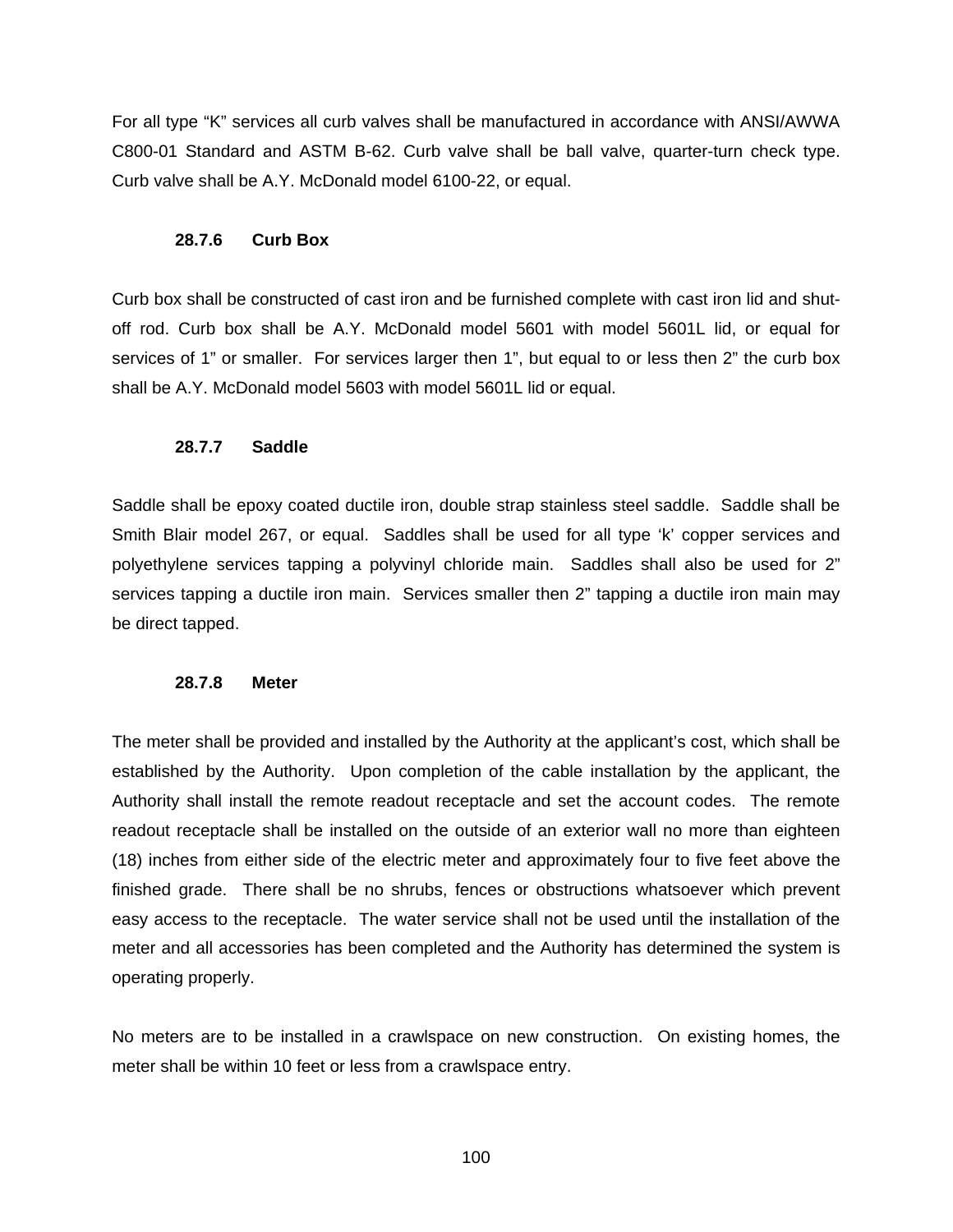Where the construction of more than one unit is contemplated, the meter location shall be standardized by the applicant.

Meter shall be a displacement type magnetic drive cold water meter. The meter shall comply with ANSI/AWWA Standard C700. For services of 1" and smaller the meter shall be model SRII as manufactured by Sensus, or equal. For services of 1 ½" and 2" the meter shall be model SR as manufactured by Sensus, or equal. All meters shall be equipped with a radio read meter transceiver unit (MXU). The MXU shall be Sensus Model 505, or equal.

# **28.7.9 Fire Services**

The pipe size shall be of an adequate size to provide sufficient water to the applicant's fire suppression system. The fire service size shall be determined by the applicant's engineer. All fire services shall be D.I.P. Class 52 conforming to Section 29.6.5 Ductile Iron Pipe and Section 29.6.8 Fittings of this specification. Every fire service shall include a detector check valve.

# **28.8 Disinfection And Testing**

# **28.8.1 General**

Prior to placing water mains and appurtenances into service, said mains and appurtenances shall be pressure and leakage tested and disinfected in accordance with the provisions of this Section.

The contractor shall provide all labor, materials, equipment, gauges, air, water, and all else necessary to test and disinfect all piping systems and appurtenances installed.

# **28.8.2 Pressure and Leakage Testing**

All air shall be expelled from a pipeline before it is tested. All caps, plugs, and fittings shall be adequately braced and anchored to withstand the test pressures. The test pressure specified by the Authority shall be obtained, maintained and measured at the highest elevation in the pipeline under test.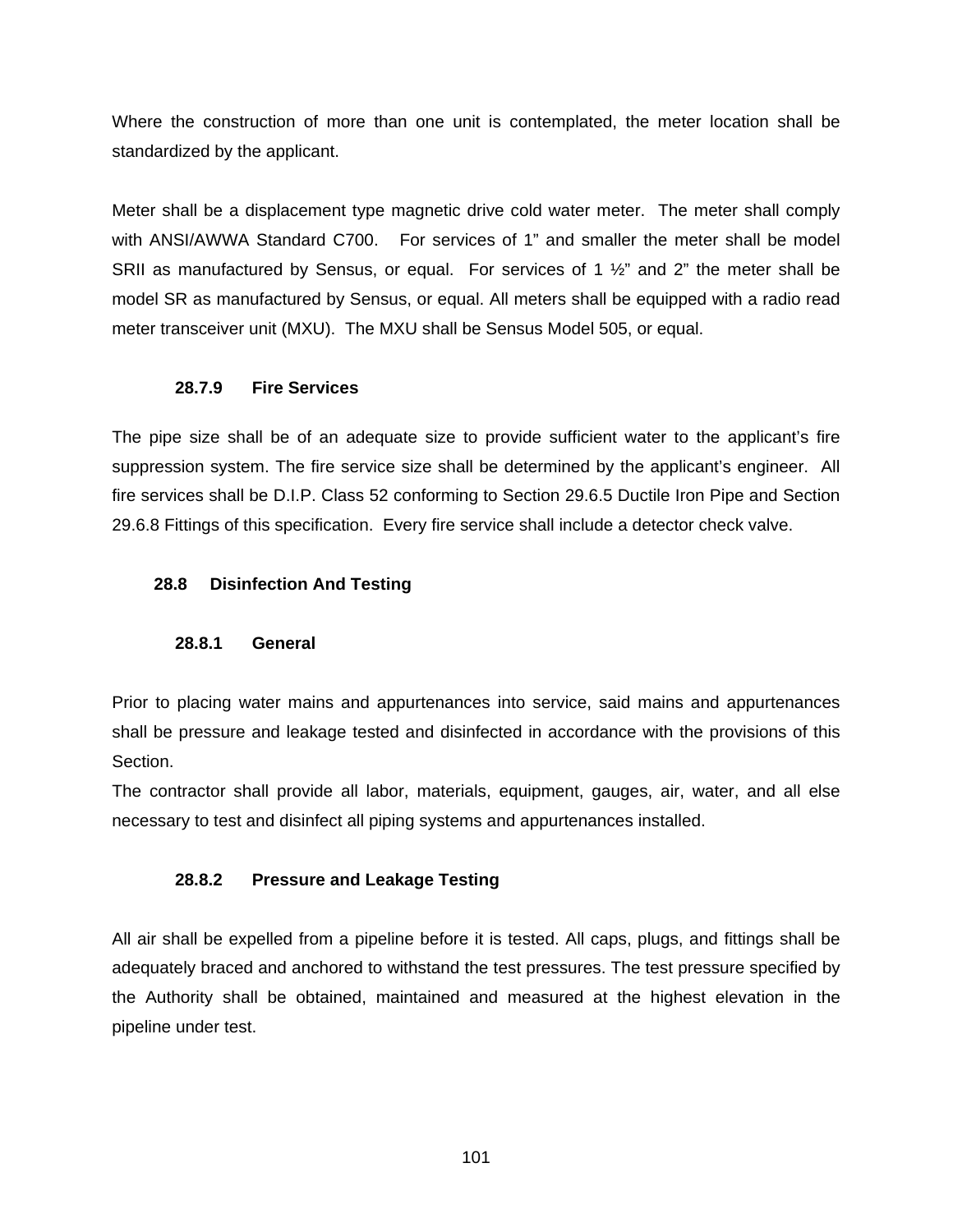A hydrostatic test pressure of 150 psi shall be maintained in the pipeline for a minimum period of two (2) hours. At the end of the test period, if the test pressure has remained constant, the pipeline shall have passed the test. If the pressure has dropped, it shall be brought back to the test pressure by pumping a known volume of water (by pumping from a graduated container or by metering) back into the pipeline. The volume of water thus used, representing leakage from the pipeline, shall be recorded. If the leakage is less than the allowable leakage specified below, the pipeline shall have passed the test. If the leakage exceeds the allowable specified, the contractor shall locate the leaks, permanently repair the sections of piping where the leaks are occurring, to the satisfaction of the Authority, and retest the pipeline as specified above. This process shall be repeated until the pipeline has successfully passed the pressure test.

Flanged, welded, threaded, and solvent welded pipelines shall show no leakage at the test pressure. The leakage for mechanical joint and push-on joint pipelines shall not exceed the allowable leakage per 1000 LF of pipe as shown in the following Table:

| Pipe Diameter;    | 4"   | 6"   | 8"   | 10"  | 12" | 16"  | 20"  |
|-------------------|------|------|------|------|-----|------|------|
|                   |      |      |      |      |     |      |      |
|                   |      |      |      |      |     |      |      |
|                   |      |      |      |      |     |      |      |
| Gallons/Hour:     | 0.37 | 0.55 | .075 | .092 | 11  | 1.47 | 1.84 |
|                   |      |      |      |      |     |      |      |
| *Per AWWA C600-87 |      |      |      |      |     |      |      |
|                   |      |      |      |      |     |      |      |

Allowable Leakage Per 1000 L.F. at 150 psi

The above table is based on the formula of  $L = (S^*D^*P\cdot(1/2))/(133,200)$ .

Where L equals the allowable leakage in gallons per hour; S equals the length of pipe tested in feet; D equals the nominal diameter of the pipe in inches; and P equals the average test pressure maintained during the test in pounds per square inch.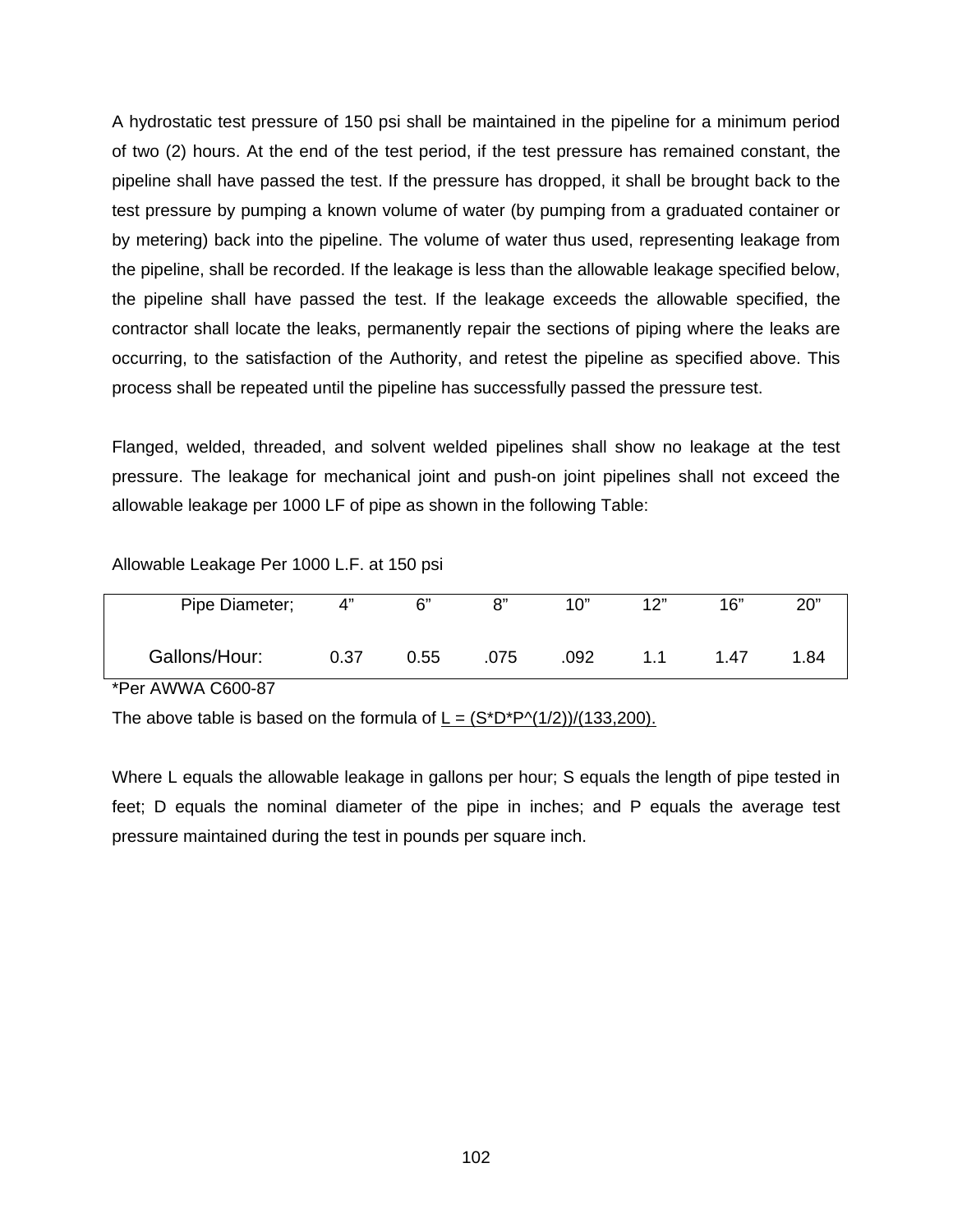#### **28.8.3 Disinfection**

Pipes and hydrant barrels shall be disinfected by introducing either a chlorine gas water mixture by means of a solution fed chlorinating device or by fastening chlorine tablets to the inside of each pipe. The following table indicates the required number of tablets to be fastened per twenty-foot (20') length of pipe.

| Size of<br>main:   | 6"              | 8"  | 10" | 12" | 16" | 20" | 24" | 26.14<br>$\overline{1}$ | 36" |
|--------------------|-----------------|-----|-----|-----|-----|-----|-----|-------------------------|-----|
| Number of Tablets: | $6\overline{6}$ | - 8 | 12  | 14  | 16  | 18  | 20  | 35                      | 40  |

The dosage shall be of such a strength as to produce in the filled line a solution of not less than 50 parts per million of free chlorine. The solution shall remain in the lines for a period of no less than 12 hours. During this 12-hour period, all valves in the system shall be operated to disinfect all parts of said valves. A water sample will be taken and a bacteriological analysis will be performed. The developer will perform said sampling and analysis. Should the bacteriological test fail, the contractor, at his expense, shall be responsible for rechlorinating and flushing the main as many additional times as may be necessary to make the main free of bacteria.

#### **28.8.4 Flushing**

After disinfection and testing, the main shall be thoroughly flushed. The Authority must be notified three business in advance of any flushing. A representative of the Authority will be present during any flushing of the mains. Only authorized personnel shall operate existing valves.

# **28.9 Water System Record Drawings**

Record drawings shall at a minimum provide the following information:

- 1. Title Block shall include:
	- a. "Record Drawing"
	- b. The name of the project.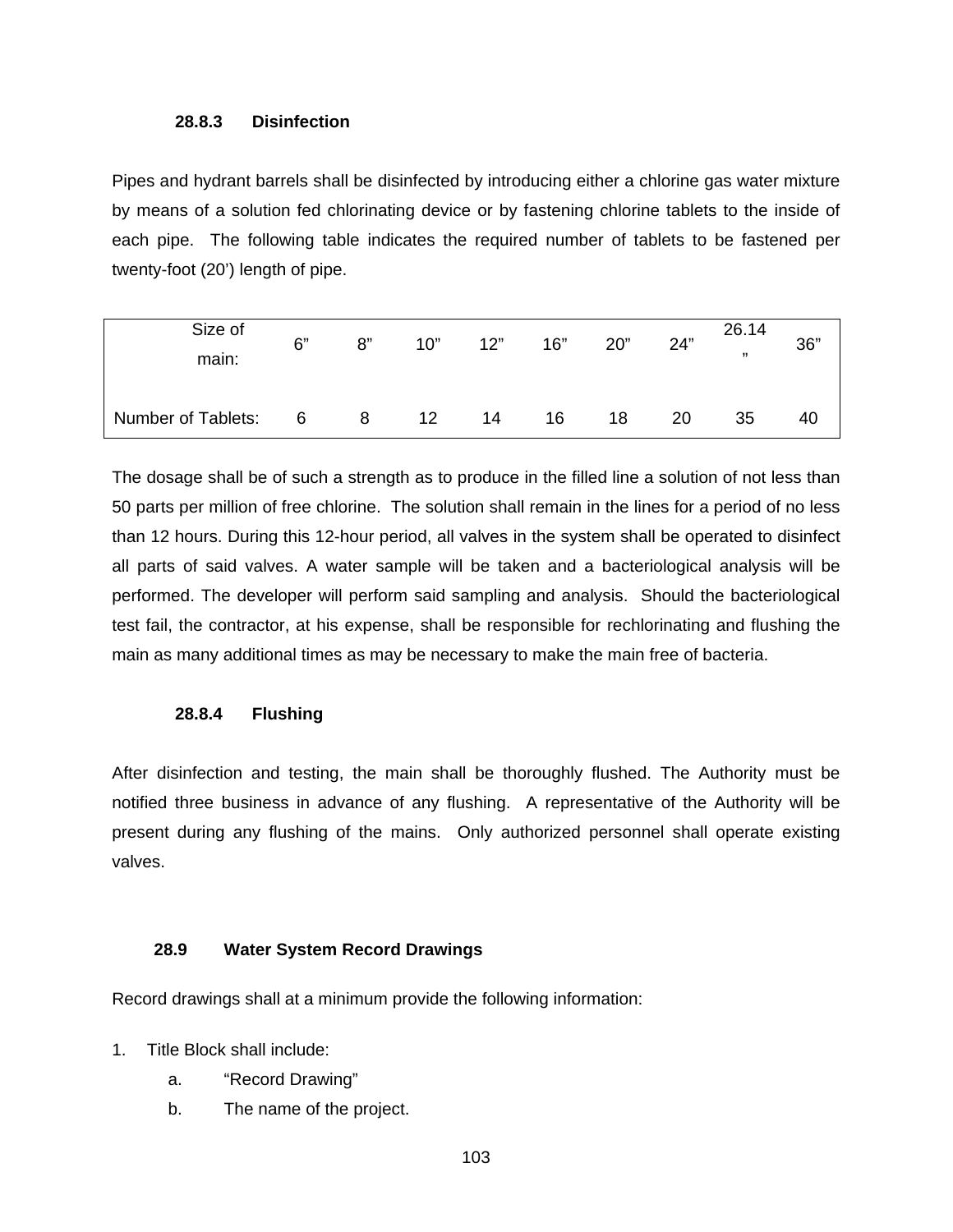- c. The Block(s) and Lot(s) of the project.
- 2. Main pipes shall indicate the sizes and material. Pipes shall be located by offset measurements where installed, at maximum 500 foot intervals, usually at every manhole, if sewer is installed.
- 3. Valves shall be shown in line and triangulated.
- 4. Service lines shall indicate the sizes and material. Curb stops shall be triangulated or stationed/offset from the nearest downstream sewer manhole. If possible the curb box shall be triangulated to the corners of the house.
- 5. Curb boxes should be shown where required, between the curb and the sidewalk or back by the property line.
- 6. Bends shown shall have the degree of curvature noted. Bends shall be triangulated or stationed/offset from the nearest downstream sewer manhole.
- 7. Hydrants shall be located by station/offset, from the nearest downstream sewer manhole.
- 8. The distance between the hydrant and the hydrant valve shall be shown.
- 9. The plans shall list the manufacturer names and model numbers of the material used for the main pipes, hydrants, valves, valve box, service tubing, curb box, corporation, curb box and any other material used.
- 10. Plan shall be signed and sealed by either a Professional Engineer or a Land Surveyor.
- 11. All existing lines, lines by others, or future lines shall be shown with different symbols.
- 12. An approval signature block shall be provided along with the contractor's name and dates of construction provided.
- 13. Plan shall show all final tax map lot and block numbers of all developed and adjacent lots.
- 14. Street names and right-of-way widths shall be shown.
- 15. North arrow and a legend of symbols shall be shown.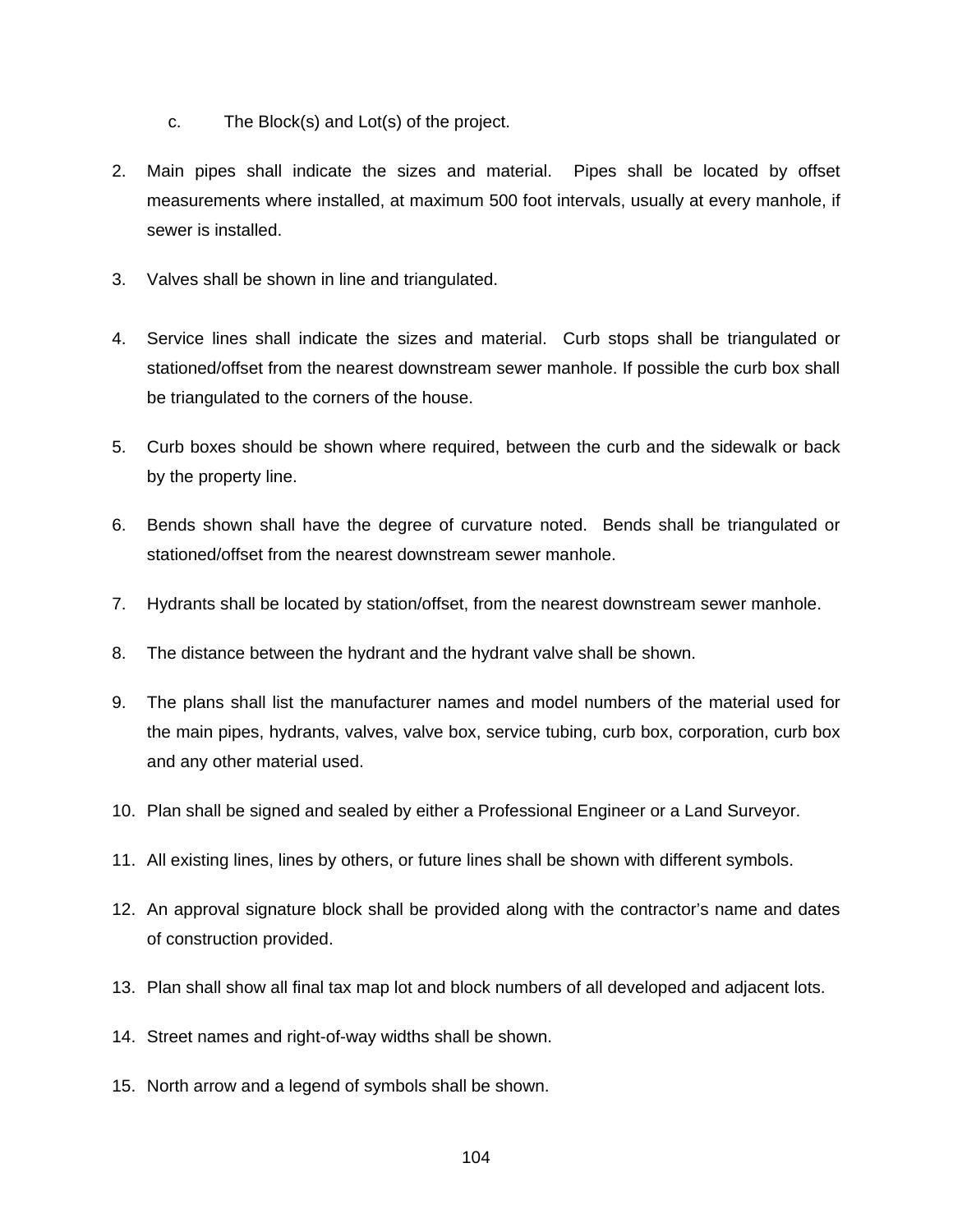- 1. A Deed of Easement and Legal Description of all easements dedicated to the Authority shall be provided.
- 2. Water storage tanks, wells, well houses, booster pump stations, water treatment plants require all site location data, all equipment data, operation manuals, electrical wire diagrams, controls, heating, ventilating, air conditioning and plumbing data as installed.
- 3. Original submittal should be two sets of prints for review. Upon approval nine copies of prints, two reproducible mylars and an electronic version in AutoCAD or DFX format will be required.

# **29.0 EXHIBITS**

- A. Application for Review of Plans
- B. Water System Development Cost Estimating Schedule
- C. Sanitary Sewer System Development Cost Estimating Schedule
- D. Performance Bond
- E. Maintenance Bond
- F. Performance Standby Letter of Credit
- G. Maintenance Standby Letter of Credit
- H. Development Application, Review and Inspection Fees
- I. Schedule of Rates and Fees
- J. Water System Record Drawing Requirements
- K. Sanitary Sewer System Record Drawing Requirements
- L. Submittal Requirements Check List
- M. Close-Out Documents
	- a) Deed of Easement and Right of Way (Corporations)
	- b) Deed of Easement and Right of Way (Individual or Partnership)
	- c) Application for Certification of Completion
	- d) Bill of Sale
	- e) Contractors Affidavit
	- f) Affidavit of Title (Individual or Partnership)
	- g) Affidavit of Title (Corporation)
	- h) Resolution of Sale (Corporation Only)